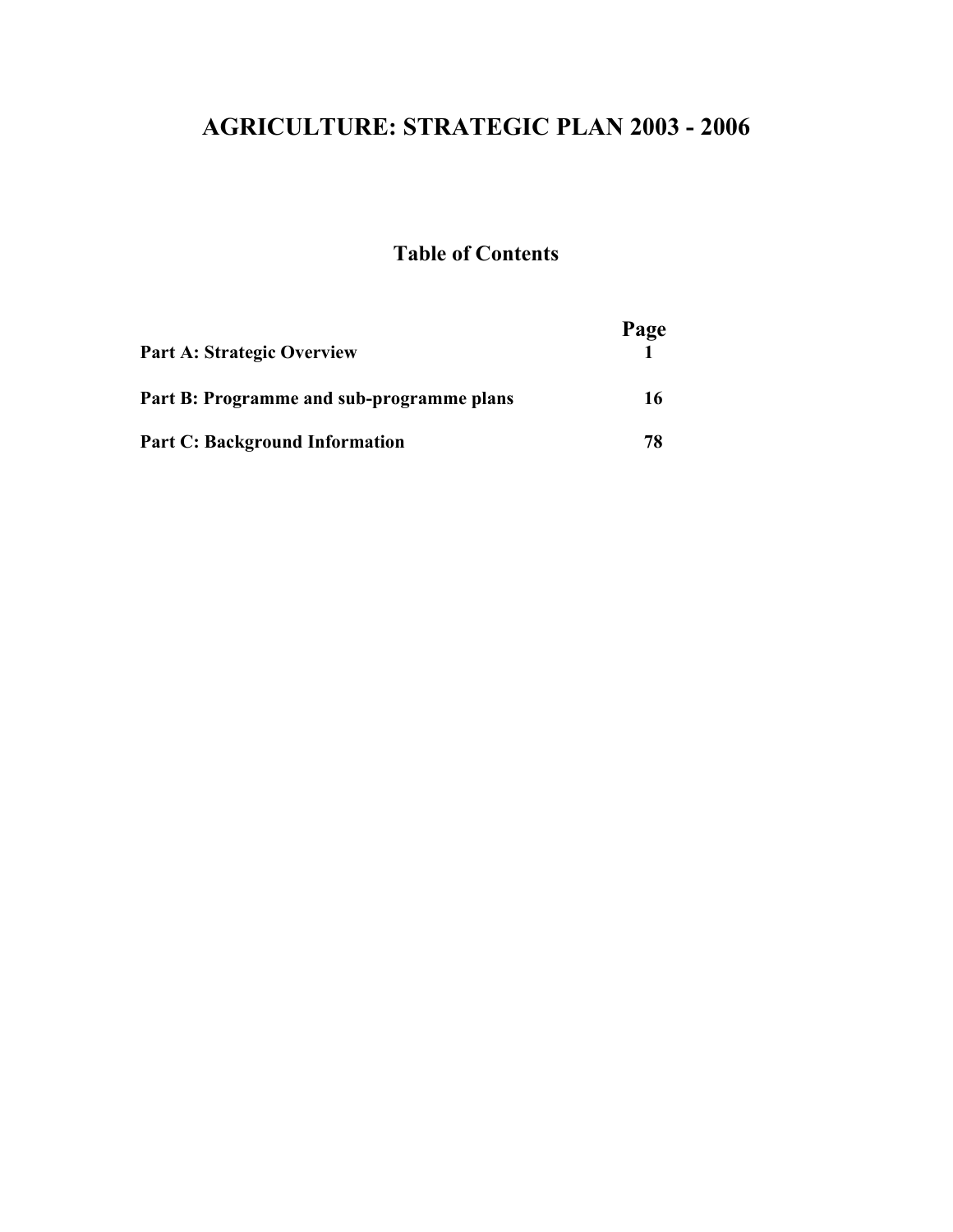## **1. Part A: Strategic overview**

#### **1.1. Statement of policy and commitment by the MEC**

It is with a sense of achievement that I endorse the work done by so many in our department to produce this updated version of our strategic plan. As we continue to build a people's contract for a better tomorrow, an issue central to the concerns of many South Africans and to many Free Staters, is that of the scourge of poverty and its resultant consequences.

In the State of the Nation address by the President, and in the opening address of the Free State Legislature by the Premier, it became apparent that the tide has turned. But at the same time, the challenges of poverty, health and socioeconomic issues forces us to re-evaluate our mission and vision strategies constantly to meet new challenges.

Poverty challenges keep changing and therefore we need to adapt to them. With newly appointed personnel at all levels, I look forward to these challenges confident that our clientele will benefit tremendously from the awakening that I see in both in poverty alleviation and service delivery. The creation of jobs and the development of our African continent will depend largely on development in the field of Agriculture.

To do this, our Department has developed a strategic plan in line with the Free State Development Plan and the South African Agricultural Sector Strategy. The cornerstone of the effective implementation of this plan will be teamwork, commitment and hard work.

As part of our strategy to address the issue of the needy people, we will have to implement our plan with great vigour. This will include continuing support to new black farmers so as to ensure that they have the means to pursue their productive activities successfully, while maintaining support to the established farmers. The success of the plan will be measured by the successful achievement of the following Strategic Goals:

· To provide agro-processing and production, job creation and poverty alleviation;

· To provide agricultural economic and market development services;

· To facilitate optimization of plant and livestock health, production and product safety;

- · To improve stakeholder relations;
- · To monitor natural resources and infrastructure utilization and management;
- · To conduct research and manage the experimental facilities;
- · To offer formal and non-formal training programmes;
- · To maintain intra departmental excellence;
- · To enhance effective financial management in full compliance with relevant Acts and Regulations.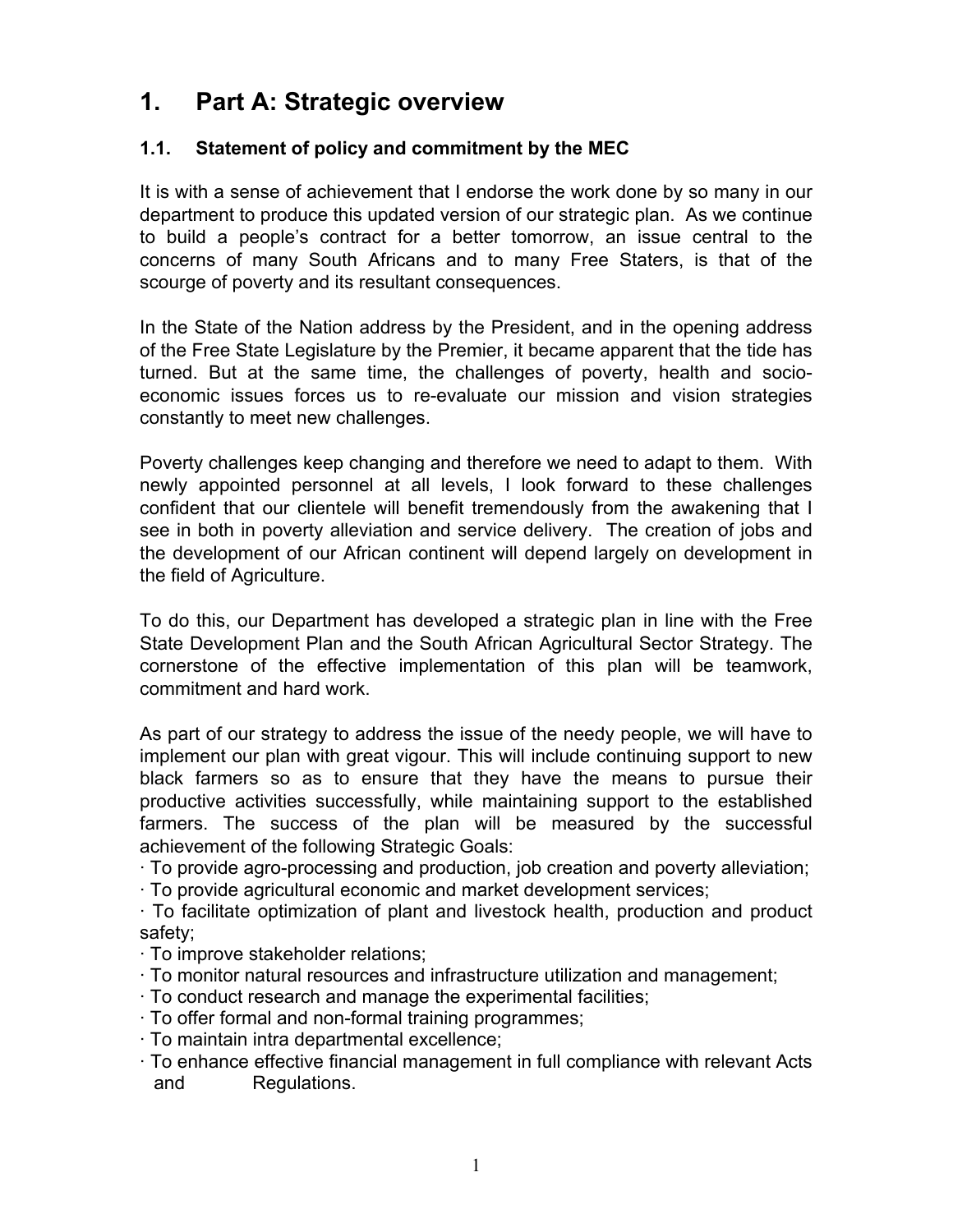I therefore renew our appeal to all stakeholders to work together with us in a mutually beneficial partnership for service in the Agricultural Sector, so that we can achieve our vision

"To be the leading Agricultural Department in South Africa that promotes social and economic development of Free State communities by rendering agricultural services"

 $\_$ Mann Oelrich MEC for Agriculture

#### **1.2 Overview by the Head of the Department**

An overwhelming number of problems in South Africa can be related to poverty. The national unemployment rate is estimated at 29,4% which is a major factor contributing to the high poverty levels. The presence of poor people is far higher in rural areas where approximately 41,3% of people living in poverty are to be found. Sixty two percent (62%) of the Free State population is classified as poor, which means that the majority of the Free State's poor people are living in rural areas. Rural areas play a significant role in both provincial and national economies. The Free State is regarded as the breadbasket of the country, and this province should therefore maintain and improve that status.

In the State of the Nation address by the President and in the opening address of the Premier of the Free State in the legislature in 2003, it again became evident that balance and stability has been achieved in the country on a macro level, but that the growth rate of the economy is still too low.

Our challenges are to reverse the inequitable resource distribution towards the black community and to support a sustainable standard of living, while encouraging the continued success of the commercial farming sector.

This document outlines the strategic intent of the Department of Agriculture in contributing towards poverty alleviation and increased stimulation of economic activities in the agricultural sector.

2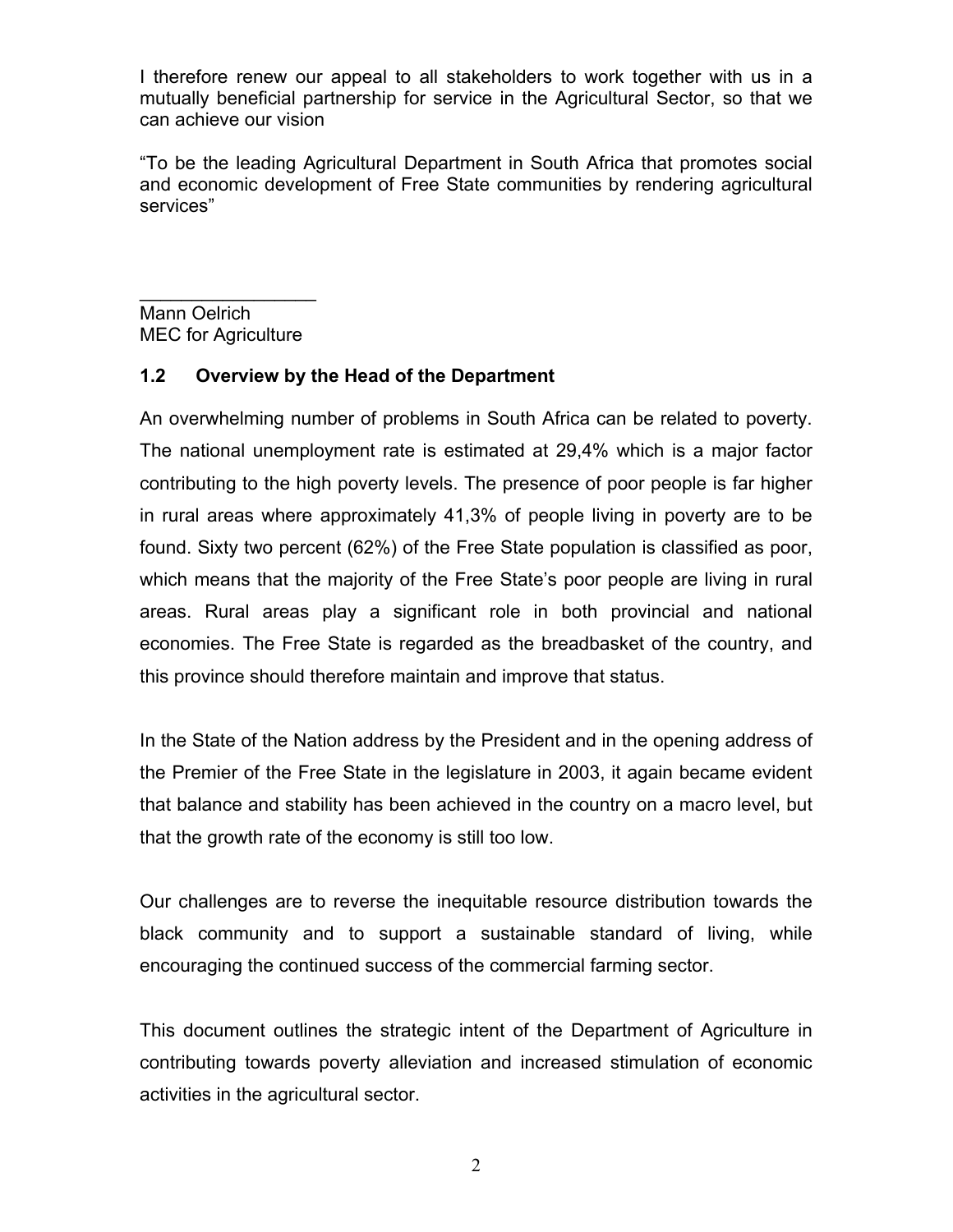Agriculture is however a complex and highly organised sphere of business that is managed in a high-risk environment influenced by variable climatic conditions. A farmer has to understand these complexities in order to survive.

The challenge for us as a department is to promote and facilitate the development of new business orientated entrepreneurs in the agricultural sector while maintaining the support to established entrepreneurs. The new entrepreneur should be fully equipped to compete in the agricultural sector, and be able to create jobs for others while creating a sustainable livelihood for him/her-self.

In the Free State, we recognize our province as an Agricultural Province. Agriculture contributes an average 6,49% to the Gross Geographical Product of the Province, which makes it the third biggest contributor to the economy of the province, after mining and tourism. As the gold and diamond based economies decline, economic development in the agricultural sector must be promoted. All our initiatives should be directed to unlock the agricultural potential.

For the year ending on 31 December 2002, the gross income for Free State farmers amounted to about R 11 267 million. This represents an increase of 40.4% compared to the previous year. Free State farmers earn approximately R 7 365 million from field crops. They produce about 33% of maize, 51% of sorghum and 32% of wheat in the country. This makes them the largest producers of grain crops in South Africa .The Free State is also the second largest producer of sunflower seed, groundnuts and dry beans. Hence the province being nationally known as "The Bread Basket of the Country."

Prospects of field crops depend on several varying factors. For instance on the international market production figures for maize are slightly lower compared to the previous estimates as well as compared to the previous season. This was mainly attributed to lower production figures in the USA. The income from livestock production increased by 18,2% for the year ending 31 December 2002. Wool and dairy productions are two of the biggest contributors to the income from

3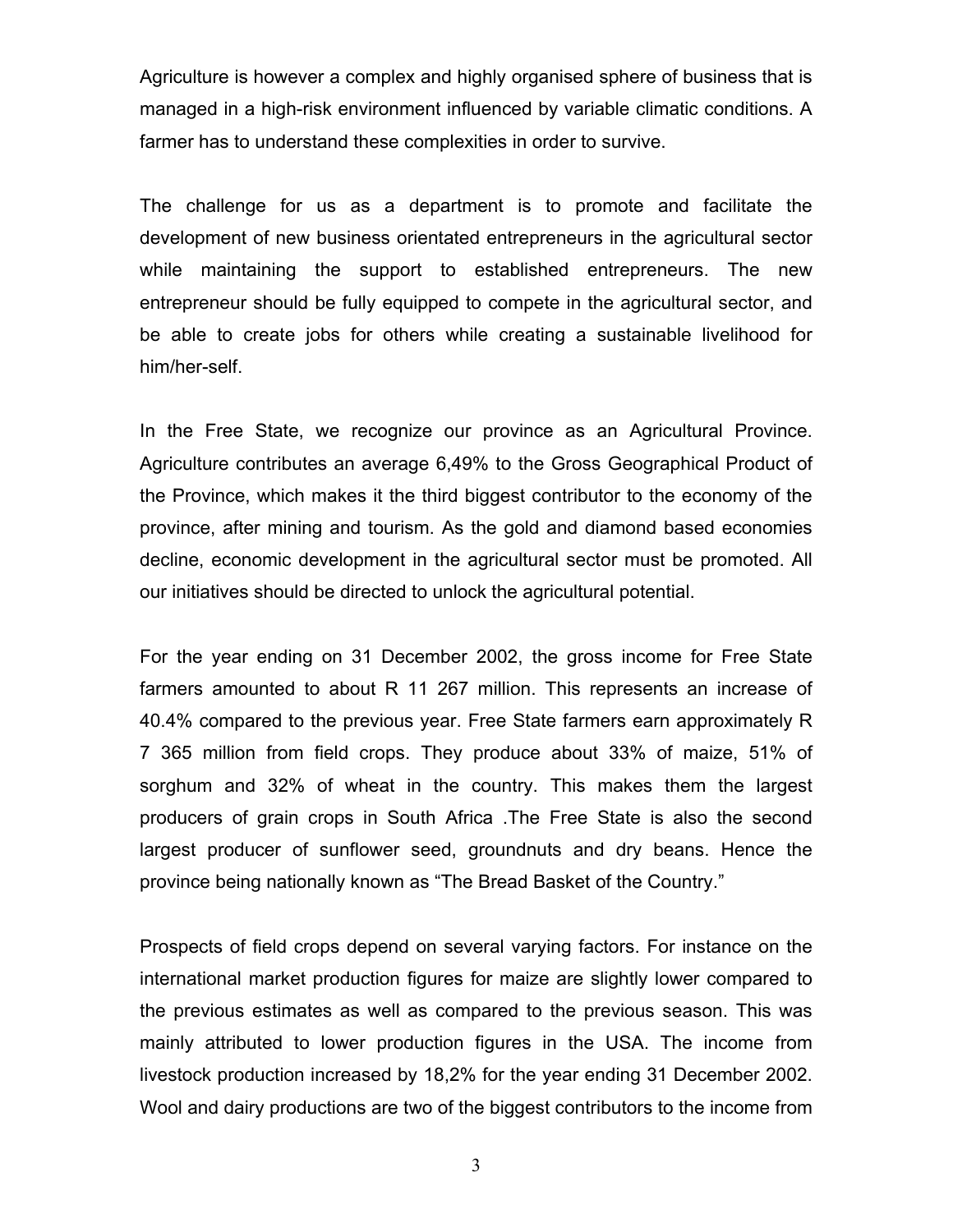livestock production. 23% of all wool and 18% of all dairy products in South Africa are produced in the Free State.

 $\_$ W Barnes Head of Department

#### **1.3 Vision**

The context and challenges expressed by the Premier of the Free State Province and the President of Republic of South Africa, as well as the basic premises and values of the new South African society led to the vision for the Free State Department of Agriculture. This being:

"To be the leading Agricultural Department in South Africa that promotes social and economic development of Free State communities by rendering agricultural services"

This vision defines the need for agriculture to play a significant role in sustainable development. It also acknowledges diversity of the agricultural sector in the Free State and aims to ensure a place and role for all farmers in this sector.

#### **1.4 Mission and strategic goals**

The Mission of the Department is as follows:

" To facilitate and render agricultural development and support services to the

people of the Free State through:

- Committed and professional staff;
- Co-operative teamwork and
- Research based agricultural technology."

The Department identified the following ten Strategic Goals in support of this mission:

#### **• Agro processing and production, job creation and poverty alleviation**

This strategic goal promotes new entrants into the agricultural sector. The focus will be on economic empowerment initiatives for black people, women, the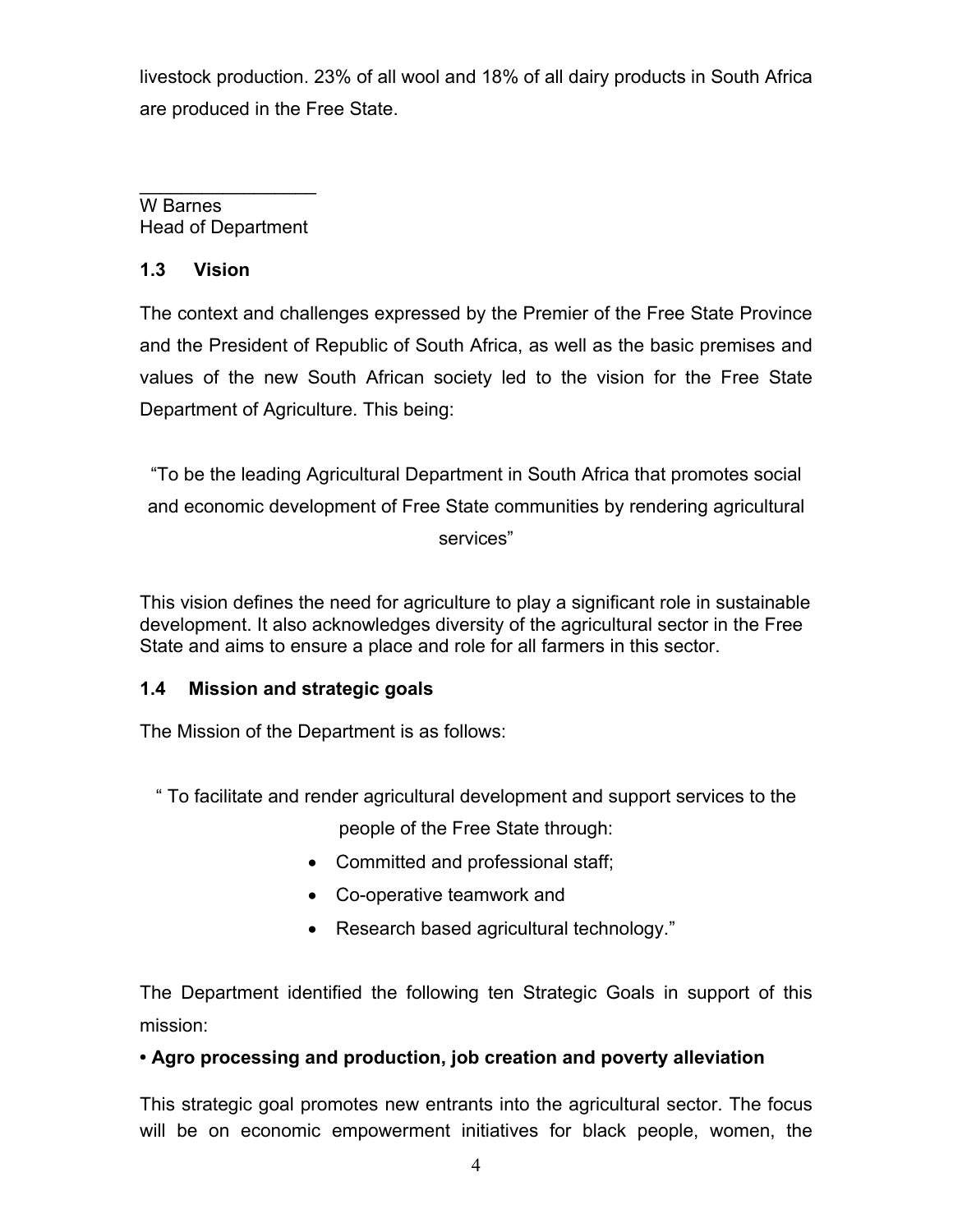disabled as well as for the youth. Agriculture will be promoted as an occupation. The programme, Community Projects Fund Support Programme (CPFSP), is currently being redesigned in order to speed up delivery.

Through the CPF-SP, investment in the economic infrastructure will be prioritized to support beneficiaries of Land Reform, and establish sustainable food and income-generating projects. The challenges facing the Free State will therefore be to explore opportunities that exist with regard to value adding. In order to enhance growth in agriculture in the province, emphasis will be placed on adding value to annual and perennial crops and other intensive enterprises. Attention will be focused on the expansion of meat and dairy processing plants and others.

New technological developments and crops also need to be investigated as possible alternatives for diversification. It is therefore the intention to facilitate and promote agro-production and processing, as a means of economic development and job creation. It will facilitate these activities mainly through our Extension and Development programme.

#### • **Agricultural economic and market development**

There are well-established formal marketing systems in the Free State through the agricultural co-operatives and companies. Linkages between these formal channels and small-scale producers will be established. Funding to generate markets and marketing facilities within rural areas will be encouraged. There is a general lack of agricultural infrastructure in the former homeland areas, such as QwaQwa and Thaba Nchu; therefore a review of agricultural infrastructure for marketing will have to be undertaken.

Investor confidence leading to increased domestic and foreign investment in agricultural activities and rural areas in the Free State will be improved. Access to markets is vital in order to ensure an economically viable agricultural sector. The department will therefore render agricultural economic services and facilitate the development of network infrastructure that will open communication networks with various market places.

Low returns on investment as well as the economic and social impact on investment and production such as farm murders, evictions and illegal occupations cause weak investor confidence in Agriculture. In addition there are negative perceptions of Agriculture, i.e. child labour, aggravating the situation. Investor confidence is necessary to achieve a vibrant and growing agricultural sector.

#### • **Optimisation of plant and livestock health, production and product safety**

An effective risk management strategy is critical to deal with all major risks in the form of climatic variation, pests and disease outbreak in the Province. An early warning system that includes adequate access to and utilisation of timely, accurate, relevant and free information about weather conditions will be developed and made accessible to all farmers in the Free State province. This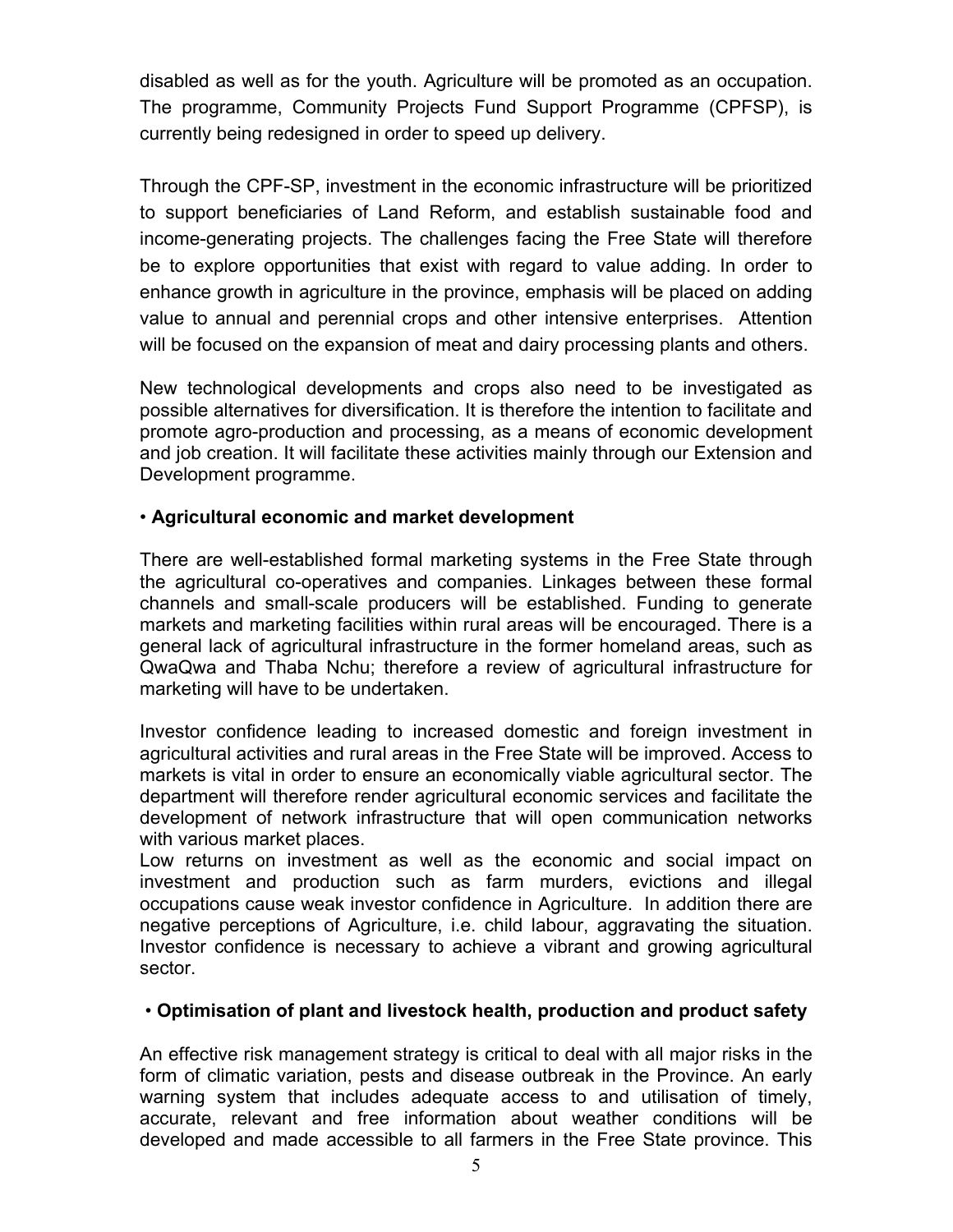information will be made available through the Agricultural Geographic Information System. Wide usage of this information and systems will be promoted.

The outbreaks of foot-and-mouth disease in the Province have emphasized the importance of dealing effectively with animal diseases.

The role of Veterinary services is critical to our clients. Services such as Veterinary Animal Health, Veterinary Public Health and Diagnostic services to farmers and the public in general will be promoted. These services will involve diagnosing diseases, disease control in animals and the prevention of the spread of such diseases to humans by direct contact or through the consumption of contaminated food. Providing these services will ensure healthy animals, safe food and healthy people.

Export products surveys should be done to prove SA and the Free State Province free from foot and mouth disease and BSE (mad cow disease). We are liaising with the National Department of Agriculture in this regard.

For the certifying of dairy products, venison and meat for export the Department have already started with the training of Meat Inspectors, Animal Health Technicians and Veterinarians in the certification of abattoirs, cheese factories, milking parlours and game farms for export.

To accomplish the above-mentioned, the two laboratories in Bloemfontein and Kroonstad must be accredited according to ISO/OEC 17025 standards. We have already started this process by sending two Veterinary Technologists on a Quality Managers Course.

The prevention of food borne diseases and zoonotic diseases by doing regular inspections to ensure efficient hygiene, effective meat inspection, the humane treatment and slaughtering of animals and the correct way of waste disposal will be undertaken on a regular basis.

Other priorities such as Brucellosis and Sheep Scab are receiving our full attention and we aim to reduce the incidence of Brucellosis and Sheep Scab.

#### • **Improved stakeholder relations**

The objective of this goal is to improve the interaction between the department and its clients, stakeholders and employees. Call centres will be established where clients may call to register their reaction to services. A service delivery improvement plan that is in line with the government service delivery policy of Batho Pele (People First) will be developed, implemented and monitored. Furthermore continuous assessment of the quality of our services will be undertaken.

In addition an E-Governance system, training of frontline officials in customer care and help lines to address queries and complaints will be established.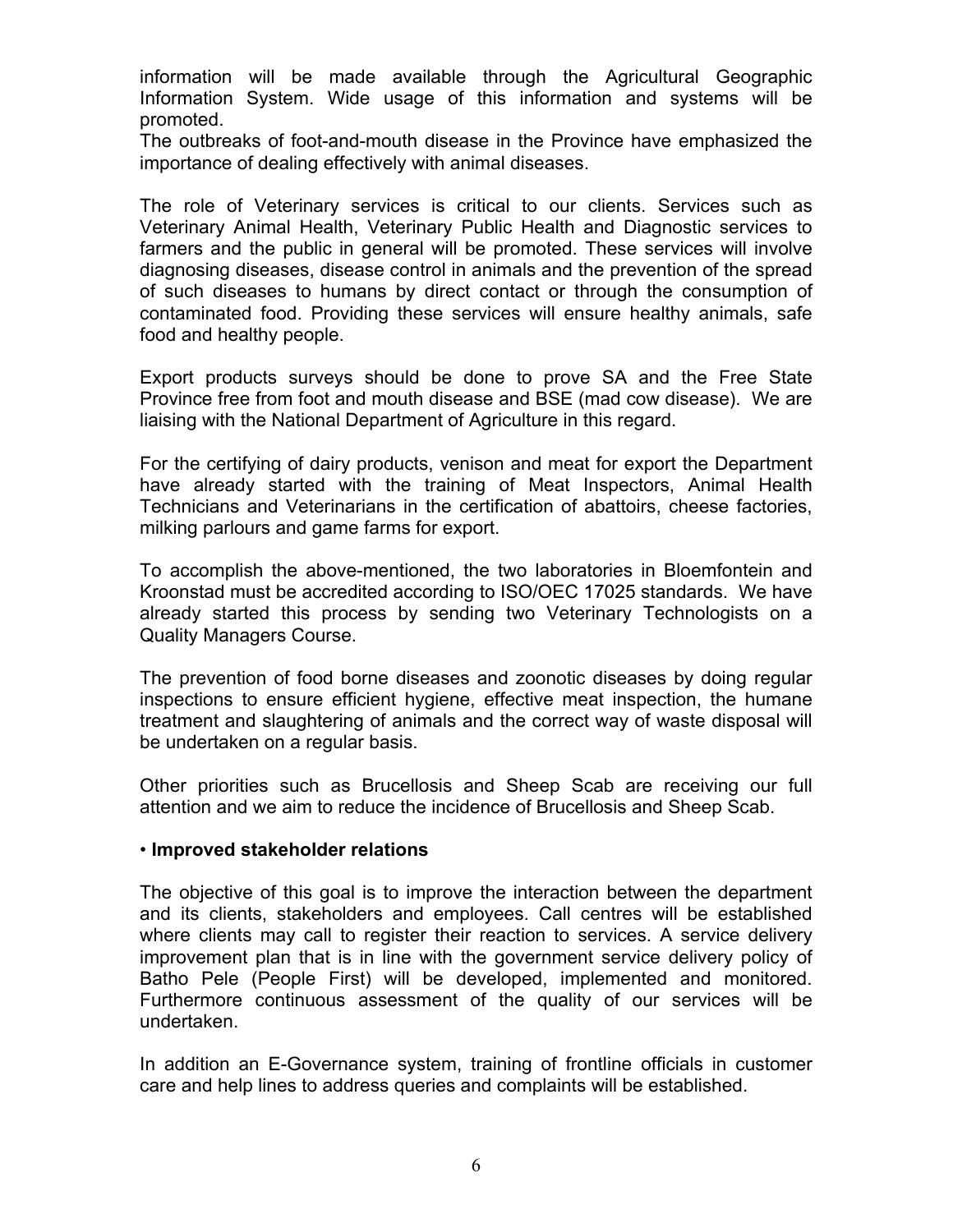#### • **Natural resources and infrastructure utilization and management**

Sustainable agricultural development requires that we preserve our natural resources for future generations. To achieve this, training on natural resource management will be given to land reform beneficiaries. In addition to training, the utilization of resources have to be supported by conservation structures such as fences, stock watering systems, water ways contour banks and sub-surface drainage systems to prevent degradation of resources and to rehabilitate damaged resources. These structures will be planned, designed, and for certain categories, financing and construction will be facilitated as well.

Technology transfer on resource and infrastructure utilization to the public will be done through the Land Care Committees to be created as well as through existing community organizations and extension services communication forums.

This is primarily the function of the Soil Conservation/Land Care Component, which is in terms of the Land Care Scheme supported by the Engineering Unit on complicated designs and works where professional guidance is required.

Another component of farm infrastructure is directly involved with production, consisting of both structures- and engineering processes. The responsibility for support to Agriculture in this area, which requires a wide spectrum of expertise, is vested in the Engineering Unit of the Department.

The different disciplines involved are animal production, crop production, irrigation, energy utilization and value adding equipment and processes. The typical services required are support on development and utilization of structures and equipment for facilities such as broiler houses, piggeries, dairies, cattle handling facilities and the yet untapped enterprise of aquiculture for fish farming in the Free State.

In crop production, mechanization planning, which includes animal traction, is a great need. Irrigation farming with water source investigation and development, irrigation system design and management and energy source selection and quantification forms a major area of support required.

The Engineering Unit is supporting both the farming sector and the CPFSP on these issues. The CPFSP budget for the next three years is approximately R25 million/annum. This is predominantly an agricultural development program which needs planning, design, specification and construction supervision support.

These functions are the basic tasks of the Engineering Unit and they include support on management of the out-sourced part of these functions for which the Department does not have the capacity.

#### • **Research and experimental facilities**

The main aim of this goal is to increase the visionary and innovative capacities of role-players and link this to the market place. Cutting edge innovation and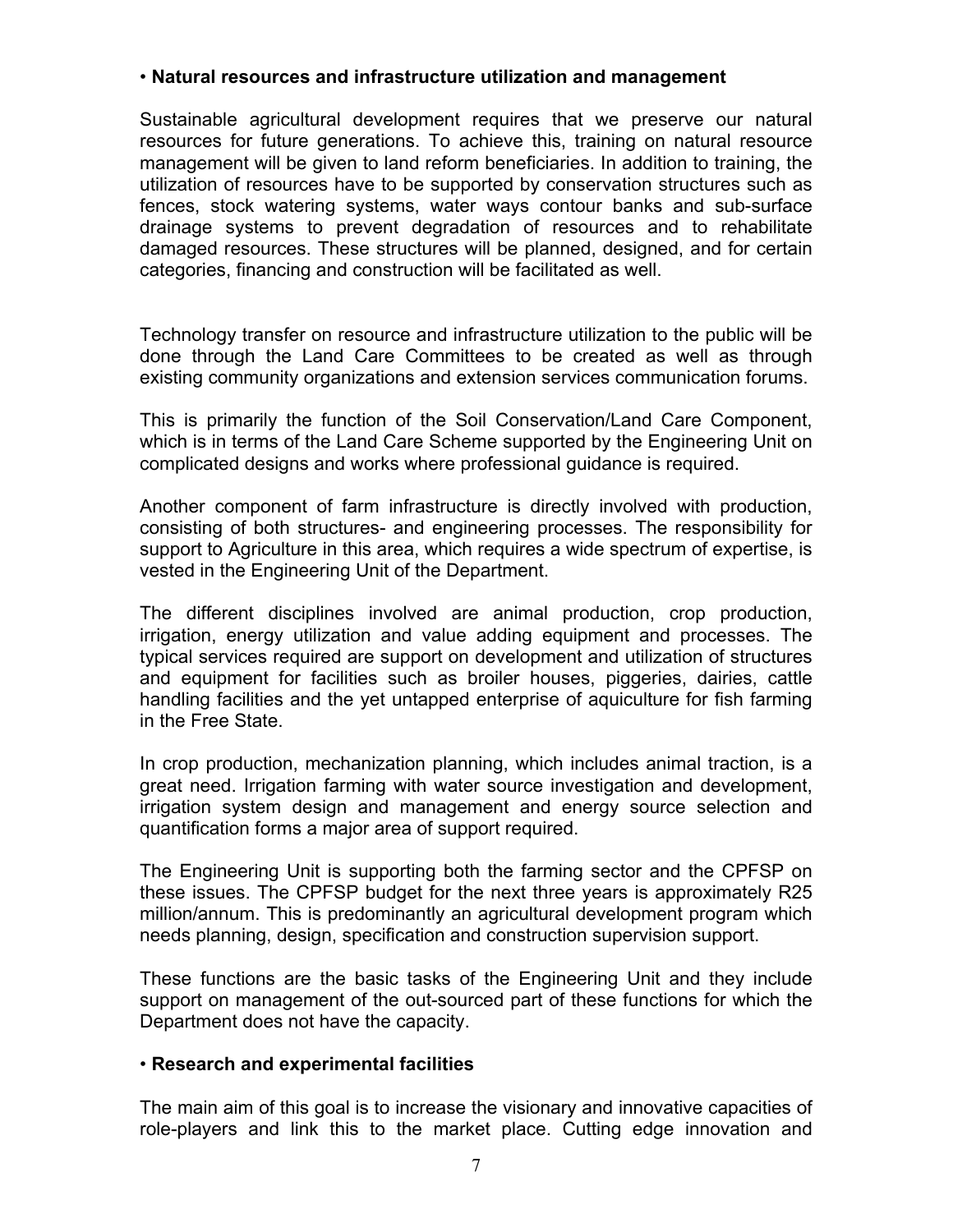knowledge are crucial for sustained competitiveness and profitability. It is for these reasons that strategic partners should consider science and technology as a vital complementary strategy.

This should lead to an increased investment and use of the most advanced and recent products from research, training and extension. By implementing this strategy the sector endeavors to use primary research and relevant education programmes in order to promote new and strategically important technologies, (i.e. biotechnology, information and communication) as well as a range of value-adding technologies.

The latter will enhance the sustained competitiveness of South African products in world markets and help to meet the stricter food safety requirements imposed by countries in the Northern Hemisphere.

The high cost of acquiring technology could be overcome through joint ventures with Research and Development (R&D) and the technology industry.

In order to generate, adapt and transfer appropriate, optimal and sustainable technologies, various research projects are being implemented.

Farm systems and applied research are also undertaken at Glen Experimental Station primarily in the fields of crop and animal production and pasture management. The soil and water laboratory complements the research activities and also performs analysis of soil and water samples for the farming communities at large. All these research programmes are performed in pursuit of optimizing plant and livestock health, production and safety.

#### **Information Management, including IT and related technology utilization**

The aim of this goal is to ensure good and best practices in terms of information management, through the application of cutting edge technology, efficiently supported by professional IT personnel.

#### • **Formal and Non-Formal Training**

The aim of this goal is to ensure that the competency of the Free State people within the agricultural sector and related fields are increased. Glen Agricultural College plays a vital role in the development of potential and existing farmers as well as agriculturists.

In human resource development, we will improve our agricultural training programmes, such as the Farm Productivity Programme, in order to ensure skills of farmers and farm workers are developed. These training programmes will also ensure the improvement of the relationships between the farmers and their workers.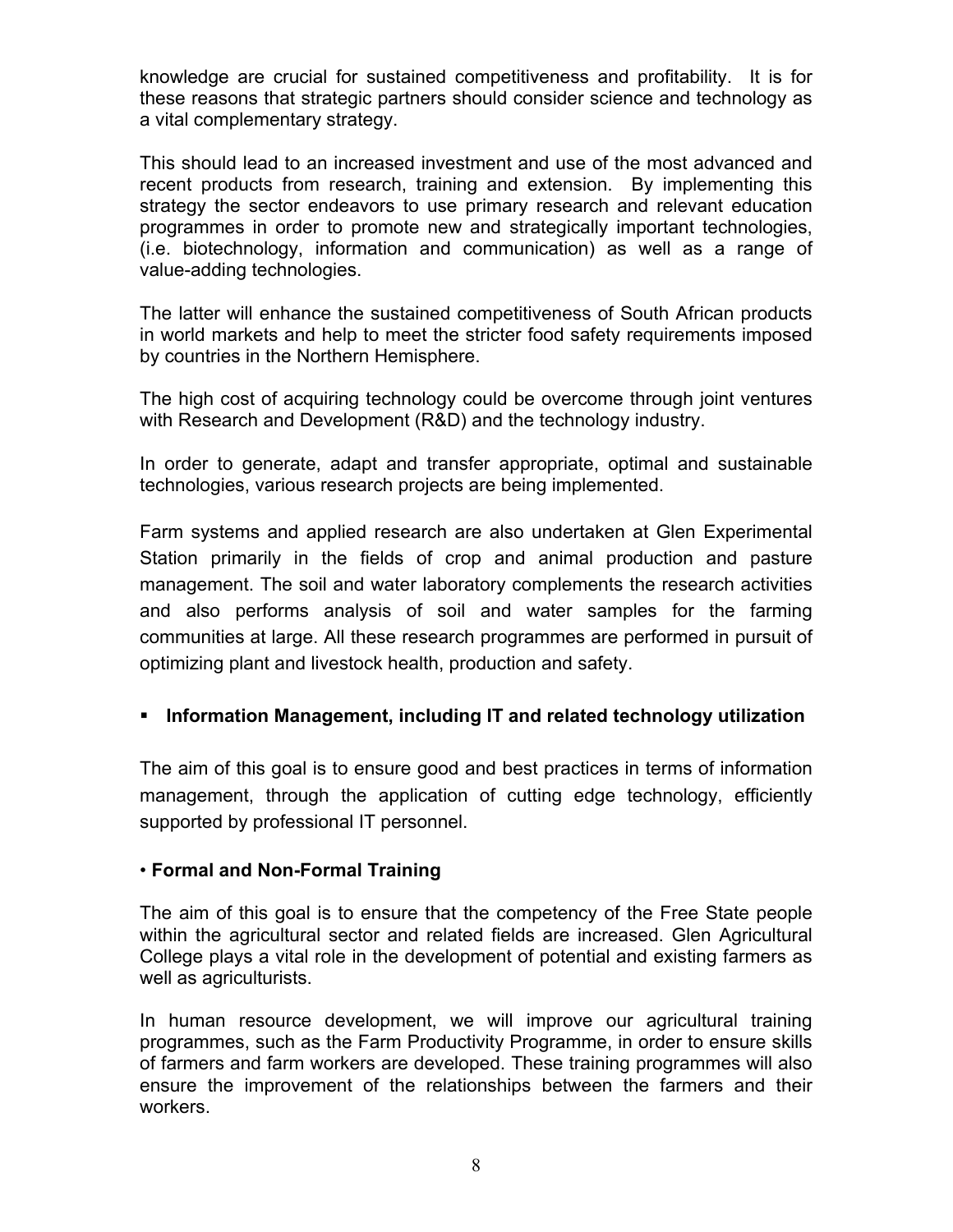The Study Group programme in the province will be improved and re-introduced in all regions to enable commercial and emerging farmers to meet and exchange ideas on agricultural issues against the background of their financial records and the analysis thereof.

In order to encourage young people to pursue agriculture as a career, and to build future potential farmers, the department will be engaged in a youth career guidance programme in the agricultural field at various schools in the province.

This programme is meant to ensure the continued contribution of agriculture to the economy of the province and the country in general.

An appropriate, effective training and retraining programme for attracting and retraining skilled personnel will be developed.

#### • **Intra Departmental Excellence**

The aim of this goal is to support all the above-mentioned goals by means of effective Auxiliary Services, Human Resource Management, effective Labor Relations and Legal Services, efficient Communication Services, effective Information Technology Services, as well as professional Management Support Services.

#### **Effective Financial Management in full compliance with relevant acts and regulations**

When government is voted into office, an inevitable contract of accountability is entered into between government and the citizen it serves.

Meeting the above responsibility will require reliable financial information. The Financial Management Directorate will maintain financial and operational systems of internal controls. These controls will be designed to provide reasonable assurance that transactions are conducted in accordance with management authority, that assets are adequately safeguarded against material loss and that unauthorized acquisitions are avoided.

The department will establish and appoint an audit unit in order to enhance public accountability. Both the internal audit and audit committee will have an unrestricted access to the office of MEC and management as well as employee's records.

Effective risk management is integral to the department's objective of consistently adding value to the operations of the department. The department will continuously develop and enhance its risk management and control procedures to improve the mechanisms of identifying and monitoring risks.

The financial management directorate will be the lead component to ensure sound financial and managerial reporting.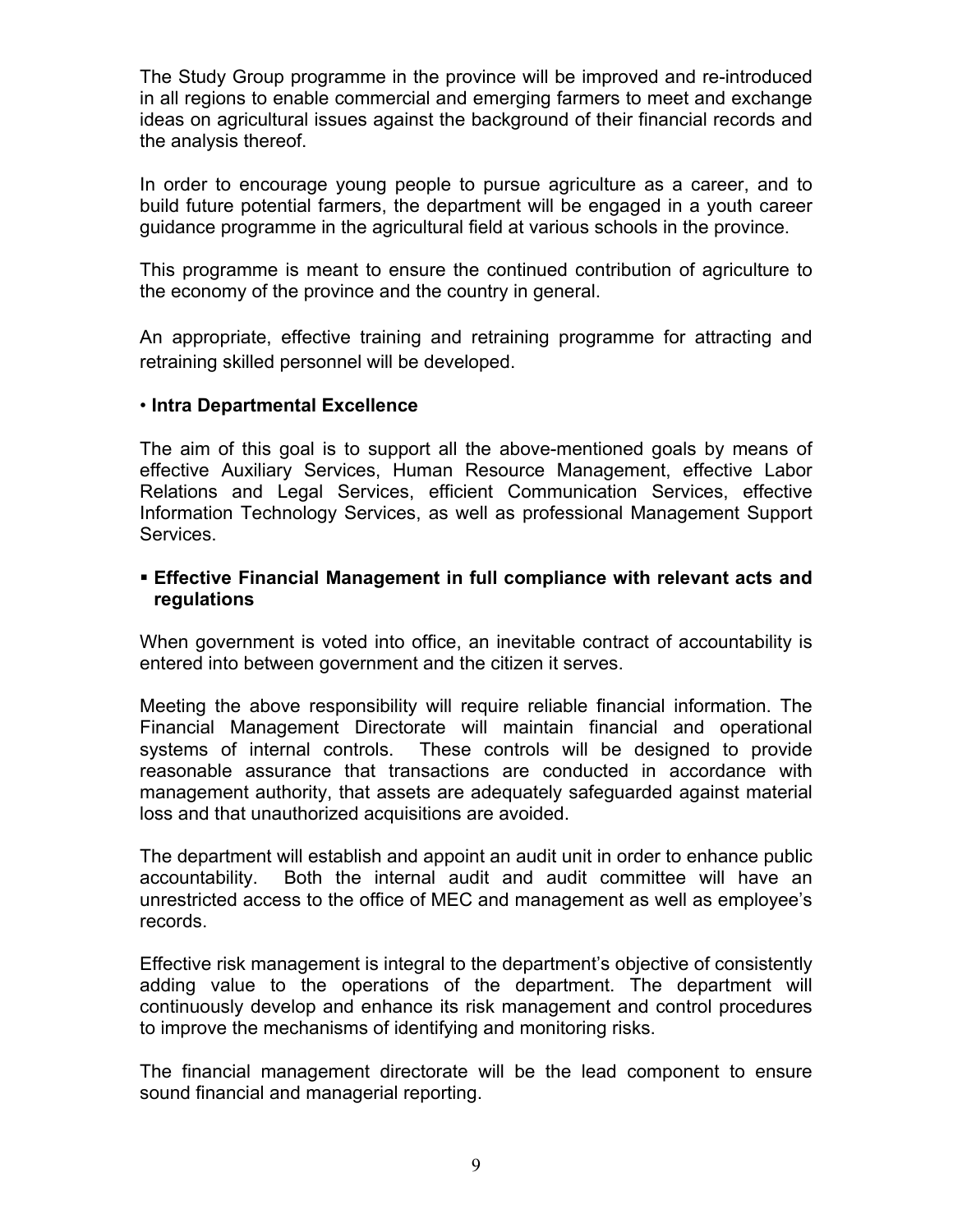#### **1.5 Values**

#### **1.5.1. Departmental Ethos**

The Department functions on the following principles:

- a. All services must be rendered in a manner which is effective, efficient, equitable, accessible and of satisfactory quality.
- b. All services will be rendered in line with the Batho Pele policy of taking the services to the people.

#### **1.5.2. Core values:**

The core values of the Department are informed by the basic values and principles governing public administration as provided for in Section 195 of the Constitution (Act 108 of 1996). More specifically, the following values have been identified:

- **Effective and efficient utilization of resources:**
- Batho Pele:
- Co-operation;
- **Accountability;**
- Good Governance;
- **Loyalty;**
- Dedication and responsibility;
- **Integrity.**

#### **1.5.3. Legislative and other mandates**

The Department of Agriculture is an integral part of the South African public Service established in terms of section 197 of the Constitution and read with section 7 (1) and 7 (2) of the Public Services Act of 1994.

As a concurrent national and provincial legislative competency listed in schedule 4 of the Constitution, the DoA, as part of the system of concurrent governance, derives its administrative mandate consequently from both national and provincial executive authority.

The DoA's mandate is currently vested mainly in the following statutes:

*Veterinary and animal health related legislation* 

- Animal Diseases Act, 1984 (Act 35 of 1984)
- Meat Safety Act, 2000 (Act of 2000)
- **Livestock Improvement Act, 1977 (Act 25 of 1977)**
- Animal Improvement Act, 1998 (Act 62 of 1998)
- Livestock Brands Act, 1962 (Act 87 of 1962)
- South African Medicines and Medical Devices Regulatory Authority Act, 1998 (Act 132 of 1998)

*Plant and crop related legislation*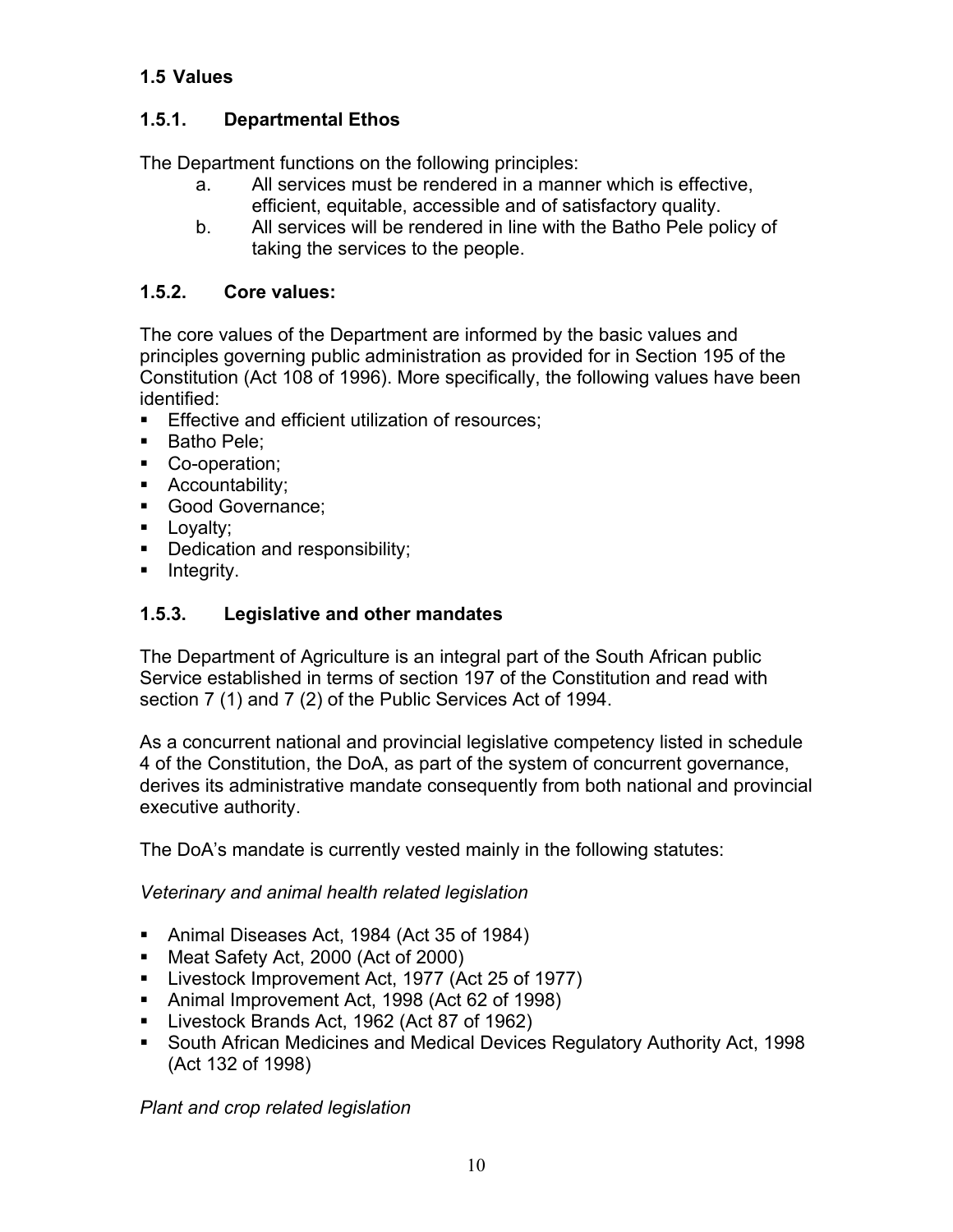- Fertilizers, Farm feeds and Agricultural Remedies Act, 1947 (Act 36 of 1947)
- Plant improvement Act, 1976 (Act 53 of 1976)
- Agricultural pests Act, 1983 (Act 36 of 1983)
- Generally Modified Organisms Act, 1997 (Act 15 of 1997)

#### *Soil conservation and land care*

- Subdivision of Agricultural Resources Act, 1983 (Act of 1983)
- Designated areas development Act, 1979 (Act 87 of 1979)

#### *Land and land reform*

- Subdivision of Agricultural Land Act, 1970 (Act 70 of 1970) (pending repeal)
- **Provision of Land and Assistance Act, 1993 (Act 126 of 1993)**

#### *Administrative legislation*

The Department of Agriculture's administrative functions are regulated by a number of national transversal laws and regulations.

#### **1.6. Description of status quo**

#### **1.6.1. Summary of service delivery -, organizational environment and challenges**

The number of clients of the Department is currently estimated at more than 320 000. This number is based on 1996 investigations done jointly by the Department and the World Bank. The clients of the Department are categorized as commercial, emerging, small-scale farmers, peri-urban farmers, Agricultural Land Reform beneficiaries, farm workers, students and the public.

Stakeholders constitute agricultural organizations, academic and research institutions, government departments and institutions, donor agencies etc.

The following were identified as the main challenges for the Free State Agriculture Sector.

#### *Agro-production and Processing, job Creation and poverty Alleviation*

A very large proportion of the Free State population lives in poverty and is mainly concentrated in peri-urban and rural areas. It is therefore crucial that the Department addresses and stimulates job creation and poverty alleviation through the rendering of efficient services in the agro-processing and -production fields. Even though agriculture is the third biggest contributor to the Gross Geographical Product of the Province, it however only contributes about 14% to the total agricultural sector in South Africa compared to, the Western Cape which contributes about 24%. This can be ascribed to the fact that only 11% of value adding is done in the Free State.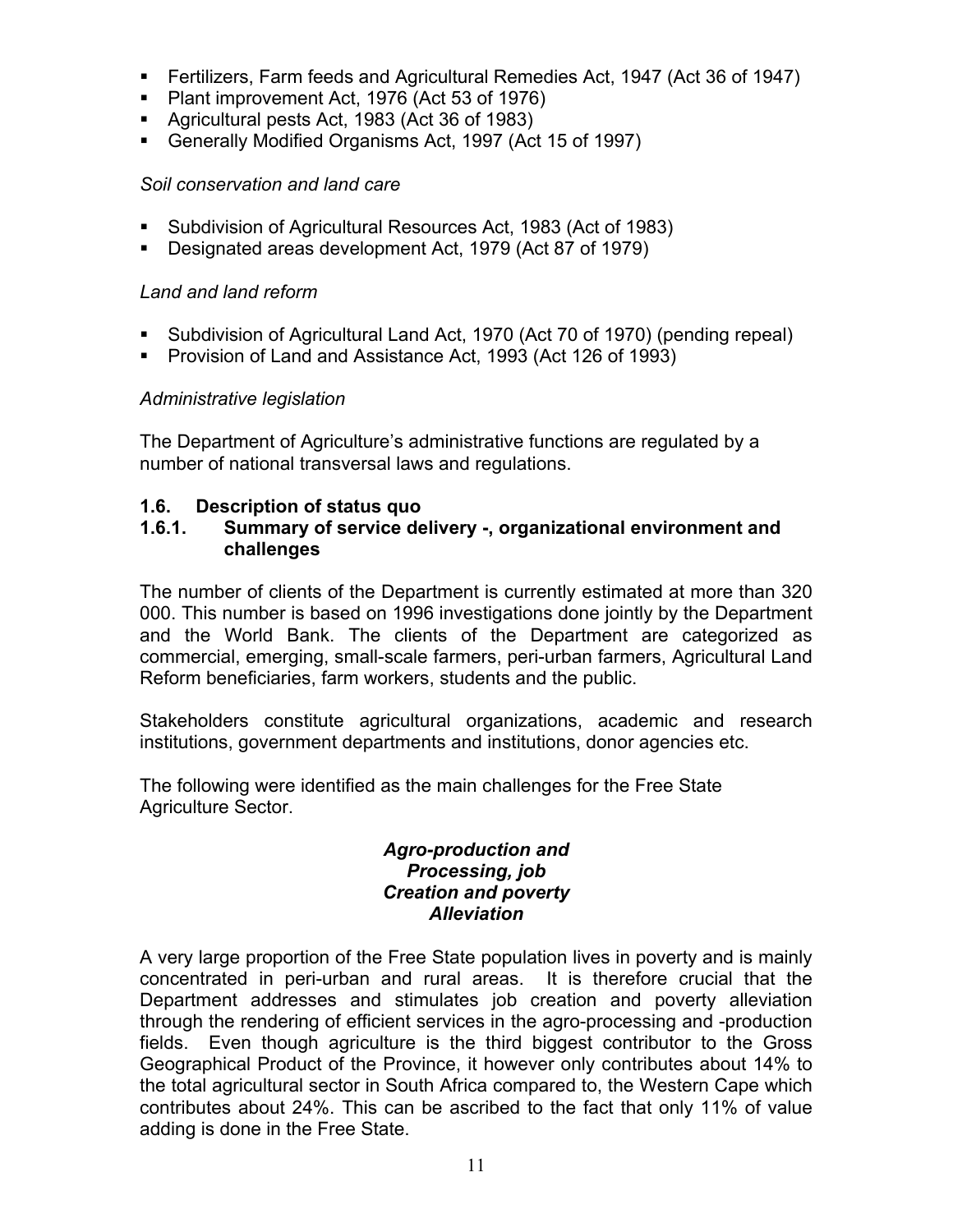The overall unemployment rate in the Free State Province is 34%, ranging from 27% in Northern Free State and Lejweleputswa to 37% in Thabo Mofutsanyane. For youth aged less than 30, the figure is 45%. According to Statistics SA in 2000, the proportion of the population with a standard of living below the poverty line of R800 per month is estimated at 48% in the Free State for the 2000 year. The SA Institute for Race Relations (2001) estimated that 54,1% of the total population of the Free State in 1995 lived in poverty. Their incomes are constrained because the rural economy is not sufficiently vibrant to provide them with remunerative jobs or self-employment opportunities.

#### *Agricultural Economic and Market development*

In order for the agricultural sector to be successful, it has to have an effective knowledge base of and access to local, national and international markets. It is also important that sound agricultural economic principles are applied in all agricultural projects.

The biggest challenge is to ensure that all farming activities and agricultural projects in the Free State are based on these principles. This can be achieved through regular and continuous updating of agricultural economic and marketing information. Timely dissemination of customized information to our clients and partners will be considered.

The Department will also act as a conduit on marketing and trade matters between the National Department of Agriculture and the agricultural producers of the Free State.

In order to improve the quality of our services in this field, liaison and co-operation with other role players in marketing and agricultural economics will be crucial.

#### *Optimization of Plant and Livestock Health, Production and Product Safety*

Agriculture is by definition an industry that is confronted by risk in the form of climatic variation, pests, disease and price risks as well as natural disasters such as droughts and floods.

Plant and animal health has a bearing on agricultural production and the quality thereof. Often other factors such as nutrient deficiencies or imbalances contribute to plant and animal health. For this reason a holistic approach to production is important.

A vast amount of data is available on animal health, plant nutrition and pathology, which are readily accessible to our clients. However, little work has been done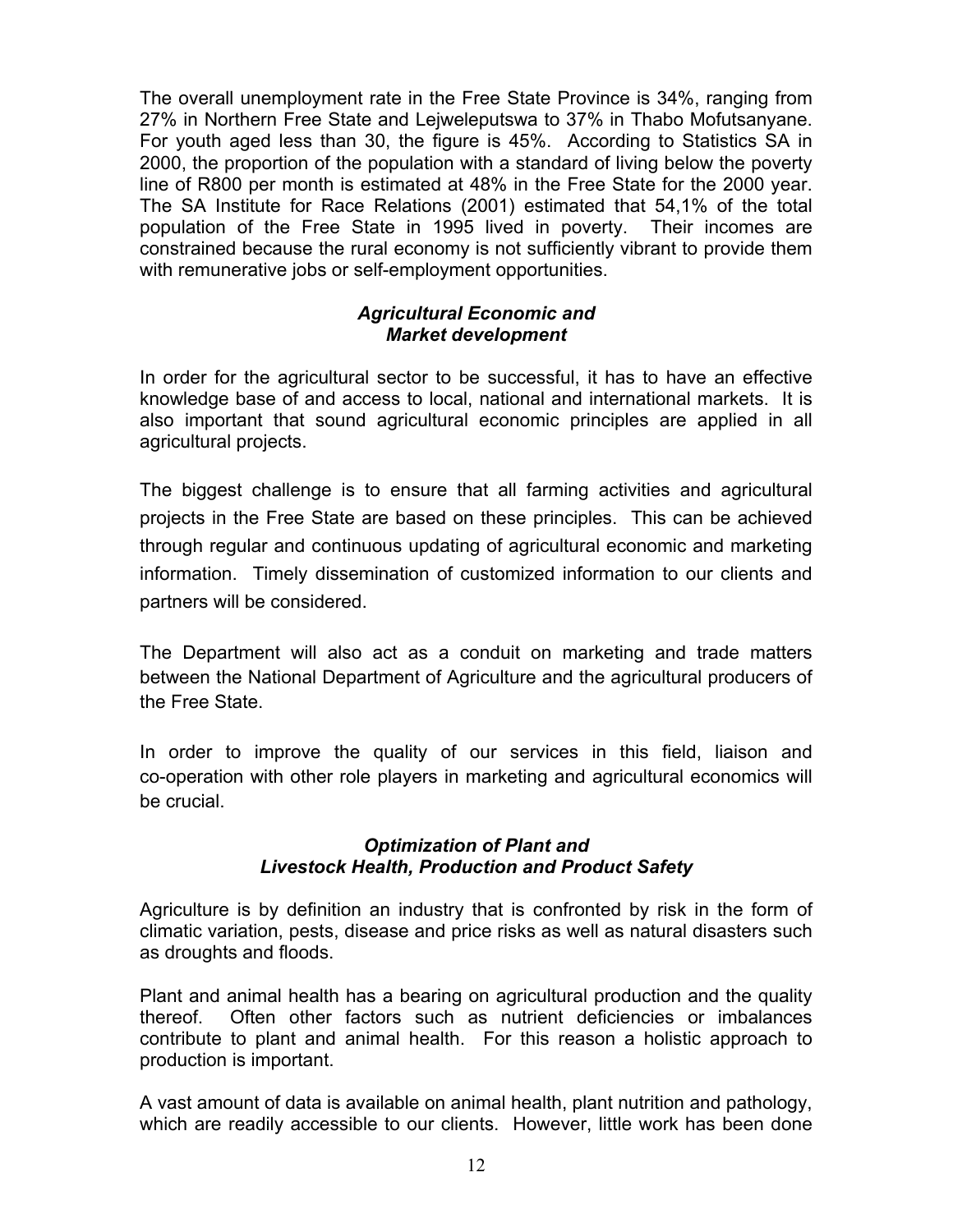on biotechnology. This is the area on which our research will focus. The mandate of the Veterinary Services is spelled out in the Animal Health Act and the Meat Safety Act. The requirements of these acts are to ensure healthy animals; healthy people, safe food and that only safe food are exported. The challenges of the Veterinary Services are:

• To eradicate economic important diseases such as foot and mouth disease and sheep scab;

• To combat diseases of animals that are transmitted to human beings such as rabies, brucellosis, measles and to prevent food borne diseases such as salmonella;

• To promote export products to earn foreign currency and create job opportunities;

• To ensure the correct diagnoses of controlled diseases for the combating and eradication there-of;

•To update our database of farms, animals, game abattoirs owners for better service delivering;

• To assist projects in solving problems relating to animal health and slaughtering;

• To assist emerging farmers to keep their animals healthy and prevent mortalities.

#### *Improved Stakeholder Relations*

Reactions to our services are always being received with a lot of skepticism and as a result it is important that a service delivery improvement strategy is formulated. The Department is committed to deliver its service against the principles of Batho Pele.

#### *Natural Resources and Infrastructure Utilization and Management*

High potential soil is scarce in South Africa, and this limits horizontal expansion of agricultural production. In addition, the infrastructure and services to support sustainable land use is inadequate. Government programmes aimed at protecting the resource base (i.e. Land Care and Working for Water) are successful but not sufficient. Land degradation remains a problem on high potential and marginal lands. With increasing pressure on Agriculture to raise output per unit of land, it is a major challenge to ensure that this does not take place to the detriment of our natural resource base.

High potential natural resources for agricultural production are a scarce commodity, which should be preserved through sustainable utilization for future generations. These resources, as well as key infrastructure pose very serious challenges for the agricultural sector. Strategic services in this regard will contribute greatly to preservation and future sustainability.

Amongst the most challenging are the lack of knowledge and skills to maintain and utilize the natural resources. On-farm infrastructure is an equally important resource for efficient agricultural production as well as for natural resource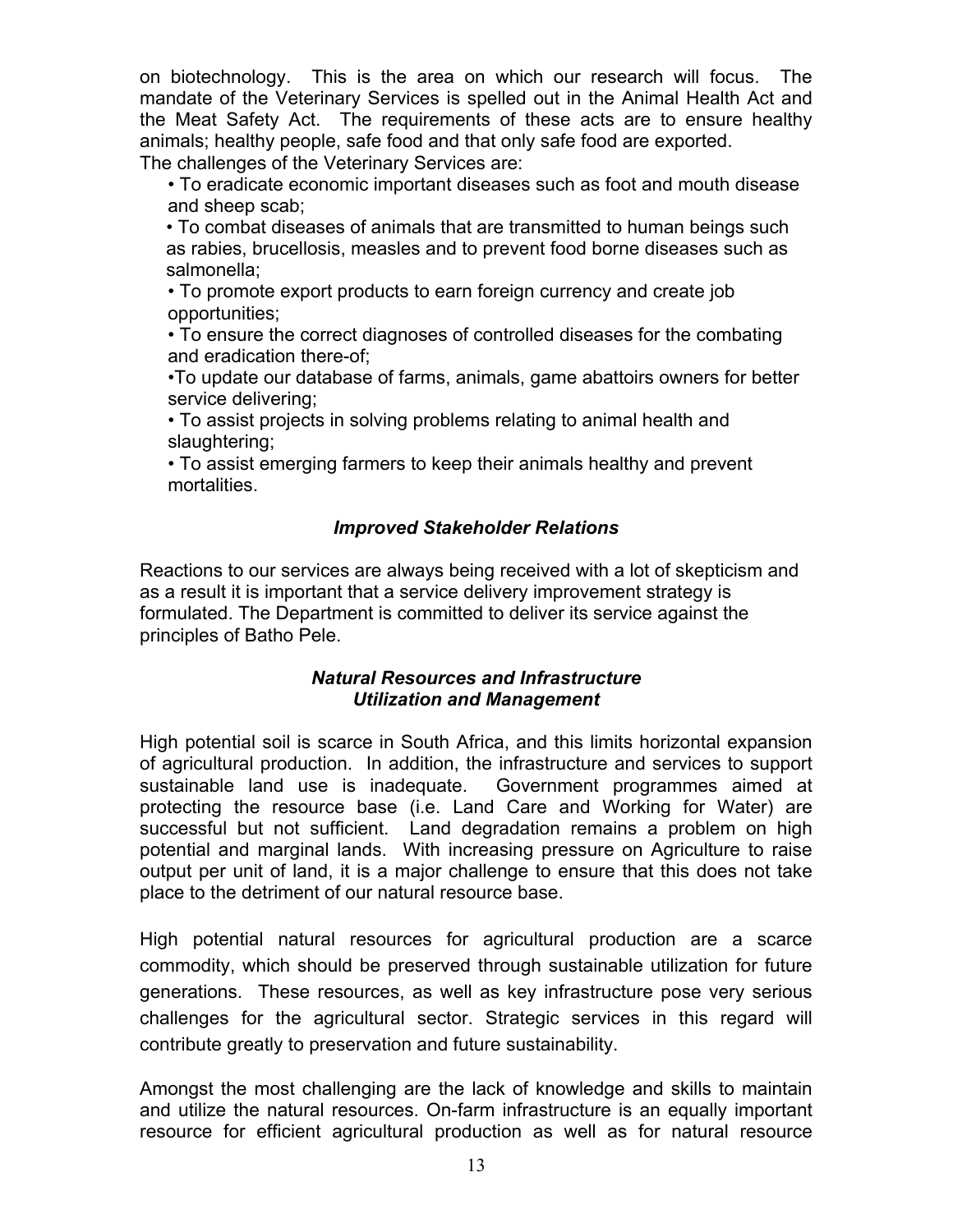conservation. It consists of four components i.e. farm structures, irrigation infrastructure, mechanization systems and energy sources. This constitutes the major part of the capital investment of farming, and in the case of crop production, the largest single cost component.

The challenge is to provide necessary guidance to farmers on implementation of appropriate infrastructure to best suit the great variety of enterprises employed in the Free State. It varies from highly sophisticated production systems for the export market to extensive livestock production on low grazing capacity areas where adapted infrastructure is equally essential for economic production. This requires a major and very proficient engineering input.

#### *Research and Experimental Facilities*

In order to promote client orientated research and effective technology transfer, the Department will maintain and make available its vast research and experimental facilities to strategic partners. To stimulate the Free State agricultural sector, a need to diversify agriculture in the Free State is needed in the long term. Research into new agricultural product ranges will ultimately contribute to this challenge.

To face these challenges, research programmes of the Department need to be maintained and expanded with the center of activities at the Glen Farm. To improve the quality of research programmes as well as to enhance the applicability of research, active incorporation of other role players such as universities, technikons, ARC and most importantly organized agriculture (as farmers representatives) will have to take place.

Other challenges facing research are to develop farming systems that are appropriate, sustainable and applicable for various resource combinations and climatic conditions experienced in the Free State. The improvement of economic viability, the lowering of risk as well as the investigation of alternatives for diversification is key issues in these developments.

#### *Formal and Non-Formal Training*

The challenges facing the Glen Agricultural College include inter alia, constituting a multi-racial institution, establishing of outreach higher learning programme, the establishment of strong partnerships and co-ordination with other institutions and the private sector as well as organized agriculture. The dwindling number of enrolled students poses a serious challenge for the College.

Agricultural training and research are tools, which must be used to fight poverty in our province, especially in poverty stricken rural communities.

The long-term future and a home for the Glen College of Agriculture and the Research Unit have not been resolved yet. This will however not impact on their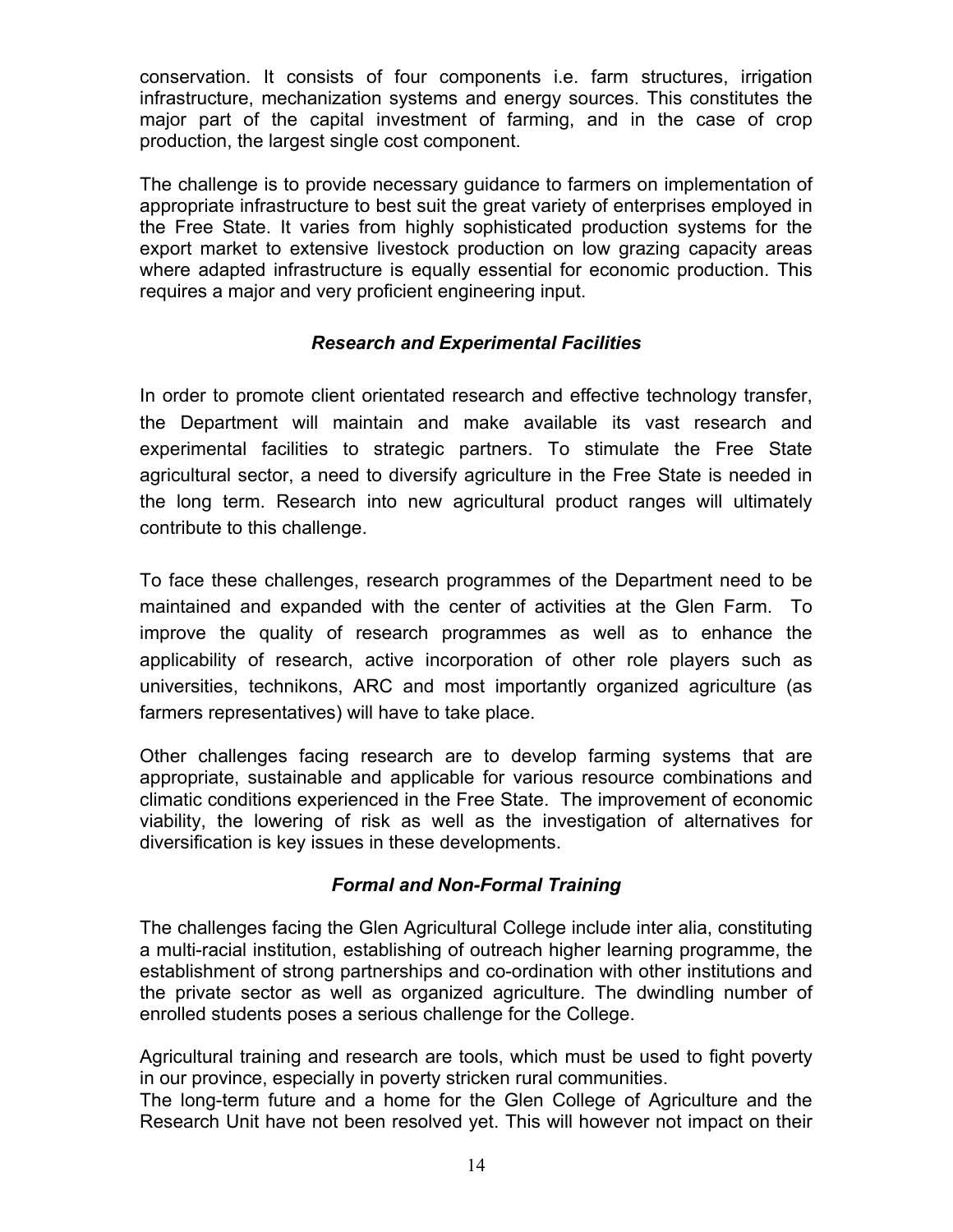functioning in the short and medium term. These issues are being discussed at national level and the College will remain functional until a final decision is taken.

#### *Intra Departmental Excellence*

In order for the Department to make all the above-mentioned services a reality and to apply it successfully, it must be engage in a functional process of good and co-operative governance. This goal will therefore be the common denominator, ensuring a sound springboard for other goals to be achieved

Information technology usage and transfer within the Department is not at the required level. Therefore it is imperative that IT skills through training programmes are improved.

#### *Effective Financial Management in full compliance with relevant acts and regulations*

To further achieve the objective of effective and sound financial management in the department, PFMA and any related financial legislation will be fully implemented.

The financial management directorate will strictly focus on the management of assets and liabilities and optimization and sound fiscal management.

The key challenges facing the public sector relate to combating corruption and mal-administration and improving service delivery through the application of sound financial management principles, as well as giving high priority to promoting the use of improved monitoring and evaluation strategies. The fraud prevention strategies to be employed will involve the restructuring of the previously known inspection services in the department into a more internationally acceptable quality assurance services such as internal audit.

#### **1.7. Description of strategic planning process**

The Departmental Strategic and Operational plan, which includes the measurable objectives and outcomes for the Department's programmes, has been drafted and is attached. This operational plan will ensure that the departmental strategic goals and objectives are implemented and monitored.

The strategic planning process was a consultative process, involving staff from all components and all relevant role players.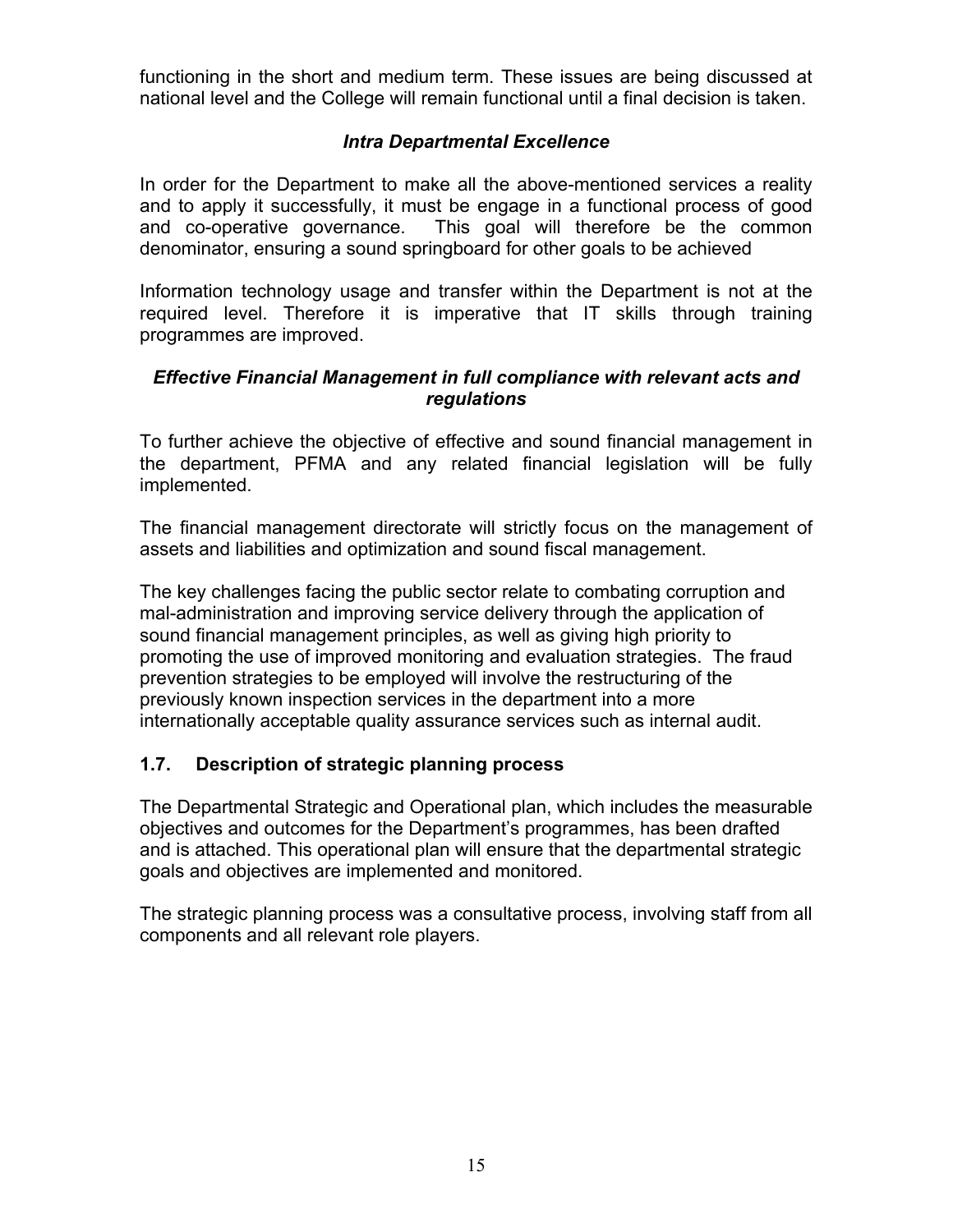## **PART B: Programme and sub-programme plans**

#### **2.1. Strategic Objectives**

The Strategic Goals and Objectives of the Department are as follows:

- **Goal 1: Agro-Processing and production, job creation and poverty alleviation.**
- **Goal 2: Agricultural Economic and Market Development.**
- **Goal 3: Optimization of plant and livestock health, production and product safety.**
- **Goal 4: Service Delivery Innovations.**
- **Goal 5: Natural resource and infrastructure utilization and management.**
- **Goal 6: Research and experimental facilities.**
- **Goal 7: Information Management, including IT and related technology utilization.**
- **Goal 8: Formal and Non-Formal Training Programs.**
- **Goal 9: Good corporate and co-operative governance.**
- **Goal 10: Effective Financial Management in full compliance with relevant acts and regulations.**

#### **2.1.1. Measurable objectives, performance measures and performance targets**

The Department's measurable objectives, performance measures and performance targets are contained and fully elucidated in the Departmental Operational Plan, as follows: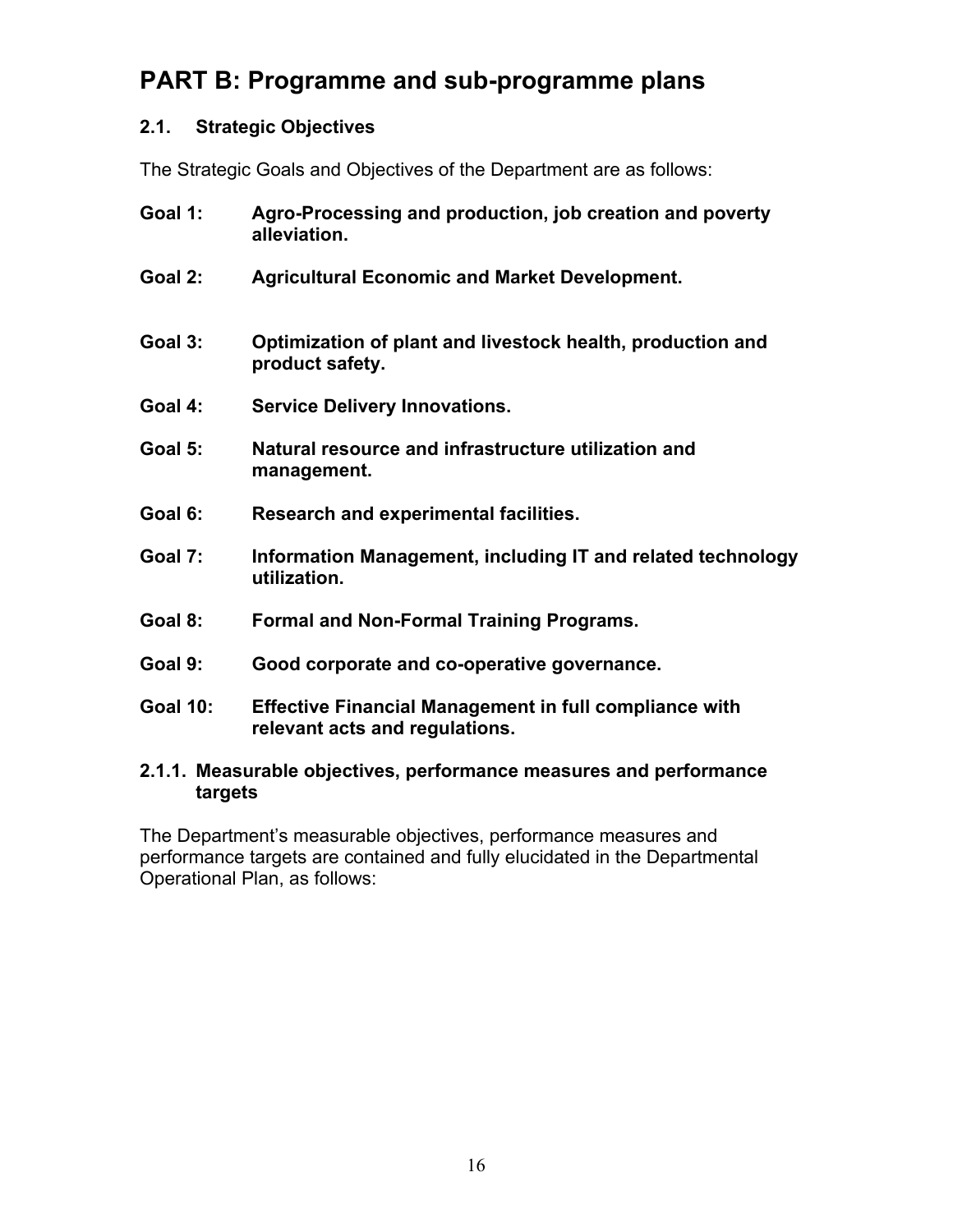# *Goal 1: Agro-Processing and production, job creation and poverty alleviation*

## **Objective 1.1: Increased creation of wealth in the Agricultural Sector**

|                                                                                               |                                                                                                                               | 2003/4                                                                                                          | 2004/5                                                                                                           | 2005/6                                                                                                                         | 2003-2006                                                                                                                   |                        |                                                                                         |
|-----------------------------------------------------------------------------------------------|-------------------------------------------------------------------------------------------------------------------------------|-----------------------------------------------------------------------------------------------------------------|------------------------------------------------------------------------------------------------------------------|--------------------------------------------------------------------------------------------------------------------------------|-----------------------------------------------------------------------------------------------------------------------------|------------------------|-----------------------------------------------------------------------------------------|
| <b>Output</b>                                                                                 | Quantitative<br><b>Measure</b>                                                                                                | Target/<br><b>Date</b>                                                                                          | Target/<br><b>Date</b>                                                                                           | Target/<br><b>Date</b>                                                                                                         | Qualitative<br><b>Measure</b>                                                                                               | Cost<br><b>Measure</b> | <b>Responsibility</b>                                                                   |
| 1.1.1 Involved<br>stakeholders in all<br>projects.                                            | 34 Stakeholders<br>involved in all<br>projects by March<br>2006.                                                              | $\overline{14}$<br>Stakeholders<br>involved in<br>all projects<br>by March<br>2004                              | $\overline{12}$<br>Stakeholders<br>involved in<br>all projects<br>by March<br>2005                               | 8<br>Stakeholders<br>involved in<br>all projects<br>by March<br>2006                                                           | Quality and<br>Sustainability of<br>supported projects are<br>improved. Self-reliance<br>ensured.                           |                        | Extension &<br>Development.                                                             |
| 1.1.2 An effective<br>system in place to<br>access funds.                                     | 3 effective systems in<br>place for accessing<br>funds by March<br>2006.                                                      | 1 effective<br>system in<br>place by<br>March 2004                                                              | 1 effective<br>system in<br>place by<br>March 2005                                                               | 1 effective<br>system in<br>place by<br>March 2006                                                                             | Farmers have access to<br>funding.                                                                                          |                        | Extension &<br>Development.                                                             |
| 1.1.3 Poverty<br>alleviation through<br>establishment of<br>sustainable<br>projects.          | 2600 projects<br>established to<br>alleviate poverty by<br>March 2006.<br>Implement, maintain<br>and support 12               | 700 projects<br>established<br>to alleviate<br>poverty by<br>March 2004<br>4 Projects by<br>March 2004          | 850 projects<br>established<br>to alleviate<br>poverty by<br><b>March 2005</b><br>4 Projects by<br>March 2005    | 1050<br>projects<br>established<br>to alleviate<br>poverty by<br>March 2006<br>4 Projects by                                   | Economic status of<br>clients bettered<br>According to project<br>business plans                                            |                        | Extension &<br>Development.<br><b>SC Control</b><br>Technicians and<br>project managers |
| 1.1.4 Poverty<br>alleviation through<br>establishment of<br><b>Food Security</b><br>projects. | Landcare projects<br>7800 sustainable<br>backyard household<br><b>Food Security</b><br>projects established<br>by March 2006. | 780<br>sustainable<br>backyard<br>household<br>Food<br>Security<br>projects<br>established<br>by March<br>2004. | 3120<br>sustainable<br>backyard<br>household<br>Food<br>Security<br>projects<br>established<br>by March<br>2005. | March 2006<br>3900<br>sustainable<br>backyard<br>household<br>Food<br>Security<br>projects<br>established<br>by March<br>2006. | <b>Food Secure</b><br>Households established.                                                                               |                        | Extension &<br>Development and<br>MDT's.                                                |
| 1.1.5 Economical<br>viable businesses.                                                        | 769 agriculturally<br>related businesses<br>established by March<br>2006.                                                     | 214<br>agriculturally<br>related<br>businesses<br>established                                                   | 265<br>agriculturally<br>related<br>businesses<br>established                                                    | 290<br>agriculturally<br>related<br>businesses<br>established                                                                  | Economically viable<br>agriculturally related<br>businesses established.<br>Have satisfied peri-<br>urban and rural clients |                        | Extension &<br>Development and<br>Multi Disciplinary<br>Teams (MDT's)                   |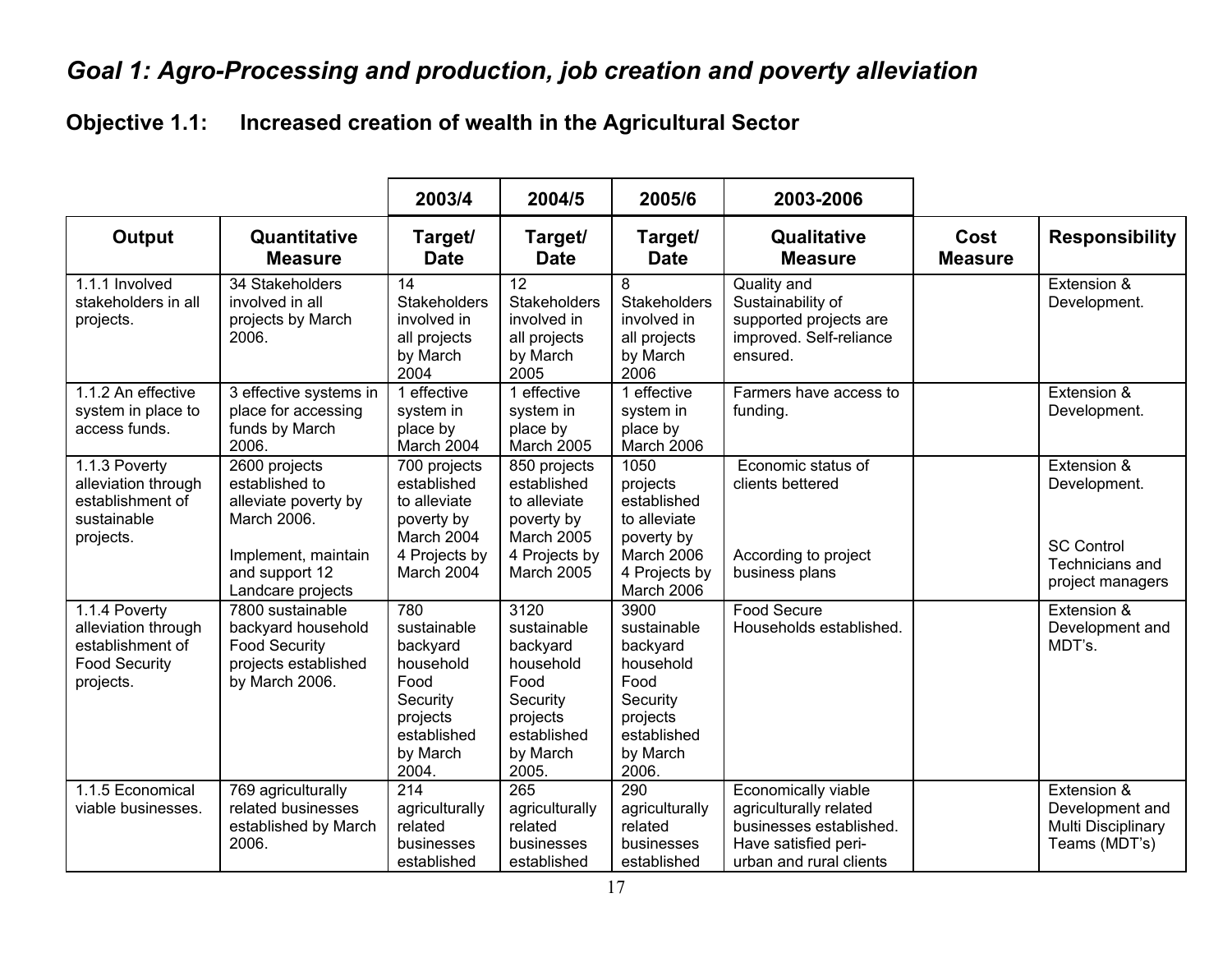|                                                                                      |                                                                                                                                                                                       | by March<br>2004.                                                                                      | by March<br>2005.                                                                                  | by March<br>2006.                                  | with improved livelihood<br>generating income from<br>agricultural enterprises<br>on sustainable bases. |                                                                       |
|--------------------------------------------------------------------------------------|---------------------------------------------------------------------------------------------------------------------------------------------------------------------------------------|--------------------------------------------------------------------------------------------------------|----------------------------------------------------------------------------------------------------|----------------------------------------------------|---------------------------------------------------------------------------------------------------------|-----------------------------------------------------------------------|
| 1.1.6 Socio-<br>economic security<br>improved.                                       | Socio-economic<br>security improved by<br>March 2006.                                                                                                                                 | March 2004                                                                                             | <b>March 2005</b>                                                                                  | March 2006                                         | Socio-economic security<br>secured. On going.                                                           | Extension &<br>Development and<br>Multi Disciplinary<br>Teams (MDT's) |
| 1.1.7 Value adding<br>projects<br>implemented with<br>sound engineering<br>processes | 30 Projects assisted.                                                                                                                                                                 | 5 Projects by<br>March 2004                                                                            | 10 projects<br>by March<br>2005                                                                    | 15 projects<br>by March<br>2006                    | Effective processes<br>utilized. Appropriate<br>Infrastructure<br>implemented                           | Structures division                                                   |
| 1.1.8. New<br>abattoirs registered                                                   | Evaluate abattoir<br>plans - 8<br>Inspections during<br>building - 8<br>Final inspection and<br>monitoring of first<br>slaughter - 8<br>Abattoir approved &<br>certificate issued - 8 | 31 <sup>st</sup> March<br>2004<br>$\overline{2}$<br>$\overline{2}$<br>$\overline{2}$<br>$\overline{2}$ | 31 <sup>st</sup> March<br>2005<br>2<br>$\overline{\mathbf{c}}$<br>$\overline{2}$<br>$\overline{2}$ | 31 <sup>st</sup> March<br>2006<br>4<br>4<br>4<br>4 | Compliance with Act 40                                                                                  | SV and MI                                                             |
| 1.1.9. Export<br>establishments<br>certified and<br>registered                       | Inspection of<br>establishment - 18<br>Issuing of registration<br>certificate - 18                                                                                                    | $31st$ March<br>2004<br>Demand<br>Demand                                                               | 31 <sup>st</sup> March<br>2005<br>10<br>10                                                         | 31 <sup>st</sup> March<br>2006<br>8<br>8           | Compliance with EU<br>Requirements of<br>protocol                                                       | SV, MI and AHT                                                        |

## **Objective 1.2: Increased employment in the Agric. Sector**

|                                         |                                                                          | 2003/4                                                                    | 2004/5                                                                     | 2005/6                                                                     | 2003-2006                                                                  |                        |                                                                                  |
|-----------------------------------------|--------------------------------------------------------------------------|---------------------------------------------------------------------------|----------------------------------------------------------------------------|----------------------------------------------------------------------------|----------------------------------------------------------------------------|------------------------|----------------------------------------------------------------------------------|
| Output                                  | Quantitative<br><b>Measure</b>                                           | Target/<br><b>Date</b>                                                    | Target/<br><b>Date</b>                                                     | Target/<br><b>Date</b>                                                     | <b>Qualitative</b><br><b>Measure</b>                                       | Cost<br><b>Measure</b> | <b>Responsibility</b>                                                            |
| 1.2.1 Jobs secured<br>for farm workers. | Jobs secured for 153<br>farm workers in 29<br>projects by March<br>2006. | Jobs secured<br>for 40 farm<br>workers in 6<br>projects by<br>March 2004. | Jobs secured<br>for 50 farm<br>workers in 10<br>projects by<br>March 2005. | Jobs secured<br>for 63 farm<br>workers in 13<br>projects by<br>March 2006. | Sustainable projects<br>developed and jobs<br>secured for farm<br>workers. |                        | Extension &<br>Development and<br>Non Formal<br><b>Training Unit</b><br>(NOFTU). |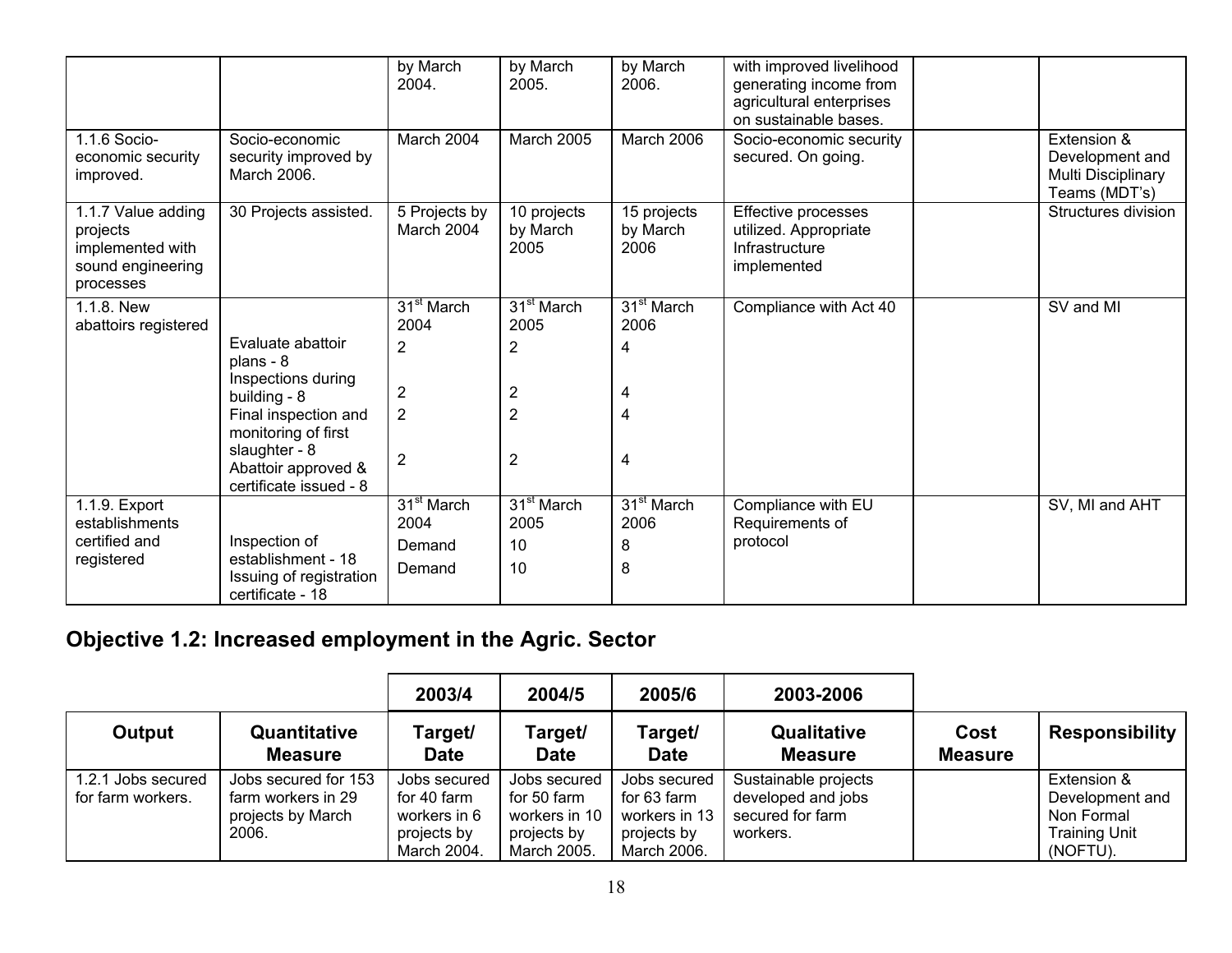## **Objective 1.3: Promotion of Agriculture as an Occupation and Sector**

|                                            |                                                  | 2003/4                                                 | 2004/5                                                 | 2005/6                                                 | 2003-2006                                        |                        |                            |
|--------------------------------------------|--------------------------------------------------|--------------------------------------------------------|--------------------------------------------------------|--------------------------------------------------------|--------------------------------------------------|------------------------|----------------------------|
| Output                                     | Quantitative<br><b>Measure</b>                   | Target/<br><b>Date</b>                                 | Target/<br><b>Date</b>                                 | Target/<br><b>Date</b>                                 | Qualitative<br><b>Measure</b>                    | Cost<br><b>Measure</b> | <b>Responsibility</b>      |
| 1.3.1 Youth<br>involved in<br>Agriculture. | 330 youth clubs<br>established by March<br>2006. | 110 youth<br>clubs<br>established<br>by March<br>2004. | 110 youth<br>clubs<br>established<br>by March<br>2005. | 110 youth<br>clubs<br>established<br>by March<br>2006. | Youth clubs established<br>and well functioning. |                        | Extension &<br>Development |

## **Objective 1.4: Support PDI emerging farmers**

|                                               |                                                                                                                                                      | 2003/4                                                                                                                           | 2004/5                                                                                                                           | 2005/6                                                                                                                           | 2003-2006                                                                                                                                                                                                                                                                   |                        |                                          |
|-----------------------------------------------|------------------------------------------------------------------------------------------------------------------------------------------------------|----------------------------------------------------------------------------------------------------------------------------------|----------------------------------------------------------------------------------------------------------------------------------|----------------------------------------------------------------------------------------------------------------------------------|-----------------------------------------------------------------------------------------------------------------------------------------------------------------------------------------------------------------------------------------------------------------------------|------------------------|------------------------------------------|
| Output                                        | Quantitative<br><b>Measure</b>                                                                                                                       | Target/<br><b>Date</b>                                                                                                           | Target/<br><b>Date</b>                                                                                                           | Target/<br><b>Date</b>                                                                                                           | Qualitative<br><b>Measure</b>                                                                                                                                                                                                                                               | Cost<br><b>Measure</b> | <b>Responsibility</b>                    |
| 1.4.1 Emerging<br>PDI's farmers<br>supported. | 315 LRAD projects<br>established and 1575<br>farmers settled<br>through the LRAD<br>programme on<br>100000 hectares by<br>March 2006.                | 105 LRAD<br>projects<br>established<br>and 525<br>farmers<br>settled<br>through<br><b>LRAD</b><br>programme<br>by March<br>2004. | 105 LRAD<br>projects<br>established<br>and 525<br>farmers<br>settled<br>through<br><b>LRAD</b><br>programme<br>by March<br>2005. | 105 LRAD<br>projects<br>established<br>and 525<br>farmers<br>settled<br>through<br><b>LRAD</b><br>programme<br>by March<br>2006. | Previously<br>Disadvantaged<br>Individuals (PDI's) are<br>settled on private and<br>state land farms through<br>the Land for<br>Redistribution for<br>Agricultural<br>Development (LRAD)<br>programme and 1% of<br>the Free State<br>agricultural Land is<br>redistributed. |                        | Extension &<br>Development and<br>MDT's. |
| 1.4.2 Well<br>supported PDI<br>farmers        | 315 LRAD projects<br>and newly<br>established farmers<br>are well supported by<br>Local committees<br>and Organized<br>agriculture by March<br>2006. | 105 LRAD<br>projects and<br>newly<br>established<br>farmers are<br>well<br>supported by<br>Local                                 | 105 LRAD<br>projects and<br>newly<br>established<br>farmers are<br>well<br>supported by<br>Local                                 | 105 LRAD<br>projects and<br>newly<br>established<br>farmers are<br>well<br>supported by<br>Local                                 | LRAD projects and PDI<br>farmers are well<br>supported. Technical<br>support given to farmers<br>supported through the<br>LRAD programme.                                                                                                                                   |                        | Extension &<br>Development and<br>MDT's. |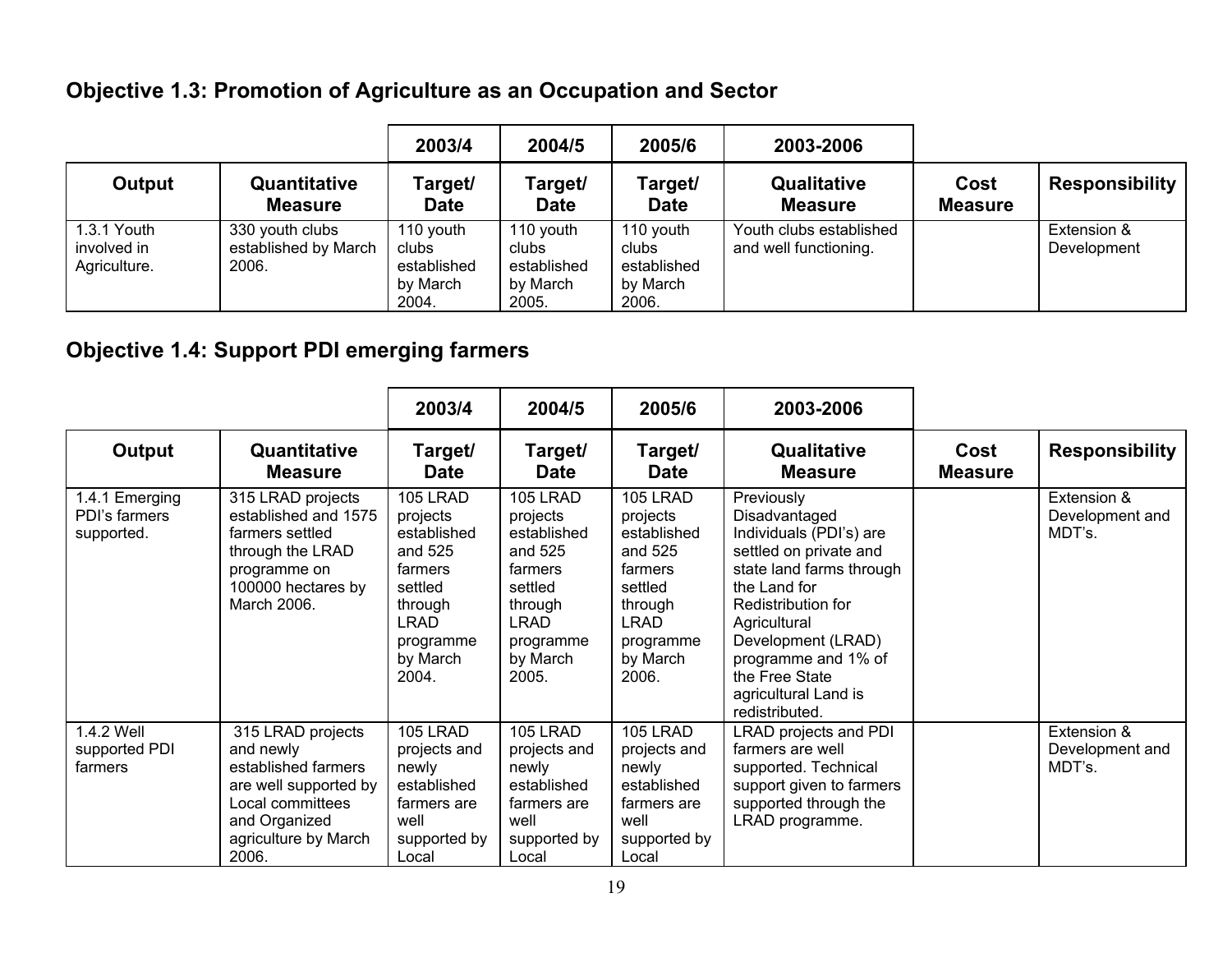|                                                        |                                                                                                            | committees<br>and<br>Organized<br>agriculture<br>by March<br>2004. | committees<br>and<br>Organized<br>agriculture<br>by March<br>2005. | committees<br>and<br>Organized<br>agriculture<br>by March<br>2006. |                          |                            |
|--------------------------------------------------------|------------------------------------------------------------------------------------------------------------|--------------------------------------------------------------------|--------------------------------------------------------------------|--------------------------------------------------------------------|--------------------------|----------------------------|
| 1.4.3. Database on<br>land reform<br>farmers operative | One database<br>structure.                                                                                 | Oct 2003                                                           | N/A                                                                | N/A                                                                | Database functional.     | Farming<br>Information/M&E |
| on GIS                                                 | All land reform farms<br>recorded.                                                                         | March 2004                                                         | March 2005                                                         | March 2006                                                         | Data current and correct | Farming<br>Information/M&E |
|                                                        | Database linked.                                                                                           | March 2004                                                         | <b>March 2005</b>                                                  | March 2006                                                         | Report functional        | Farming<br>Information     |
| 1.4.4. Improved<br>animal farming<br>productivity      | Inform farm workers<br>and owners in<br>disease prevention<br>and animal<br>management<br>- 69 200 clients | 31 <sup>st</sup> March<br>2004<br>20 000<br>clients                | 31 <sup>st</sup> March<br>2005<br>23 200<br>clients                | 31 <sup>st</sup> March<br>2006<br>26 000<br>clients                | Informed farmers         | SV and AHT                 |

# **Objective 1.5: Technical support to all clients**

|                                                                            |                                                                         | 2003/4                                                                            | 2004/5                                                                            | 2005/6                                                                            | 2003-2006                                                             |                        |                             |
|----------------------------------------------------------------------------|-------------------------------------------------------------------------|-----------------------------------------------------------------------------------|-----------------------------------------------------------------------------------|-----------------------------------------------------------------------------------|-----------------------------------------------------------------------|------------------------|-----------------------------|
| Output                                                                     | Quantitative<br><b>Measure</b>                                          | Target/<br><b>Date</b>                                                            | Target/<br><b>Date</b>                                                            | Target/<br><b>Date</b>                                                            | <b>Qualitative</b><br><b>Measure</b>                                  | Cost<br><b>Measure</b> | <b>Responsibility</b>       |
| 1.5.1 Technically<br>well informed<br>clients through ad<br>hoc extension. | 57000 One on One<br>ad hoc Extension<br>contacts made by<br>March 2006. | 17000 One<br>on One ad<br>hoc.<br>extension<br>contacts<br>made by<br>March 2004. | 20000 One<br>on One ad<br>hoc.<br>extension<br>contacts<br>made by<br>March 2005. | 20000 One<br>on One ad<br>hoc.<br>extension<br>contacts<br>made by<br>March 2006. | Farmers technical know<br>how is improved.                            |                        | Extension &<br>Development. |
| 1.5.2 Extension<br>programme<br>planned and<br>implemented.                | 242 Extension<br>programme planned<br>and implemented by<br>March 2006. | 70 Extension<br>programme<br>planned and<br>implemented<br>by March               | 86 Extension<br>programme<br>planned and<br>implemented<br>by March               | 86 Extension<br>programme<br>planned and<br>implemented<br>by March               | Effective and efficient<br>extension services<br>rendered to clients. |                        | Extension &<br>Development. |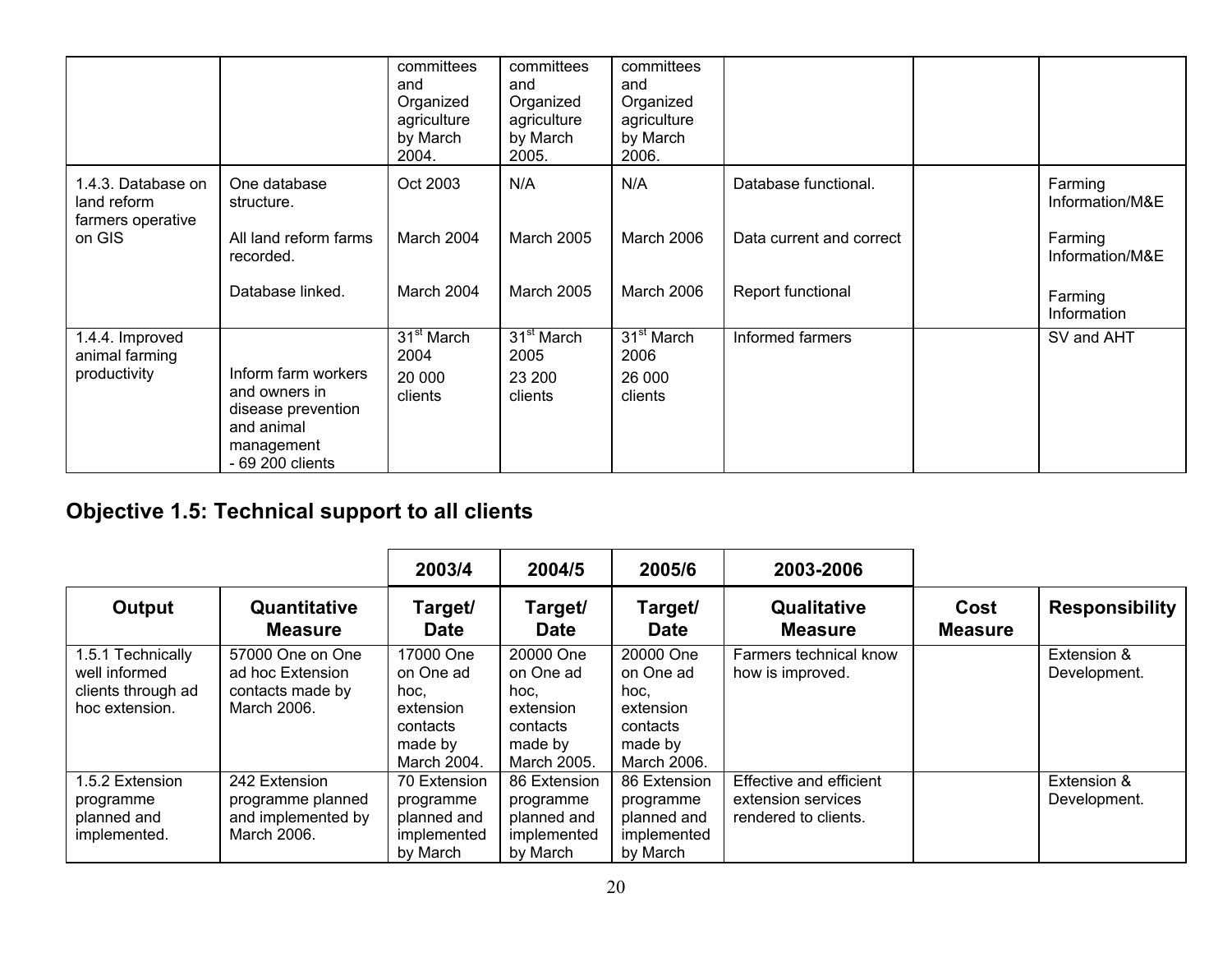|                                                                                    |                                                                           | 2004.                              | 2005.                                     | 2006.                                     |                                                          |                                         |
|------------------------------------------------------------------------------------|---------------------------------------------------------------------------|------------------------------------|-------------------------------------------|-------------------------------------------|----------------------------------------------------------|-----------------------------------------|
| 1.5.3. Assisted and<br>informed animal                                             |                                                                           | 31 <sup>st</sup> March<br>2004     | 31 <sup>st</sup> March<br>2005            | 31 <sup>st</sup> March<br>2006            | Decreased disease<br>outbreaks                           | SV and AHT                              |
| farmers                                                                            | Information gathering<br>on relevant animal<br>diseases - 69 200          | 20 000<br>clients                  | 20 000<br>clients                         | 26 000<br>clients                         |                                                          |                                         |
|                                                                                    | clients<br>Planning vaccination<br>campaign - 55                          | 10                                 | 19                                        | 26                                        |                                                          |                                         |
|                                                                                    | campaigns<br>Assisting with<br>vaccination<br>campaigns - 55<br>campaigns | 10                                 | 19                                        | 26                                        |                                                          |                                         |
| 1.5.4 Farms and<br>land planned<br>sustainable in<br>terms of natural<br>resources | 300 Farm plans                                                            | 100 farm<br>plans by<br>March 2004 | 100 Farm<br>plans by<br><b>March 2005</b> | 100 Farm<br>plans by<br><b>March 2006</b> | According to Act 43 of<br>83                             | <b>SC Control</b><br><b>Technicians</b> |
| 1.5.5. Technical<br>support to all<br>clients                                      | 9000 Co-workers.                                                          | March 2004<br>3000                 | March 2005<br>3000                        | <b>March 2006</b><br>3000                 | Co-workers evenly<br>distributed in FS                   | Agricultural<br>Scientist               |
|                                                                                    | 156 datasets<br>transferred to Enviro<br>Vision.                          | 52                                 | 52                                        | 52                                        | Data verified and<br>correct.                            |                                         |
|                                                                                    | 576 reports, English<br>summaries and<br>Sotho summaries to<br>each ward. | 192                                | 192                                       | 192                                       | Report and Summary<br>informative and<br>comprehensible. |                                         |
|                                                                                    | 1800 full email<br>reports.                                               | 600                                | 600                                       | 600                                       | Report informative and<br>comprehensible.                |                                         |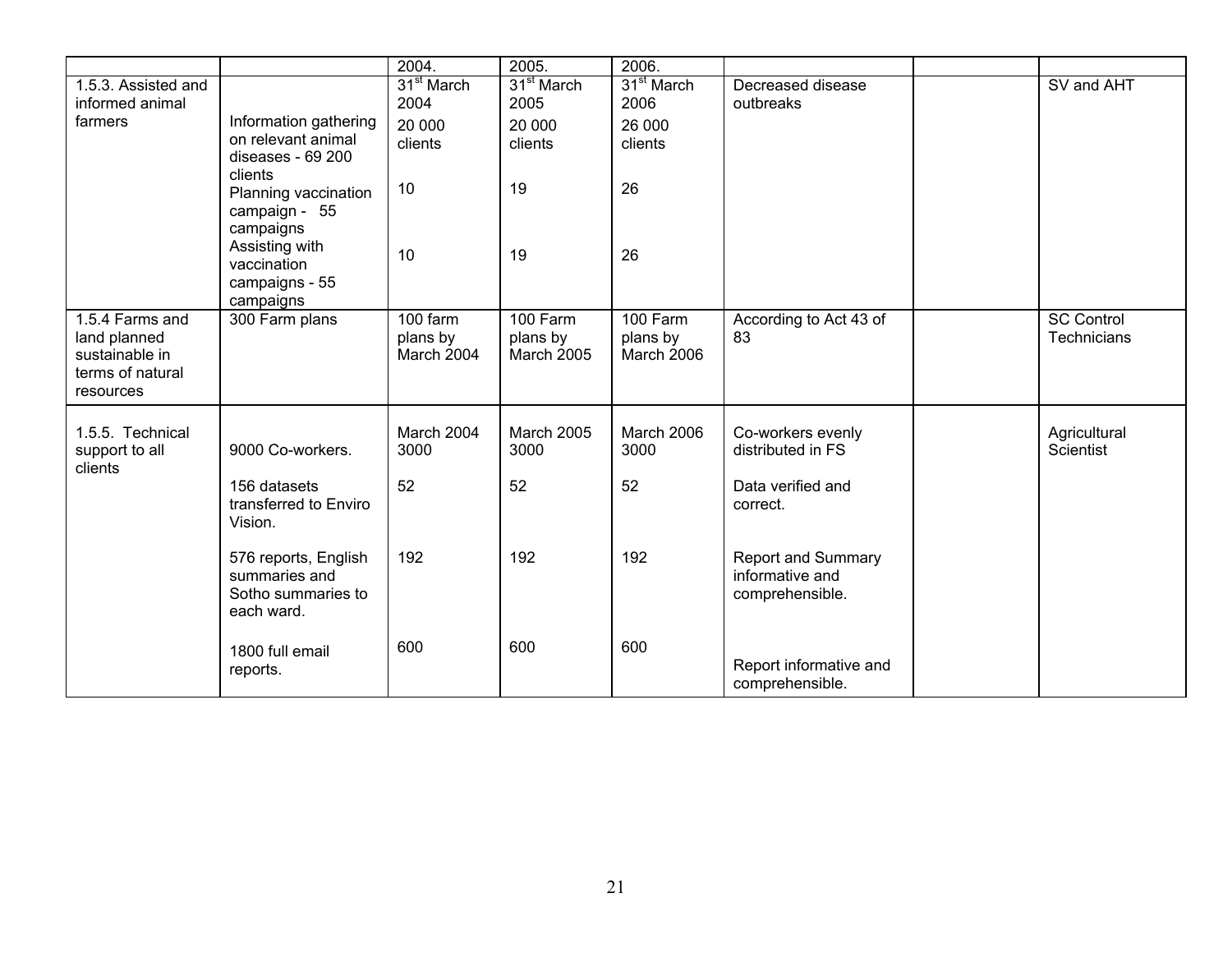## **Objective 1.6: Promote & support client capacity building**

|                                                         |                                                                                                                                                                                        | 2003/4                                                                                                                 | 2004/5                                                                                                                 | 2005/6                                                                                                                 | 2003-2006                             |                        |                            |
|---------------------------------------------------------|----------------------------------------------------------------------------------------------------------------------------------------------------------------------------------------|------------------------------------------------------------------------------------------------------------------------|------------------------------------------------------------------------------------------------------------------------|------------------------------------------------------------------------------------------------------------------------|---------------------------------------|------------------------|----------------------------|
| Output                                                  | Quantitative<br><b>Measure</b>                                                                                                                                                         | Target/<br><b>Date</b>                                                                                                 | Target/<br><b>Date</b>                                                                                                 | Target/<br><b>Date</b>                                                                                                 | Qualitative<br><b>Measure</b>         | Cost<br><b>Measure</b> | <b>Responsibility</b>      |
| 1.6.1 Know-<br>ledgeable and<br>empowered clients.      | 99 study and 1363<br>interest groups<br>established. 1720<br>agricultural projects<br>visited by March<br>2006.                                                                        | 35 study and<br>363 interest<br>groups<br>established.<br>481<br>agricultural<br>projects<br>visited by<br>March 2004. | 31 study and<br>500 interest<br>groups<br>established.<br>696<br>agricultural<br>projects<br>visited by<br>March 2005. | 33 study and<br>500 interest<br>groups<br>established.<br>543<br>agricultural<br>projects<br>visited by<br>March 2006. | Informed and self-reliant<br>clients. |                        | Extension &<br>Development |
| 1.6.2. Trained and<br>informed animal<br>farming sector | Distribution of<br>disease<br>questionnaires to<br>animal farmers; to be<br>filled in, evaluated<br>and addressed - 233<br>farmers meetings<br>Provision of training -<br>150 sessions | 31 <sup>st</sup> March<br>2004<br>60<br>30                                                                             | $31st$ March<br>2005<br>75<br>50                                                                                       | $31st$ March<br>2006<br>98<br>70                                                                                       | Improved animal<br>farming sector     |                        | SV and AHT                 |

## **Objective 1.7: Assistance in Agricultural disasters**

|                                          |                                           | 2003/4                 | 2004/5                 | 2005/6                         | 2003-2006                                              |                        |                       |
|------------------------------------------|-------------------------------------------|------------------------|------------------------|--------------------------------|--------------------------------------------------------|------------------------|-----------------------|
| Output                                   | Quantitative<br><b>Measure</b>            | Target/<br><b>Date</b> | Target/<br><b>Date</b> | Target/<br><b>Date</b>         | Qualitative<br><b>Measure</b>                          | Cost<br><b>Measure</b> | <b>Responsibility</b> |
| 1.7.1. Disease<br>outbreaks<br>prevented | Dissemination of<br>information to owners | $31st$ March<br>2004   | $31st$ March<br>2005   | 31 <sup>st</sup> March<br>2006 | Informed farmers and<br>decreased disease<br>outbreaks |                        | SV and AHT            |
|                                          | - 212 farmers<br>meetings                 | 60                     | 70                     | 82                             |                                                        |                        |                       |
|                                          | Encourage disease<br>prevention by        | 50 000                 | 55 000                 | 58 500                         |                                                        |                        |                       |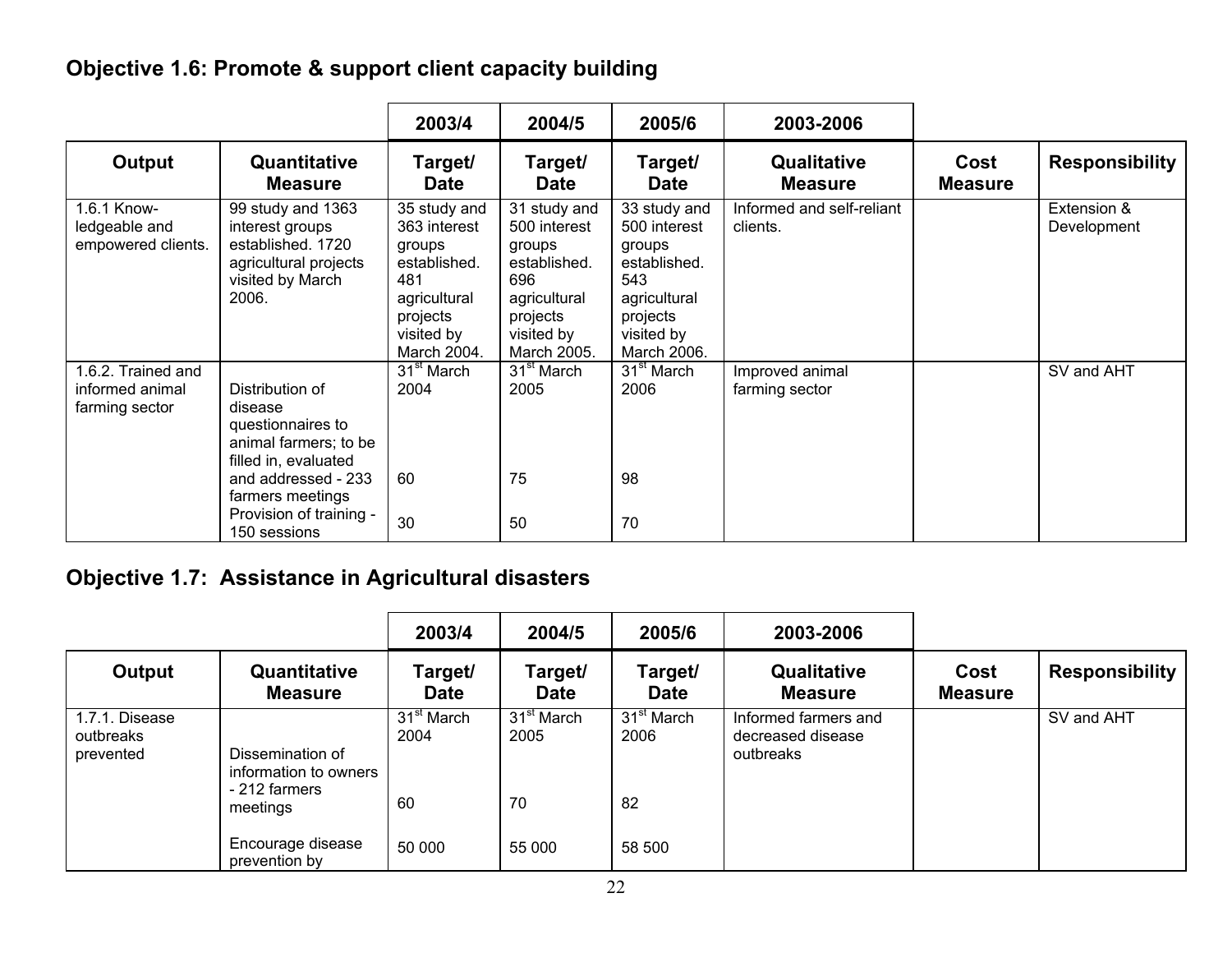| vaccination - 163<br>500 vaccinations                                   |    |    |    |  |  |
|-------------------------------------------------------------------------|----|----|----|--|--|
| Organise and<br>implement<br>vaccination<br>campaigns - 53<br>campaigns | 10 | 17 | 26 |  |  |

# **Objective 1.8: Improved capacity of LRAD/CPF-SP beneficiaries**

|                                                                    |                                | 2003/4                             | 2004/5                                    | 2005/6                             | 2003-2006                     |                        |                                         |
|--------------------------------------------------------------------|--------------------------------|------------------------------------|-------------------------------------------|------------------------------------|-------------------------------|------------------------|-----------------------------------------|
| Output                                                             | Quantitative<br><b>Measure</b> | Target/<br><b>Date</b>             | Target/<br><b>Date</b>                    | Target/<br><b>Date</b>             | Qualitative<br><b>Measure</b> | Cost<br><b>Measure</b> | <b>Responsibility</b>                   |
| 1.8.1.<br>Commercially<br>sustainable farming<br>units established | 300 Farm plans                 | 100 Farm<br>plans by<br>March 2004 | 100 Farm<br>plans by<br><b>March 2005</b> | 100 Farm<br>plans by<br>March 2006 | According to Act 43 of<br>83  |                        | <b>SC Control</b><br><b>Technicians</b> |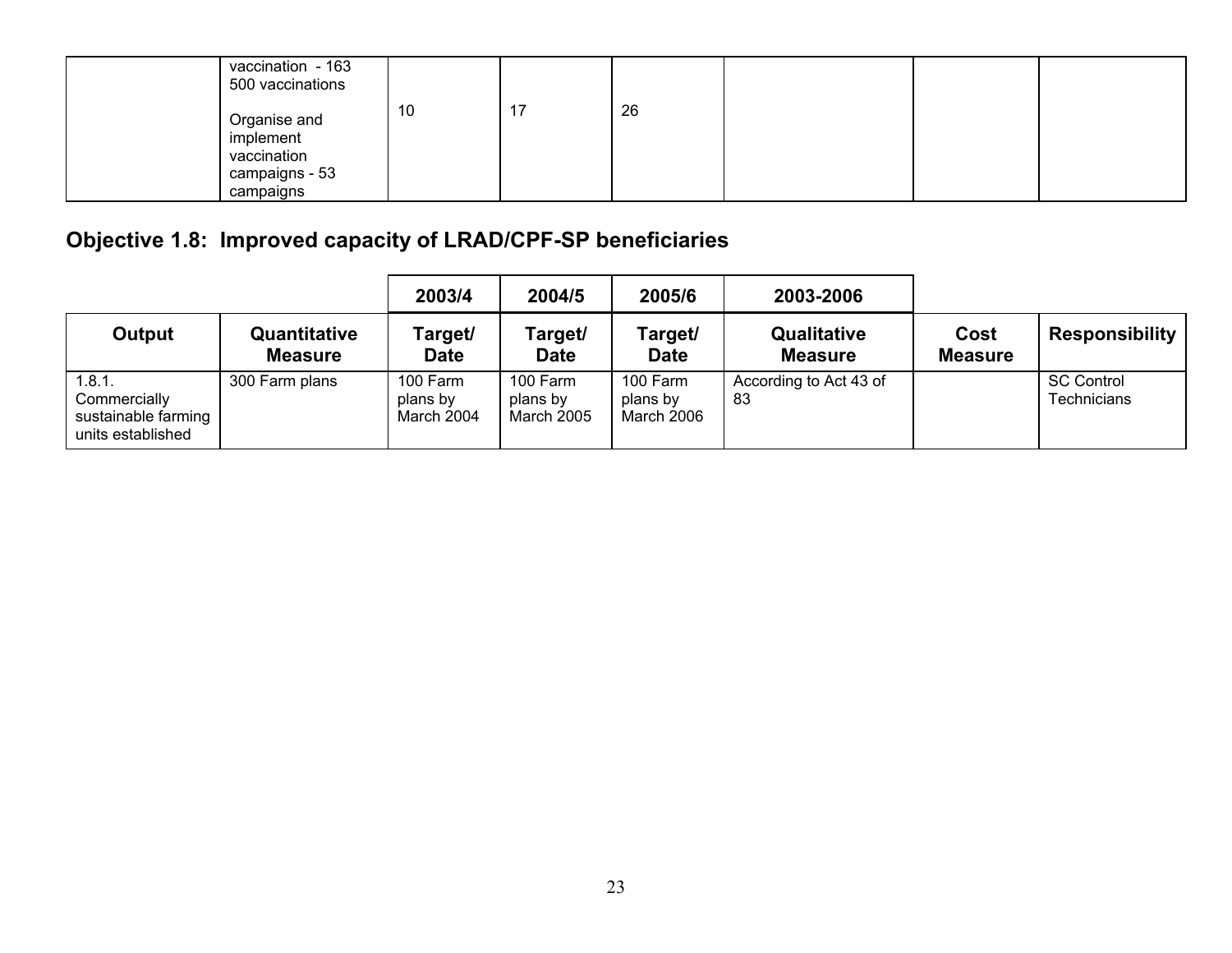### *Goal 2: Agricultural economic development and market development*  **Objective 2.1: Specialized support & advisory services forwards agricultural development**

|                                                                |                                                                                              | 2003/4                                                                                            | 2004/5                                                                                            | 2005/6                                                                                           | 2003-2006                                                                                 |                               |                                           |
|----------------------------------------------------------------|----------------------------------------------------------------------------------------------|---------------------------------------------------------------------------------------------------|---------------------------------------------------------------------------------------------------|--------------------------------------------------------------------------------------------------|-------------------------------------------------------------------------------------------|-------------------------------|-------------------------------------------|
| Output                                                         | Quantitative<br><b>Measure</b>                                                               | Target/<br><b>Date</b>                                                                            | Target/<br><b>Date</b>                                                                            | Target/<br><b>Date</b>                                                                           | Qualitative<br><b>Measure</b>                                                             | <b>Cost</b><br><b>Measure</b> | <b>Responsibility</b>                     |
| 2.1.1. Linked to<br>domestic markets.                          | 18 domestic markets<br>opportunities linked<br>to agricultural<br>projects by March<br>2006. | 6 domestic<br>markets<br>opportunities<br>linked to<br>agricultural<br>projects by<br>March 2004. | 6 domestic<br>markets<br>opportunities<br>linked to<br>agricultural<br>projects by<br>March 2005. | 6 domestic<br>market<br>opportunities<br>linked to<br>agricultural<br>projects by<br>March 2006. | Increased income<br>through domestic<br>earnings.                                         |                               | Extension &<br>Development                |
| 2.1.2. Linked to<br>foreign markets.                           | 3 foreign market<br>opportunities linked<br>to agricultural<br>projects by March<br>2006.    | 1 foreign<br>market<br>opportunity<br>linked to<br>agricultural<br>projects by<br>March 2004.     | 1 foreign<br>market<br>opportunity<br>linked to<br>agricultural<br>projects by<br>March 2005.     | 1 foreign<br>market<br>opportunity<br>linked to<br>agricultural<br>projects by<br>March 2006.    | Increased income<br>through foreign markets.                                              |                               | Extension &<br>Development                |
| 2.1.3. Sustainable<br>agricultural<br>development<br>promoted. | 36 farm evaluations<br>and research cases.                                                   | 12 farm<br>evaluations<br>and research<br>cases by<br>March 2004.                                 | 12 farm<br>evaluations<br>and research<br>cases by<br>March 2005.                                 | 12 farm<br>evaluations<br>and research<br>cases by<br>March 2006.                                | Quality of evaluations:<br>comments of clients on<br>client contact<br>information forms. |                               | Agricultural<br>production<br>economists. |
|                                                                | Develop and/or<br>evaluate 360<br>feasibility and<br>viability studies.                      | Develop<br>and/or<br>evaluate 120<br>feasibility<br>and viability<br>studies by<br>March 2004.    | Develop<br>and/or<br>evaluate 120<br>feasibility<br>and viability<br>studies by<br>March 2005.    | Develop<br>and/or<br>evaluate 120<br>feasibility<br>and viability<br>studies by<br>March 2006.   | Quality of evaluations:<br>comments of clients on<br>client contact<br>information forms. |                               | Agricultural<br>production<br>economists. |
|                                                                | Facilitate 36 cases of<br>access to finance.                                                 | Facilitate 12<br>cases of<br>access to<br>finance by<br>March 2004.                               | Facilitate 12<br>cases of<br>access to<br>finance by<br>March 2005.                               | Facilitate 12<br>cases of<br>access to<br>finance by<br>March 2006.                              | Quality of evaluations:<br>comments of clients on<br>client contact<br>information forms. |                               | Agricultural<br>production<br>economists. |
|                                                                | Rendering                                                                                    | Rendering                                                                                         | Rendering                                                                                         | Rendering                                                                                        | Quality of evaluations:                                                                   |                               | Agricultural                              |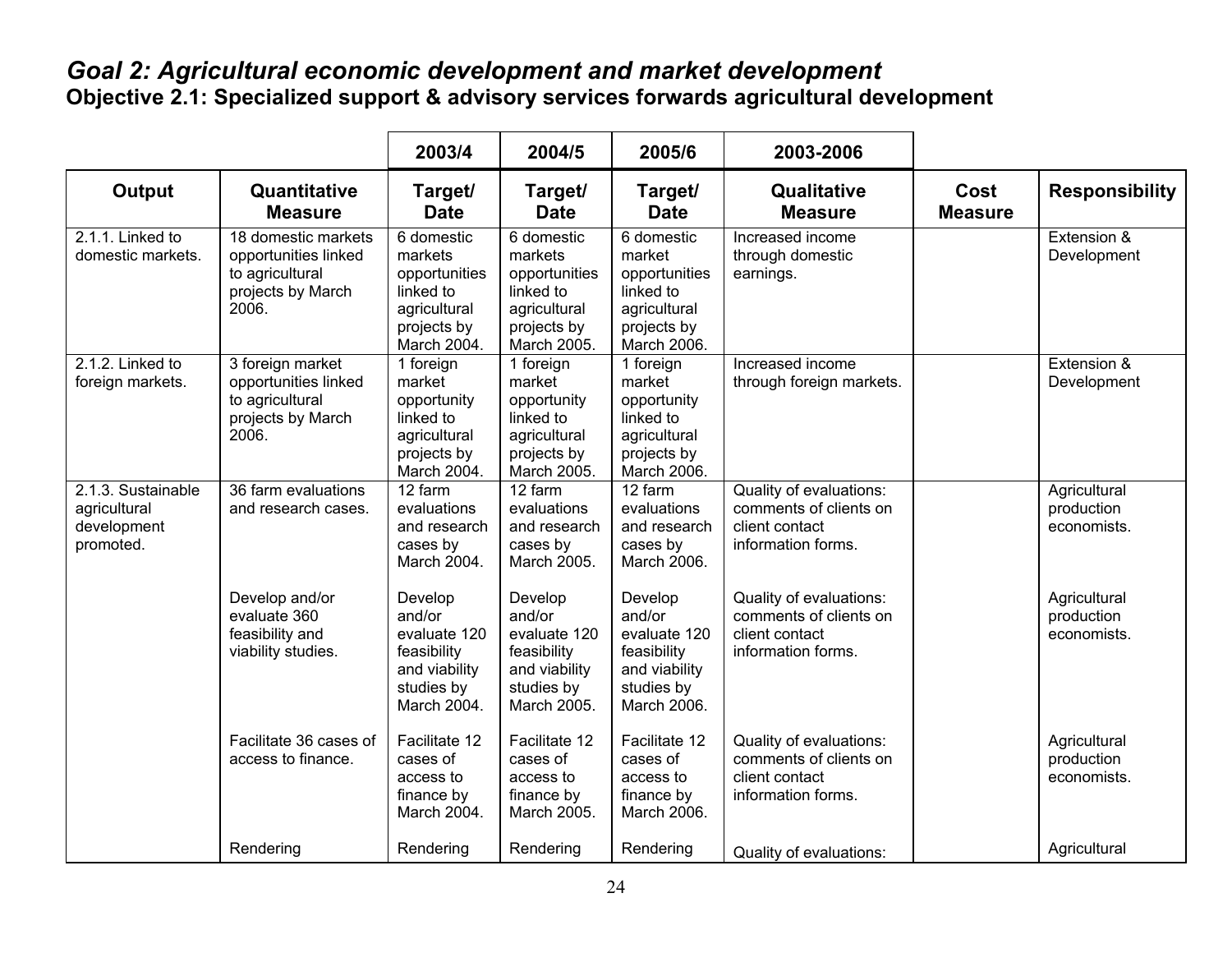|                                                                                          | of advice - 360<br>cases.                                            | of advice -<br>120 cases by<br>March 2004.                                                     | of advice -<br>120 cases by<br>March 2005.                                                     | of advice -<br>120 cases by<br>March 2006.                                                     | comments of clients on<br>client contact<br>information forms.                            | economists.                               |
|------------------------------------------------------------------------------------------|----------------------------------------------------------------------|------------------------------------------------------------------------------------------------|------------------------------------------------------------------------------------------------|------------------------------------------------------------------------------------------------|-------------------------------------------------------------------------------------------|-------------------------------------------|
| 2.1.4. Financial<br>study groups<br>developed &<br>maintained.                           | Maintain 9 study<br>groups.                                          | Maintain 3<br>current study<br>groups by<br>August 2003.                                       | Maintain 3<br>current study<br>groups by<br>August 2004.                                       | Maintain 3<br>current study<br>groups by<br>August 2005.                                       | Quality of evaluations:<br>comments of clients on<br>client contact<br>information forms. | Agricultural<br>production<br>economists. |
|                                                                                          | Support development<br>of 15 new study<br>groups.                    | Support<br>development<br>of 5 new<br>study groups<br>by March<br>2004.                        | Support<br>development<br>of 5 new<br>study groups<br>by March<br>2005.                        | Support<br>development<br>of 5 new<br>study groups<br>by March<br>2006.                        | Quality of evaluations:<br>comments of clients on<br>client contact<br>information forms. | Agricultural<br>production<br>economists. |
| 2.1.5. Agricultural<br>economic tools,<br>aides & criteria<br>developed &<br>maintained. | Maintain COMBUD<br>system: 270 budgets<br>updated.                   | Maintain<br><b>COMBUD</b><br>system: 90<br>budgets<br>updated by<br>October<br>2004.           | Maintain<br><b>COMBUD</b><br>system: 90<br>budgets<br>updated by<br>October<br>2005.           | Maintain<br><b>COMBUD</b><br>system: 90<br>budgets<br>updated<br>October<br>2006.              | Accurate, relevant and<br>timeously updated<br>budgets.                                   | Agricultural<br>production<br>economists. |
|                                                                                          | Develop 60 new<br>enterprise budgets.                                | Develop 20<br>new<br>enterprise<br>budgets by<br>March 2004.                                   | Develop 20<br>new<br>enterprise<br>budgets by<br>March 2005.                                   | Develop 20<br>new<br>enterprise<br>budgets by<br>March 2006.                                   | Accurate, relevant and<br>timeously updated<br>budgets.                                   | Agricultural<br>production<br>economists. |
|                                                                                          | Issue of 3 COMBUD<br>publications.                                   | Issue of 1<br><b>COMBUD</b><br>publication<br>by October<br>2004.                              | Issue of 1<br><b>COMBUD</b><br>publication<br>by October<br>2005.                              | Issue of 1<br><b>COMBUD</b><br>publication<br>by October<br>2006.                              | Discussion at DC<br>management meetings.                                                  | Agricultural<br>production<br>economists. |
|                                                                                          | Present 3 farm<br>management and<br>record keeping<br>course per DC. | Present 1<br>farm<br>management<br>and record<br>keeping<br>course per<br>DC by March<br>2004. | Present 1<br>farm<br>management<br>and record<br>keeping<br>course per<br>DC by March<br>2005. | Present 1<br>farm<br>management<br>and record<br>keeping<br>course per<br>DC by March<br>2006. | Evaluation forms.                                                                         | Agricultural<br>production<br>economists. |
|                                                                                          | Support PROVIDE:<br>Attend 2 steering                                | Attend 1<br>steering                                                                           | Attend 1<br>steering                                                                           | Continuous<br>application                                                                      | Progress reports.                                                                         | Head: Agricultural<br>Economics/Agricul   |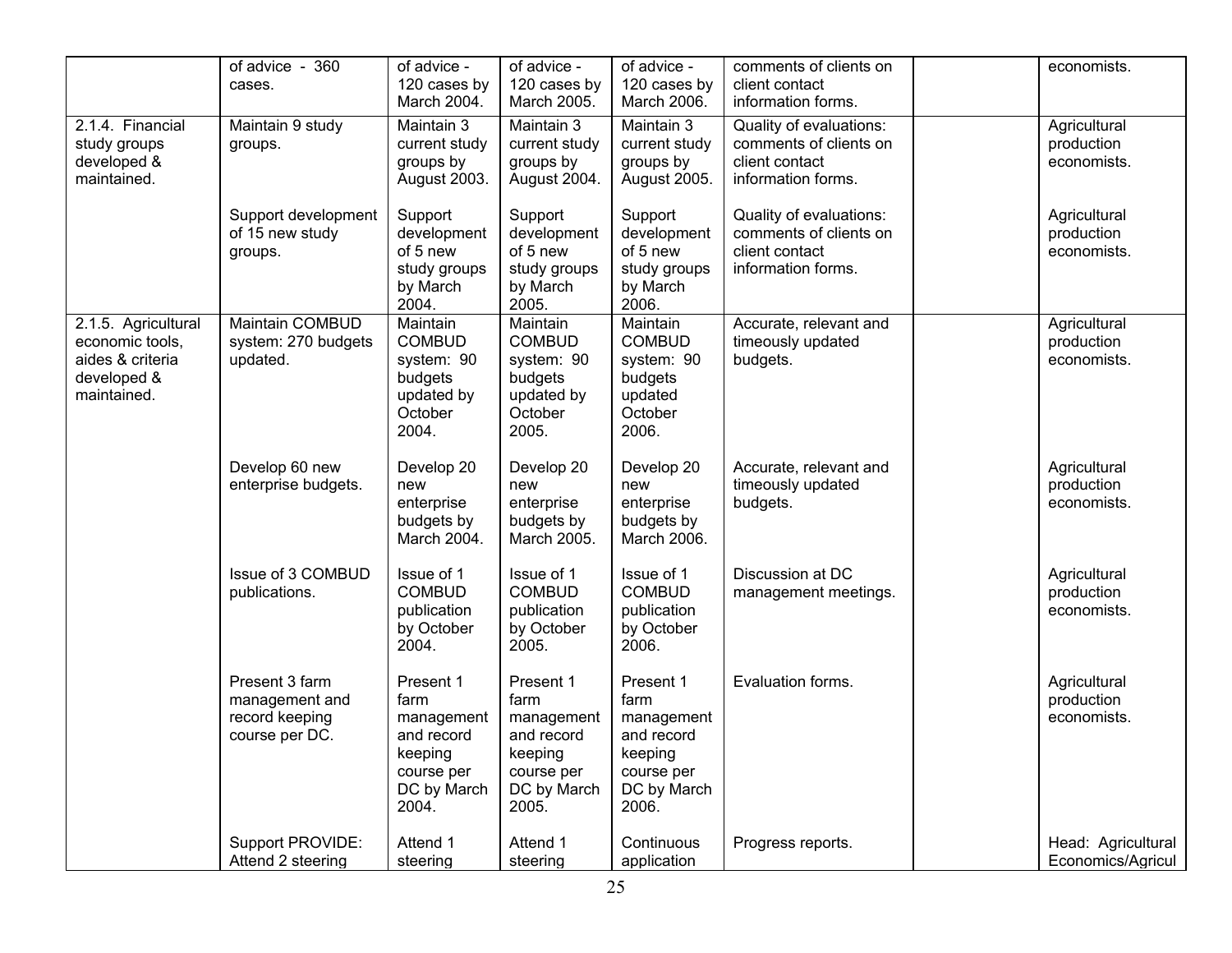| committee<br>committee<br>represen-<br>represen-<br>tative by<br>tative;<br>March 2004<br>Final report<br>and closing<br>workshop by<br>March2005. |  | committee meeting<br>and continuous<br>support to project by<br>project committee<br>representative. | committee<br>meeting and<br>continuous<br>support to<br>project by<br>project | committee<br>meeting;<br>Continuous<br>support to<br>project by<br>project | and<br>utilization of<br>SAM's and<br>CGE models<br>by March<br>2006. |  |  | tural Economics<br>and Marketing<br>Information<br>Officer. |
|----------------------------------------------------------------------------------------------------------------------------------------------------|--|------------------------------------------------------------------------------------------------------|-------------------------------------------------------------------------------|----------------------------------------------------------------------------|-----------------------------------------------------------------------|--|--|-------------------------------------------------------------|
|----------------------------------------------------------------------------------------------------------------------------------------------------|--|------------------------------------------------------------------------------------------------------|-------------------------------------------------------------------------------|----------------------------------------------------------------------------|-----------------------------------------------------------------------|--|--|-------------------------------------------------------------|

### **Objective 2.2: Specialized support & advisory services to improve the Investor confidence leading to wealth creation**

|                                                 |                                                                  | 2003/4                                                                                      | 2004/5                                                                                      | 2005/6                                                                                      | 2003-2006                                                                                 |                        |                                                            |
|-------------------------------------------------|------------------------------------------------------------------|---------------------------------------------------------------------------------------------|---------------------------------------------------------------------------------------------|---------------------------------------------------------------------------------------------|-------------------------------------------------------------------------------------------|------------------------|------------------------------------------------------------|
| Output                                          | Quantitative<br><b>Measure</b>                                   | Target/<br><b>Date</b>                                                                      | Target/<br><b>Date</b>                                                                      | Target/<br><b>Date</b>                                                                      | Qualitative<br><b>Measure</b>                                                             | Cost<br><b>Measure</b> | <b>Responsibility</b>                                      |
| 2.2.1 Successful &<br>sustainable<br>projects.  | 36 projects<br>supported and<br>sustainable by March<br>2006.    | 10 projects<br>supported<br>and<br>sustainable<br>by March<br>2004.                         | 12 projects<br>supported<br>and<br>sustainable<br>by March<br>2005.                         | 14 projects<br>supported<br>and<br>sustainable<br>by March<br>2006.                         | Economically viable<br>projects established and<br>supported.                             |                        | Extension &<br>Development and<br>Specialized<br>Services. |
| 2.2.2. Investment<br>opportunities<br>analyzed. | 12 investigations with<br>regard to investment<br>opportunities. | 4 investiga-<br>tions with<br>regard to<br>investment<br>opportunities<br>by March<br>2004. | 4 investiga-<br>tions with<br>regard to<br>investment<br>opportunities<br>by March<br>2005. | 4 investiga-<br>tions with<br>regard to<br>investment<br>opportunities<br>by March<br>2004. | Quality of evaluations:<br>comments of clients on<br>client contact<br>information forms. |                        | Agricultural<br>production<br>economists.                  |
|                                                 | Rendering of advice:<br>36 cases.                                | Rendering of<br>advice: 12<br>cases by<br>March 2004.                                       | Rendering of<br>advice: 12<br>cases by<br>March 2005.                                       | Rendering of<br>advice: 12<br>cases by<br>March 2006.                                       | Quality of evaluations:<br>comments of clients on<br>client contact<br>information forms. |                        | Agricultural<br>production<br>economists.                  |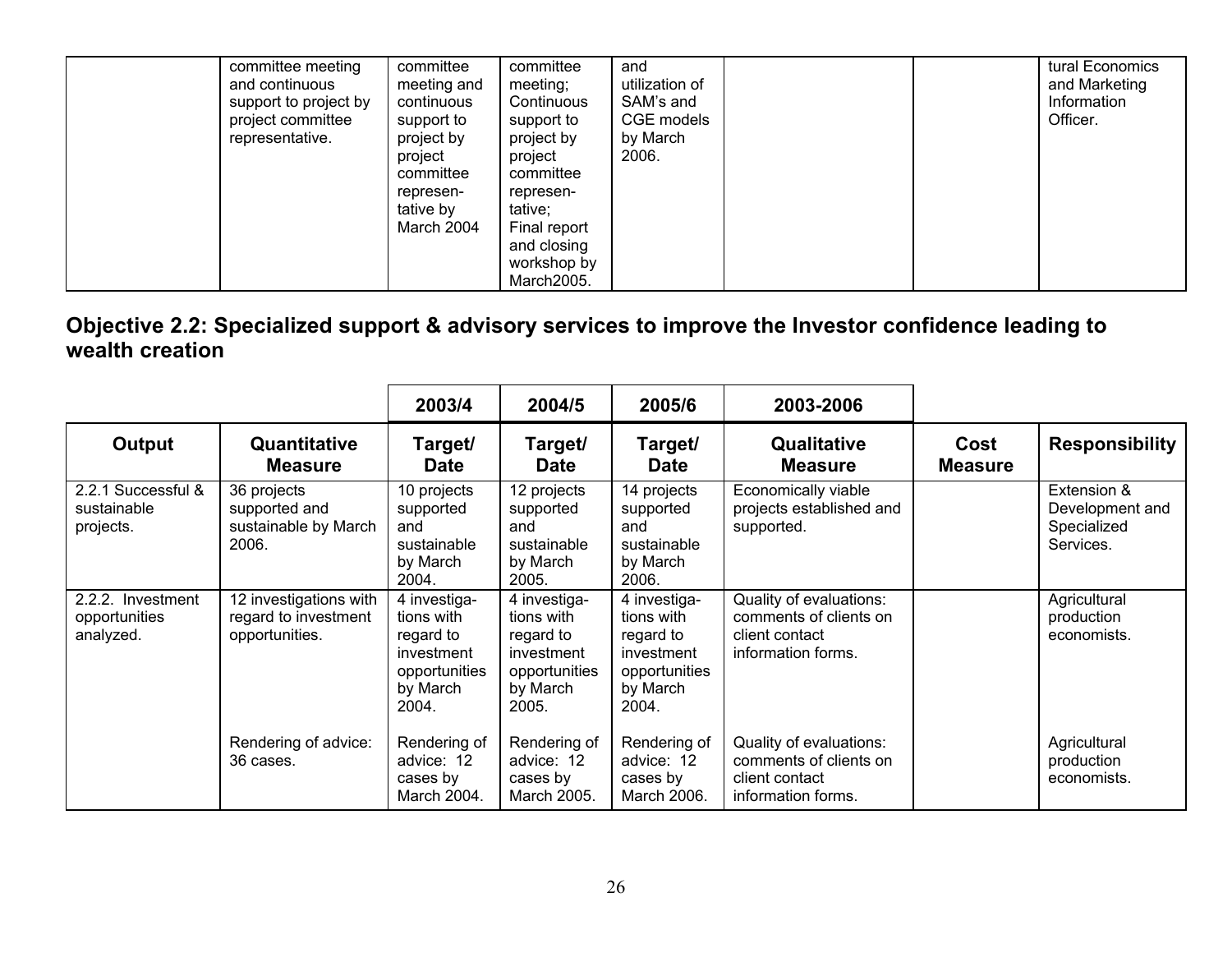## **Objective 2.3: Market and marketing research contributing to agricultural development**

|                                                              |                                                                                | 2003/4                                                                                             | 2004/5                                                                                           | 2005/6                                                                                           | 2003-2006                                                            |                        |                                          |
|--------------------------------------------------------------|--------------------------------------------------------------------------------|----------------------------------------------------------------------------------------------------|--------------------------------------------------------------------------------------------------|--------------------------------------------------------------------------------------------------|----------------------------------------------------------------------|------------------------|------------------------------------------|
| <b>Output</b>                                                | Quantitative<br><b>Measure</b>                                                 | Target/<br><b>Date</b>                                                                             | Target/<br><b>Date</b>                                                                           | Target/<br><b>Date</b>                                                                           | Qualitative<br><b>Measure</b>                                        | Cost<br><b>Measure</b> | <b>Responsibility</b>                    |
| 2.3.1. Agricultural<br>products<br>successfully<br>marketed. | Support development<br>of 3-commodity<br>groups per DC.                        | Support<br>development<br>$of 1-$<br>commodity<br>group per<br>DC by March<br>2004.                | Support<br>development<br>$of 1-$<br>commodity<br>group per<br>DC by March<br>2005.              | Support<br>development<br>of 1-<br>commodity<br>group per<br>DC by March<br>2004.                | Questionnaire during<br>year to determine<br>satisfaction of groups. |                        | Agricultural<br>marketing<br>economists. |
|                                                              | Conduct 3 market<br>research projects per<br>DC.                               | Conduct 1<br>market<br>research<br>project per<br>DC by March<br>2004.                             | Conduct 1<br>market<br>research<br>project per<br>DC by March<br>2005.                           | Conduct 1<br>market<br>research<br>project per<br>DC by March<br>2006.                           | Achievability of<br>recommendations.                                 |                        | Agricultural<br>marketing<br>economists. |
|                                                              | Provide 1 report on<br>basic food price<br>monitoring survey to<br><b>NAMC</b> | Provide 1<br>report on<br>basic food<br>price<br>monitoring<br>survey to<br>NAMC.by<br>March 2004. |                                                                                                  |                                                                                                  | Feedback from NAMC.                                                  |                        | Agricultural<br>marketing<br>economists. |
|                                                              | Present 3 agricultural<br>marketing course per<br>DC.                          | Present 1<br>agricultural<br>marketing<br>course per<br>DC by March<br>2004.                       | Present 1<br>agricultural<br>marketing<br>course per<br>DC by March<br>2005.                     | Present 1<br>agricultural<br>marketing<br>course per<br>DC by March<br>2006.                     | Evaluation forms.                                                    |                        | Agricultural<br>marketing<br>economists. |
|                                                              | Facilitate<br>establishment of<br>market infrastructure:<br>30 cases.          | Facilitate<br>establish-<br>ment of<br>market infra-<br>structure: 10<br>cases by<br>March 2004.   | Facilitate<br>establish-<br>ment of<br>market infra-<br>structure: 10<br>cases by<br>March 2005. | Facilitate<br>establish-<br>ment of<br>market infra-<br>structure: 10<br>cases by<br>March 2006. | Linkages established<br>and monitored.                               |                        | Agricultural<br>marketing<br>economists. |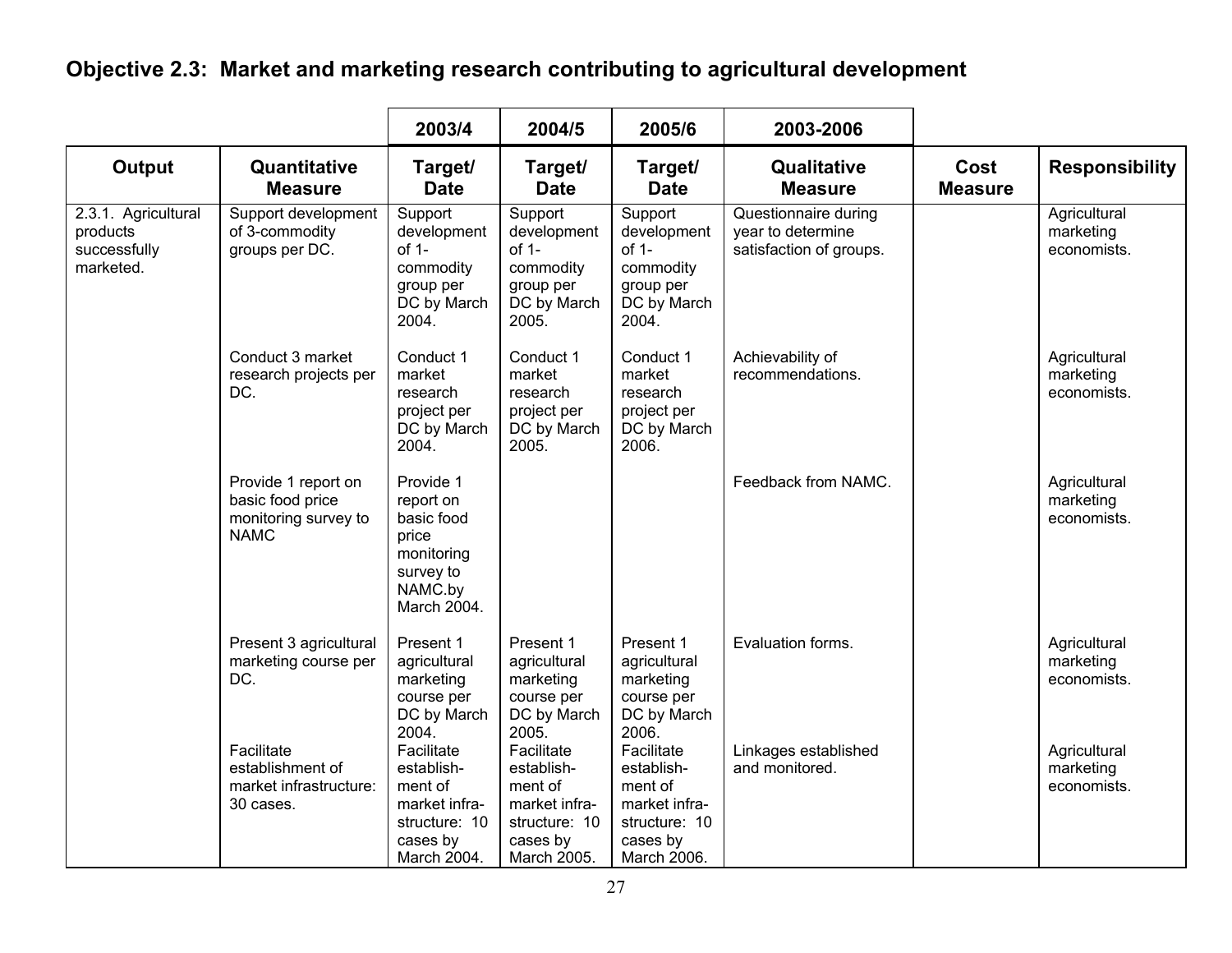| Evaluate 15<br>marketing plans and<br>compile 15 marketing<br>plans. | Evaluate 5<br>marketing<br>plans and<br>compile 5<br>marketing<br>plans by<br>March 2004. | Evaluate 5<br>marketing<br>plans and<br>compile 5<br>marketing<br>plans by<br>March 2005. | Evaluate 5<br>marketing<br>plans and<br>compile 5<br>marketing<br>plans by<br>March 2006. | Agricultural marketing<br>inputs.                                                                   | Agricultural<br>marketing<br>economists.                                             |
|----------------------------------------------------------------------|-------------------------------------------------------------------------------------------|-------------------------------------------------------------------------------------------|-------------------------------------------------------------------------------------------|-----------------------------------------------------------------------------------------------------|--------------------------------------------------------------------------------------|
| Rendering of advice:<br>180 cases.                                   | Rendering of<br>advice: 60<br>cases by<br>March 2004.                                     | Rendering of<br>advice: 60<br>cases by<br>March 2005.                                     | Rendering of<br>advice: 60<br>cases by<br>March 2006.                                     | Quality of information<br>provided – comments of<br>clients on client contact<br>information forms. | Agricultural<br>marketing<br>economists                                              |
| Publications:<br>18<br>newsletters<br>distributed.                   | Publications:<br>6 newsletters<br>distributed by<br>March 2004.                           | Publications:<br>6 newsletters<br>distributed by<br>March 2005.                           | Publications:<br>6 newsletters<br>distributed by<br>March 2006.                           | Questionnaire during<br>year to determine<br>relevancy and<br>usefulness.                           | Agricultural<br>economic and<br>marketing<br>information officer<br>and agricultural |
| 3 Market Trends<br>publication<br>distributed.                       | Market<br>Trends<br>publication<br>distributed by<br>May 2003.                            | 1 Market<br>Trends<br>publication<br>distributed by<br>May 2004.                          | 1 Market<br>Trends<br>publication<br>distributed by<br>May 2005.                          | Discussions at DC<br>management meetings.                                                           | marketing<br>economists                                                              |

# **Objective 2.4: Promote & support capacity building**

|                                                                          |                                                                    | 2003/4                                     | 2004/5                                     | 2005/6                                     | 2003-2006                                   |                        |                                 |
|--------------------------------------------------------------------------|--------------------------------------------------------------------|--------------------------------------------|--------------------------------------------|--------------------------------------------|---------------------------------------------|------------------------|---------------------------------|
| Output                                                                   | Quantitative<br><b>Measure</b>                                     | Target/<br><b>Date</b>                     | Target/<br><b>Date</b>                     | Target/<br><b>Date</b>                     | Qualitative<br><b>Measure</b>               | Cost<br><b>Measure</b> | <b>Responsibility</b>           |
| 2.4.1. Linkages<br>and coordination<br>with other role<br>players in the | Attend 12 IAC-<br>meetings.                                        | Attend 4 IAC<br>meetings by<br>March 2004. | Attend 4 IAC<br>meetings by<br>March 2005. | Attend 4 IAC<br>meetings by<br>March 2006. | Agricultural economic<br>comments.          |                        | Head: Agricultural<br>Economics |
| agricultural sector.                                                     | Attend 18 Agricultural<br>Trade Forum (ATF)-<br>meetings.          | Attend 6 ATF<br>meetings by<br>March 2004. | Attend 6 ATF<br>meetings by<br>March 2005. | Attend 6 ATF<br>meetings by<br>March 2006. | Distribution of relevant<br>information.    |                        | Head: Agricultural<br>Economics |
|                                                                          | Attend 12 Agricultural<br><b>Economic Working</b><br>Group (AEWG)- | Attend 4<br>AEWG-<br>meetings by           | Attend 4<br>AEWG-<br>meetings by           | Attend 4<br>AEWG-<br>meetings by           | Coordination and<br>sharing of information. |                        | Head: Agricultural<br>Economics |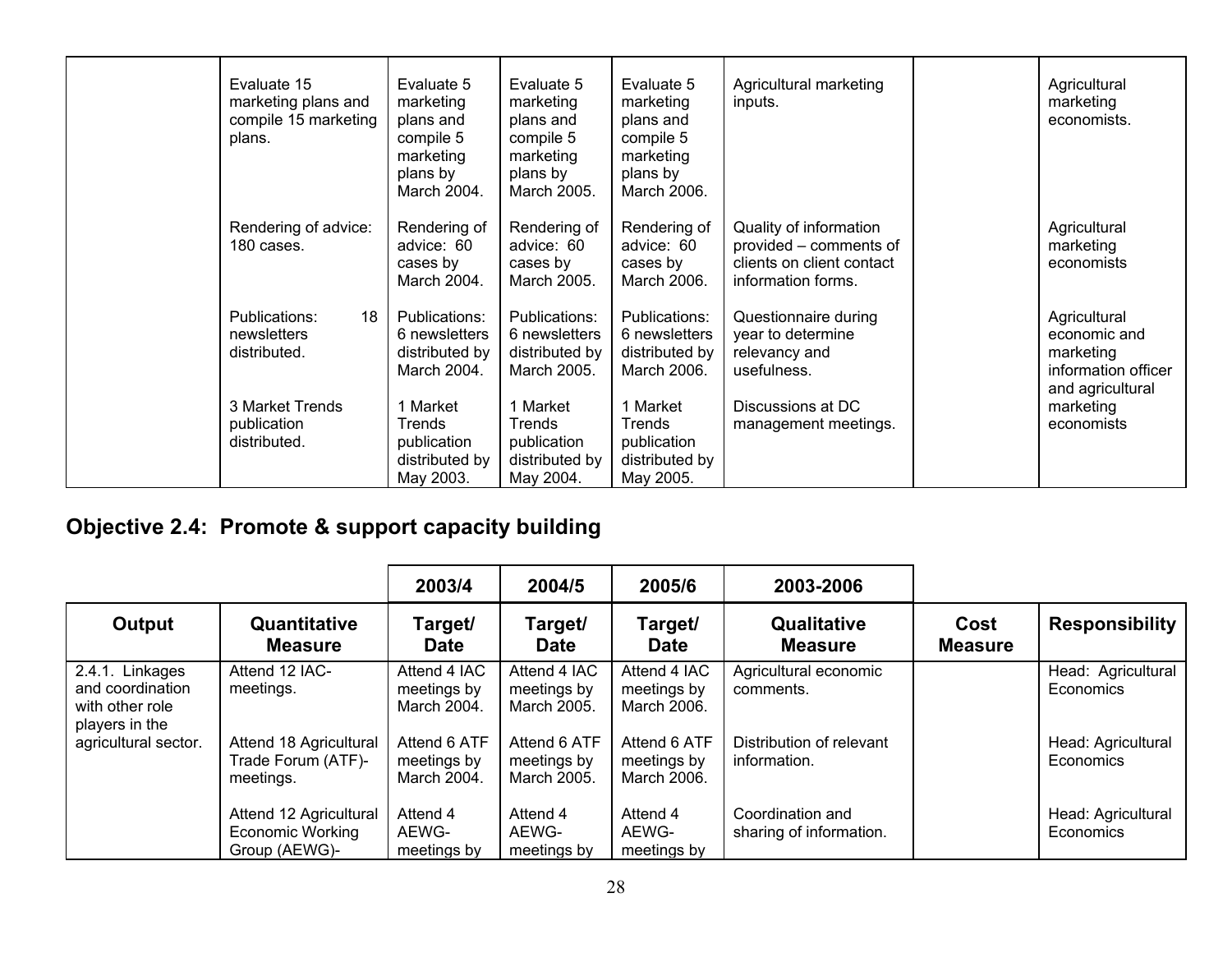| meetings.                                                                 | March 2004.                                                                      | March 2005.                                                                      | March 2006.                                                                      |                                                                                         |                                          |
|---------------------------------------------------------------------------|----------------------------------------------------------------------------------|----------------------------------------------------------------------------------|----------------------------------------------------------------------------------|-----------------------------------------------------------------------------------------|------------------------------------------|
| Attend 6 WRC-<br>meetings.                                                | Attend 2<br>WRC-<br>meetings by<br>March 2004.                                   | Attend 2<br>WRC-<br>meetings by<br>March 2005.                                   | Attend 2<br>WRC-<br>meetings by<br>March 2006.                                   | Agricultural economic<br>inputs.                                                        | Head: Agricultural<br>Economics          |
| Attend 12 meetings<br>with Organised<br>Agriculture.<br>Attend 12 Oranje/ | Attend 4<br>meetings<br>with<br>Organised<br>Agriculture<br>by March<br>2004.    | Attend 4<br>meetings<br>with<br>Organised<br>Agriculture<br>by March<br>2005.    | Attend 4<br>meetings<br>with<br>Organised<br>Agriculture<br>by March<br>2006.    | Agricultural economic<br>inputs with regard to<br>farm management and<br>water affairs. | Head: Agricultural<br>Economics          |
| <b>Riet Extension</b><br>Committee-meetings.<br>Attend 6 Technikon        | Attend 4<br>Oranje/Riet<br>Extension<br>Committee-<br>meetings by<br>March 2004. | Attend 4<br>Oranje/Riet<br>Extension<br>Committee-<br>meetings by<br>March 2005. | Attend 4<br>Oranje/Riet<br>Extension<br>Committee-<br>meetings by<br>March 2006. | Agricultural economic<br>inputs.                                                        | Head: Agricultural<br>Economics          |
| <b>Advisory Board</b><br>meetings.                                        | Attend 2<br>Technikon<br>Advisory<br>Board<br>meetings by<br>March 2004.         | Attend 2<br>Technikon<br>Advisory<br>Board<br>meetings by<br>March 2005.         | Attend 2<br>Technikon<br>Advisory<br>Board<br>meetings by<br>March 2006.         | Inputs with regard to<br>improvement of course<br>contents.                             | Head: Agricultural<br>Economics.         |
| Attend 18<br>Subdivision of Land<br>Committee-meetings.                   | Attend 6<br>Subdivision<br>of Land<br>Committee-<br>meetings by<br>March 2004.   | Attend 6<br>Subdivision<br>of Land<br>Committee-<br>meetings by<br>March 2005.   | Attend 6<br>Subdivision<br>of Land<br>Committee-<br>meetings by<br>March 2006.   | Agricultural economic<br>inputs.                                                        | Head: Agricultural<br>Economics          |
| Attend 6 NWGA/<br>FSDA-Committee<br>meetings.                             | Attend 2<br><b>NWGA/</b><br>$FSDA -$<br>Committee<br>meetings by<br>March 2004.  | Attend 2<br>NWGA/<br>$FSDA -$<br>Committee<br>meetings by<br>March 2005.         | Attend 2<br>NWGA/<br>$FSDA -$<br>Committee<br>meetings by<br>March 2004.         | Agricultural economic<br>inputs.                                                        | Agricultural<br>production<br>economist. |
| <b>Attend 4 Provincial</b><br>Coordinating                                | Attend 4<br>Provincial                                                           |                                                                                  |                                                                                  | Rendering of advice and<br>evaluation of                                                | Head: Agricultural<br>Economics.         |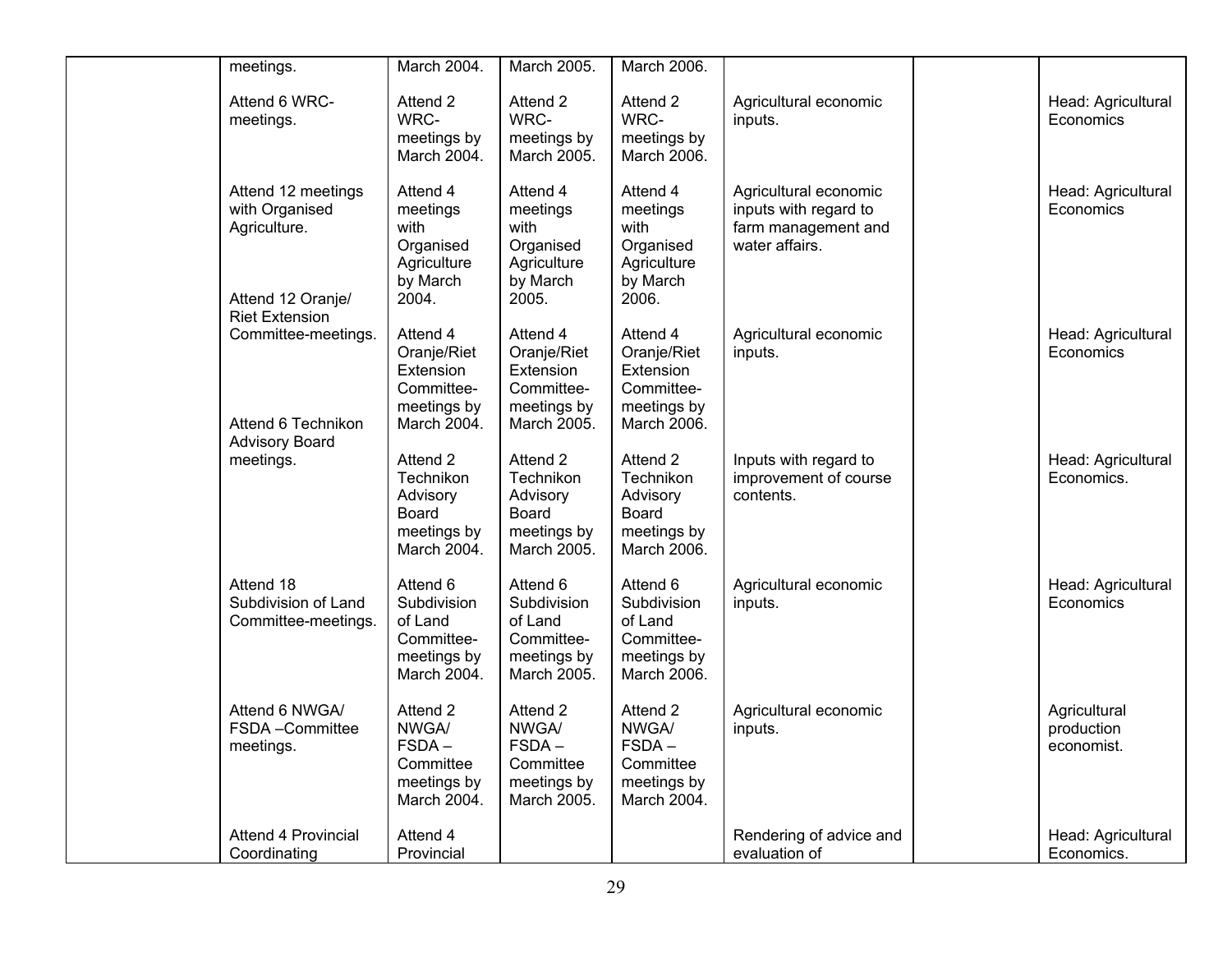| Committee meetings.                                              | Coordinating<br>Committee<br>meetings by<br>March 2004.                                    |                                                                                            |                                                                                            | applications for LED<br>funds.   |                             |
|------------------------------------------------------------------|--------------------------------------------------------------------------------------------|--------------------------------------------------------------------------------------------|--------------------------------------------------------------------------------------------|----------------------------------|-----------------------------|
| Develop and support<br>6 other capacity<br>building initiatives. | Develop and<br>support 6<br>other<br>capacity<br>building<br>initiatives by<br>March 2004. | Develop and<br>support 6<br>other<br>capacity<br>building<br>initiatives by<br>March 2005. | Develop and<br>support 6<br>other<br>capacity<br>building<br>initiatives by<br>March 2006. | Agricultural economic<br>inputs. | Agricultural<br>Economists. |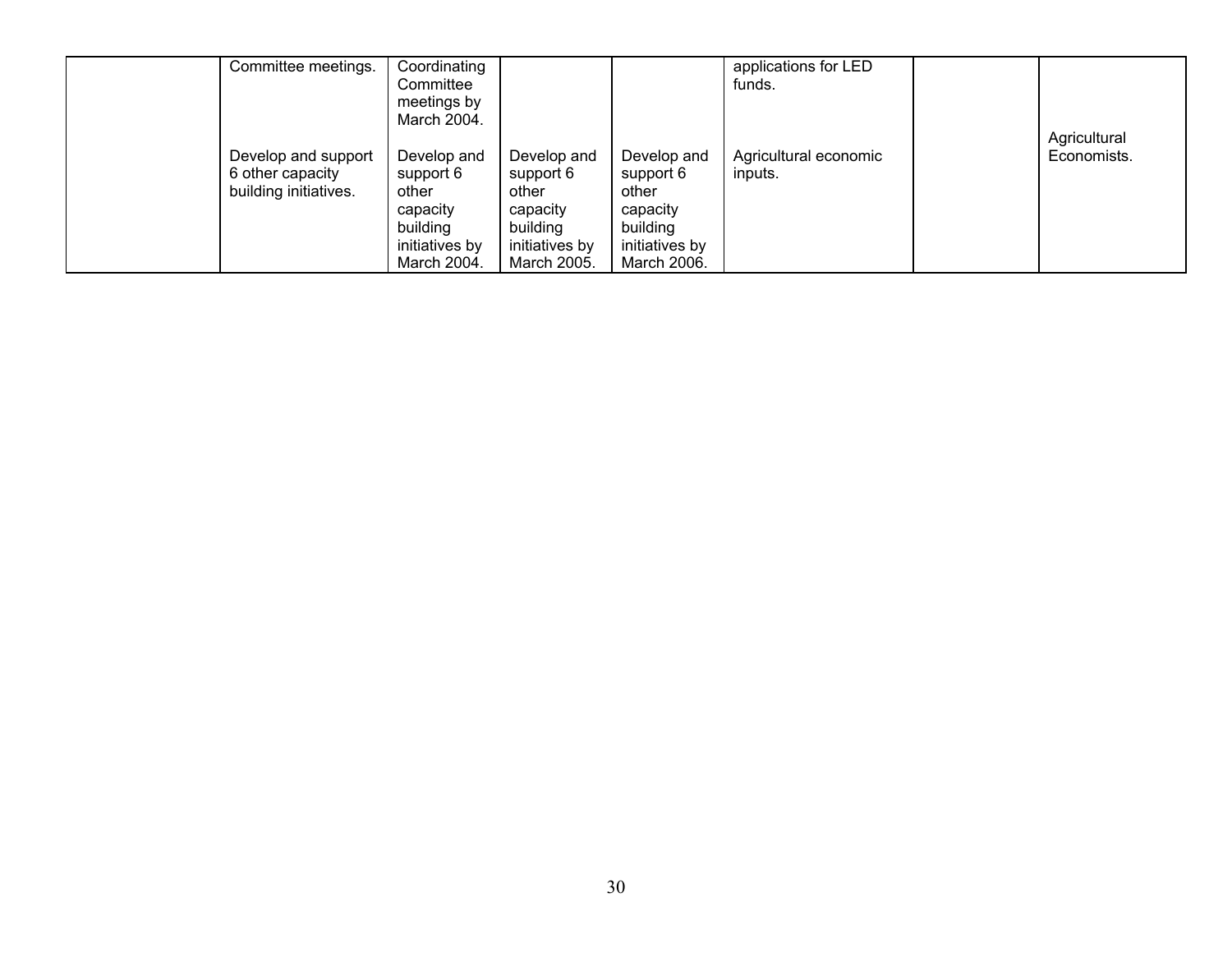# *Goal 3: Optimisation of plant & livestock health, production and product safety*

**Objective 3.1: Research and development of alternative agricultural product ranges** 

|                                                     |                                                                                                                                                            | 2003/4                                                                                                                                                | 2004/5                                                                                                                                                     | 2005/6                                                                                                                                              | 2003-2006                                                                                                     |                     |                       |
|-----------------------------------------------------|------------------------------------------------------------------------------------------------------------------------------------------------------------|-------------------------------------------------------------------------------------------------------------------------------------------------------|------------------------------------------------------------------------------------------------------------------------------------------------------------|-----------------------------------------------------------------------------------------------------------------------------------------------------|---------------------------------------------------------------------------------------------------------------|---------------------|-----------------------|
| Output                                              | Quantitative<br><b>Measure</b>                                                                                                                             | Target/<br>Date                                                                                                                                       | Target/<br><b>Date</b>                                                                                                                                     | Target/<br><b>Date</b>                                                                                                                              | <b>Qualitative Measure</b>                                                                                    | <b>Cost Measure</b> | <b>Responsibility</b> |
| 3.1.1.<br>Adapted<br>Agricultural product<br>ranges | 8<br>alternatives<br>investigated<br>by<br>March 2006<br>alternatives tested<br>9<br>by March 2006<br>alternatives<br>ۍ<br>by<br>recommended<br>March 2006 | 2 alternatives<br>investigated<br>by March<br>2004<br>3 alternatives<br>tested by<br>March 2004<br>l alternatives<br>recommende<br>d by March<br>2004 | 3 alternatives<br>investigated<br>by March<br>2005<br>3 alternatives<br>tested by<br><b>March 2005</b><br>alternatives<br>recommende<br>d by March<br>2005 | 3 alternatives<br>investigated<br>by March<br>2006<br>3 alternatives<br>tested by<br>March 2006<br>alternatives<br>recommende<br>d by March<br>2006 | of<br>Recommendation<br>products for testing<br>Annual progress reports<br>Project piloted at farmer<br>level |                     | Research              |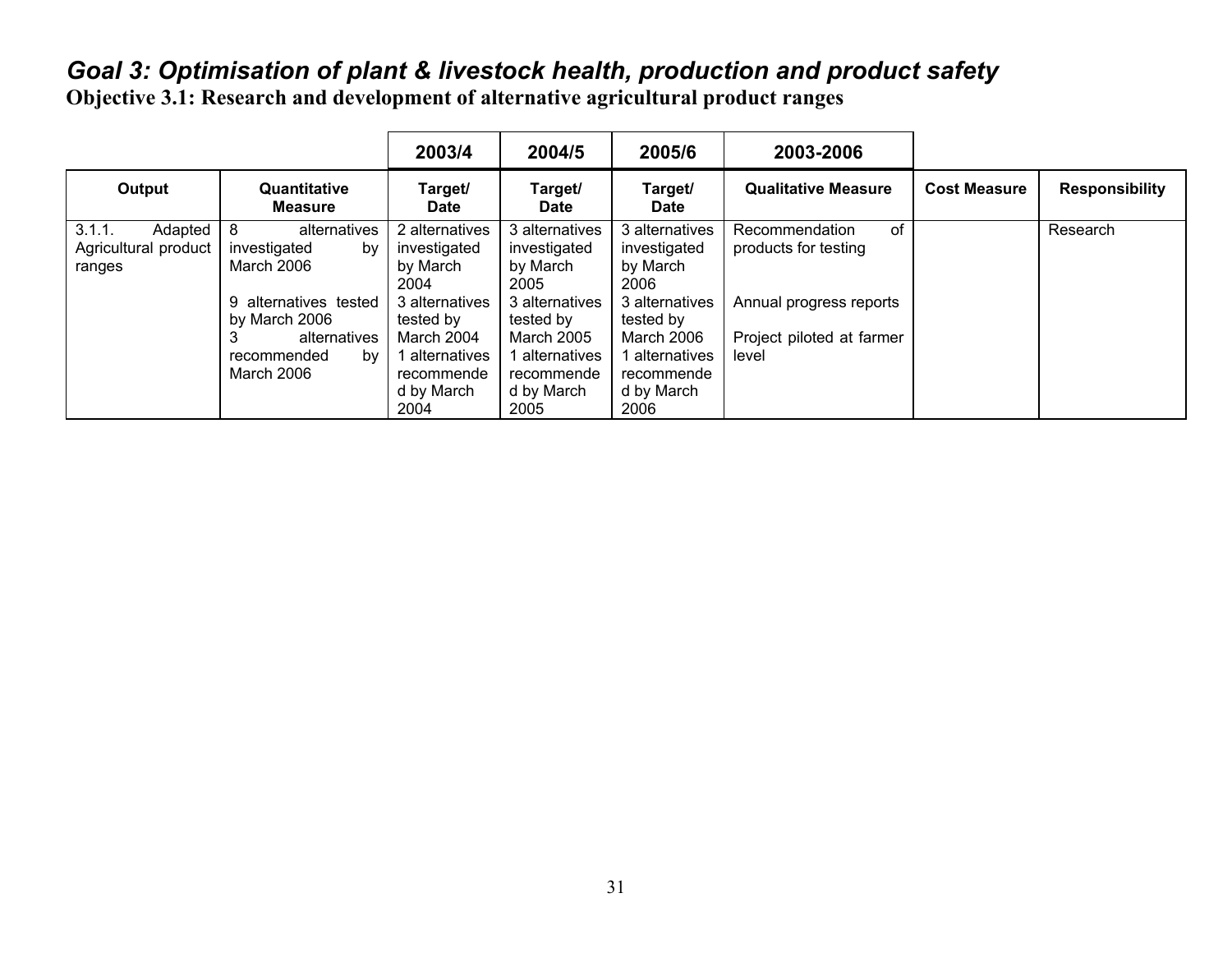# **Objective 3.2: Improved farming efficiency**

|                                                                                                                      |                                                                                                                                                                                                  | 2003/4                                                                                                                                                                                        | 2004/5                                                                                                                                                                                        | 2005/6                                                                                                                                                                                        | 2003-2006                                                                                                                                                |                        |                       |
|----------------------------------------------------------------------------------------------------------------------|--------------------------------------------------------------------------------------------------------------------------------------------------------------------------------------------------|-----------------------------------------------------------------------------------------------------------------------------------------------------------------------------------------------|-----------------------------------------------------------------------------------------------------------------------------------------------------------------------------------------------|-----------------------------------------------------------------------------------------------------------------------------------------------------------------------------------------------|----------------------------------------------------------------------------------------------------------------------------------------------------------|------------------------|-----------------------|
| Output                                                                                                               | Quantitative<br><b>Measure</b>                                                                                                                                                                   | Target/<br>Date                                                                                                                                                                               | Target/<br><b>Date</b>                                                                                                                                                                        | Target/<br><b>Date</b>                                                                                                                                                                        | <b>Qualitative</b><br><b>Measure</b>                                                                                                                     | Cost<br><b>Measure</b> | <b>Responsibility</b> |
| 3.2.1. Pro-active<br>and reactive<br>research and<br>development<br>projects conducted<br>on-station and on-<br>farm | 25<br>research projects<br>execution on an<br>in<br>annual basis up until<br>March 2006.<br>15<br>Publications<br>by<br>March 2006<br>9<br>Farmer's<br>days<br>March<br>bv<br>organised<br>2006. | 25 research<br>projects in<br>execution on<br>an annual<br>basis up until<br>March 2004.<br>5<br><b>Publications</b><br>by March<br>2004<br>3 Farmer's<br>davs<br>organised by<br>March 2004. | 25 research<br>projects in<br>execution on<br>an annual<br>basis up until<br>March 2005.<br>5<br><b>Publications</b><br>by March<br>2005<br>3 Farmer's<br>days<br>organised by<br>March 2005. | 25 research<br>projects in<br>execution on<br>an annual<br>basis up until<br>March 2006.<br>5<br><b>Publications</b><br>by March<br>2006<br>3 Farmer's<br>days<br>organised by<br>March 2006. | Annual progress reports<br>Needs driven<br>Popular publications<br>Scientific publications<br>Farmers<br>days<br>presentations<br>Congress presentations |                        | Research              |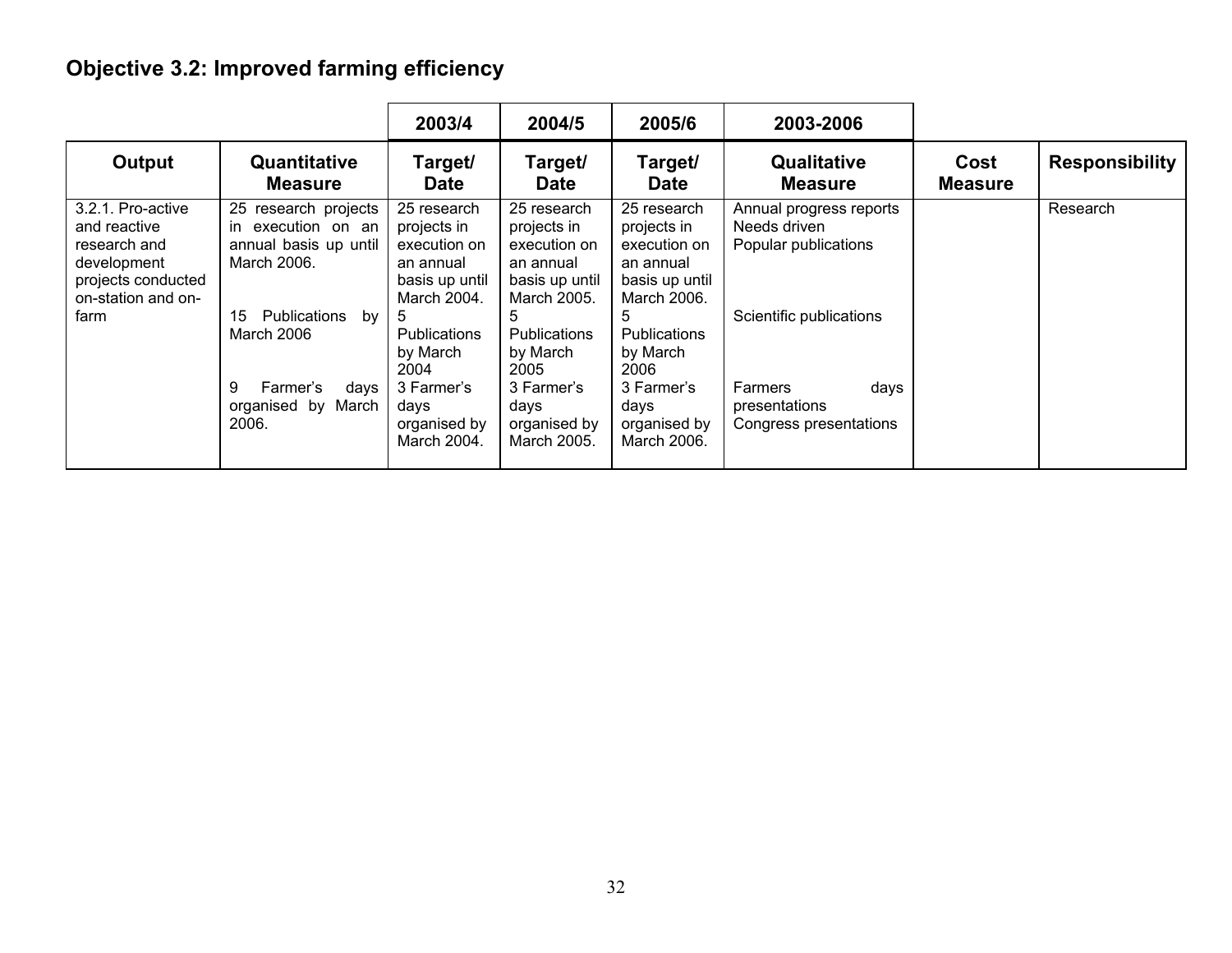| 3.2.2. Customised, | 1200 contacts made   | 400 contacts  | 400 contacts  | 400 contacts      | Papers and info send to  | Research |
|--------------------|----------------------|---------------|---------------|-------------------|--------------------------|----------|
| specialised        | where<br>technical   | made where    | made where    | made where        | clients                  |          |
| information        | support was provided | technical     | technical     | technical         | Verbal information       |          |
| provided to        | by March 2006.       | support was   | support was   | support was       | Electronic               |          |
| improve farming    |                      | provided by   | provided by   | provided by       | communication            |          |
| practices          |                      | March 2004.   | March 2005.   | March 2006.       | <b>20%</b><br>of         |          |
|                    |                      |               |               |                   | recommendations          |          |
|                    | 210 water samples    | 70 water      | 70 water      | 70 water          | followed up to determine |          |
|                    | analysed<br>and      | samples       | samples       | samples           | client<br>service        |          |
|                    | recommendations      | analysed and  | analysed and  | analysed and      | satisfaction.            |          |
|                    | made<br>by<br>March  | recommenda    | recommenda    | recommenda        |                          |          |
|                    | 2006.                | tions made    | tions made    | tions made        |                          |          |
|                    |                      | by March      | by March      |                   |                          |          |
|                    |                      | 2004.         | 2005.         | by March<br>2006. |                          |          |
|                    |                      | 1000 soil     |               | 1000 soil         |                          |          |
|                    |                      |               | 1000 soil     |                   |                          |          |
|                    | 3000 soil<br>samples | samples       | samples       | samples           |                          |          |
|                    | analysed<br>and      | analysed and  | analysed and  | analysed and      |                          |          |
|                    | fertilizer           | fertilizer    | fertilizer    | fertilizer        |                          |          |
|                    | recommendations      | recommenda    | recommenda    | recommenda        |                          |          |
|                    | made<br>by<br>March  | tions made    | tions made    | tions made        |                          |          |
|                    | 2006.                | by March      | by March      | by March          |                          |          |
|                    |                      | 2004.         | 2005.         | 2006.             |                          |          |
|                    | Presentations at 24  | Presentation  | Presentation  | Presentation      |                          |          |
|                    | farmers' days<br>bv  | s at 8        | s at 8        | s at 8            |                          |          |
|                    | March 2006.          | farmers'      | farmers'      | farmers'          |                          |          |
|                    |                      | days by       | days by       | days by           |                          |          |
|                    |                      | March 2004.   | March 2005.   | March 2006.       |                          |          |
|                    | 12<br>Information    | 4 Information | 4 Information | 4 Information     | Number of packages       |          |
|                    | packages developed   | packages      | packages      | packages          | requested by clients.    |          |
|                    | by March 2006.       | developed by  | developed by  | developed by      | Packages reviewed by     |          |
|                    |                      | March 2004.   | March 2005.   | March 2006.       | fellow specialists       |          |
|                    | 15<br>Information    | 5 Information | 5 Information | 5 Information     |                          |          |
|                    | packages updated by  | packages      | packages      | packages          |                          |          |
|                    | March 2006.          | updated by    | updated by    | updated by        |                          |          |
|                    |                      | March 2004    | March 2005    | March 2006        |                          |          |
|                    | 13 projects adopted  | 3 projects    | 5 projects    | 5 projects        | Feedback from clients.   |          |
|                    | by March 2006.       | adopted by    | adopted by    | adopted by        | All relevant disciplines |          |
|                    |                      | March 2004.   | March 2005.   | March 2006.       | addressed.               |          |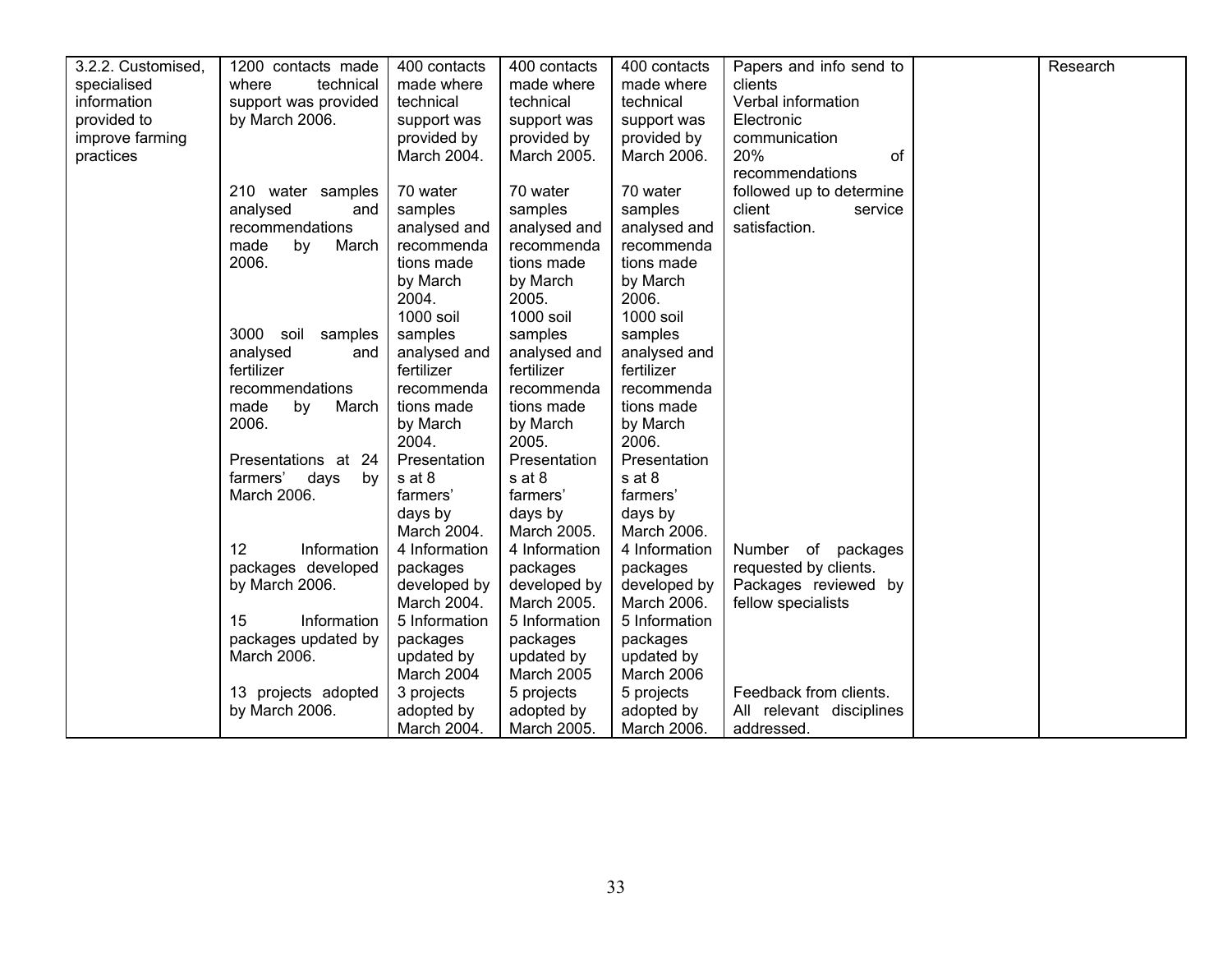**Objective 3.3: Ensured diagnosis and eradication of diseases by doing Laboratory diagnostics** 

|                            |                                                                                                     | 2003/4                    | 2004/5                    | 2005/6                    | 2003-2006                                                                                               |                        |                                    |
|----------------------------|-----------------------------------------------------------------------------------------------------|---------------------------|---------------------------|---------------------------|---------------------------------------------------------------------------------------------------------|------------------------|------------------------------------|
| Output                     | Quantitative<br><b>Measure</b>                                                                      | Target/<br><b>Date</b>    | Target/<br><b>Date</b>    | Target/<br><b>Date</b>    | Qualitative<br><b>Measure</b>                                                                           | Cost<br><b>Measure</b> | <b>Responsibility</b>              |
| 3.3.1. Laboratory<br>tests | Perform quality<br>Laboratory<br>diagnostics<br>(Tests)                                             | March 2004                | <b>March 2005</b>         | March 2006                | International<br>requirements &<br>standards ISO/IEC<br>17025                                           |                        | SV and Lab<br><b>Technologists</b> |
|                            | Serology: 150000                                                                                    | 150000                    | 150000                    | 150000                    | Verification of state<br>controlled disease                                                             |                        |                                    |
|                            | Bacteriology: 36000<br>Abattoir<br>monitoring:<br>2370<br>Toxicology: 40                            | 36000<br>2370<br>40       | 36000<br>2370<br>40       | 36000<br>2370<br>40       | Diagnosis of diseases<br>Food safety<br>Verification of diagnosis                                       |                        |                                    |
|                            | <b>Mastitis</b><br>(scheme):<br>13000                                                               | 13000                     | 13000                     | 13000                     | Improving of herds, food<br>safety                                                                      |                        |                                    |
|                            | Chemical - analysis:<br>719<br>Haematology: 10                                                      | 719<br>10                 | 719<br>10                 | 719<br>10                 | Verification of diagnosis<br>To improve herd status<br>and animal conditions                            |                        |                                    |
|                            | Parasitology: 8750<br>Reproduction: 6300<br>Histopathology: 80<br>Pathology (Post-<br>Mortems): 450 | 8750<br>6300<br>80<br>450 | 8750<br>6300<br>80<br>450 | 8750<br>6300<br>80<br>450 | Verification of diagnosis<br>Verification of diagnosis<br>Doing of tests<br>Conformation of<br>diseases |                        |                                    |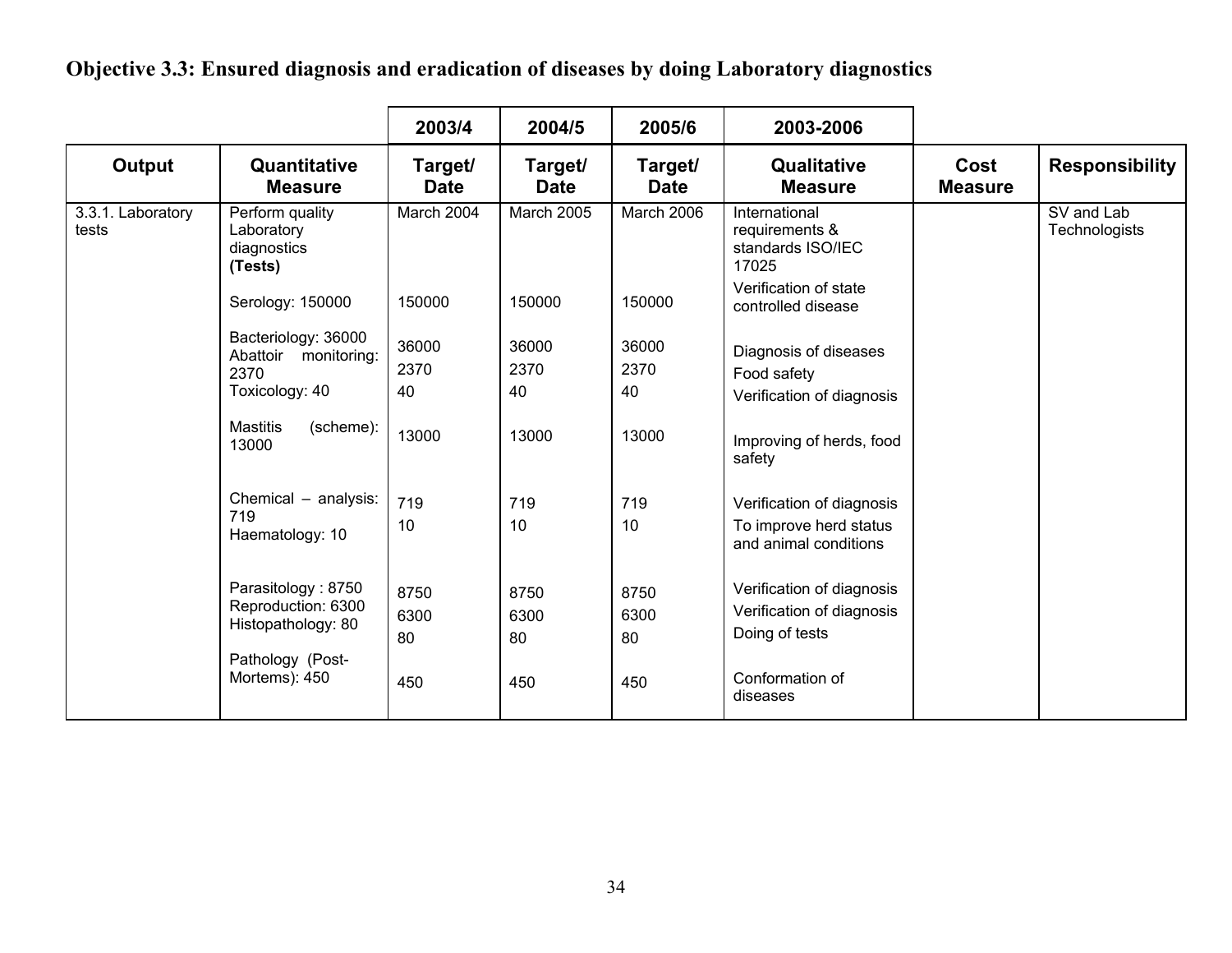| 3.3.2. Accreditation           |                                                                                                                                                                                                                                                                                                                         | March 2004                                        | March 2005                                        | March 2006                                        | Standards of (SANAS)                         | $\overline{\text{SV}}$ and  |
|--------------------------------|-------------------------------------------------------------------------------------------------------------------------------------------------------------------------------------------------------------------------------------------------------------------------------------------------------------------------|---------------------------------------------------|---------------------------------------------------|---------------------------------------------------|----------------------------------------------|-----------------------------|
|                                | Specialized antigen<br>detection:367<br>Specimen forwarded<br>to other                                                                                                                                                                                                                                                  | 367                                               | 367                                               | 367                                               | the accreditation system<br>(ISO /IEO 17025) | Laboratory<br>technologists |
|                                | Laboratories: 1349                                                                                                                                                                                                                                                                                                      | 1349                                              | 1349                                              | 1349                                              |                                              |                             |
|                                | Accreditation<br>of<br>laboratories to certify<br>products<br>by<br>practicing<br>inter<br>laboratory profiency<br>testing for laboratory<br>accreditation by a<br>national based and<br>internationally<br>accepted<br>accreditation<br>authority (SANAS): 4<br><b>SAVLS</b><br>forums,<br>4LQWG<br>meetings<br>yearly | 4 SAVLS<br>forums,<br>4LQWG<br>meetings<br>yearly | 4 SAVLS<br>forums,<br>4LQWG<br>meetings<br>yearly | 4 SAVLS<br>forums,<br>4LQWG<br>meetings<br>yearly |                                              |                             |
| 3.3.3. LIMS                    | The implementation of<br>Laboratory information<br>management system<br>$(LIMS)$ .                                                                                                                                                                                                                                      | March 2004<br>Two labs 16<br>IT points            | March 2005<br>Two labs 16<br>IT points            | March 2006<br>Two labs 16<br>IT points            | According to national<br>standards           | Laboratory<br>technologists |
| 3.3.4. Research                | Dissemination of<br>results for the<br>prevalence of<br><b>Brucella abortus</b><br>The detection of<br>antibiotic residue                                                                                                                                                                                               | March 2004<br>2 ongoing<br>projects               | March 2005<br>2 ongoing<br>projects               | March 2006<br>2 ongoing<br>projects               | Post graduate studies                        | Laboratory<br>technologists |
| 3.3.5. Receiving of<br>revenue | Receiving of<br>revenue for services<br>delivered:<br>R130000                                                                                                                                                                                                                                                           | March 2004<br>R130000                             | <b>March 2005</b><br>R130000                      | March 2006<br>R130000                             | All accounts paid                            | <b>Vet Services</b>         |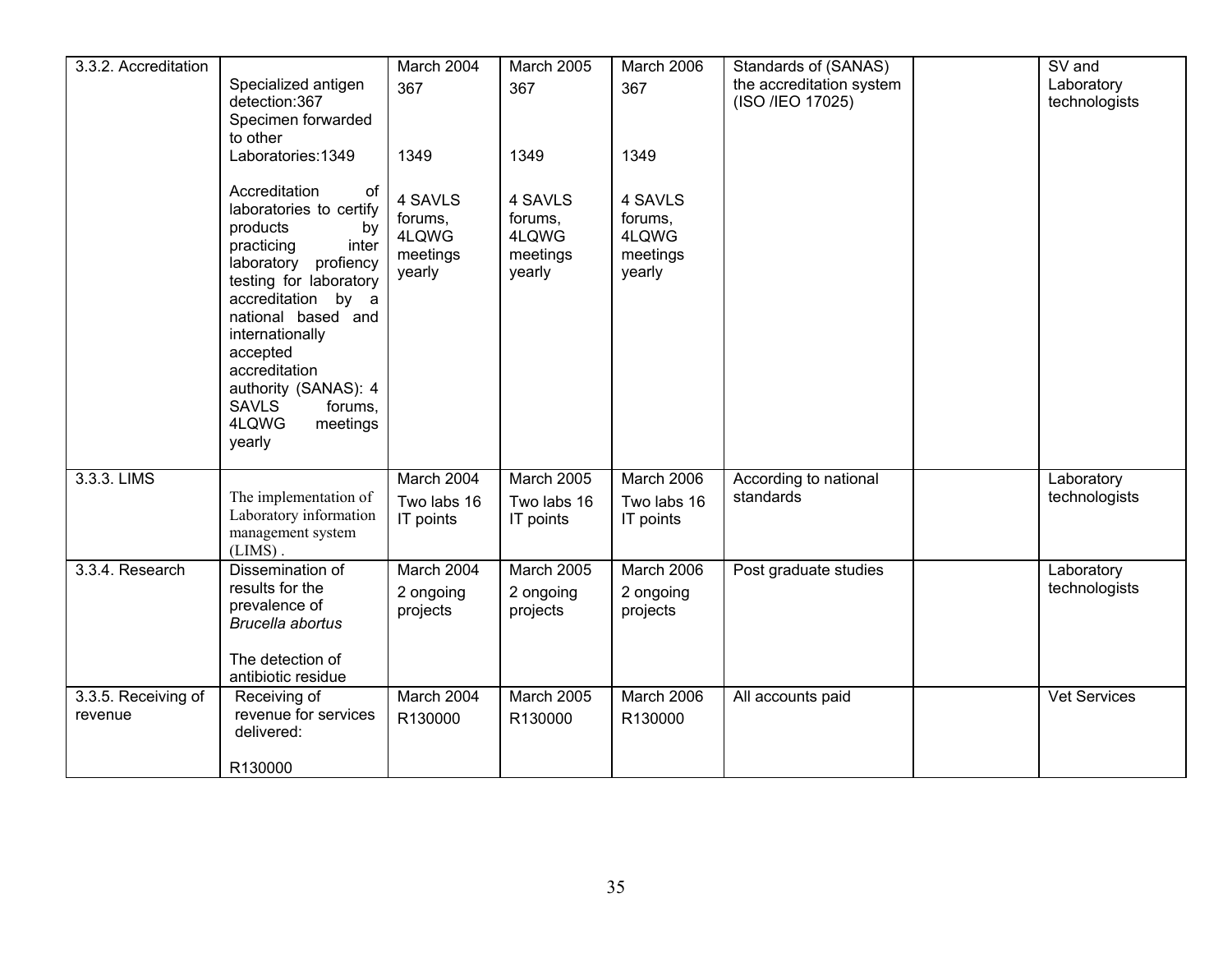# **Objective 3.4: Promote and support client capacity building**

|                                                                              |                                                                                                              | 2003/4                                                                                                           | 2004/5                                                                                                           | 2005/6                                                                                                                  | 2003-2006                                                                                              |                        |                       |
|------------------------------------------------------------------------------|--------------------------------------------------------------------------------------------------------------|------------------------------------------------------------------------------------------------------------------|------------------------------------------------------------------------------------------------------------------|-------------------------------------------------------------------------------------------------------------------------|--------------------------------------------------------------------------------------------------------|------------------------|-----------------------|
| Output                                                                       | Quantitative<br><b>Measure</b>                                                                               | Target/<br><b>Date</b>                                                                                           | Target/<br><b>Date</b>                                                                                           | Target/<br><b>Date</b>                                                                                                  | <b>Qualitative</b><br><b>Measure</b>                                                                   | Cost<br><b>Measure</b> | <b>Responsibility</b> |
| 3.4.1.<br><b>Clients</b><br>capacitated<br>short<br>through<br>courses       | 180 students trained<br>by March 2006.<br>9 courses presented<br>by March 2006.                              | 60 students<br>trained by<br>March 2004.<br>3 courses<br>presented by<br>March 2004.                             | 60 students<br>trained by<br>March 2005.<br>3 courses<br>presented by<br>March 2005.                             | 60 students<br>trained by<br>March 2006.<br>3 courses<br>presented by<br>March 2006.                                    | Positive feedback from<br>students.<br>Students in command of<br>the techniques and/or<br>information. |                        | Research              |
| <b>Clients</b><br>3.4.2.<br>capacitated<br>through information<br>bulletins. | 6 Information<br>bulletins distributed<br>by March 2006.<br>18 short articles<br>published by March<br>2006. | 2 Information<br>bulletins<br>distributed by<br>March 2004<br>6 short<br>articles<br>published by<br>March 2004. | 2 Information<br>bulletins<br>distributed by<br>March 2005<br>6 short<br>articles<br>published by<br>March 2005. | 2 Information<br><b>bulletins</b><br>distributed by<br>March 2006<br>6 short<br>articles<br>published by<br>March 2006. | Feedback from<br>extension.<br>Articles<br>reviewed by fellow<br>specialists                           |                        | Research              |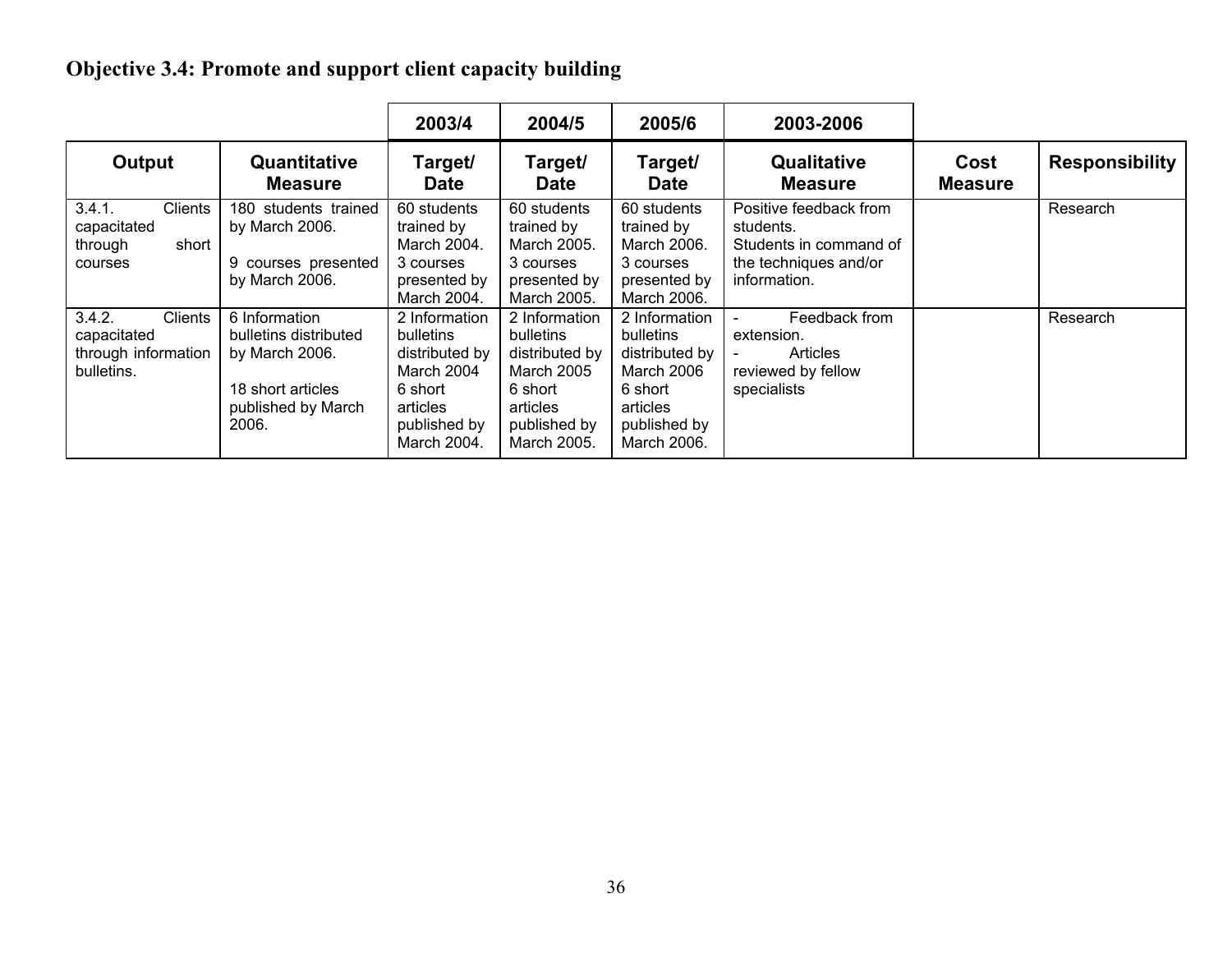| 3.4.3.<br>Training | 15 students assisted                | 5 students     | 5 students     | 5 students     | Feedback from students   | Research          |
|--------------------|-------------------------------------|----------------|----------------|----------------|--------------------------|-------------------|
| support provided.  | by March 2006.                      | assisted by    | assisted by    | assisted by    | and personnel.           | Relevant training |
|                    |                                     | March 2004.    | March 2005.    | March 2006.    |                          | institution       |
|                    | Assistance provided                 | Assistance     | Assistance     | Assistance     |                          |                   |
|                    |                                     | provided in 4  | provided in 4  | provided in 4  |                          |                   |
|                    | in 12 training<br>initiatives where | training       | training       | training       |                          |                   |
|                    |                                     |                |                |                |                          |                   |
|                    | capacity could not be               | initiatives    | initiatives    | initiatives    |                          |                   |
|                    | found elsewhere by                  | where          | where          | where          |                          |                   |
|                    | March 2006.                         | capacity       | capacity       | capacity       |                          |                   |
|                    |                                     | could not be   | could not be   | could not be   |                          |                   |
|                    |                                     | found          | found          | found          |                          |                   |
|                    |                                     | elsewhere by   | elsewhere by   | elsewhere by   |                          |                   |
|                    |                                     | March 2004.    | March 2005.    | March 2006.    |                          |                   |
|                    | Facilitate and/or                   | Facilitate     | Facilitate     | Facilitate     | Facilities provided in a |                   |
|                    | render facilities                   | and/or         | and/or         | and/or         | neat and functional      |                   |
|                    | and/or resources                    | render         | render         | render         | state.                   |                   |
|                    | and/or services                     | facilities     | facilities     | facilities     | Facilities and/or        |                   |
|                    | within our                          | and/or         | and/or         | and/or         | resources provided       |                   |
|                    | responsibility on 24                | resources      | resources      | resources      | timely.                  |                   |
|                    | occasions for training              | and/or         | and/or         | and/or         | Services evaluated by    |                   |
|                    | purposes if available               | services       | services       | services       | facilitator.             |                   |
|                    | by March 2006.                      | within our     | within our     | within our     |                          |                   |
|                    |                                     | responsibility | responsibility | responsibility |                          |                   |
|                    |                                     | on 8           | on 8           | on 8           |                          |                   |
|                    |                                     | occasions for  | occasions for  | occasions for  |                          |                   |
|                    |                                     | training       | training       | training       |                          |                   |
|                    |                                     | purposes if    | purposes if    | purposes if    |                          |                   |
|                    |                                     | available by   | available by   | available by   |                          |                   |
|                    |                                     | March 2004.    | March 2005.    | March 2006.    |                          |                   |

# **Objective 3.5: Ensure compliance with Meat Safety Act**

|                                |                                                 | 2003/4                 | 2004/5                  | 2005/6                  | 2003-2006                         |                        |                                      |
|--------------------------------|-------------------------------------------------|------------------------|-------------------------|-------------------------|-----------------------------------|------------------------|--------------------------------------|
| Output                         | Quantitative<br><b>Measure</b>                  | Target/<br><b>Date</b> | Target/<br><b>Date</b>  | Target/<br><b>Date</b>  | Qualitative<br><b>Measure</b>     | Cost<br><b>Measure</b> | <b>Responsibility</b>                |
| 3.5.1. Inspections             | 15 New abattoirs<br>inspected and<br>registered | March 2004<br>5        | <b>March 2005</b><br>5  | March 2006<br>5         | Compliance with Act               |                        | Meat Inspector<br>State Veterinarian |
| 3.5.2.<br><b>Presentations</b> | 30 Courses attended<br>presented                | March 2004<br>10       | <b>March 2005</b><br>10 | <b>March 2006</b><br>10 | Informed officials and<br>clients |                        | Meat Inspector<br>State Veterinarian |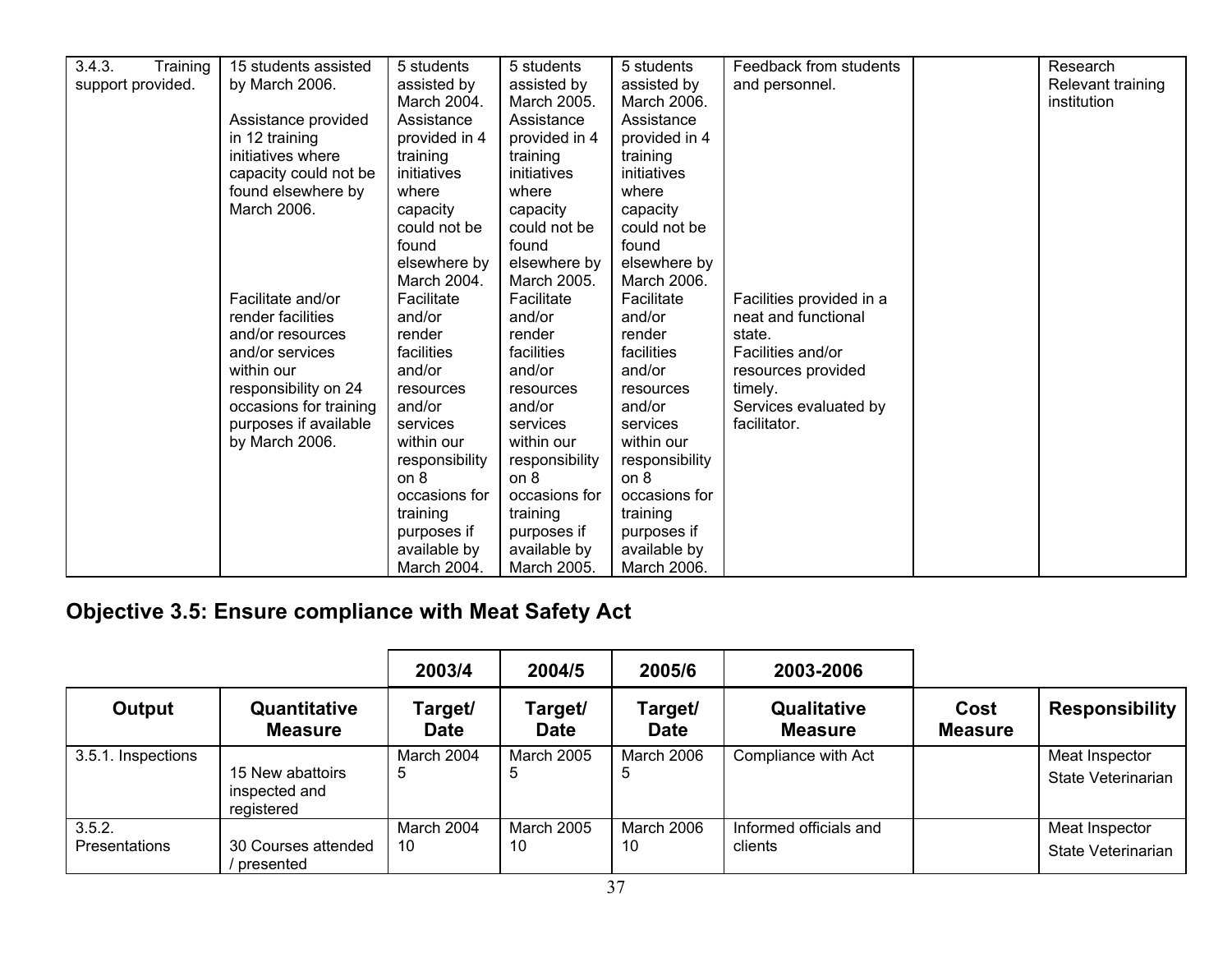| Inspections         |                                                                                                |                  |                         |                   |                       |                                      |
|---------------------|------------------------------------------------------------------------------------------------|------------------|-------------------------|-------------------|-----------------------|--------------------------------------|
| 3.5.3.              |                                                                                                | March 2004       | <b>March 2005</b>       | March 2006        |                       | Meat Inspector                       |
| Administrative      | 21 Milk product                                                                                | 7                | 7                       | $\overline{7}$    | Able to export        | State Veterinarian                   |
| Extension           | export facilities<br>registered<br>150 Venison<br>producing farms and<br>facilities registered | 50               | 50                      | 50                | Able to export        |                                      |
|                     | 30 Projects<br>technically served                                                              | 10               | 10                      | 10                | Satisfied clients     |                                      |
| 3.5.4. Taking of    |                                                                                                | March 2004       | March 2005              | March 2006        | Ensures SA export     | Meat Inspector                       |
| samples             | 2400 Sampling for<br><b>BSE</b>                                                                | 800              | 800                     | 800               | status                | State Veterinarian                   |
|                     | 60 Visit to abattoirs<br>for BSE sampling                                                      | 20               | 20                      | 20                |                       |                                      |
| 3.5.5. Inspections  | 16 Sterilization                                                                               | March 2004<br>4  | March 2005<br>4         | March 2006<br>4   | Compliance Act        | Meat Inspector                       |
|                     | installations<br>inspected                                                                     |                  |                         |                   |                       | State Veterinarian                   |
| 3.5.6. Inspections  |                                                                                                | March 2004       | March 2005              | March 2006        | Satisfied clients     | Meat Inspector                       |
|                     | $75$ VPH $-$ DC<br>monitored                                                                   | 25               | 25                      | 25                |                       | State Veterinarian                   |
| 3.5.7. Inspections  |                                                                                                | March 2004       | March 2005              | March 2006        | <b>Export ability</b> | Meat Inspector                       |
|                     | 24 Game harvesting<br>teams registered                                                         | 8                | 8                       | 8                 |                       | State Veterinarian                   |
| 3.5.8. Inspections  |                                                                                                | March 2004       | March 2005              | March 2006        | <b>Export ability</b> | Meat Inspector                       |
|                     | 72 Game harvesting<br>vehicles registered                                                      | 24               | 24                      | 24                |                       | State Veterinarian                   |
| 3.5.9. Inspections  |                                                                                                | March 2004       | March 2005              | March 2006        | <b>Export ability</b> | Meat Inspector                       |
|                     | 24 Game harvesting<br>depots inspected                                                         | 8                | 8                       | 8                 |                       | State Veterinarian                   |
| 3.5.10. Inspections | 30 Game harvesting                                                                             | March 2004<br>10 | <b>March 2005</b><br>10 | March 2006<br>10  | <b>Export ability</b> | Meat Inspector<br>State Veterinarian |
|                     | inspections<br>monitored                                                                       |                  |                         |                   |                       |                                      |
| 3.5.11. Technical   |                                                                                                | March 2004       | March 2005              | March 2006        | Satisfied clients     | <b>Meat Inspector</b>                |
| knowledge           | 90 Abattoir plans<br>evaluated                                                                 | 30               | 30                      | 30                |                       | State Veterinarian                   |
| 3.5.12. Inspections |                                                                                                | March 2004       | <b>March 2005</b>       | <b>March 2006</b> | Satisfied clients     | Meat Inspector                       |
|                     | 30 Planning<br>consultations                                                                   | 10               | 10                      | 10 <sup>1</sup>   |                       | State Veterinarian                   |
| 3.5.13. Inspections |                                                                                                | March 2004       | March 2005              | March 2006        | Ensures exportability | Meat Inspector                       |
|                     | 30 Visits to planning<br>sites                                                                 | 10               | 10                      | 10                |                       | State Veterinarian                   |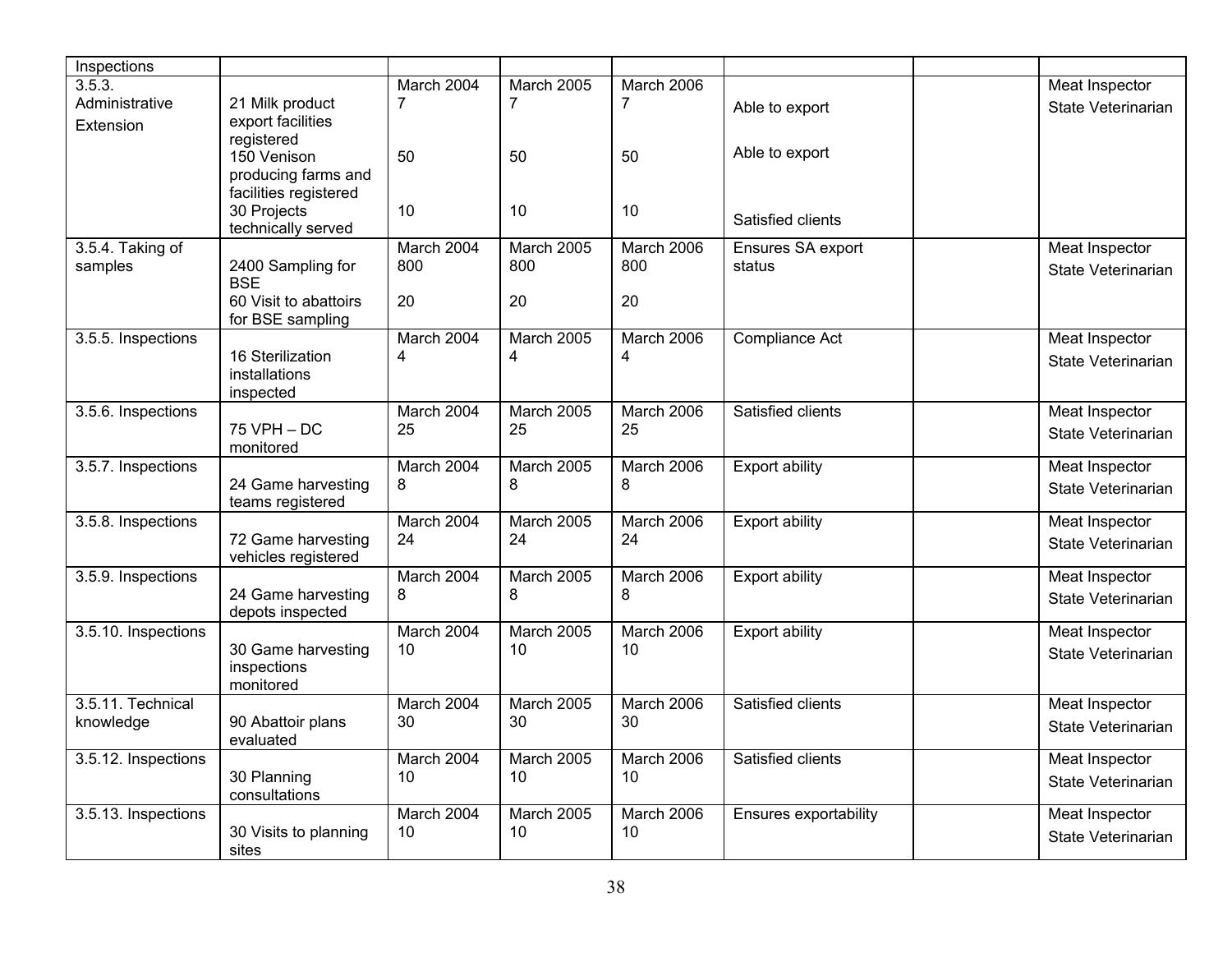|                                                  | 16 Export registration                                                                                   | 4                           | 4                           | 4                           |                                      |                                      |
|--------------------------------------------------|----------------------------------------------------------------------------------------------------------|-----------------------------|-----------------------------|-----------------------------|--------------------------------------|--------------------------------------|
| 3.5.14.<br>Administrative                        | <b>HAS inspections</b><br>450 HAS documents<br>completed                                                 | March 2004<br>150           | March 2005<br>150           | March 2006<br>150           | <b>Food Safety</b>                   | Meat Inspector<br>State Veterinarian |
| 3.5.15. Inspections                              | 900 HAS inspections                                                                                      | March 2004<br>300           | March 2005<br>300           | March 2006<br>300           | <b>Food Safety</b>                   | Meat Inspector<br>State Veterinarian |
| 3.5.16. Inspections                              | 15 Illegal<br>slaughtering<br>investigated                                                               | March 2004<br>5             | March 2005<br>5             | March 2006<br>5             | <b>Food Safety</b>                   | Meat Inspector<br>State Veterinarian |
| 3.5.18. Technical<br>knowledge<br>Administrative | 15 Directives served<br>30 Warning of non-<br>compliance issued<br>60 VPH personnel<br>meetings attended | March 2004<br>5<br>10<br>20 | March 2005<br>5<br>10<br>20 | March 2006<br>5<br>10<br>20 | <b>Food Safety</b>                   | Meat Inspector<br>State Veterinarian |
| 3.5.19. Knowledge<br>and administration          | <b>Submit reports</b><br>60 Monthly reports<br>20 Quarterly reports<br>5 Annual reports                  | March 2004<br>60<br>20<br>5 | March 2005<br>60<br>20<br>5 | March 2006<br>60<br>20<br>5 | Control & productivity<br>monitoring | Meat Inspector<br>State Veterinarian |

# **Objective 3.6: Efficient Veterinary Services provided and legislative compliance assured**

|                                        |                                                                                                                                                                             | 2003/4                                                                                  | 2004/5                                                                                   | 2005/6                                                                                    | 2003-2006                                                                                    |                        |                       |
|----------------------------------------|-----------------------------------------------------------------------------------------------------------------------------------------------------------------------------|-----------------------------------------------------------------------------------------|------------------------------------------------------------------------------------------|-------------------------------------------------------------------------------------------|----------------------------------------------------------------------------------------------|------------------------|-----------------------|
| Output                                 | Quantitative<br><b>Measure</b>                                                                                                                                              | Target/<br><b>Date</b>                                                                  | Target/<br><b>Date</b>                                                                   | Target/<br><b>Date</b>                                                                    | <b>Qualitative</b><br><b>Measure</b>                                                         | Cost<br><b>Measure</b> | <b>Responsibility</b> |
| 3.6.1. Controlled<br>Zoonotic diseases | <b>Rabies</b><br>Brain sample<br>collected - 1041<br>Vaccinate animals<br>outbreaks - 33 500<br>Vaccinate animals<br>routine - 51 200<br>Information<br>dissemination - 217 | 31 <sup>st</sup> March<br>2004<br>300<br>10 000<br>15 000<br>50<br>130 000<br>500<br>50 | 31 <sup>st</sup> March<br>2005<br>350<br>11 500<br>17 700<br>72<br>134 500<br>1575<br>62 | 31 <sup>st</sup> March<br>2006<br>390<br>12 000<br>18 500<br>95<br>137 500<br>1 700<br>70 | Diagnosis Control<br>Prevent<br>Educate<br>Diagnosis<br>Progress in eradication<br>Diagnosis |                        | SV and AHT            |
|                                        | <b>Brucellosis</b><br>Bleeding cattle - 402                                                                                                                                 | 80                                                                                      | 115                                                                                      | 144                                                                                       |                                                                                              |                        |                       |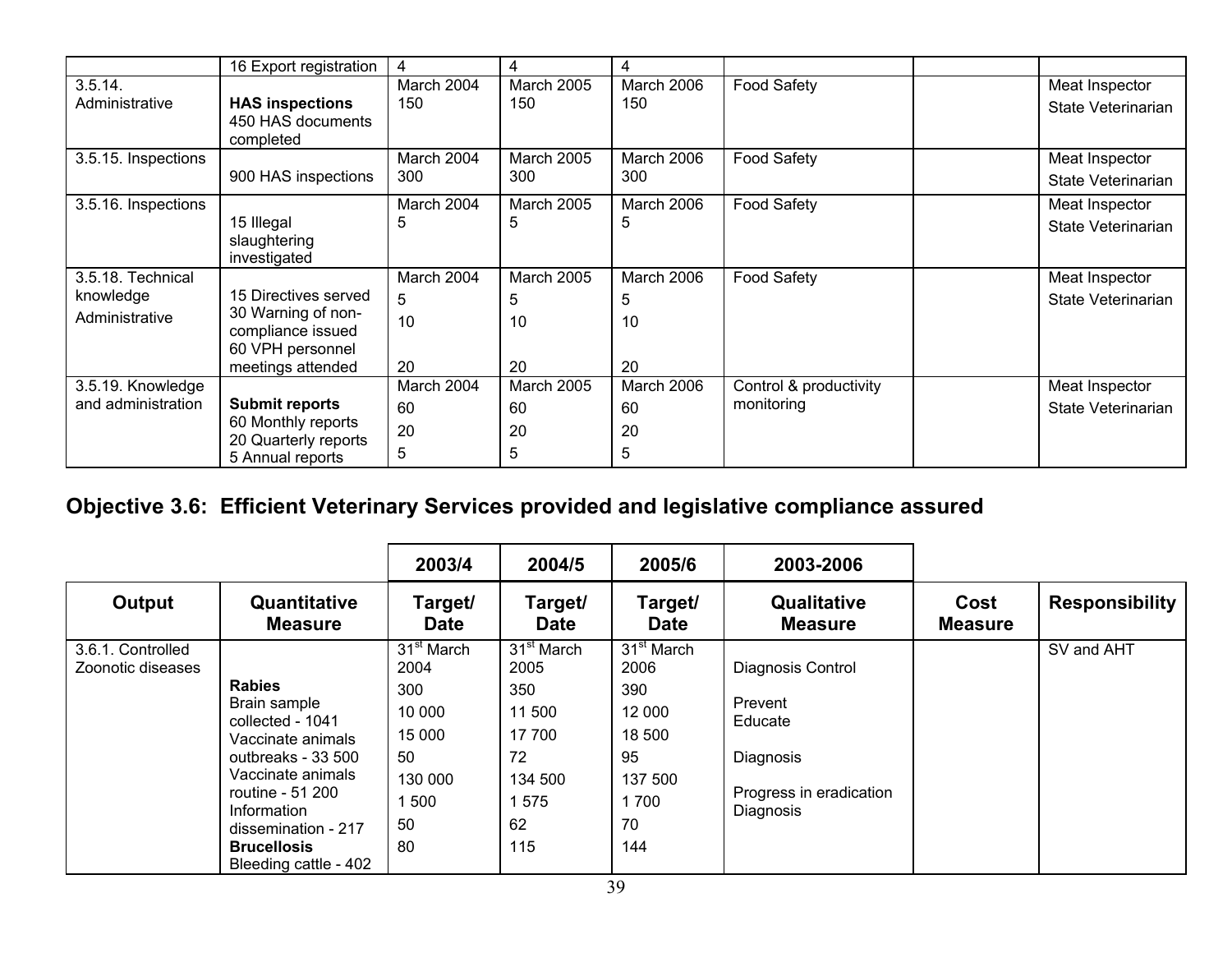|                                           | 000<br>Bleeding herds - 4<br>775<br>Declaring infected<br>herds free of CA -<br>182<br>Samples for<br>confirmation - 339 |                                     |                                    |                                       |                                                   |            |
|-------------------------------------------|--------------------------------------------------------------------------------------------------------------------------|-------------------------------------|------------------------------------|---------------------------------------|---------------------------------------------------|------------|
| 3.6.2. Monitored /<br>surveyed controlled |                                                                                                                          | 31 <sup>st</sup> March<br>2004      | 31 <sup>st</sup> March<br>2005     | 31 <sup>st</sup> March<br>2006        |                                                   | SV and AHT |
| diseases                                  | <b>Tuberculosis</b><br>TB - Testing cattle -<br>85 500<br>TB - Testing herds -                                           | 25 000<br>350                       | 28 500<br>465                      | 32 000<br>520                         | Diagnosis                                         |            |
|                                           | 1 3 3 5<br><b>BSE</b><br>Collecting samples -<br>455<br>Abattoirs visits - 48                                            | 150<br>10                           | 150<br>17                          | 155<br>21                             | Int. request<br>Collection                        |            |
| 3.6.3. General                            |                                                                                                                          | 31 <sup>st</sup> March              | 31 <sup>st</sup> March             | 31 <sup>st</sup> March                |                                                   | SV and AHT |
| diseases controlled                       | <b>Brucella ovis</b><br>Testing rams - 11<br>575                                                                         | 2004<br>3 500<br>275                | 2005<br>3 8 2 5<br>338             | 2006<br>4 2 5 0<br>425                | Diagnosis                                         |            |
|                                           | Testing flocks - 1 038<br><b>Sheep Scab</b>                                                                              | 200 000                             | 235 000                            | 242 000                               | Diagnosis                                         |            |
|                                           | Inspecting sheep -<br>677 000<br>Inspecting flocks - 1<br>420                                                            | 425<br>80<br>97 000                 | 480<br>135<br>97 000               | 515<br>175<br>95 000                  | Treatment                                         |            |
|                                           | Taking of Sheep<br>scab samples - 390<br>Treating sheep - 289<br>000                                                     | 50 000<br>20 000<br>15 000<br>2 500 | 55 000<br>22 700<br>17 000<br>2670 | 60 000<br>25 300<br>19 250<br>2 8 5 0 | Prevention<br>Extension<br>Procedure<br>Diagnosis |            |
|                                           | <b>Disease prevention</b><br>Preventative<br>vaccinations - 165<br>000<br>Contacting client - 68                         | 40 000<br>250                       | 43 700<br>300                      | 47 500<br>348                         | Control<br>Surveillance                           |            |
|                                           | 000<br>Handling of animals -<br>51 250<br>Sample collecting<br>and sending - 8020                                        |                                     |                                    |                                       |                                                   |            |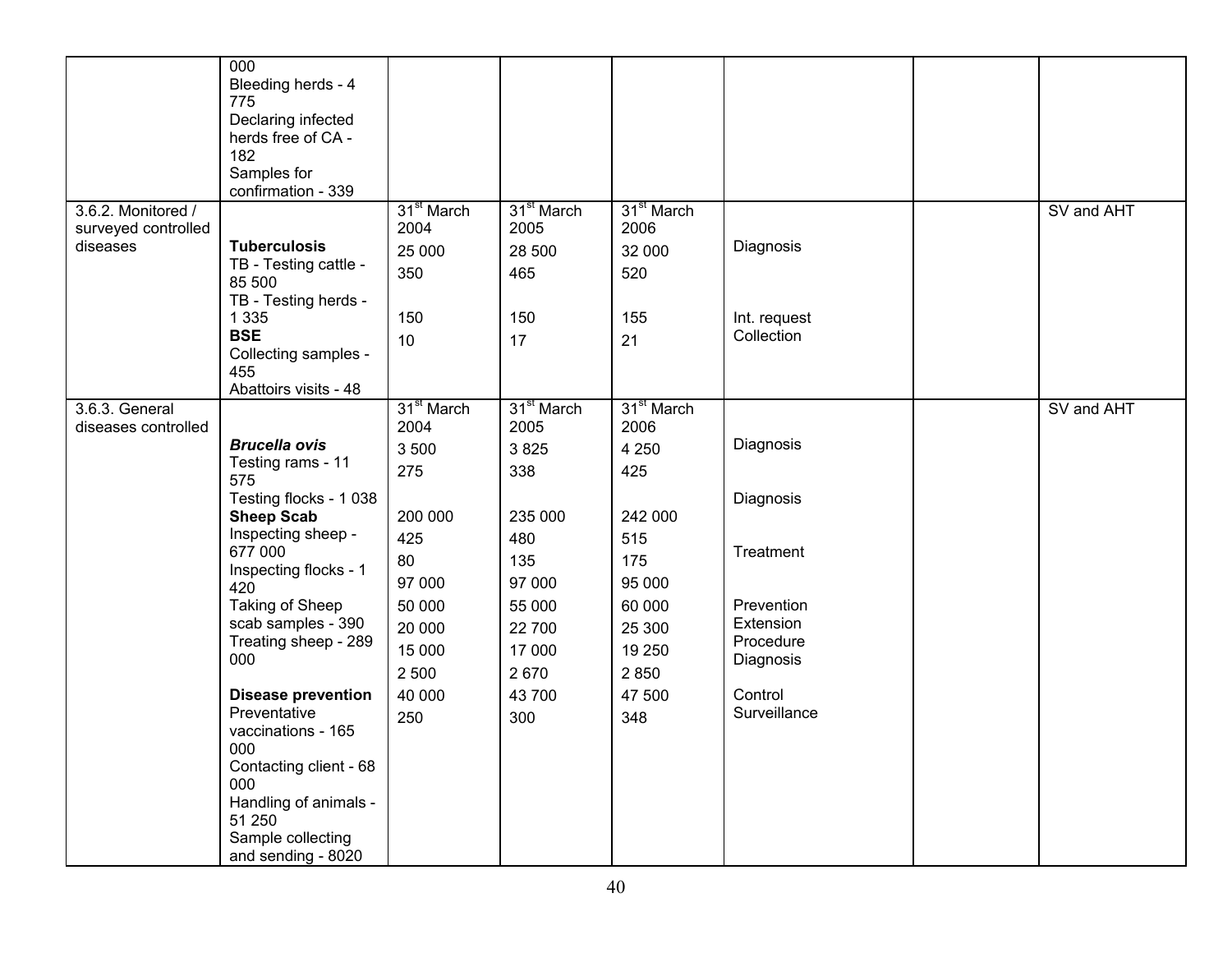|                                                                              | Internal / external<br>parasites<br>control (dip & dose) -<br>131 200<br>Auction inspection -<br>898                                                                                                                                                                                       |                                                                                            |                                                                    |                                                                    |                                                         |            |
|------------------------------------------------------------------------------|--------------------------------------------------------------------------------------------------------------------------------------------------------------------------------------------------------------------------------------------------------------------------------------------|--------------------------------------------------------------------------------------------|--------------------------------------------------------------------|--------------------------------------------------------------------|---------------------------------------------------------|------------|
| 3.6.4. Disease<br>surveillance<br>achieved                                   | Farms survey - 9 000                                                                                                                                                                                                                                                                       | 31 <sup>st</sup> March<br>2004<br>3 0 0 0                                                  | 31 <sup>st</sup> March<br>2005<br>3 0 0 0                          | 31 <sup>st</sup> March<br>2006<br>3 0 0 0                          | Census                                                  | SV and AHT |
| 3.6.5. Supported<br>and expanded<br>exports and export<br>opportunities      | <b>Export</b><br>Registration of<br>facilities - 27<br>Inspection and<br>registration of farms -<br>66<br>Venison / Game<br>harvesting inspection<br>$-28$<br>Game capture &<br>monitoring<br>Sampling and<br>testing - $25$<br>Movement control<br>$(permits) - 62$<br>Certification - 77 | 31 <sup>st</sup> March<br>2004<br>Demand<br>Demand<br>Demand<br>Demand<br>Demand<br>Demand | 31 <sup>st</sup> March<br>2005<br>13<br>32<br>13<br>12<br>30<br>60 | 31 <sup>st</sup> March<br>2006<br>14<br>34<br>15<br>13<br>32<br>17 | Comply with EU<br>regulation and protocol<br>for export | SV and AHT |
| 3.6.6. Supported<br>previously<br>disadvantaged<br>people and<br>communities | Clients support - 38<br>000<br>Farmer groups<br>support - 375<br>Clinical problems<br>attend - On demand                                                                                                                                                                                   | 31 <sup>st</sup> March<br>2004<br>10 000<br>100<br>Demand                                  | 31 <sup>st</sup> March<br>2005<br>12750<br>125<br>Demand           | 31 <sup>st</sup> March<br>2006<br>15 250<br>150<br>Demand          | <b>Veterinary Services</b><br>rendered to clients       | SV and AHT |
| 3.6.7. Promoted<br>livestock<br>improvement                                  | Assist farmers -<br>registration<br>Brand & tattoo<br>animals                                                                                                                                                                                                                              | 31 <sup>st</sup> March<br>2004<br>250<br>15 000<br>200                                     | 31 <sup>st</sup> March<br>2005<br>280<br>16 450<br>260             | 31 <sup>st</sup> March<br>2006<br>350<br>18 000<br>315             | Comply with Animal<br>identification act                | SV and AHT |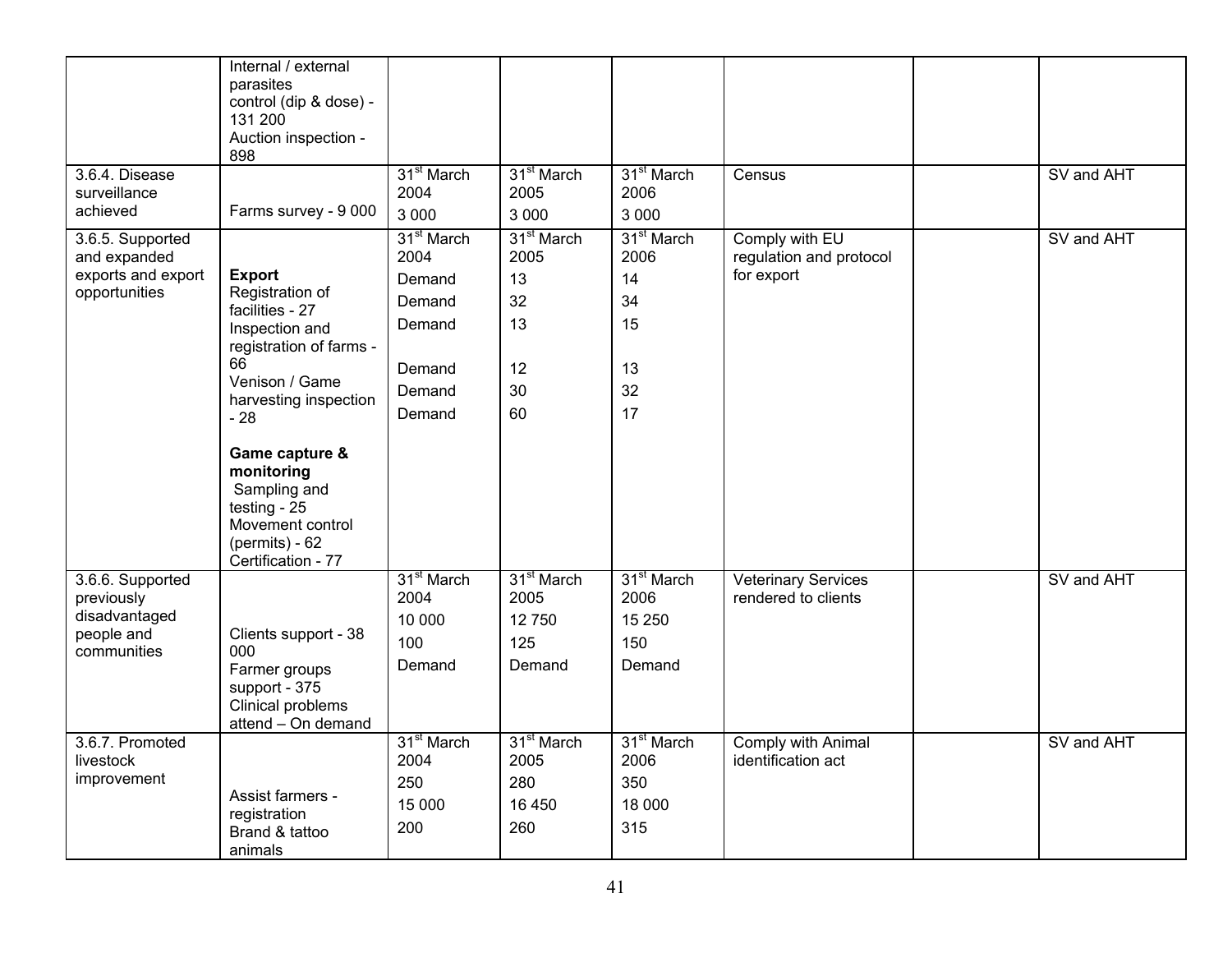|                                                                             | Pregnancy diagnosis                                                                                                                                              |                                             |                                          |                                                    |                                             |                |
|-----------------------------------------------------------------------------|------------------------------------------------------------------------------------------------------------------------------------------------------------------|---------------------------------------------|------------------------------------------|----------------------------------------------------|---------------------------------------------|----------------|
| 3.6.8. Established<br>animal disease<br>centres                             | Suitable placement<br>of $AHT - 3$<br>Identify and resolve<br>problems - Demand<br>Refer clinical cases<br>to State Veterinarian<br>Provide training -<br>Demand | $31st$ March<br>2004<br>Demand<br>Demand    | $31st$ March<br>2005<br>Demand<br>Demand | 31 <sup>st</sup> March<br>2005<br>Demand<br>Demand | Veterinary accessibility<br>Render services | Vet Management |
| 3.6.9. New<br>structure<br>implemented and<br>posts evaluated<br>and filled | <b>Appoint State</b><br>Veterinarians - 7<br><b>Appoint Admin</b><br>Clerks - 10                                                                                 | $31st$ March<br>2004<br>$\overline{2}$<br>3 | 31 <sup>st</sup> March<br>2005<br>4<br>3 | $31st$ March<br>2006<br>4                          | Improve service delivery                    | Vet Management |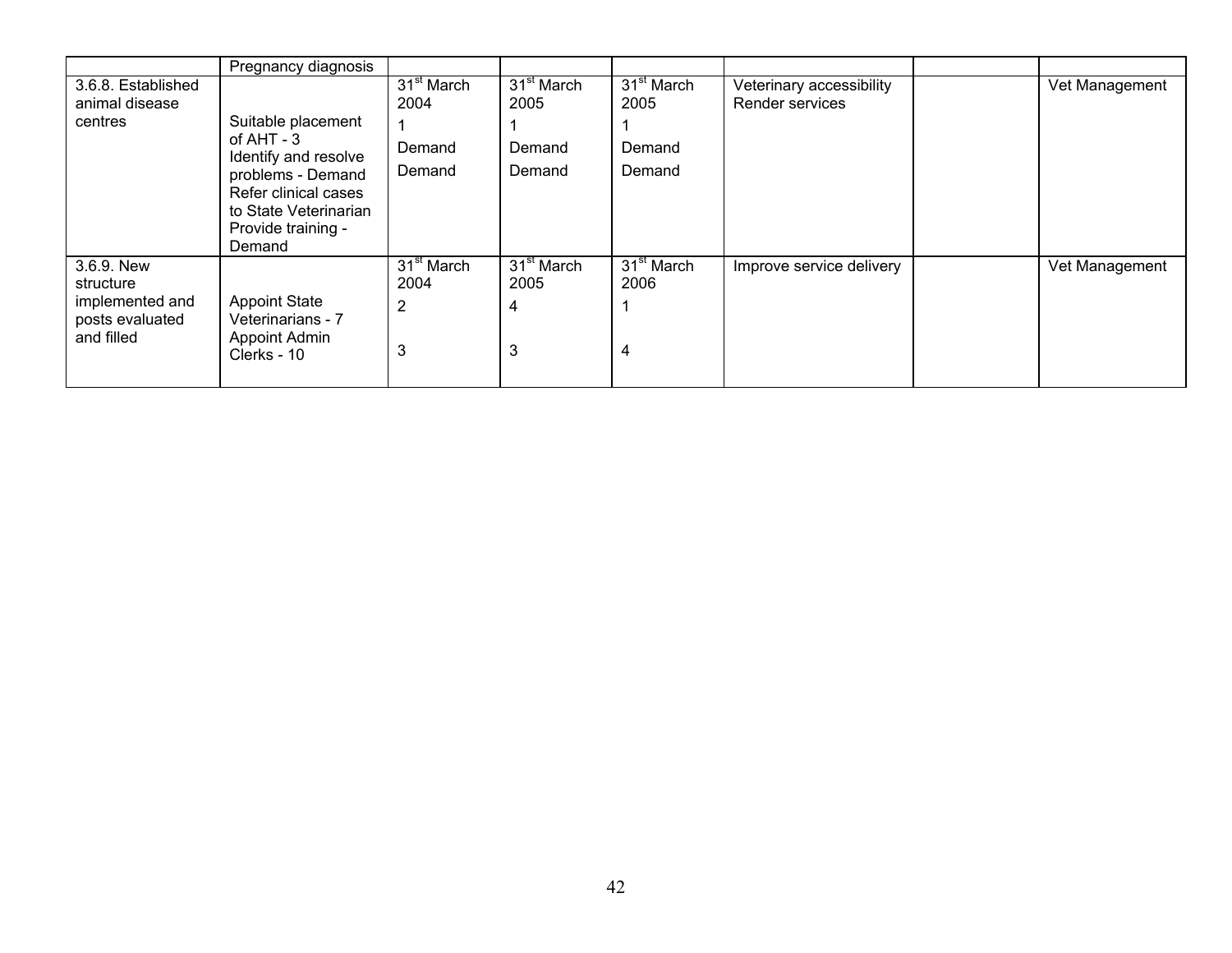#### *Goal 4: Improved Stakeholder Relations*

**Objective 4.1: A developed, approved and implemented Service Delivery Plan** 

|                                                             |                                                                                                                                                            | 2003/4                                                                                                                                                                          | 2004/5                                                                                                                                                                          | 2005/6                                                                                                                                                                          | 2003-2006                                                                                                                                        |                        |                                          |
|-------------------------------------------------------------|------------------------------------------------------------------------------------------------------------------------------------------------------------|---------------------------------------------------------------------------------------------------------------------------------------------------------------------------------|---------------------------------------------------------------------------------------------------------------------------------------------------------------------------------|---------------------------------------------------------------------------------------------------------------------------------------------------------------------------------|--------------------------------------------------------------------------------------------------------------------------------------------------|------------------------|------------------------------------------|
| <b>Output</b>                                               | Quantitative<br><b>Measure</b>                                                                                                                             | Target/<br><b>Date</b>                                                                                                                                                          | Target/<br><b>Date</b>                                                                                                                                                          | Target/<br><b>Date</b>                                                                                                                                                          | Qualitative<br><b>Measure</b>                                                                                                                    | Cost<br><b>Measure</b> | <b>Responsibility</b>                    |
| 4.1.1 Satisfied<br>clients.                                 | All of the actively<br>involved agricultural<br>clients' standard of<br>living is improved<br>through agricultural<br>related businesses<br>by March 2006. | All of the<br>actively<br>involved<br>agricultural<br>clients'<br>standard of<br>living is<br>improved<br>through<br>agricultural<br>related<br>businesses<br>by March<br>2004. | All of the<br>actively<br>involved<br>agricultural<br>clients'<br>standard of<br>living is<br>improved<br>through<br>agricultural<br>related<br>businesses<br>by March<br>2005. | All of the<br>actively<br>involved<br>agricultural<br>clients'<br>standard of<br>living is<br>improved<br>through<br>agricultural<br>related<br>businesses<br>by March<br>2006. | Actively involved<br>agricultural clients'<br>standard of living is<br>improved and generates<br>income from agricultural<br>related businesses. |                        | Extension &<br>Development and<br>MDT's. |
| 4.1.2 Stakeholders<br>identified and<br>linked to projects. | 138 stakeholders<br>identified and linked<br>to agricultural<br>projects by March<br>2006.                                                                 | 35<br>stakeholders<br>identified and<br>linked to<br>agricultural<br>projects by<br>March 2004.                                                                                 | 49<br>stakeholders<br>identified and<br>linked to<br>agricultural<br>projects by<br>March 2005.                                                                                 | 54<br>stakeholders<br>identified and<br>linked to<br>agricultural<br>projects by<br>March 2006.                                                                                 | Quality and<br>sustainability of<br>agricultural is ensured.                                                                                     |                        | Extension &<br>Development and<br>MDT's. |
| 4.1.3 Information<br>on stakeholders<br>documented.         | All stakeholders<br>identified and<br>network with,<br>information displayed<br>at 86 agricultural<br>offices by March<br>2006.                            | All<br>stakeholders<br>identified and<br>networked<br>with,<br>information<br>displayed at<br>30<br>agricultural<br>offices by<br>March 2004.                                   | All<br>stakeholders<br>identified and<br>networked<br>with,<br>information<br>displayed at<br>40<br>agricultural<br>offices by<br>March 2005.                                   | All<br>stakeholders<br>identified and<br>networked<br>with,<br>information<br>displayed at<br>16<br>agricultural<br>offices by<br>March 2006.                                   | Communication bettered<br>and service delivery<br>improved.                                                                                      |                        | Extension &<br>Development and<br>MDT's. |
| 4.1.4 Partnerships<br>with relevant                         | 20 partnerships<br>established with                                                                                                                        | 10<br>partnerships                                                                                                                                                              | 5<br>partnerships                                                                                                                                                               | 5<br>partnerships                                                                                                                                                               | Agreed on support<br>according to needs.                                                                                                         |                        | Extension &<br>Development and           |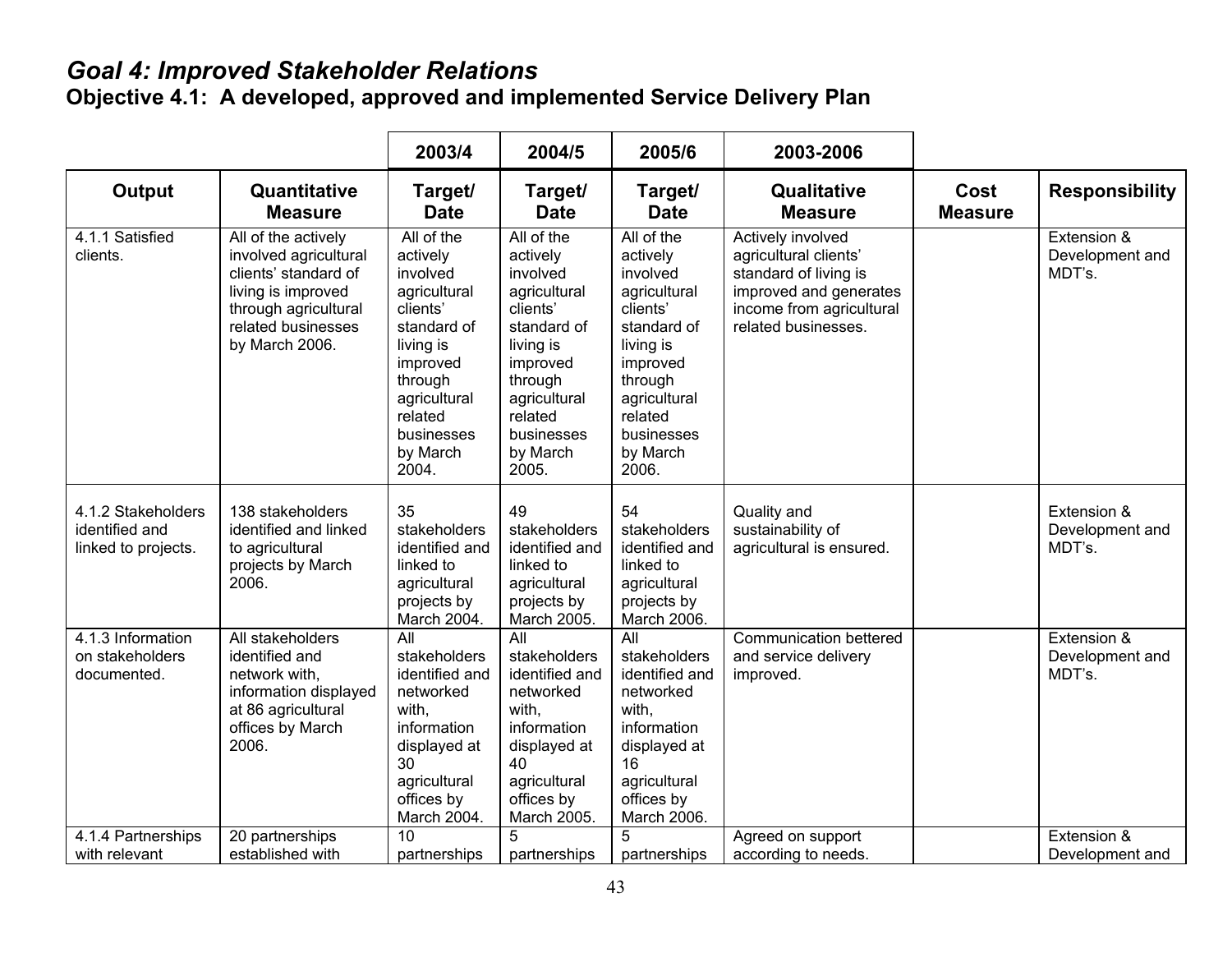| stakeholders<br>established.                                                            | relevant stakeholders<br>by March 2006.                                | established<br>with relevant<br>stakeholders<br>by March<br>2004.                          | established<br>with relevant<br>stakeholders<br>by March<br>2005.                          | established<br>with relevant<br>stakeholders<br>by March<br>2006.                          |                                                                                                                            | MDT's.                                                                               |
|-----------------------------------------------------------------------------------------|------------------------------------------------------------------------|--------------------------------------------------------------------------------------------|--------------------------------------------------------------------------------------------|--------------------------------------------------------------------------------------------|----------------------------------------------------------------------------------------------------------------------------|--------------------------------------------------------------------------------------|
| 4.1.5. Increased<br>service delivery<br>through increased<br>number of<br>partnerships. | 354 partnerships<br>effectively<br>established and<br>maintained.      | 118<br>partnerships<br>maintained<br>by March<br>2004                                      | 118<br>partnerships<br>maintained<br>by March<br>2005                                      | $\overline{118}$<br>partnerships<br>maintained<br>by March<br>2006                         | Improved stakeholder<br>relations between<br>Department and other<br>agencies.                                             | Legal Services,<br>Management<br>Advisory Services,<br>Information<br>Technology     |
|                                                                                         | 60 stakeholder<br>relations maintained.                                | 20<br>stakeholder<br>relations<br>maintained<br>by March<br>2004                           | 20<br>stakeholder<br>relations<br>maintained<br>by March<br>2005                           | 20<br>stakeholder<br>relations<br>maintained<br>by March<br>2006                           |                                                                                                                            | <b>Auxiliary Services</b>                                                            |
|                                                                                         | 6 meetings with ARC<br>attended. 3 ARC<br>progress reports             | 2 meetings<br>with ARC<br>attended. 1<br><b>ARC</b><br>progress<br>report by<br>March 2004 | 2 meetings<br>with ARC<br>attended. 1<br><b>ARC</b><br>progress<br>report by<br>March 2005 | 2 meetings<br>with ARC<br>attended. 1<br><b>ARC</b><br>progress<br>report by<br>March 2006 | <b>Effective inter</b><br>departmental and<br>institutional<br>communication and<br>integrated programme<br>implementation | Chief Eng. / Dep.<br>Chief Eng. /<br>Irrigation /<br>Structures Eng. /<br>Technician |
|                                                                                         | 9 Irrigation action<br>committee meetings                              | 3 Irrigation<br>action<br>committee<br>meetings by<br>March 2004                           | 3 Irrigation<br>action<br>committee<br>meetings by<br>March 2005                           | 3 Irrigation<br>action<br>committee<br>meetings by<br>March 2006                           |                                                                                                                            |                                                                                      |
|                                                                                         | 42 Meetings /<br>workshops / contacts<br>with several role-<br>players | 14 Meetings<br>/ workshops /<br>contacts with<br>several role-<br>players by<br>March 2004 | 14 Meetings<br>/ workshops /<br>contacts with<br>several role-<br>players by<br>March 2005 | 14 Meetings<br>/ workshops /<br>contacts with<br>several role-<br>players by<br>March 2006 |                                                                                                                            |                                                                                      |
|                                                                                         | Two new<br>partnerships per<br>year.                                   | March 2004                                                                                 | March 2005                                                                                 | March 2006                                                                                 | Advantageous to both<br>sides.                                                                                             | Farming<br>Information                                                               |
|                                                                                         | 60 Meetings per year<br>48 Contacts per year                           | March 2004<br>20<br>16                                                                     | March 2005<br>20<br>16                                                                     | March 2006<br>20<br>16                                                                     | Advantageous to both<br>sides.                                                                                             | Farming<br>Information                                                               |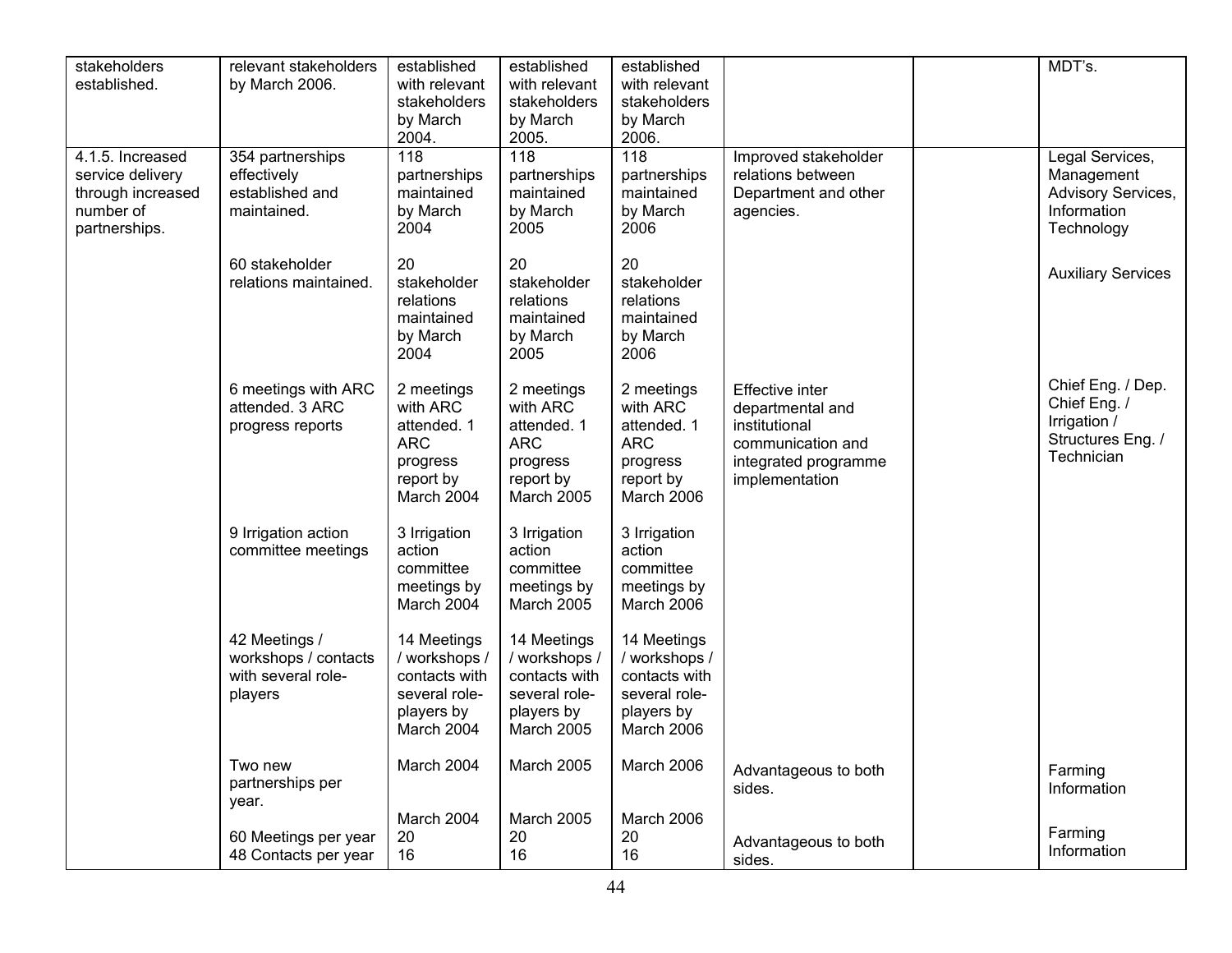|                                                                         | 3 Workshop per year<br>12 Seminars per year                                     | $\mathbf{1}$<br>4                                                                                      | 4                                                                                                      | 1<br>4                                                                                                 |                                                                       |                                                 |
|-------------------------------------------------------------------------|---------------------------------------------------------------------------------|--------------------------------------------------------------------------------------------------------|--------------------------------------------------------------------------------------------------------|--------------------------------------------------------------------------------------------------------|-----------------------------------------------------------------------|-------------------------------------------------|
| 4.1.6 Service<br>delivery plans<br>implemented                          | 3 Plans implemented                                                             | 1 Plan by<br>March 2004                                                                                | 1 Plan by<br><b>March 2005</b>                                                                         | 1 Plan by<br>March 2006                                                                                | Satisfied clients                                                     | Deputy Chief<br>Engineer                        |
| 4.1.7. Efficient and<br>effective<br>stakeholder<br>relationships       | 12 interactive<br>community/social<br>gatherings arranged.                      | 4 gatherings<br>arranged by<br>March 2004                                                              | 4 gatherings<br>arranged by<br><b>March 2005</b>                                                       | 4 gatherings<br>arranged by<br>March 2006                                                              | Good stakeholder<br>relations enhanced                                | Communication<br>and Public<br>Relations        |
| maintained.                                                             | 9876 promotional<br>and informational<br>material printed and<br>distributed.   | 3292<br>promotional<br>and<br>informational<br>material<br>printed and<br>distributed by<br>March 2004 | 3292<br>promotional<br>and<br>informational<br>material<br>printed and<br>distributed by<br>March 2005 | 3292<br>promotional<br>and<br>informational<br>material<br>printed and<br>distributed by<br>March 2006 | Informed stakeholders                                                 |                                                 |
|                                                                         | 525 electronic media<br>programmes<br>arranged.                                 | 175<br>programmes<br>arranged by<br>March 2004                                                         | 175<br>programmes<br>arranged by<br>March 2005                                                         | 175<br>programmes<br>arranged by<br>March 2006                                                         | Informed stakeholders                                                 |                                                 |
|                                                                         | 12 Forum meetings<br>of Agricultural<br><b>Advisory Council</b><br>coordinated. | 4 forum<br>meetings<br>arranged by<br>March 2004                                                       | 4 forum<br>meetings<br>arranged by<br>March 2005                                                       | 4 forum<br>meetings<br>arranged by<br>March 2006                                                       |                                                                       |                                                 |
| 4.1.8. Media<br>relationships<br>enhanced.                              | 1 media strategy and<br>policy implemented.                                     | 1 strategy<br>and policy<br>implemented<br>by March<br>2004                                            |                                                                                                        |                                                                                                        | Positive media coverage<br>received                                   | Communication<br>and Public<br>Relations        |
| 4.1.9. Effective and<br>efficient internal<br>communication<br>ensured. | 12 999 internal<br>communication<br>processes<br>maintained.                    | 4333<br>processes<br>maintained<br>by March<br>2004                                                    | 4333<br>processes<br>maintained<br>by March<br>2005                                                    | 4333<br>processes<br>maintained<br>by March<br>2006                                                    | Two-way<br>communication between<br>staff and management<br>improved. | Communication<br>and Public<br><b>Relations</b> |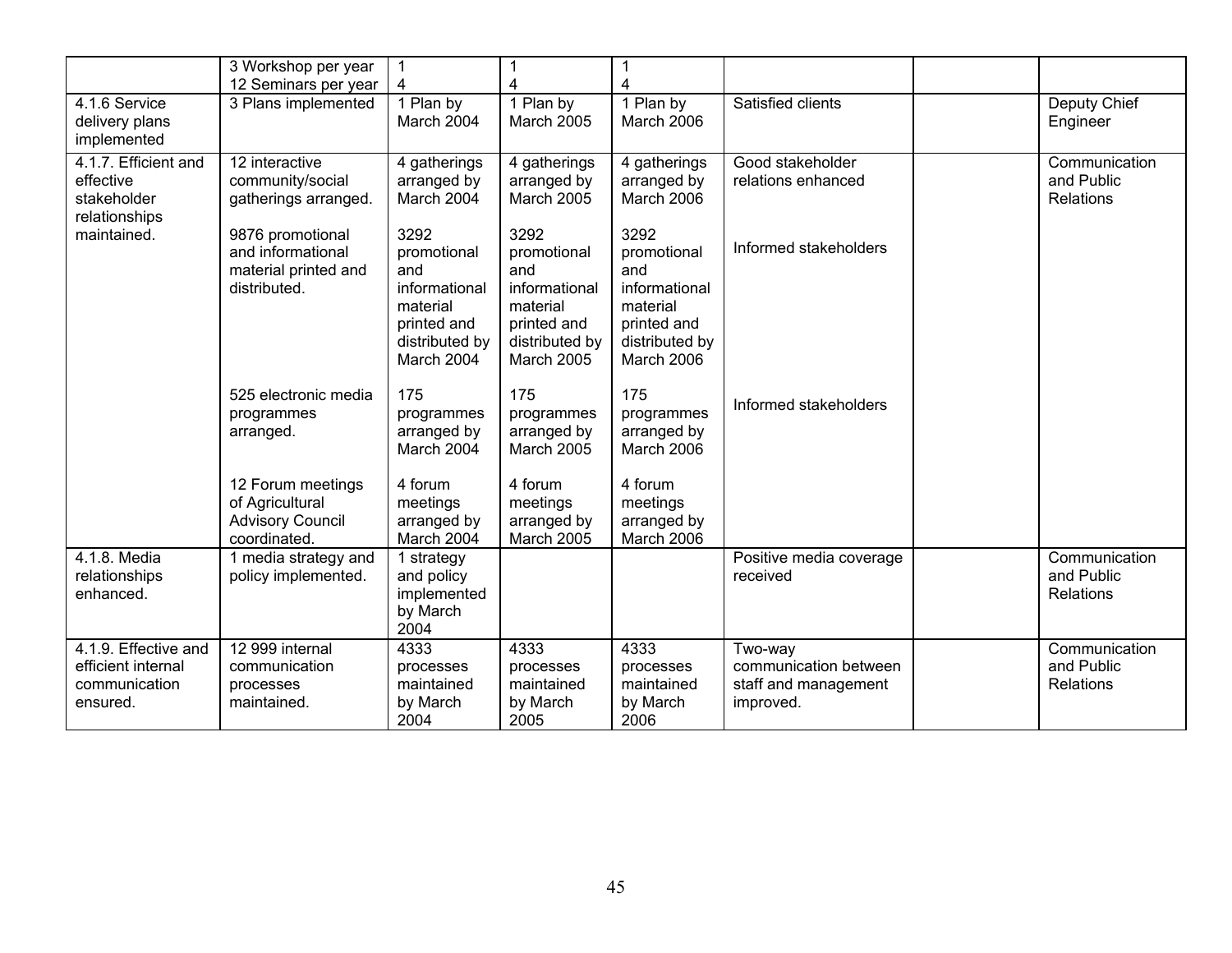# **Objective 4.2: One stop service centers planned & implemented**

|                                                                    |                                                                                  | 2003/4                                                                                 | 2004/5                                                                                 | 2005/6                                                                                 | 2003-2006                                                                                                             |                        |                            |
|--------------------------------------------------------------------|----------------------------------------------------------------------------------|----------------------------------------------------------------------------------------|----------------------------------------------------------------------------------------|----------------------------------------------------------------------------------------|-----------------------------------------------------------------------------------------------------------------------|------------------------|----------------------------|
| Output                                                             | Quantitative<br><b>Measure</b>                                                   | Target/<br><b>Date</b>                                                                 | Target/<br><b>Date</b>                                                                 | Target/<br><b>Date</b>                                                                 | Qualitative<br><b>Measure</b>                                                                                         | Cost<br><b>Measure</b> | <b>Responsibility</b>      |
| 4.2.1 Fully<br>functional district &<br>ward offices.              | 15 one-stop-shop<br>offices planned and<br>implemented by<br>March 2006.         | 5 one-stop-<br>shop offices<br>effectively<br>implemented<br>by March<br>2004.         | 5 one-stop-<br>shop offices<br>effectively<br>managed by<br>March 2005.                | 5 one-stop-<br>shop offices<br>effectively<br>managed by<br>March 2006.                | One-stop-shop offices in<br>operation.                                                                                |                        | Extension &<br>Development |
| 4.2.2 High quality &<br>immediate services<br>rendered to clients. | All clients received<br>high quality and<br>immediate services<br>by March 2006. | All clients<br>received high<br>quality and<br>immediate<br>services by<br>March 2004. | All clients<br>received high<br>quality and<br>immediate<br>services by<br>March 2005. | All clients<br>received high<br>quality and<br>immediate<br>services by<br>March 2006. | User friendly packages<br>developed by Research<br>and made easily<br>accessible to Extension<br>Officers and clients |                        |                            |
| 4.2.3. Information<br>packages provided                            | 30 Packages<br>provided                                                          | 10 Packages<br>by March<br>2004                                                        | 10 Packages<br>by March<br>2005                                                        | 10 Packages<br>by March<br>2006                                                        | Applicable packages                                                                                                   |                        | Irri. / Struc.<br>Devision |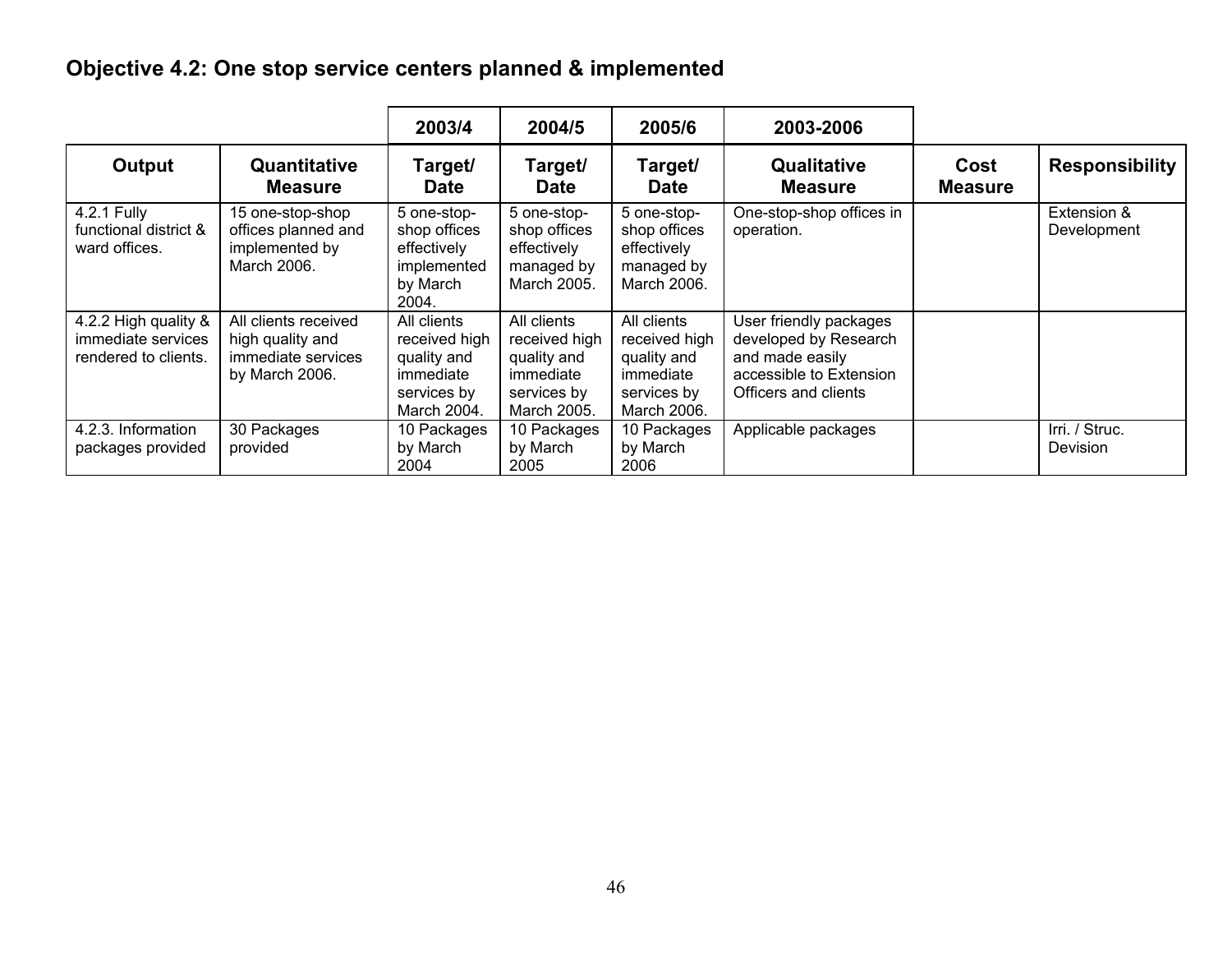# *Goal 5: Natural Resource and infrastructure utilization & Management*

**Objective 5.1: Promote sustainable agricultural development and optimum utilization of natural resources**

|                                                                                                            |                                                                       | 2003/4                                                                       | 2004/5                                                                         | 2005/6                                                            | 2003-2006                                                           |                               |                                                                          |
|------------------------------------------------------------------------------------------------------------|-----------------------------------------------------------------------|------------------------------------------------------------------------------|--------------------------------------------------------------------------------|-------------------------------------------------------------------|---------------------------------------------------------------------|-------------------------------|--------------------------------------------------------------------------|
| <b>Output</b>                                                                                              | Quantitative<br><b>Measure</b>                                        | Target/<br><b>Date</b>                                                       | Target/<br><b>Date</b>                                                         | Target/<br><b>Date</b>                                            | Qualitative<br><b>Measure</b>                                       | <b>Cost</b><br><b>Measure</b> | <b>Responsibility</b>                                                    |
| 5.1.1 Conservation<br>structures in<br>compliance with<br>environmental and<br>Conservation<br>Legislation | 24 projects<br>supported with Eng.<br>planning                        | 10 projects<br>supported<br>with Eng.<br>planning by<br>March 2004           | $\overline{8}$ projects<br>supported<br>with Eng.<br>planning by<br>March 2005 | 6 projects<br>supported<br>with Eng.<br>planning by<br>March 2006 | Sound eng. Principals<br>applied                                    |                               | Appropriate<br>Eng./Tech                                                 |
|                                                                                                            | 60 Soil investigations                                                | 20 Soil<br>inves-<br>tigations by<br>March 2004                              | 20 Soil<br>inves-<br>tigations by<br><b>March 2005</b>                         | 20 Soil<br>inves-<br>tigations by<br>March 2006                   | According to Soil<br>investigation manual<br>According to norms and |                               | <b>SC Technicians</b><br><b>SC Technicians</b>                           |
|                                                                                                            | Liaise with Dept. of<br><b>Environmental Affairs</b><br>- 12 Meetings | 4 Meetings<br>by March<br>2004                                               | 4 Meetings<br>by March<br>2005                                                 | 4 Meetings<br>by March<br>2006                                    | procedures                                                          |                               |                                                                          |
| 5.1.2 Energy &<br>water resources<br>developed and<br>efficiently utilised                                 | 65 Projects                                                           | 15 Projects<br>by March<br>2004                                              | 20 projects<br>by March<br>2005                                                | 30 projects<br>by March<br>2006                                   | Sound water sources<br>developed                                    |                               | Appropriate<br>Eng./Tech.                                                |
|                                                                                                            | 30 Energy resource<br>Projects                                        | 10 Energy<br>resource<br>Projects by<br>March 2004                           | 10 Energy<br>resource<br>Projects by<br><b>March 2005</b>                      | 10 Energy<br>resource<br>Projects by<br>March 2006                | Appropriate energy<br>sources utilised                              |                               |                                                                          |
|                                                                                                            | 32 Animal traction<br>projects implemented                            | 2 Pilot<br>animal<br>traction<br>projects<br>implemented<br>by March<br>2004 | An. Trac<br>implemented<br>on 10 farms<br>by March<br>2005                     | An. Trac<br>implemented<br>on 20 farms<br>by March<br>2006        | Applicability of animal<br>traction demonstrated                    |                               |                                                                          |
| 5.1.3 Sustainable<br>conservation<br>projects<br>implemented,                                              | Identify 12 Landcare<br>projects<br>Write 12 business                 | 4 Projects by<br>March 2004<br>4 Business                                    | 4 Projects by<br><b>March 2005</b><br>4 Business                               | 4 Projects by<br>March 2006<br>4 Business                         | According to NDA<br>guidelines                                      |                               | <b>SC Control</b><br>Technicians and<br>technicians<br><b>SC Control</b> |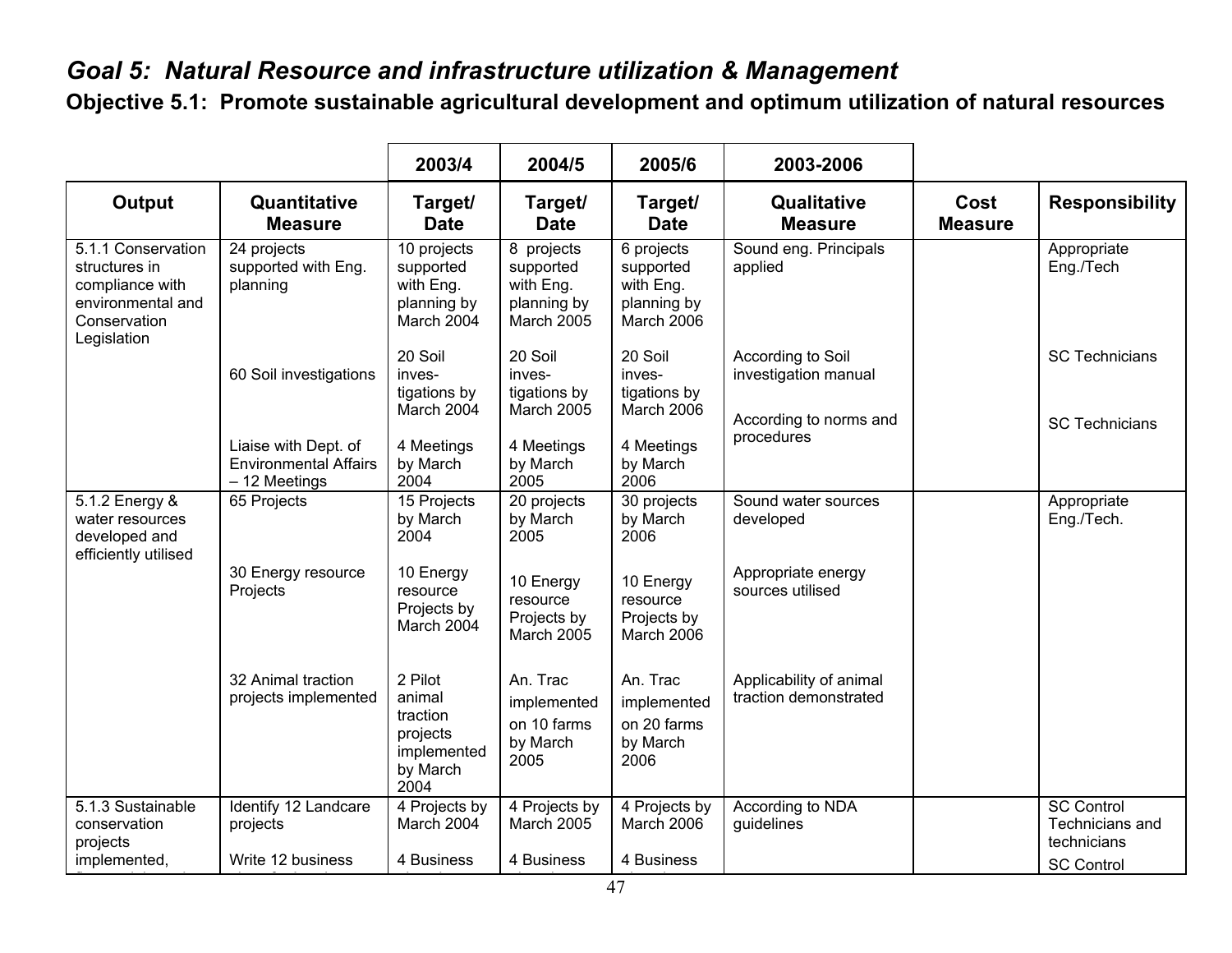| financed through<br>Landcare                                                                                     | plans for Landcare<br>projects                    | plans by<br>March 2004                   | plans by<br><b>March 2005</b>                   | plans by<br>March 2006                   | According to NDA<br>guidelines                                  | Technicians and<br>technicians           |
|------------------------------------------------------------------------------------------------------------------|---------------------------------------------------|------------------------------------------|-------------------------------------------------|------------------------------------------|-----------------------------------------------------------------|------------------------------------------|
|                                                                                                                  | Draw up 12 contracts<br>of Landcare projects      | 4 Contracts<br>by March<br>2004          | 4 Contracts<br>by March<br>2005                 | 4 Contracts<br>by March<br>2006          | According to leagal<br>requirements and<br>standards            | <b>SC Control</b><br>Technicians         |
|                                                                                                                  | Implement, maintain<br>and support 36<br>projects | 12 Projects<br>by March<br>2004          | 12 Projects<br>by March<br>2005                 | 12 Projects<br>by March<br>2006          | According to project<br>business plans and<br>according to PFMA | <b>SC Technicians</b><br>and Technicians |
| 5.1.4 Agricultural<br>resources<br>sustainable utilised<br>in National Water<br>Act programmes of<br><b>DWAF</b> | 18 projects<br>supported                          | 6 projects<br>supported by<br>March 2004 | 6 projects<br>supported by<br><b>March 2005</b> | 6 projects<br>supported by<br>March 2006 | Agricultural needs<br>addressed in DWAF<br>programmes           | Deputy Chief<br>Eng./Chief Eng.          |

**Objective 5.2: Agricultural infrastructure effectively developed, utilized and maintained in accordance in district priorities:** 

|                                                           |                                | 2003/4                                   | 2004/5                                          | 2005/6                                   | 2003-2006                            |                        |                       |
|-----------------------------------------------------------|--------------------------------|------------------------------------------|-------------------------------------------------|------------------------------------------|--------------------------------------|------------------------|-----------------------|
| Output                                                    | Quantitative<br><b>Measure</b> | Target/<br><b>Date</b>                   | Target/<br><b>Date</b>                          | Target/<br><b>Date</b>                   | <b>Qualitative</b><br><b>Measure</b> | Cost<br><b>Measure</b> | <b>Responsibility</b> |
| 5.2.1 Conservation<br>structures planned<br>and developed | 300 Farm plans                 | 100 Farm<br>plans by<br>March 2004       | 100 Farm<br>plans by<br>March 2005              | 100 Farm<br>plans by<br>March 2006       | According to Act 43 of<br>83         |                        | <b>SC Technicians</b> |
|                                                           | 90 km waterways                | 30 Km<br>waterways<br>by March<br>2004   | 30 km<br>waterways<br>by March<br>2005          | 30 km<br>waterways<br>by March<br>2006   | According to Act 43 of<br>83         |                        | <b>SC Technicians</b> |
|                                                           | 450 km contour<br>furrows      | 150 km<br>contour<br>furrows by          | 150 km<br>contour<br>furrows by                 | 150 km<br>contour<br>furrows by          | According to Act 43 of<br>83         |                        | <b>SC Technicians</b> |
|                                                           | 240 km stock                   | March 2004                               | March 2005                                      | March 2006                               | According to Act 43 of<br>83         |                        | <b>SC Technicians</b> |
|                                                           | watering                       | 80 km stock<br>watering by<br>March 2004 | 80 km stock<br>watering by<br><b>March 2005</b> | 80 km stock<br>watering by<br>March 2006 | According to Act 43 of               |                        | <b>SC Technicians</b> |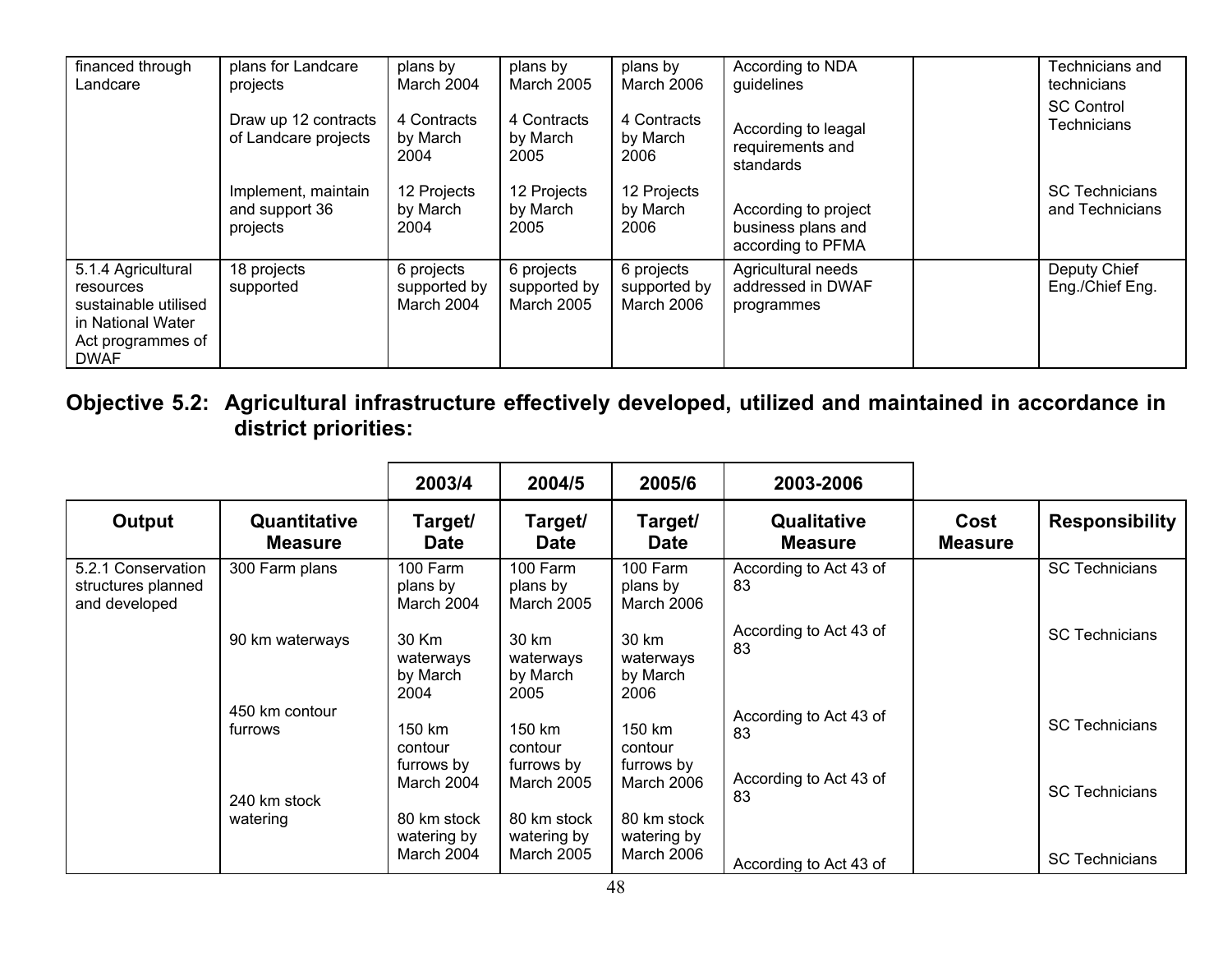| 450 ha Sub surface       |                                                    |                                                           |                                                    | 83                           |                       |
|--------------------------|----------------------------------------------------|-----------------------------------------------------------|----------------------------------------------------|------------------------------|-----------------------|
| drainage                 | 150 ha sub<br>surface<br>drainage by<br>March 2004 | 150 ha sub<br>surface<br>drainage by<br><b>March 2005</b> | 150 ha sub<br>surface<br>drainage by<br>March 2006 | According to Act 43 of       | <b>SC Technicians</b> |
| 24 000 ha                |                                                    |                                                           |                                                    | 83                           |                       |
| Topographical<br>surveys | 8000 ha<br>topographica                            | 8000 ha<br>topographica                                   | 8000 ha<br>topographica                            |                              |                       |
|                          | surveys by<br>March 2004                           | l surveys by<br><b>March 2005</b>                         | l surveys by<br>March 2006                         |                              | <b>SC Technicians</b> |
| 12 Erosion structures    |                                                    |                                                           |                                                    | According to Act 43 of<br>83 |                       |
|                          | 4 Structures<br>bv<br>March 2004                   | 4 Structures<br>by March<br>2005                          | 4 Structures<br>by March<br>2006                   |                              |                       |

# **Objective 5.3: Environmental and Conservation legislation implemented**

|                                                                                       |                                                                                                                                                                  | 2003/4                                                              | 2004/5                                                                    | 2005/6                                                                   | 2003-2006                                              |                        |                                                                                    |
|---------------------------------------------------------------------------------------|------------------------------------------------------------------------------------------------------------------------------------------------------------------|---------------------------------------------------------------------|---------------------------------------------------------------------------|--------------------------------------------------------------------------|--------------------------------------------------------|------------------------|------------------------------------------------------------------------------------|
| Output                                                                                | Quantitative<br><b>Measure</b>                                                                                                                                   | Target/<br><b>Date</b>                                              | Target/<br><b>Date</b>                                                    | Target/<br><b>Date</b>                                                   | Qualitative<br><b>Measure</b>                          | Cost<br><b>Measure</b> | <b>Responsibility</b>                                                              |
| 5.3.1 Act 43 (83)<br>executed<br>effectively<br>(Partnerships – Dir<br>NDA; Res Conc) | 30 Incidents<br>investigation of<br>degraded resources<br>Checking of farm<br>plans and soil<br>conservation works<br>according to activities<br>in Output 5.2.4 | 10 Incidents<br>by March<br>2004<br>Check plans<br>by March<br>2004 | 10 Incidents<br>by March<br>2005<br>Check plans<br>by March<br>2005       | 10 Incidents<br>by March<br>2006<br>Check plans<br>by March<br>2006      | Execute Act 43 of 1983<br>According to Act 43 of<br>83 |                        | <b>SC Control</b><br><b>Technicians</b><br><b>SC Control</b><br><b>Technicians</b> |
| 5.3.2 Agricultural<br>infrastructure on<br>farms are planned<br>& developed           | 180 projects<br>supported                                                                                                                                        | 60 projects<br>supported by<br>March 2004                           | 60 projects<br>supported by<br><b>March 2005</b>                          | 60 projects<br>supported by<br>March 2006                                | Sound technical plans                                  |                        | Structural,<br>Mechanisation or<br>water-Eng/Tech                                  |
| 5.3.3 Agricultural<br>infrastructure on<br>farms are<br>effectively utilized          | 300 cases of<br>technology transfer<br>handled                                                                                                                   | 120 cases of<br>technology<br>transfer<br>handled by<br>March 2004  | 100 cases of<br>technology<br>transfer<br>handled by<br><b>March 2005</b> | 80 cases of<br>technology<br>transfer<br>handled by<br><b>March 2006</b> | Infrastructure effectively<br>utilised                 |                        | Structural,<br>Mechanisation or<br>water-Eng/Tech                                  |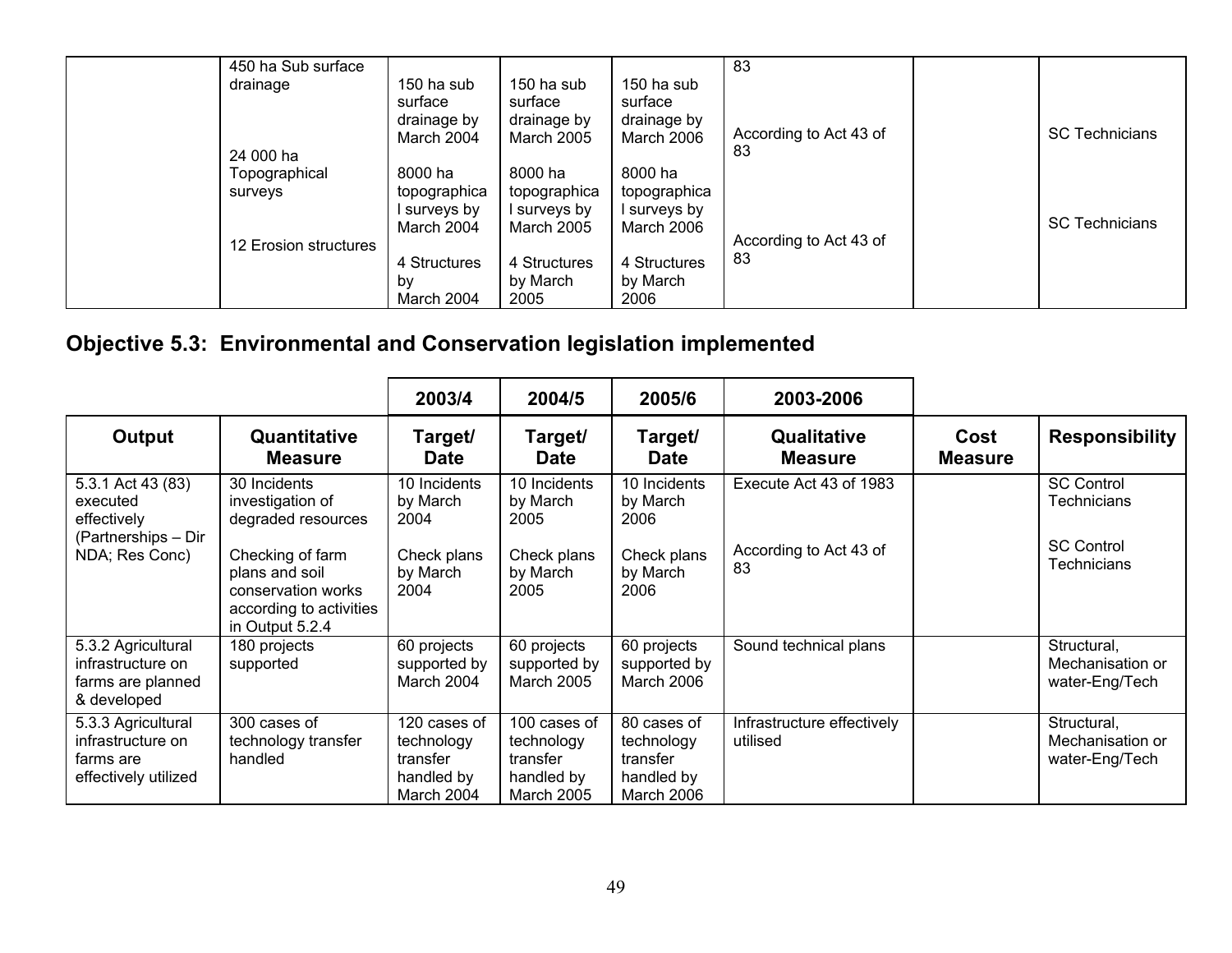# **Objective 5.4: Promote & support client capacity building**

|                                                                                                        |                                                                                                                                      | 2003/4                                                      | 2004/5                                                             | 2005/6                                                      | 2003-2006                                                                            |                        |                                                                                                                   |
|--------------------------------------------------------------------------------------------------------|--------------------------------------------------------------------------------------------------------------------------------------|-------------------------------------------------------------|--------------------------------------------------------------------|-------------------------------------------------------------|--------------------------------------------------------------------------------------|------------------------|-------------------------------------------------------------------------------------------------------------------|
| Output                                                                                                 | Quantitative<br><b>Measure</b>                                                                                                       | Target/<br><b>Date</b>                                      | Target/<br><b>Date</b>                                             | Target/<br><b>Date</b>                                      | Qualitative<br><b>Measure</b>                                                        | Cost<br><b>Measure</b> | <b>Responsibility</b>                                                                                             |
| 5.4.1<br>Knowledgeable &<br>capacitated clients                                                        | 24 Meetings with LC<br>Committees to<br>supply information<br>Training as needed<br>on conservation<br>works<br>Training of Landcare | 8 Meetings<br>by march<br>2004<br>March 2004<br>12 Projects | 8 Meetings<br>by March<br>2005<br><b>March 2005</b><br>12 Projects | 8 Meetings<br>by March<br>2006<br>March 2006<br>12 Projects | According to NDA<br>criteria<br>According to technical<br>guides<br>According to NDA |                        | <b>SC Control</b><br>Technicians<br><b>SC Control</b><br><b>Technicians</b><br><b>SC Control</b>                  |
|                                                                                                        | groups in 36 projects<br>600 After care visits                                                                                       | by March<br>2004<br>200 Visits by<br>March 2004             | by March<br>2005<br>200 Visits by<br><b>March 2005</b>             | by March<br>2006<br>200 Visits by<br>March 2006             | criteria<br>Quality information and<br>advise                                        |                        | Technicians,<br>Technicians and<br><b>Project Managers</b><br><b>SC Control</b><br>Technicians and<br>Technicians |
| 5.4.2 Facilitate,<br>Customization,<br>transfer and<br>provision of Eng<br>Technology by<br><b>ARC</b> | 6 meetings with<br>prioritised needs                                                                                                 | 2 meetings<br>with<br>prioritised<br>needs by<br>March 2004 | 2 meetings<br>with<br>prioritised<br>needs by<br><b>March 2005</b> | 2 meetings<br>with<br>prioritised<br>needs by<br>March 2006 | Appropriate Tech.<br>implemented                                                     |                        | Chief Eng. / Dep.<br>Chief Eng.                                                                                   |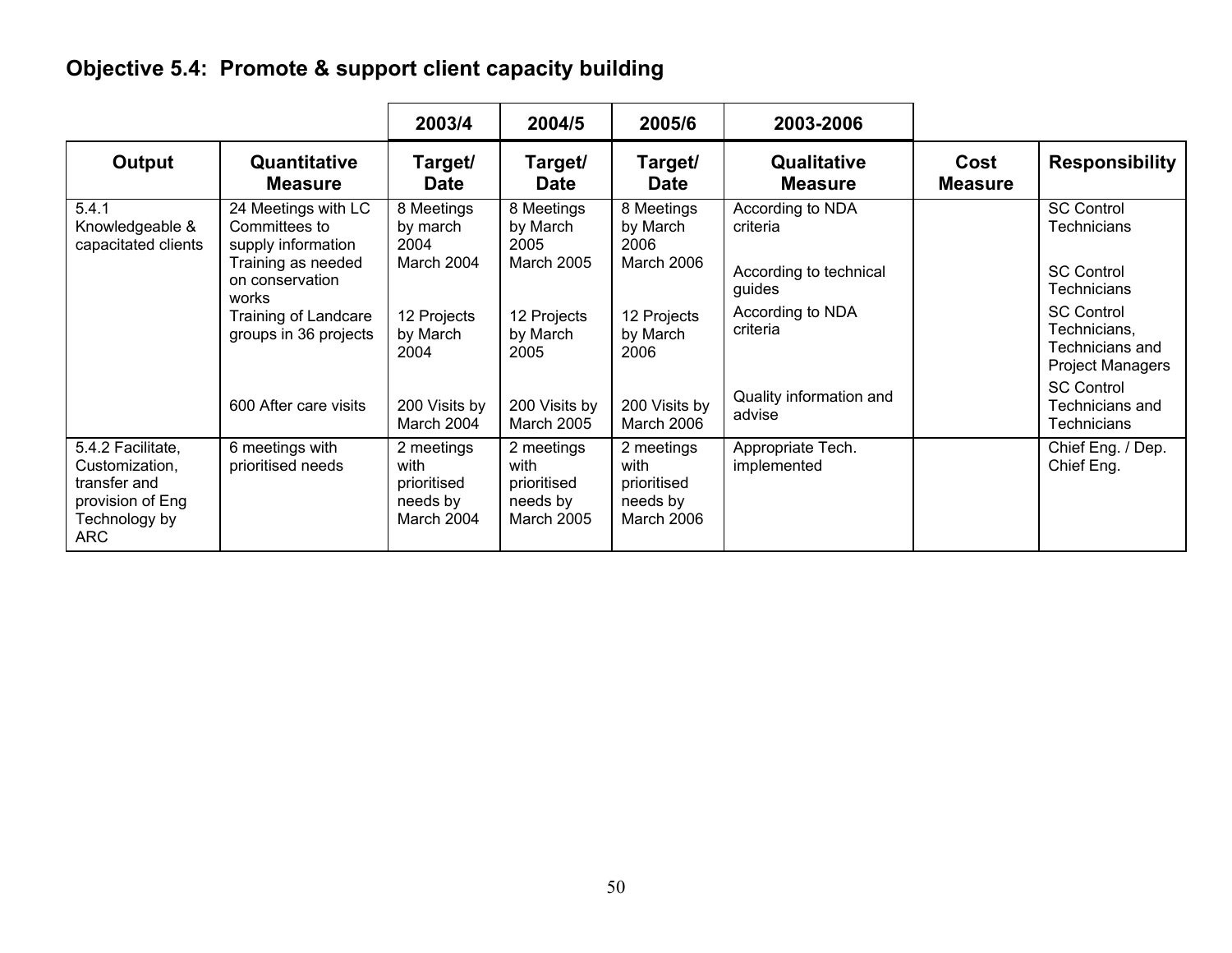# *Goal 6: Research and experimental facilities*

Effective support to agriculture and related research and training available

|                                                                                                                 |                                                                                                                                                                                                                                                                                  | 2003/4                                                                                                 | 2004/5                                                                                               | 2005/6                                                                              | 2003-2006                                                                                                                                                              |                        |                       |
|-----------------------------------------------------------------------------------------------------------------|----------------------------------------------------------------------------------------------------------------------------------------------------------------------------------------------------------------------------------------------------------------------------------|--------------------------------------------------------------------------------------------------------|------------------------------------------------------------------------------------------------------|-------------------------------------------------------------------------------------|------------------------------------------------------------------------------------------------------------------------------------------------------------------------|------------------------|-----------------------|
| Output                                                                                                          | Quantitative<br><b>Measure</b>                                                                                                                                                                                                                                                   | Target/<br><b>Date</b>                                                                                 | Target/<br><b>Date</b>                                                                               | Target/<br><b>Date</b>                                                              | Qualitative<br><b>Measure</b>                                                                                                                                          | Cost<br><b>Measure</b> | <b>Responsibility</b> |
| 6.1.1. Well<br>maintained<br>facilities and<br>services (Glen<br>Farm) for research<br>and training<br>purposes | Water supplied to 95<br>camps by March<br>2006<br>To secured 7 border<br>gates of current<br>Jackal proof area by<br>March 2006<br>Investigate fencing<br>possibilities with<br>regard to vermin<br>control                                                                      | 85<br>March 2004<br>3<br>March 2004<br>Investigation<br>completed<br>and erection<br>planned.          | 5<br><b>March 2005</b><br>2<br><b>March 2005</b><br>Erect fence<br>around<br>current<br>Jackal proof | 5<br>March 2006<br>2<br>March 2006<br>Jackal<br>fencing<br>expanded<br>with 200 ha. | Constant water supply<br>to camps<br>Gates Jackal proof<br>when closed<br>Jackal proof fencing<br>must be effective,<br>practical to maintained<br>and cost effective. |                        | Farm Support Unit     |
|                                                                                                                 | The production of:<br>420 t Lucerne by<br>Mach 2006<br>8 ha Rye grass<br>planted<br>2 ha Sorghum<br>planted<br>2 ha Fescue planted<br>6 ha Oats planted<br>700 t Silage<br>produced<br>50 t Maize per<br>annum harvested<br>12 tractors in working<br>condition by March<br>2006 | 420 t<br>March<br>8 ha<br>2 <sub>ha</sub><br>2 <sub>ha</sub><br>6 ha<br>700 t<br>50t<br>$\overline{7}$ | area.<br>30t<br>March<br>3                                                                           | 30 <sub>t</sub><br>March<br>$\overline{2}$                                          | Good quality hay &<br>irrigated pastures to<br>enhance animal<br>production<br>Tractors fully functional                                                               |                        |                       |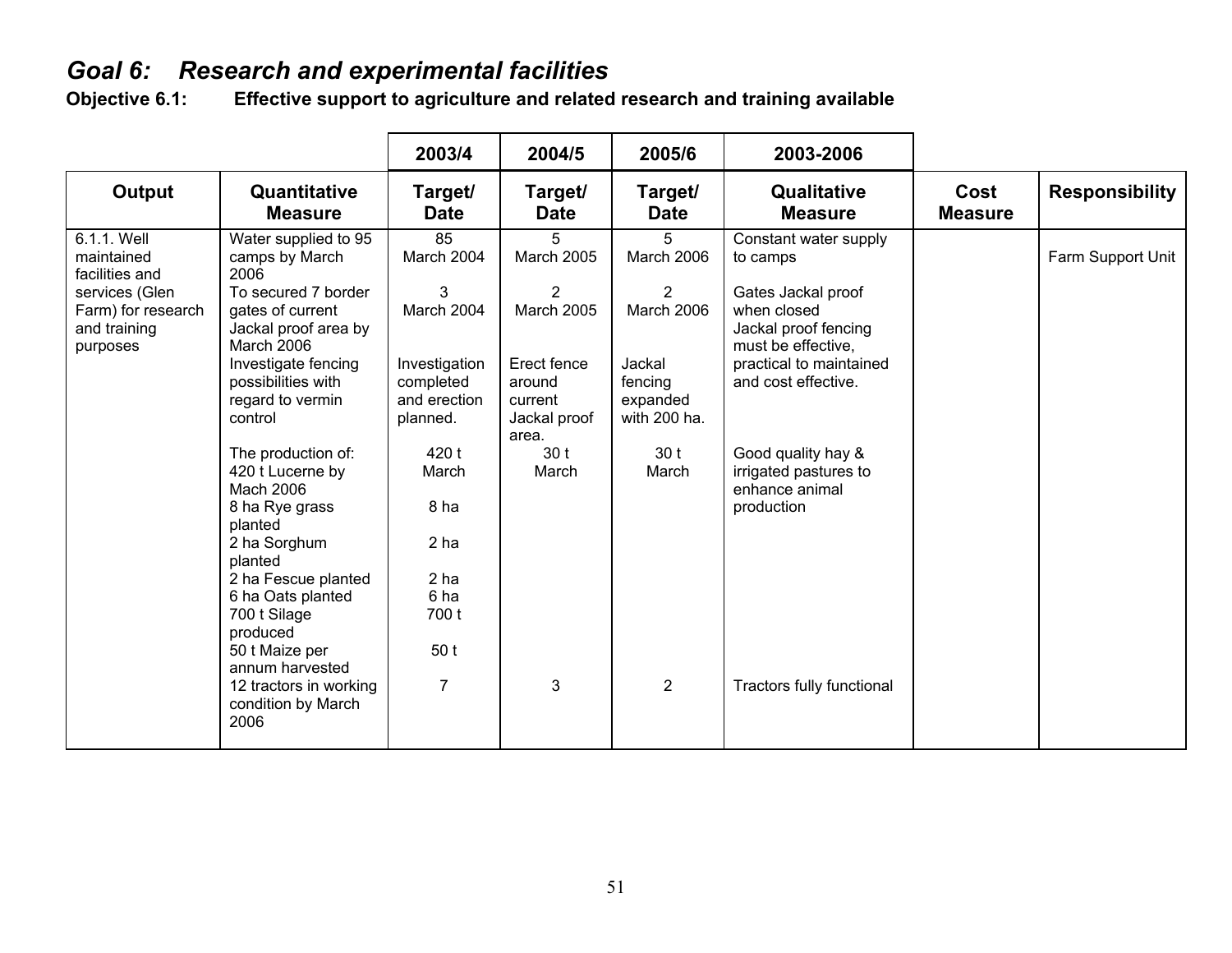| 3 balers in working   |       |            | No addition | Balers fully functional |                   |
|-----------------------|-------|------------|-------------|-------------------------|-------------------|
| condition by 2006     |       |            |             |                         | Farm Support Unit |
| 8 Trailers in working | 5     | 2          |             | Capable of carrying     |                   |
| order by March 2006   | March | March      | March       | capacity                |                   |
| Laying of 930 m       | 930 m | Maintained | Maintained  | Water delivery without  |                   |
| irrigation pipeline   |       |            |             | leakages                |                   |
| Installation of 20    | 20    | Maintained | Maintained  | Troughs functional and  |                   |
| water troughs         |       |            |             | level                   |                   |
| Complied with 36      | 36    | 36         | 36          | Requests satisfied      |                   |
| requests by March     |       |            |             |                         |                   |
| 2006                  |       |            |             |                         |                   |
| Cut, irrigate and     | 50 ha | Maintained | Maintained  | Tidy & neat campus and  |                   |
| maintained 50 ha      |       |            |             | sport fields            |                   |
| lawn annually         |       |            |             |                         |                   |

#### **Objective 6.2: Identification, customisation and transfer over appropriate technologies**

|                                                                   |                                                                       | 2003/4                 | 2004/5                 | 2005/6                 | 2003-2006                                       |                        |                                        |
|-------------------------------------------------------------------|-----------------------------------------------------------------------|------------------------|------------------------|------------------------|-------------------------------------------------|------------------------|----------------------------------------|
| Output                                                            | Quantitative<br><b>Measure</b>                                        | Target/<br><b>Date</b> | Target/<br><b>Date</b> | Target/<br><b>Date</b> | Qualitative<br><b>Measure</b>                   | Cost<br><b>Measure</b> | <b>Responsibility</b>                  |
| Research &<br>training facilities<br>provided by the<br>Farm Unit | 15 ha experimental<br>site maintained every<br>vear                   | 15                     |                        |                        | Site neat and without<br>unwanted vegetation    |                        | Farm Support<br>Services &<br>Research |
|                                                                   | Maintained 1<br>Bonsmara herd with<br>125 productive cows<br>annually | 125                    |                        |                        | Productive and fertile<br>COW                   |                        | Research                               |
|                                                                   | Maintained 1 Friesian<br>herd with 50 cows in<br>milk                 | 50                     |                        |                        | Well producing cows                             |                        | Research                               |
|                                                                   | Maintained 1 Dorper<br>flock with 250<br>productive ewes by<br>2006   | 225                    | 5                      | 20                     | Productive and fertile<br>ewes                  |                        | Research                               |
|                                                                   | Maintained 1 Merino<br>flock with 350<br>productive ewes<br>annually  | 350                    |                        |                        | Productive ewes with<br>acceptable wool quality |                        | Research                               |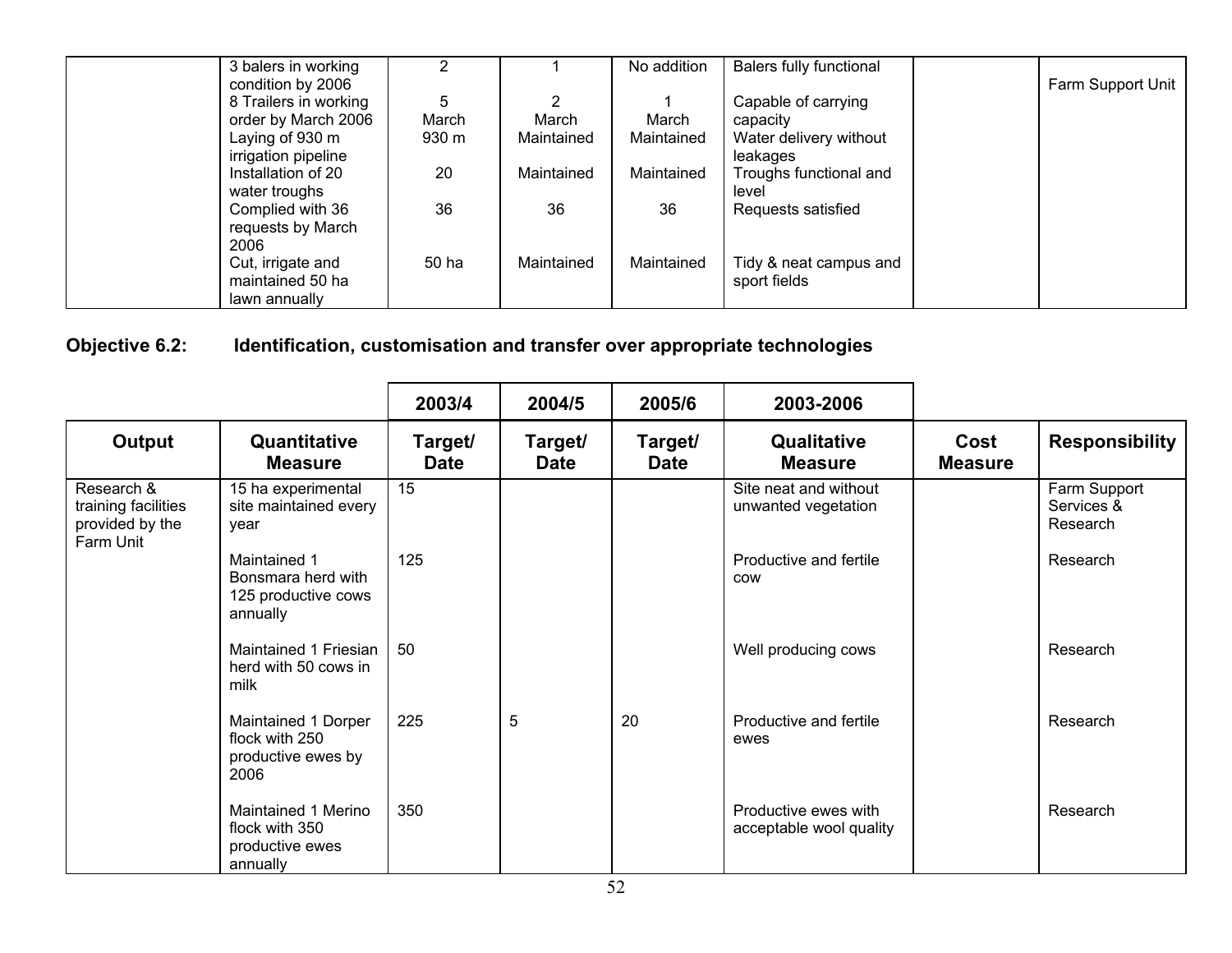## *Goal 7: Information management, including IT and related technology utilization*  **Objective 7.1: An effective and functional information and communication media accessible to all staff**

|                                                                                   |                                                                 | 2003/4                                                | 2004/5                                                | 2005/6                                                | 2003-2006                                                       |                        |                                          |
|-----------------------------------------------------------------------------------|-----------------------------------------------------------------|-------------------------------------------------------|-------------------------------------------------------|-------------------------------------------------------|-----------------------------------------------------------------|------------------------|------------------------------------------|
| Output                                                                            | Quantitative<br><b>Measure</b>                                  | Target/<br><b>Date</b>                                | Target/<br><b>Date</b>                                | Target/<br><b>Date</b>                                | <b>Qualitative</b><br><b>Measure</b>                            | Cost<br><b>Measure</b> | <b>Responsibility</b>                    |
| 7.1.1. Develop and<br>maintain a<br>Departmental<br>Website and<br>Intranet site. | 1 functional website<br>developed and<br>maintained.            | website<br>developed by<br>March 2004                 | website<br>maintained<br>by March<br>2005             | 1 website<br>maintained<br>by March<br>2006           | Improved information<br>access and availability                 |                        | Information<br>Technology and<br>Systems |
|                                                                                   | functional Intranet<br>site developed and<br>maintained.        | 1 intranet<br>site<br>developed by<br>March 2004      | 1 intranet<br>site<br>maintained<br>by March<br>2005  | 1 website<br>maintained<br>by March<br>2006           |                                                                 |                        |                                          |
| 7.1.2. Functional<br>network<br>implemented in all<br>departmental<br>offices.    | 1 functional network<br>implemented in all<br>office buildings. | 1 network<br>implemented<br>by July 2003              |                                                       |                                                       | Improved<br>communication and date<br>transfer functions        |                        | Information<br>Technology and<br>Systems |
| 7.1.3. Relevant<br>e-mail facilities<br>implemented                               | 486 e-mail facilities<br>provided to all<br>relevant personnel. | 162 e-mail<br>facilities<br>provided by<br>March 2004 | 162 e-mail<br>facilities<br>provided by<br>March 2005 | 162 e-mail<br>facilities<br>provided by<br>March 2006 | Improved internal and<br>external departmental<br>communication |                        | Information<br>Technology and<br>Systems |

#### **Objective 7.2: Provision of technical support, advice and capacity to all staff**

|                                                   |                                                | 2003/4                                                | 2004/5                                                       | 2005/6                                               | 2003-2006                                    |                        |                                          |
|---------------------------------------------------|------------------------------------------------|-------------------------------------------------------|--------------------------------------------------------------|------------------------------------------------------|----------------------------------------------|------------------------|------------------------------------------|
| Output                                            | Quantitative<br><b>Measure</b>                 | Target/<br><b>Date</b>                                | Target/<br><b>Date</b>                                       | Target/<br><b>Date</b>                               | Qualitative<br><b>Measure</b>                | Cost<br><b>Measure</b> | <b>Responsibility</b>                    |
| 7.2.1. Efficient end<br>user support<br>provided. | 3163 end user<br>support sessions<br>provided. | 1252 support<br>sessions<br>provided by<br>March 2004 | 1073 support<br>sessions<br>provided by<br><b>March 2005</b> | 838 support<br>sessions<br>provided by<br>March 2006 | Improved IT functioning<br>at end user level |                        | Information<br>Technology and<br>Systems |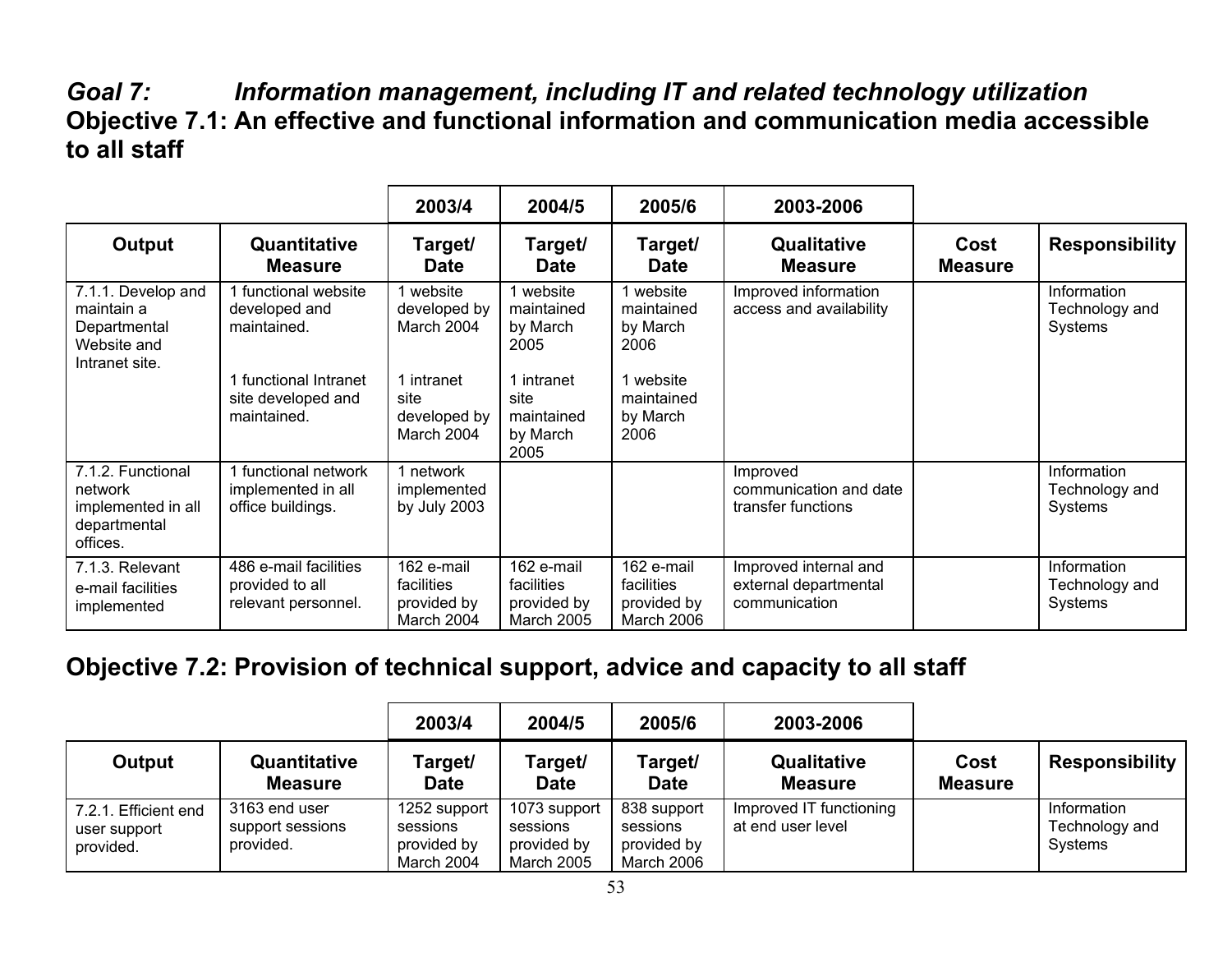| 7.2.2. Effective IT<br>advisory support<br>provided. | 1404 IT advisory<br>support provided.    | 468 IT<br>advisory<br>support<br>provided by<br>March 2004 | 468 IT<br>advisory<br>support<br>provided by<br>March 2005      | 468 IT<br>advisory<br>support<br>provided by<br>March 2006 | Improved IT functioning                | Information<br>Technology and<br>Systems |
|------------------------------------------------------|------------------------------------------|------------------------------------------------------------|-----------------------------------------------------------------|------------------------------------------------------------|----------------------------------------|------------------------------------------|
| 7.2.3.1T<br>knowledge of staff<br>improved           | 816 IT training<br>sessions facilitated. | 272 training<br>sessions<br>facilitated by<br>March 2004   | 272 training<br>sessions<br>facilitated by<br><b>March 2005</b> | 272 training<br>sessions<br>facilitated by<br>March 2006   | Improved IT knowledge<br>amongst staff | Information<br>Technology and<br>Systems |

# **Objective 7.3: An updated Central Information Warehouse implemented and maintained**

|                                                                       |                                                                             | 2003/4                                       | 2004/5                                      | 2005/6                                      | 2003-2006                             |                        |                                          |
|-----------------------------------------------------------------------|-----------------------------------------------------------------------------|----------------------------------------------|---------------------------------------------|---------------------------------------------|---------------------------------------|------------------------|------------------------------------------|
| Output                                                                | Quantitative<br><b>Measure</b>                                              | Target/<br><b>Date</b>                       | Target/<br><b>Date</b>                      | Target/<br><b>Date</b>                      | <b>Qualitative</b><br><b>Measure</b>  | Cost<br><b>Measure</b> | <b>Responsibility</b>                    |
| 7.3.1. An<br>information<br>database<br>implemented and<br>maintained | Central Information<br>Warehouse<br>implemented and<br>maintained annually. | warehouse<br>implemented<br>by March<br>2004 | warehouse<br>maintained<br>by March<br>2005 | warehouse<br>maintained<br>by March<br>2006 | Improved information<br>accessibility |                        | Information<br>Technology and<br>Systems |

#### **Objective 7.4: Maintenance of IT infrastructure**

|                                                   |                                     | 2003/4                                | 2004/5                                       | 2005/6                                | 2003-2006                              |                        |                                          |
|---------------------------------------------------|-------------------------------------|---------------------------------------|----------------------------------------------|---------------------------------------|----------------------------------------|------------------------|------------------------------------------|
| Output                                            | Quantitative<br><b>Measure</b>      | Target/<br><b>Date</b>                | Target/<br><b>Date</b>                       | Target/<br><b>Date</b>                | <b>Qualitative</b><br><b>Measure</b>   | Cost<br><b>Measure</b> | <b>Responsibility</b>                    |
| 7.4.1. All networks<br>effectively<br>maintained. | 0 hours down time.                  | 0 hours<br>down time by<br>March 2004 | 0 hours<br>down time by<br><b>March 2005</b> | 0 hours<br>down time by<br>March 2006 | Networks 100%<br>functioning           |                        | Information<br>Technology and<br>Systems |
| 7.4.2. All services<br>efficiently<br>maintained. | SITA agreement<br>managed annually. | agreement<br>managed by<br>March 2004 | agreement<br>managed by<br>March 2005        | agreement<br>managed by<br>March 2006 | Improved services<br>delivered by SITA |                        | Information<br>Technology and<br>Systems |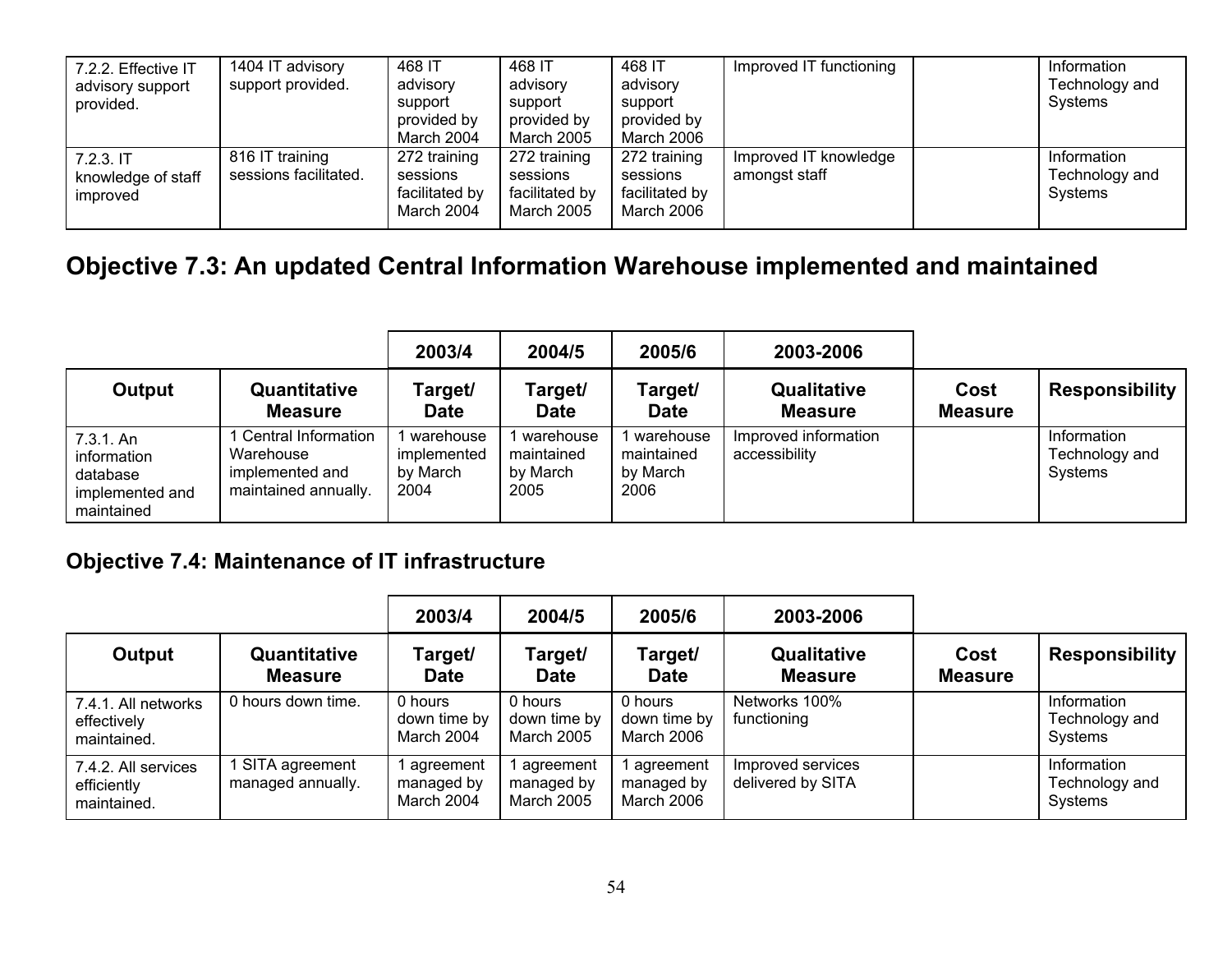# **Objective 7.5: A user friendly and functional Registry service**

|                                                             |                                                                   | 2003/4                 | 2004/5                                                | 2005/6                                               | 2003-2006                             |                        |                                          |
|-------------------------------------------------------------|-------------------------------------------------------------------|------------------------|-------------------------------------------------------|------------------------------------------------------|---------------------------------------|------------------------|------------------------------------------|
| Output                                                      | Quantitative<br>Measure                                           | Target/<br><b>Date</b> | Target/<br><b>Date</b>                                | Target/<br><b>Date</b>                               | <b>Qualitative</b><br><b>Measure</b>  | Cost<br><b>Measure</b> | <b>Responsibility</b>                    |
| 7.5.1. A<br>computerized<br>Registry system<br>implemented. | computerized<br>Registry system<br>implemented and<br>maintained. |                        | Registry<br>svstem<br>implemented<br>by March<br>2005 | Registry<br>svstem<br>maintained<br>by March<br>2006 | Improved departmental<br>file control |                        | Information<br>Technology and<br>Systems |

#### **Objective 7.6: Extensive GIS information available**

|                                                   |                                                            | 2003/4                 | 2004/5                 | 2005/6                 | 2003-2006                                                                                     |                        |                       |
|---------------------------------------------------|------------------------------------------------------------|------------------------|------------------------|------------------------|-----------------------------------------------------------------------------------------------|------------------------|-----------------------|
| Output                                            | Quantitative<br><b>Measure</b>                             | Target/<br><b>Date</b> | Target/<br><b>Date</b> | Target/<br><b>Date</b> | Qualitative<br><b>Measure</b>                                                                 | Cost<br><b>Measure</b> | <b>Responsibility</b> |
| 7.6.1. GIS data<br>operational and<br>maintained. | Five new datasets<br>captured per year.                    | March 2004             | <b>March 2005</b>      | March 2006             | Data verified and correct                                                                     |                        | GIS Specialists.      |
|                                                   | 10 Datasets<br>updated per year.                           | March 2004             | March 2005             | March 2006             | Data verified and correct<br>Informative and<br>comprehensible. Full<br>colour and laminated. |                        |                       |
|                                                   | 300 maps distributed<br>per year                           | March 2004             | <b>March 2005</b>      | March 2006             | Informative and<br>comprehensible.                                                            |                        |                       |
|                                                   | Four bound<br>information reports<br>distributed per year. | March 2004             | <b>March 2005</b>      | March 2006             | Informative and<br>comprehensible                                                             |                        |                       |
|                                                   | 60 electronic<br>datasets distributed<br>per year.         | March 2004             | <b>March 2005</b>      | March 2006             | Informative and<br>comprehensible.                                                            |                        |                       |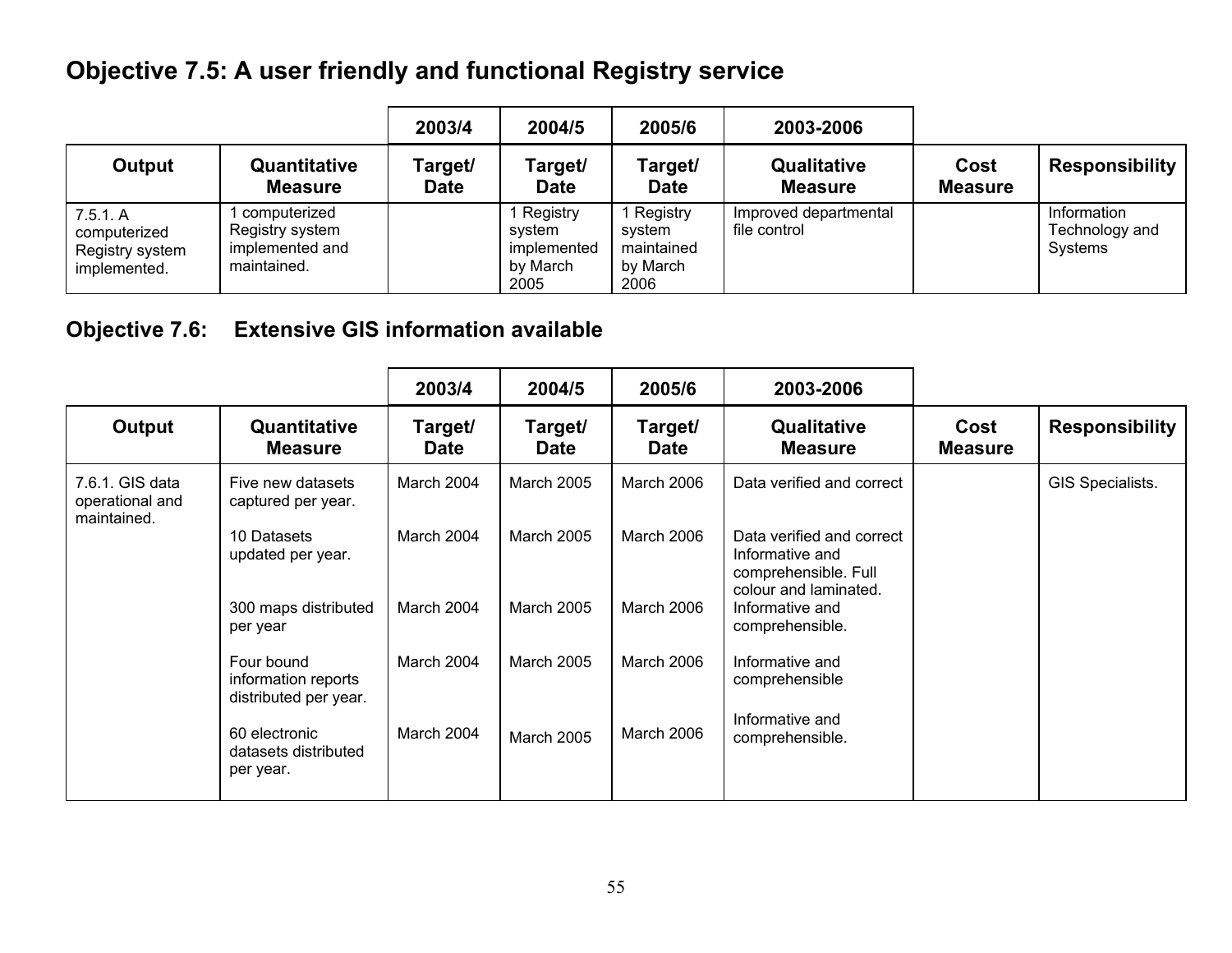# *Goal 8: Formal and Non-Formal Training*

**Objective 8.1: To increase farmers' and Agricultural units competency in Free State** 

|                                                                            |                                                        | 2003/4                 | 2004/5                 | 2005/6                 | 2003-2006                                 |                        |                       |
|----------------------------------------------------------------------------|--------------------------------------------------------|------------------------|------------------------|------------------------|-------------------------------------------|------------------------|-----------------------|
| <b>Output</b>                                                              | Quantitative<br><b>Measure</b>                         | Target/<br><b>Date</b> | Target/<br><b>Date</b> | Target/<br><b>Date</b> | Qualitative<br><b>Measure</b>             | Cost<br><b>Measure</b> | <b>Responsibility</b> |
| 8.1.1. Competent<br>farmers and<br>agricultural units in<br>the Free State | 3 Refined mission<br>and vision<br>statements annually | 1 mission              | 1 mission              | 1 mission              | Redefined mission and<br>vision available |                        | College               |
|                                                                            | 9 Farmer-training<br>programs running<br>annually      | 3 programs             | 3 programs             | 3 programs             | <b>Trained Farmers</b><br>operating       |                        |                       |
|                                                                            | 30 Quality Assurance<br>Committees every<br>year       | 10<br>committees       | 10<br>committees       | 10<br>committees       |                                           |                        |                       |
|                                                                            | 9 Academic Time<br>Tables every year                   | $\mathbf{3}$           | $\mathbf{3}$           | 3                      |                                           |                        |                       |
|                                                                            | All staff appraised<br>annually                        |                        |                        |                        | <b>Staff Appraised</b>                    |                        |                       |
|                                                                            | 135 Sessions Theory<br>& 45 practica yearly            | 45&15                  | 45&15                  | 45 & 15                | <b>HEQC Accredited</b>                    |                        |                       |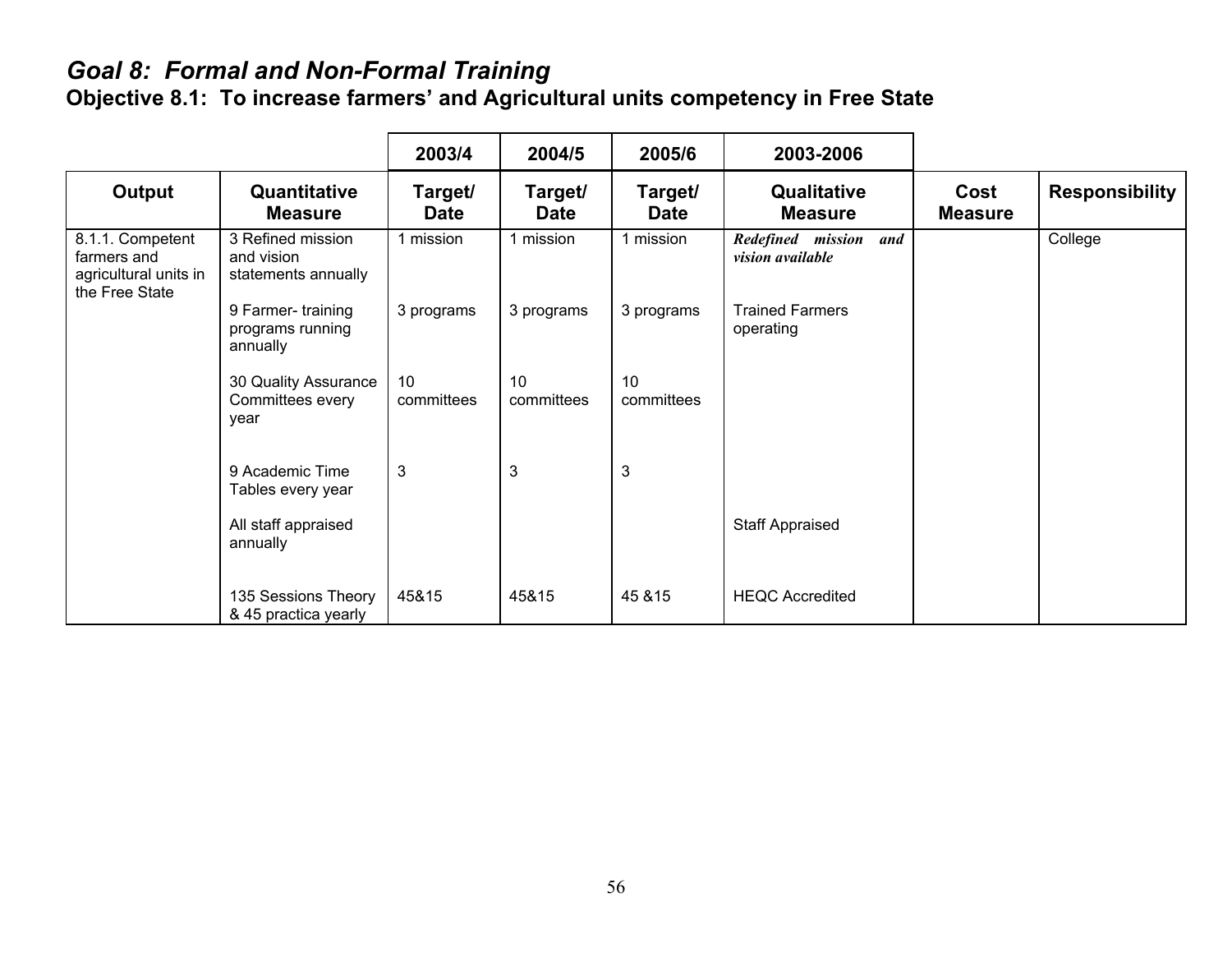# **Objective 8.2: To implement a skills development programme**

|                                                |                                                                                                             | 2003/4                                                              | 2004/5                                                           | 2005/6                                                           | 2003-2006                                                                  |                        |                             |
|------------------------------------------------|-------------------------------------------------------------------------------------------------------------|---------------------------------------------------------------------|------------------------------------------------------------------|------------------------------------------------------------------|----------------------------------------------------------------------------|------------------------|-----------------------------|
| Output                                         | Quantitative<br><b>Measure</b>                                                                              | Target/<br><b>Date</b>                                              | Target/<br><b>Date</b>                                           | Target/<br><b>Date</b>                                           | <b>Qualitative</b><br><b>Measure</b>                                       | Cost<br><b>Measure</b> | <b>Responsibility</b>       |
| 8.2.1. A skills<br>development<br>programme in | 1500 Farmers trained<br>by March 2006                                                                       | 500                                                                 | 500                                                              | 500                                                              | Skilled and productive<br>farmers in place<br>Training database<br>revised |                        | College and<br><b>NOFTU</b> |
| place.                                         | 450 Training needs<br>identified by March<br>2006                                                           | 100                                                                 | 150                                                              | 200                                                              | Copies in English,<br>Sesotho and Afrikaans                                |                        | College and<br><b>NOFTU</b> |
|                                                | 1200 Training<br>programs made by<br>March 2006                                                             | 300<br>Copies                                                       | 400<br>Copies                                                    | 500<br>Copies                                                    | Well-read staff and<br>students                                            |                        | <b>NOFTU</b>                |
|                                                | 900 Students and<br>staff served by the<br>library by March<br>2006                                         | 300<br>March                                                        | 300<br>March                                                     | 300<br>March                                                     | Role players in<br>database                                                |                        | College                     |
|                                                | 350 Role Players<br>visited by March<br>2006                                                                | 100                                                                 | 120                                                              | 130                                                              | <b>Focused students</b>                                                    |                        | College                     |
|                                                | 350 Glen Students<br>Counseled                                                                              | 100                                                                 | 120                                                              | 130                                                              | Known college in all the<br><b>Free State</b>                              |                        | College                     |
|                                                | 3 Open days, 30<br>exhibitions and 95<br>High Schools visited<br>to market Glen<br>college by March<br>2006 | 1 Open day<br>10 Exhibit<br>ions<br>25 high<br>schools<br>annually. | 10<br><b>Exhibitions</b><br>30 High<br>school visits<br>annually | 10<br><b>Exhibitions</b><br>40 High<br>school visits<br>annually |                                                                            |                        | College                     |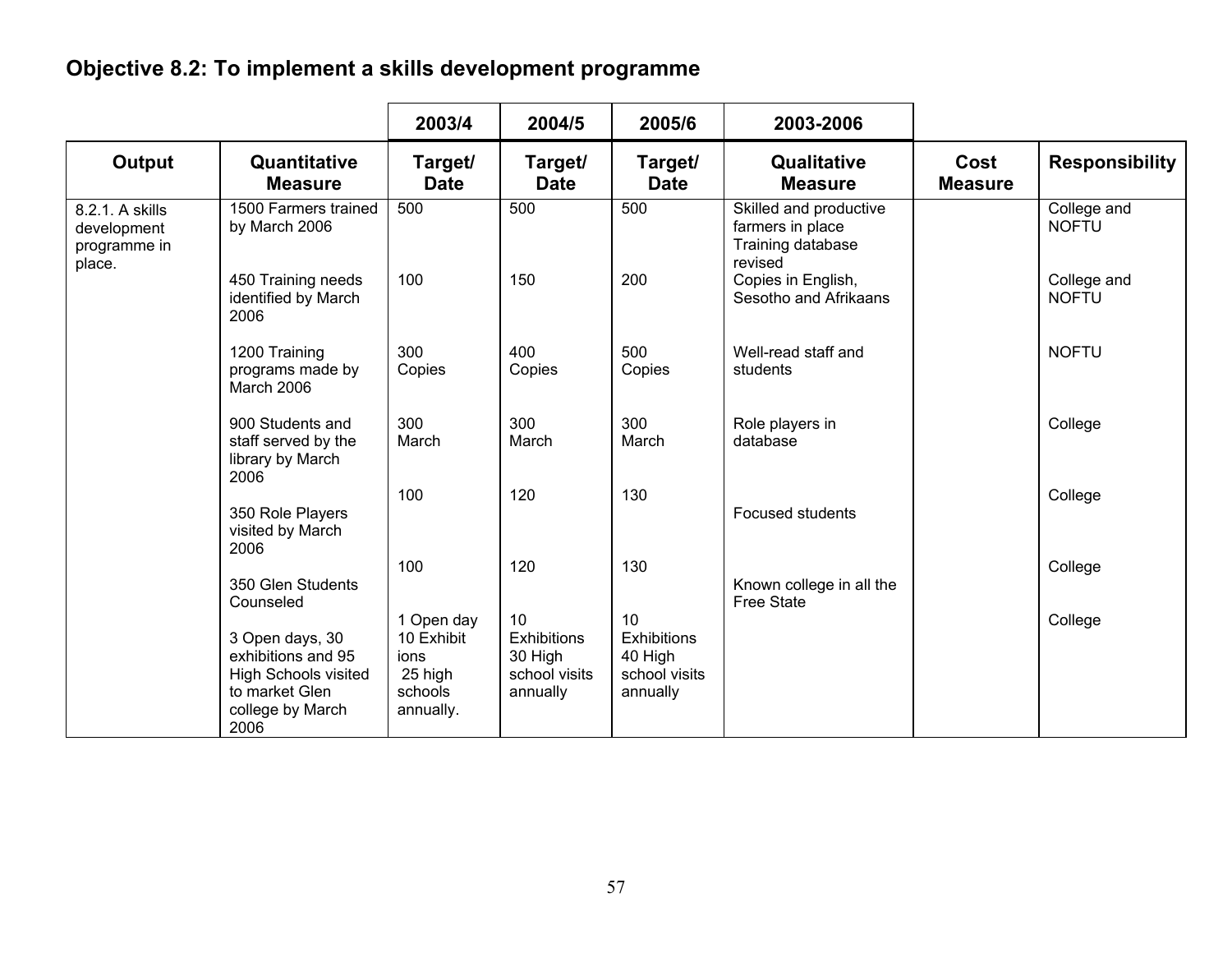#### *Goal 9: Intra Departmental Excellence*  **Objective 9.1: Effective and efficient Management Advisory Services provided**

|                                                                                        |                                                                                        | 2003/4                                                                                      | 2004/5                                                         | 2005/6                                                   | 2003-2006                                                                                 |                        |                                           |
|----------------------------------------------------------------------------------------|----------------------------------------------------------------------------------------|---------------------------------------------------------------------------------------------|----------------------------------------------------------------|----------------------------------------------------------|-------------------------------------------------------------------------------------------|------------------------|-------------------------------------------|
| <b>Output</b>                                                                          | Quantitative<br><b>Measure</b>                                                         | Target/<br><b>Date</b>                                                                      | Target/<br><b>Date</b>                                         | Target/<br><b>Date</b>                                   | Qualitative<br><b>Measure</b>                                                             | Cost<br><b>Measure</b> | <b>Responsibility</b>                     |
| 9.1.1. Organisational<br>efficiency improved.                                          | 1 organizational<br>structure developed<br>and approved<br>annually.                   | 1 structure<br>developed<br>and<br>approved by<br>March 2004                                | 1 structure<br>revised and<br>approved by<br>March 2005        | 1 structure<br>revised and<br>approved by<br>March 2006  | All departmental<br>structures aligned with<br>departmental strategic<br>plan and budget  |                        | Organizational<br>Development             |
| 9.1.2. All strategic<br>planning processes<br>effectively<br>supported                 | 3 strategic planning<br>processes effectively<br>supported annually.                   | 3 processes<br>effectively<br>supported by<br>March 2004                                    | 3 processes<br>effectively<br>supported by<br>March 2005       | 3 processes<br>effectively<br>supported by<br>March 2006 | 100% of goals and<br>objectives clearly<br>defined and agreed to<br>by the Department     |                        | <b>Strategic Planning</b>                 |
| 9.1.3.<br>Effective M&E<br>system developed<br>& maintained                            | 1 M&E system<br>maintained annually.                                                   | 1 system<br>maintained<br>by March<br>2004                                                  | 1 system<br>maintained<br>by March<br>2005                     | 1 system<br>maintained<br>by March<br>2006               | Timely information<br>available to<br>management                                          |                        | <b>Strategic Planning</b>                 |
| 9.1.4. Efficient<br>specialist HR<br>advice provided.                                  | 330 specialist HR<br>advice services<br>provided.                                      | 110 advice<br>services<br>provided by<br>March 2004                                         | 110 advice<br>services<br>provided by<br>March 2005            | 110 advice<br>services<br>provided by<br>March 2006      | 100% of staff functions<br>within the prescribed HR<br>regulations                        |                        | Specialist HR<br><b>Advisory Services</b> |
| 9.1.5.<br>Effective and<br>efficient Personnel<br>Admin services<br>provided.          | 45 personnel<br>administration<br>services effectively<br>provided.                    | 15 services<br>effectively<br>provided by<br>March 2004                                     | 15 services<br>effectively<br>provided by<br><b>March 2005</b> | 15 services<br>effectively<br>provided by<br>March 2006  | All personnel issues<br>managed within<br>prescribed Public<br><b>Service Regulations</b> |                        | Personnel<br>Administration               |
| 9.1.6. Performance<br>& Development<br>Management<br>System developed<br>& implemented | 1 Performance and<br>Development<br>Management System<br>developed and<br>implemented. | 1 system<br>developed by<br><b>July 2004</b><br>1 system<br>implemented<br>by March<br>2004 | 1 system<br>implemented<br>by March<br>2005                    | 1 system<br>implemented<br>by March<br>2006              | All departmental staff<br>function according to<br>PDMS system                            |                        | Specialist HR<br><b>Advisory Services</b> |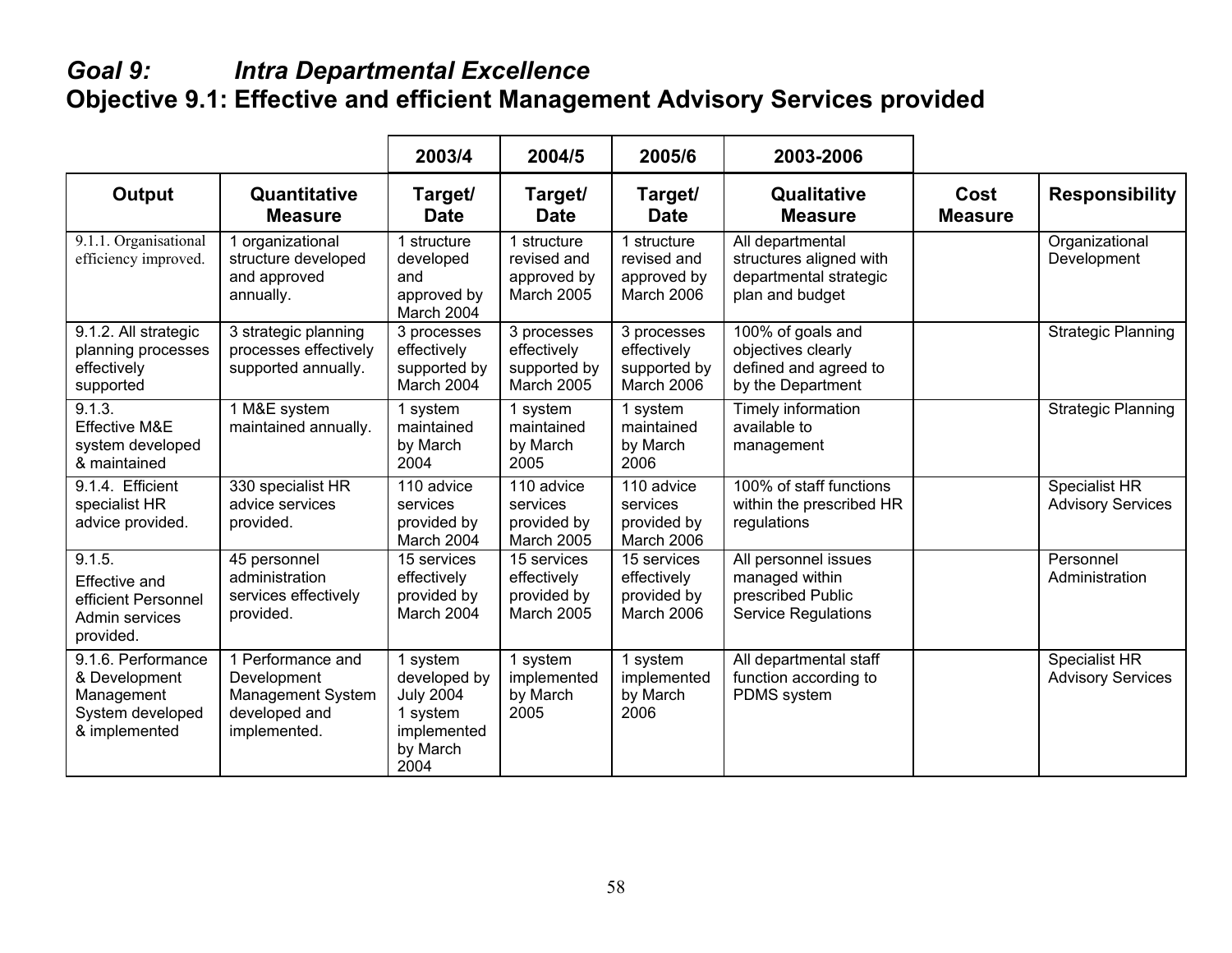## **Objective 9.2: Render efficient and effective Legal Service to the Department**

|                                                                 |                                                   | 2003/4                                                        | 2004/5                                                               | 2005/6                                                        | 2003-2006                                                     |                        |                       |
|-----------------------------------------------------------------|---------------------------------------------------|---------------------------------------------------------------|----------------------------------------------------------------------|---------------------------------------------------------------|---------------------------------------------------------------|------------------------|-----------------------|
| Output                                                          | Quantitative<br><b>Measure</b>                    | Target/<br><b>Date</b>                                        | Target/<br><b>Date</b>                                               | Target/<br><b>Date</b>                                        | Qualitative<br><b>Measure</b>                                 | Cost<br><b>Measure</b> | <b>Responsibility</b> |
| 9.2.1.<br>Departmental<br>mandate documen-<br>ted and legalized | Bill developed.<br>Act approved and<br>published. | bill<br>developed by<br>March 2004                            | ∣ Act<br>approved<br>and<br>published by<br><b>March 2005</b>        |                                                               | 100% functioning of<br>Department within<br>legalized mandate |                        | <b>Legal Services</b> |
| 9.2.2. Legal<br>Advisory services<br>Provided                   | 216 legal advisory<br>services provided.          | 72 legal<br>advisory<br>services<br>provided by<br>March 2004 | 72 legal<br>advisory<br>services<br>provided by<br><b>March 2005</b> | 72 legal<br>advisory<br>services<br>provided by<br>March 2006 | Informed management<br>decisions taken                        |                        | <b>Legal Services</b> |

# **Objective 9.3: Sound Labour Relations promoted in the Department**

|                                                                            |                                                                                                                   | 2003/4                                                                               | 2004/5                                                                                      | 2005/6                                                                                      | 2003-2006                                                                                          |                        |                         |
|----------------------------------------------------------------------------|-------------------------------------------------------------------------------------------------------------------|--------------------------------------------------------------------------------------|---------------------------------------------------------------------------------------------|---------------------------------------------------------------------------------------------|----------------------------------------------------------------------------------------------------|------------------------|-------------------------|
| Output                                                                     | Quantitative<br><b>Measure</b>                                                                                    | Target/<br><b>Date</b>                                                               | Target/<br><b>Date</b>                                                                      | Target/<br><b>Date</b>                                                                      | Qualitative<br><b>Measure</b>                                                                      | Cost<br><b>Measure</b> | <b>Responsibility</b>   |
| 9.3.1. Implemen-<br>tation of Labour<br>Relations Legisla-<br>tion ensured | 30 managers trained<br>in disciplinary<br>procedures.<br>1200 officials trained<br>in disciplinary<br>procedures. | 10 managers<br>trained by<br>March 2004<br>400 officials<br>trained by<br>March 2004 | 10 managers<br>trained by<br>March 2004<br>400 officials<br>trained by<br><b>March 2005</b> | 10 managers<br>trained by<br>March 2004<br>400 officials<br>trained by<br><b>March 2006</b> | Improved management<br>of discipline in the<br>Department                                          |                        | <b>Labour Relations</b> |
| 9.3.2. Labour<br>relations advisory<br>service provided                    | 15 Labour Relations<br>advisory services<br>provided.                                                             | 5 Labour<br>relations<br>advisory<br>services<br>provided by<br>March 2004           | 5 Labour<br>relations<br>advisory<br>services<br>provided by<br>March 2005                  | 5 Labour<br>relations<br>advisory<br>services<br>provided by<br>March 2006                  | Improved acceptance of<br>responsibility for<br>management of<br>discipline amongst<br>supervisors |                        | <b>Labour Relations</b> |
| 9.3.3. Ensured<br>support in all LR<br>proceedings                         | 6 different kinds of<br><b>Labour Relations</b><br>proceedings<br>supported annually.                             | 6 different<br>kinds of<br>proceedings<br>supported by<br>March 2004                 | 6 different<br>kinds of<br>proceedings<br>supported by<br><b>March 2005</b>                 | 6 different<br>kinds of<br>proceedings<br>supported by<br>March 2006                        | 100% of all Labour<br>problems resolved<br>without further actions<br>being taken                  |                        | <b>Labour Relations</b> |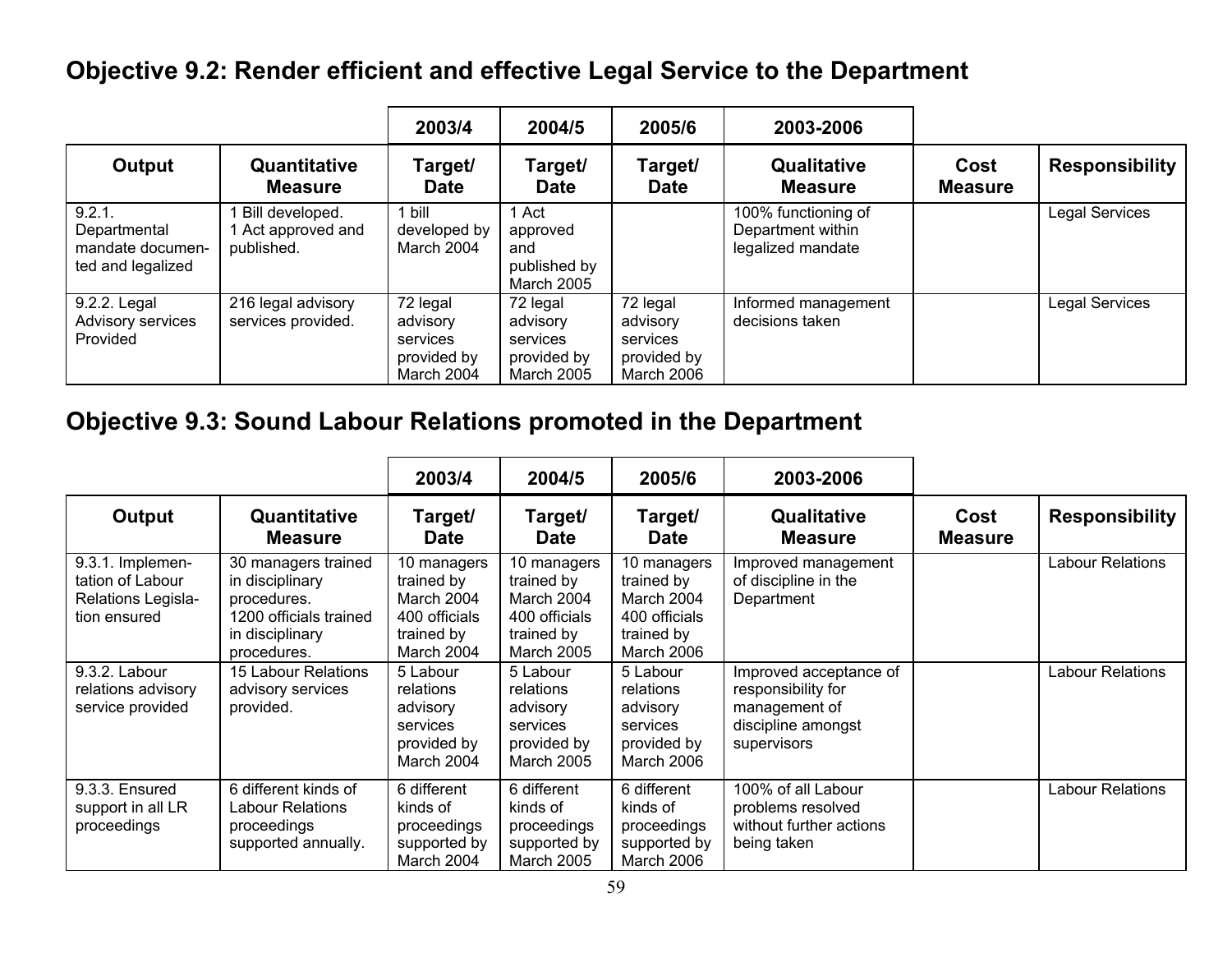# **Objective 9.4: All mainstream special programmes effectively coordinated and implemented**

|                                                                                                                              |                                                             | 2003/4                                                 | 2004/5                                                        | 2005/6                                                 | 2003-2006                                                                   |                        |                       |
|------------------------------------------------------------------------------------------------------------------------------|-------------------------------------------------------------|--------------------------------------------------------|---------------------------------------------------------------|--------------------------------------------------------|-----------------------------------------------------------------------------|------------------------|-----------------------|
| Output                                                                                                                       | Quantitative<br><b>Measure</b>                              | Target/<br><b>Date</b>                                 | Target/<br><b>Date</b>                                        | Target/<br><b>Date</b>                                 | Qualitative<br><b>Measure</b>                                               | Cost<br><b>Measure</b> | <b>Responsibility</b> |
| 9.4.1. All gender<br>programmes<br>implemented.                                                                              | gender forum<br>established.                                | 1 forum<br>established<br>by March<br>2004             |                                                               |                                                        | Well-informed staff and<br>community regarding<br><b>Special Programmes</b> |                        | Special<br>Programmes |
| 9.4.2. Capacity<br>building (District<br>Gender Focal<br>Persons, SPO &                                                      | 18 training sessions<br>facilitated.                        | 6 sessions<br>facilitated by<br>March 2004             | 6 sessions<br>facilitated by<br>March 2005                    | 6 sessions<br>facilitated by<br>March 2006             | Improved understanding<br>of special programmes                             |                        | Special<br>Programmes |
| Staff)                                                                                                                       | 18 awareness<br>campaigns<br>organized.                     | 6 awareness<br>campaigns<br>organized by<br>March 2004 | 6 awareness<br>campaigns<br>organized by<br><b>March 2005</b> | 6 awareness<br>campaigns<br>organized by<br>March 2006 |                                                                             |                        |                       |
| 9.4.3. Develop a<br>departmental<br>integrated strategy<br>on Youth, Gender,<br>Disability,<br><b>HIV/AIDS</b><br>&children. | 1 launch of<br>departmental<br>strategy.                    | 1 launch of<br>strategy by<br>March 2004               |                                                               |                                                        | Improved awareness<br>regarding special<br>programmes                       |                        | Special<br>Programmes |
| 9.4.4. Promote<br>Female Farmer of<br>the Year competi-<br>tion.                                                             | 3 Female Farmer of<br>the Year<br>competitions<br>arranged. | competition<br>arranged by<br>March 2004               | competition<br>arranged by<br><b>March 2005</b>               | 1 competition<br>arranged by<br><b>March 2005</b>      | Recognition and<br>empowerment of<br>vulnerable groups                      |                        | Special<br>Programmes |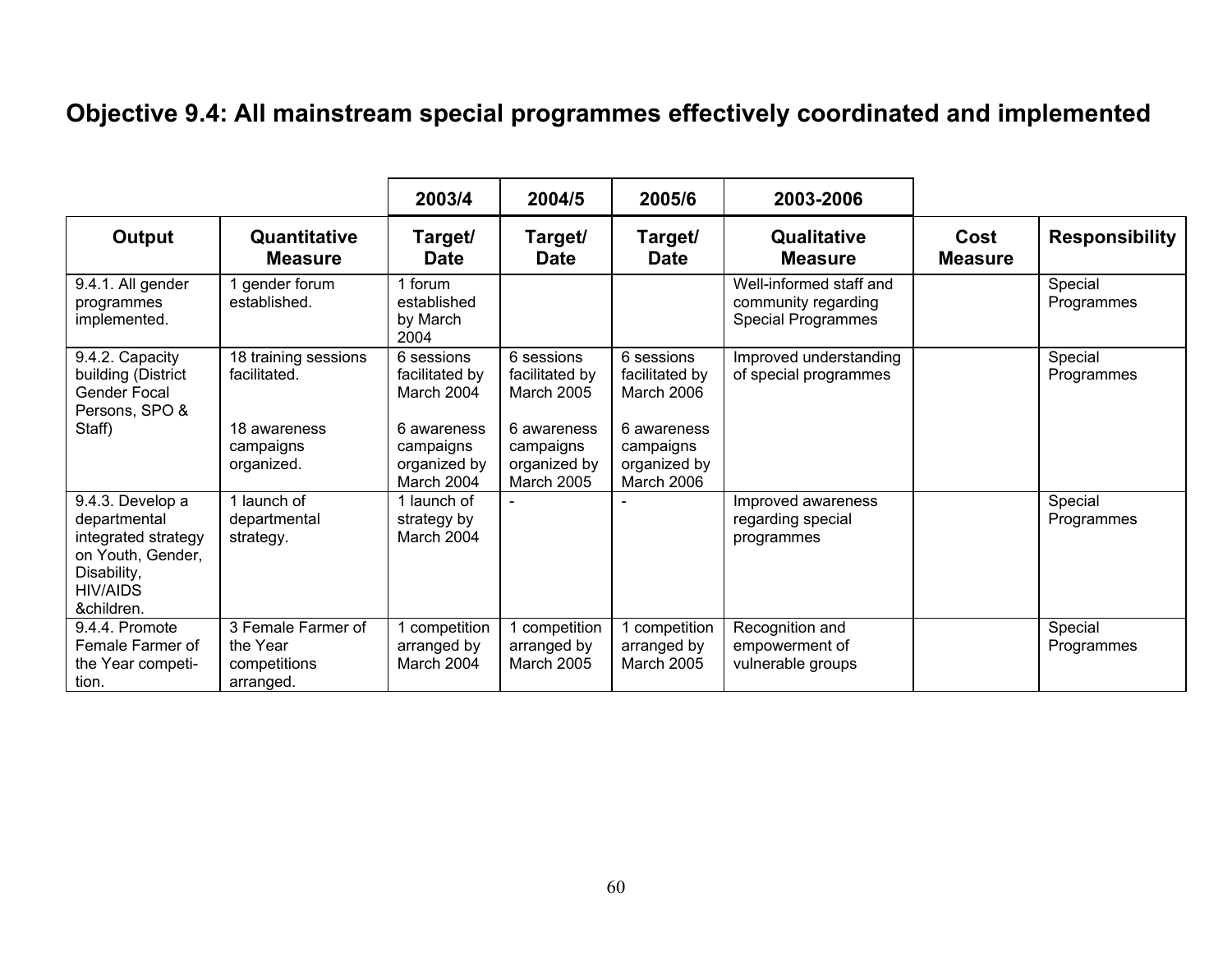|                                                                                                               |                                                                                                                                                                  | 2003/4                                                                                                                        | 2004/5                                                                                                                        | 2005/6                                                                                                                        | 2003-2006                                                                        |                        |                           |
|---------------------------------------------------------------------------------------------------------------|------------------------------------------------------------------------------------------------------------------------------------------------------------------|-------------------------------------------------------------------------------------------------------------------------------|-------------------------------------------------------------------------------------------------------------------------------|-------------------------------------------------------------------------------------------------------------------------------|----------------------------------------------------------------------------------|------------------------|---------------------------|
| Output                                                                                                        | Quantitative<br><b>Measure</b>                                                                                                                                   | Target/<br><b>Date</b>                                                                                                        | Target/<br><b>Date</b>                                                                                                        | Target/<br><b>Date</b>                                                                                                        | Qualitative<br><b>Measure</b>                                                    | Cost<br><b>Measure</b> | <b>Responsibility</b>     |
| 9.5.1. Oversight<br>and administration<br>of GG vehicles<br>improved.                                         | 94 GG vehicles<br>effectively<br>administered<br>annually                                                                                                        | 94 GG<br>vehicles<br>administered<br>by March<br>2004                                                                         | 94 GG<br>vehicles<br>administered<br>by March<br>2005                                                                         | 94 GG<br>vehicles<br>administered<br>by March<br>2006                                                                         | Condition and<br>roadworthiness of GG<br>vehicles improved                       |                        | <b>Auxiliary Services</b> |
| 9.5.2. Effective and<br>efficient staff<br>transport services<br>provided.                                    | 2 staff transport<br>routes effectively<br>served by 2<br>contractors annually.<br>4 staff transport<br>routes effectively<br>served by GG<br>vehicles annually. | 2 routes<br>served by 2<br>contractors<br>by March<br>2004<br>4 routes<br>served by<br><b>GG</b> vehicles<br>by March<br>2004 | 2 routes<br>served by 2<br>contractors<br>by March<br>2004<br>4 routes<br>served by<br><b>GG</b> vehicles<br>by March<br>2004 | 2 routes<br>served by 2<br>contractors<br>by March<br>2004<br>4 routes<br>served by<br><b>GG</b> vehicles<br>by March<br>2004 | Punctual and safe<br>arrival of staff at work                                    |                        | <b>Auxiliary Services</b> |
| 9.5.3.<br>Administration of<br>office accommo-<br>dation maintained                                           | 53 offices around<br><b>Free State Province</b><br>provided and<br>maintained annually                                                                           | 53 offices<br>maintained<br>by March<br>2004                                                                                  | 53 offices<br>maintained<br>by March<br>2005                                                                                  | 53 offices<br>maintained<br>by March<br>2006                                                                                  | Accessibility of<br>departmental services to<br><b>FS Community</b><br>improved. |                        | <b>Auxiliary Services</b> |
| 9.5.4. Efficient and<br>effective cleaning<br>and maintenance<br>services at Head<br>Office level<br>ensured. | 0 complaints<br>received regarding<br>cleaning and<br>maintenance<br>services.                                                                                   | 0 complaints<br>received by<br>March 2004                                                                                     | 0 complaints<br>received by<br>March 2005                                                                                     | 0 complaints<br>received by<br>March 2005                                                                                     | Healthy and safe work<br>environment maintained                                  |                        | <b>Auxiliary Services</b> |
| 9.5.5. Efficient and<br>effective Registry<br>and Messenger                                                   | 1 efficient and<br>effective registry and<br>messenger service                                                                                                   | 1 registry<br>and<br>messenger                                                                                                | 1 registry<br>and<br>messenger                                                                                                | 1 registry<br>and<br>messenger                                                                                                | Improved record<br>management                                                    |                        | <b>Auxiliary Services</b> |

# **Objective 9.5: Efficient and effective auxiliary service provided**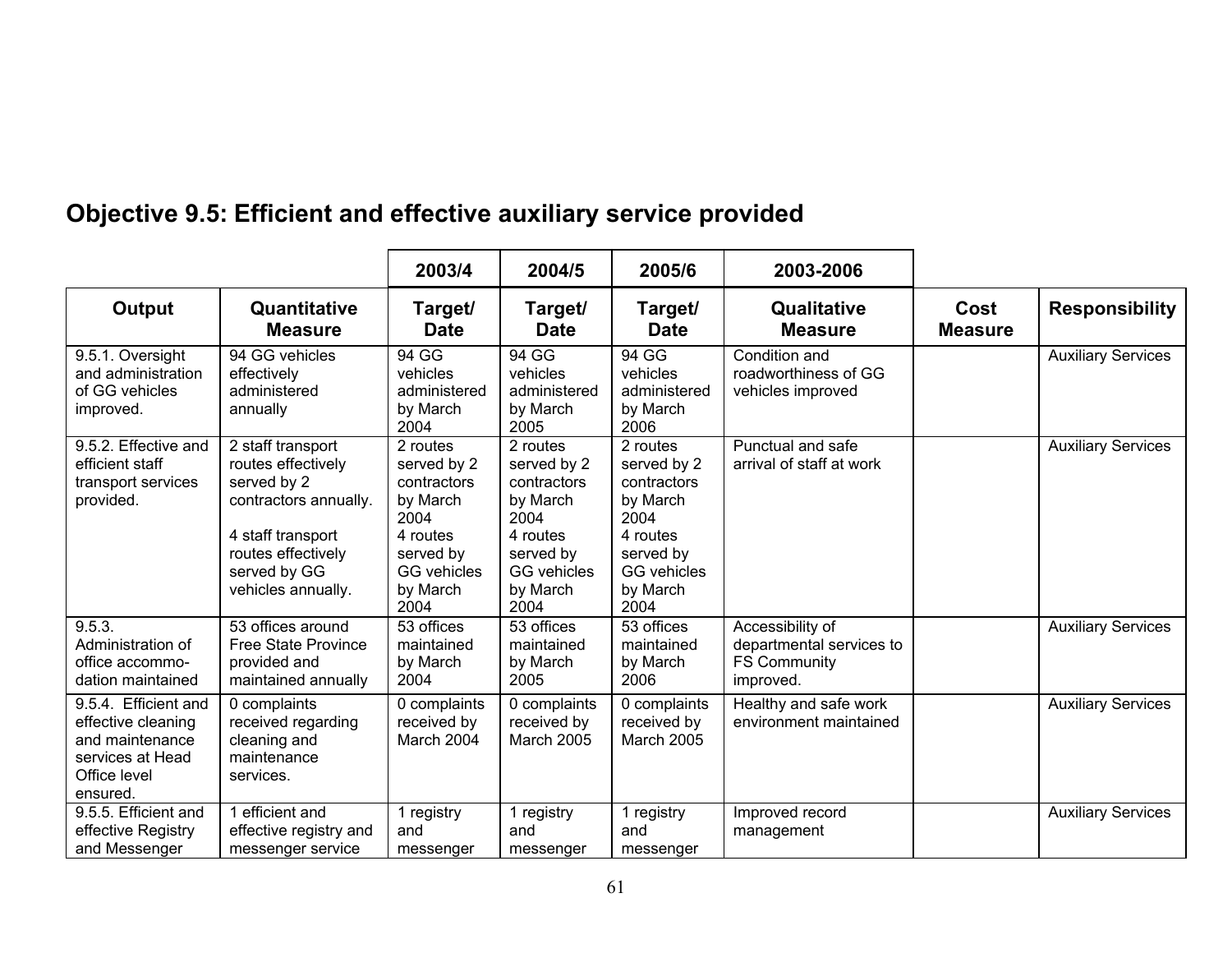| service provided.                                                                      | provided annually.                                                      | service<br>provided by<br>March 2004                 | service<br>provided by<br><b>March 2005</b>         | service<br>provided by<br>March 2006                  |                                                                             |                           |
|----------------------------------------------------------------------------------------|-------------------------------------------------------------------------|------------------------------------------------------|-----------------------------------------------------|-------------------------------------------------------|-----------------------------------------------------------------------------|---------------------------|
|                                                                                        | effective and<br>efficient HR registry<br>service provided<br>annually. | HR registry<br>service<br>provided by<br>March 2004  | HR registry<br>service<br>provided by<br>March 2004 | 1 HR registry<br>service<br>provided by<br>March 2004 |                                                                             |                           |
| 9.5.6. Effective and<br>efficient telephone<br>system<br>implemented and<br>maintained | effective telephone<br>system installed.                                | 1 telephone<br>system<br>installed by<br>August 2003 |                                                     |                                                       | Improved access to the<br>Department through<br>telephonic<br>communication | <b>Auxiliary Services</b> |
| 9.5.7. Effective and<br>efficient security<br>service provided.                        | gender forum<br>established.                                            | 1 forum<br>established<br>by March<br>2004           |                                                     |                                                       | Well-informed staff and<br>community regarding<br><b>Special Programmes</b> | <b>Auxiliary Services</b> |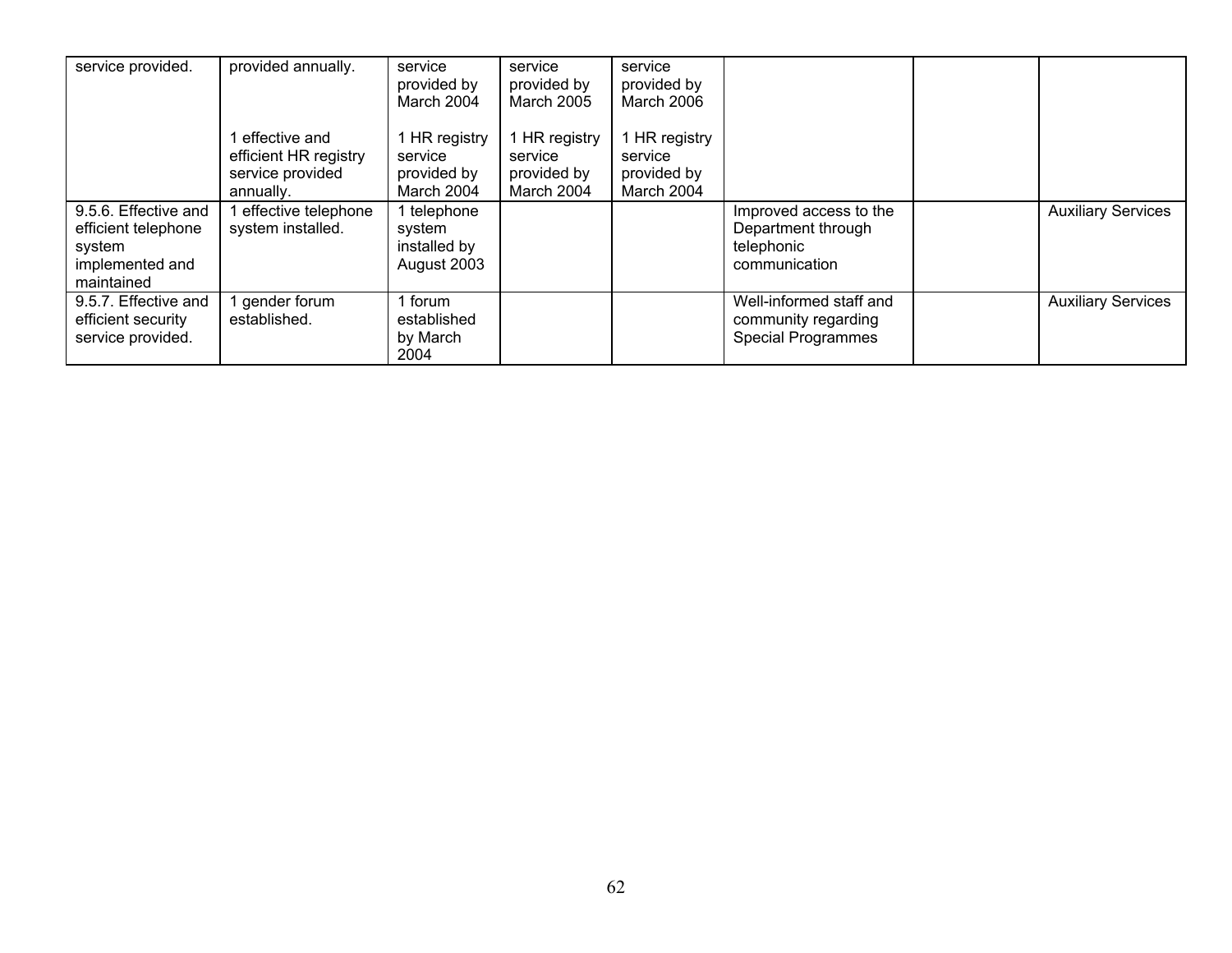## *GOAL 10: Effective Financial Management in full compliance with relevant acts and related Treasury regulations*

**Objective 10.1: To ensure that risk is managed effectively in the department**

|                                                                            |                                                                                                                                   | 2003/4                 | 2004/5                  | 2005/6                           | 2003-2006                                                                                                                                                                                                                                                                                                                              |                        |                                          |
|----------------------------------------------------------------------------|-----------------------------------------------------------------------------------------------------------------------------------|------------------------|-------------------------|----------------------------------|----------------------------------------------------------------------------------------------------------------------------------------------------------------------------------------------------------------------------------------------------------------------------------------------------------------------------------------|------------------------|------------------------------------------|
| <b>Output</b>                                                              | Quantitative<br><b>Measure</b>                                                                                                    | Target/<br><b>Date</b> | Target/<br><b>Date</b>  | Target/<br><b>Date</b>           | Qualitative<br><b>Measure</b>                                                                                                                                                                                                                                                                                                          | Cost<br><b>Measure</b> | <b>Responsibility</b>                    |
| 10.1.1 Risk<br>management<br>strategy effectively<br>operational           | One Written,<br>approved risk<br>assessment<br>documents exist and<br>is properly<br>distributed/<br>communicated to all<br>staff | Sept 2003              | Sept 2004 1st<br>review | <b>Sept 2005</b><br>$2nd$ review | Decrease in fraudulent<br>activities in the<br>Department<br>Decrease in<br>crystallization of all risk<br>identified in the risk<br>assessment plan.<br>Decrease in<br>unauthorized<br>expenditure<br>High level of compliance<br>to applicable legislation                                                                           |                        | Risk management<br>& Fraud<br>prevention |
| 10.1.2 Sound<br>internal control<br>environment<br>effectively<br>enhanced | All policies and<br>procedures with<br>regard to internal<br>controls designed<br>and implemented                                 | 31 March<br>2004       | 31 March<br>2005        | 31 march<br>2006                 | External audit findings<br>favorable and overall<br>unqualified audit opinion<br>is expressed by Auditor-<br>General<br>All outstanding audit<br>queries addressed<br>The Auditor reports<br>upon no repetitive<br>matter (audit queries)<br>year after year.<br>Reliance is placed on<br>the work of internal<br>auditors by external |                        | Risk management<br>& Fraud<br>prevention |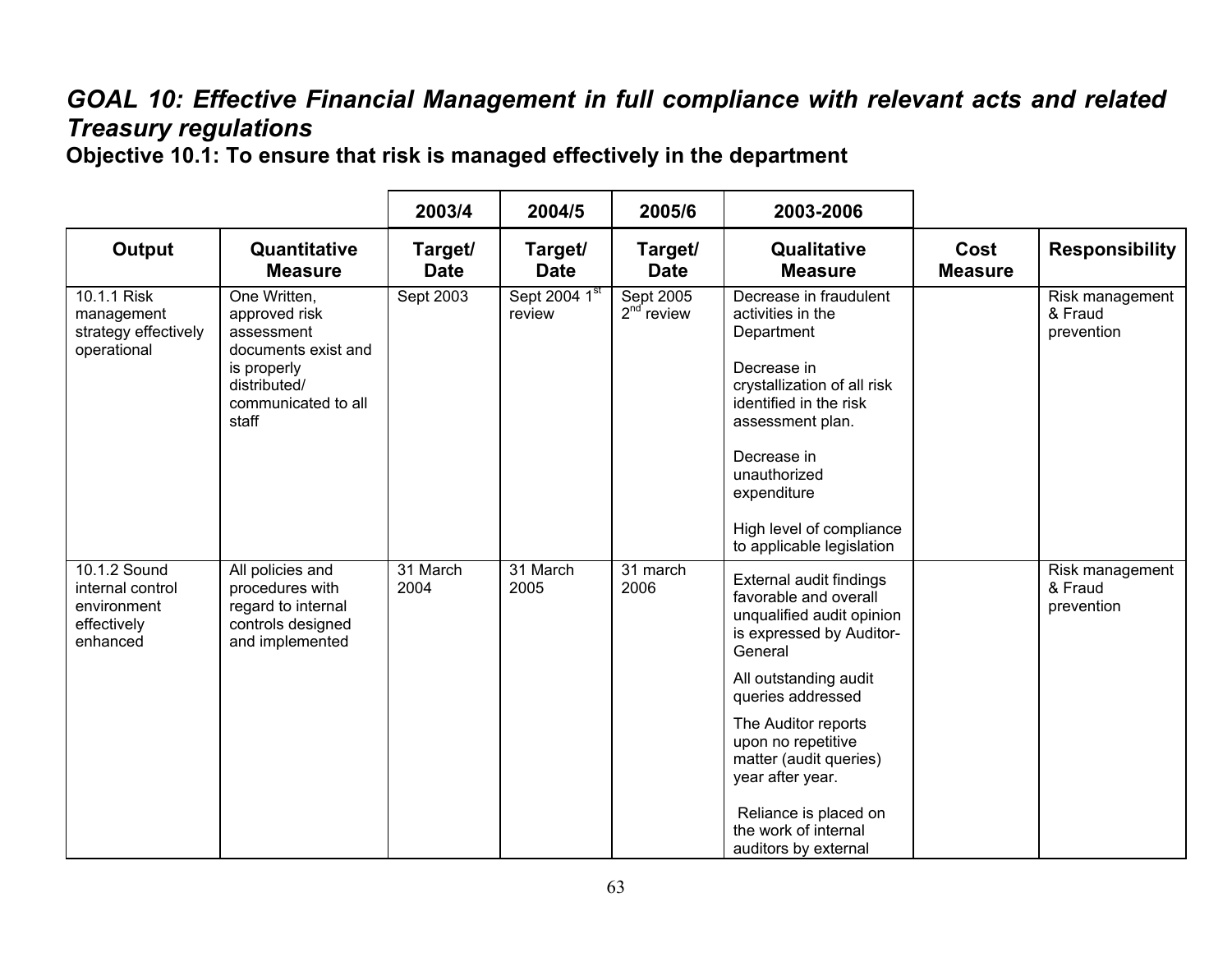|  |  | auditors |  |
|--|--|----------|--|
|  |  |          |  |
|  |  |          |  |

# **Objective 10.2: To ensure sound fiscal planning**

|                                                                                                                              |                                                        | 2003/4                                                                                         | 2004/5                                               | 2005/6                                                                                         | 2003-2006                                                                                                                                                                                                                                                                                                                                                                                                                                                                                      |                        |                       |
|------------------------------------------------------------------------------------------------------------------------------|--------------------------------------------------------|------------------------------------------------------------------------------------------------|------------------------------------------------------|------------------------------------------------------------------------------------------------|------------------------------------------------------------------------------------------------------------------------------------------------------------------------------------------------------------------------------------------------------------------------------------------------------------------------------------------------------------------------------------------------------------------------------------------------------------------------------------------------|------------------------|-----------------------|
| Output                                                                                                                       | Quantitative<br><b>Measure</b>                         | Target/<br><b>Date</b>                                                                         | Target/<br><b>Date</b>                               | Target/<br><b>Date</b>                                                                         | Qualitative<br><b>Measure</b>                                                                                                                                                                                                                                                                                                                                                                                                                                                                  | Cost<br><b>Measure</b> | <b>Responsibility</b> |
| 10.2.1 The strategic<br>plan for the next<br>MTEF period is<br>compiled and<br>approved by the<br><b>Executive Authority</b> | One Strategic plan<br>compiled and<br>approved.        | Compiled<br>before 30<br><b>June 2004</b>                                                      | Compiled<br>before June<br>2005                      | Compile<br>before June<br>2006                                                                 | Performance is<br>effectively monitored,<br>evaluated and corrective<br>action taken                                                                                                                                                                                                                                                                                                                                                                                                           |                        | Strategic planning    |
| 10.2.2 The strategic<br>Plan is been tabled<br>before the<br>Legislature                                                     | One strategic plan<br>tabled before the<br>Legislature | Within 14<br>days after<br>the provincial<br>budget was<br>tabled before<br>the<br>Legislature | Within 14 days<br>after the<br>budget was<br>tabled. | Within 14<br>days after<br>the Provincial<br>budget was<br>tabled before<br>the<br>Legislature | The strategic and<br>operational plan is<br>consistent with the<br>medium term<br>expenditure estimate<br>All Procedures to<br>facilitate effective<br>performance monitoring<br>and evaluation have<br>been established<br>Compliance - Feedback<br>from the Sector CFO's<br>forum<br>Measurable objectives<br>for each programme<br>clearly identified<br>The strategic plan is<br>performance based.<br>Strategic Plan is<br>updated and revised on<br>regular basis<br>Annual statement of |                        | Strategic planning    |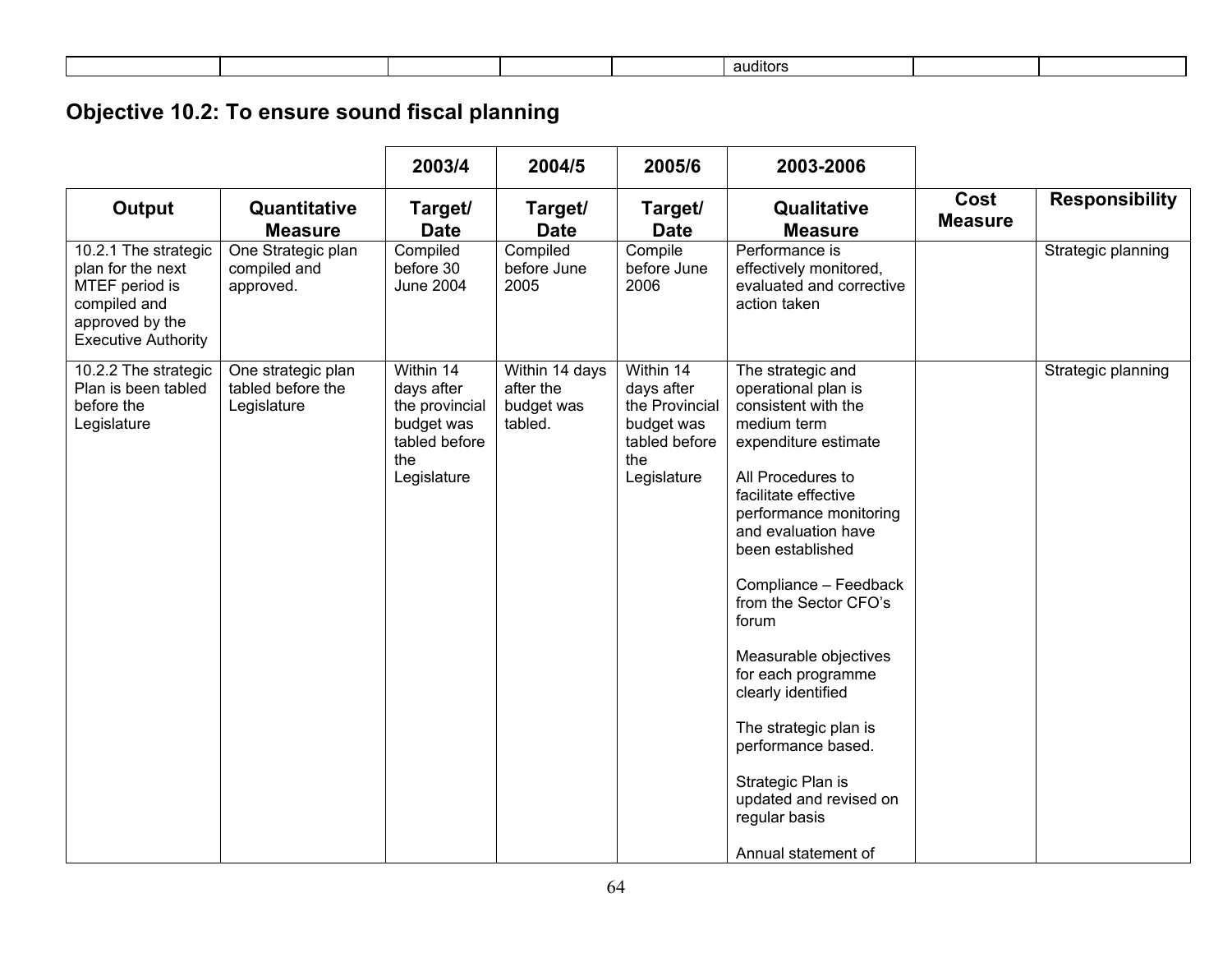|                                                 |                           |                              |                              |                              | public service<br>commitment including<br>service standards is<br>published and<br>communicated to all in<br>the department.                                                           |                           |
|-------------------------------------------------|---------------------------|------------------------------|------------------------------|------------------------------|----------------------------------------------------------------------------------------------------------------------------------------------------------------------------------------|---------------------------|
|                                                 |                           |                              |                              |                              | A documented service                                                                                                                                                                   |                           |
|                                                 |                           |                              |                              |                              | delivery improvement<br>programme established                                                                                                                                          |                           |
| 10.2.3 The<br>prescriptions of the              | Feedback from<br>Treasury | Date as set<br>by Provincial | Date as set by<br>Provincial | Date as set<br>by Provincial | High level of compliance                                                                                                                                                               | <b>Financial Planning</b> |
| budget circular as                              |                           | Treasury                     | Treasury                     | Treasury                     | Measurable outputs per                                                                                                                                                                 |                           |
| issued by the                                   | Favorable audit           |                              |                              |                              | programme are                                                                                                                                                                          |                           |
| <b>Provincial Treasury</b><br>is complied with. |                           |                              |                              |                              | specified in the<br>departmental budget                                                                                                                                                |                           |
|                                                 |                           |                              |                              |                              | Number of performance<br>measures indicators per<br>outcome per output to<br>measure add value -for<br>example it addresses<br>the economy<br>effectiveness and<br>efficiency elements |                           |
|                                                 |                           |                              |                              |                              | The organizational<br>processes and structure<br>has been re-evaluated<br>and aligned to the<br>outputs                                                                                |                           |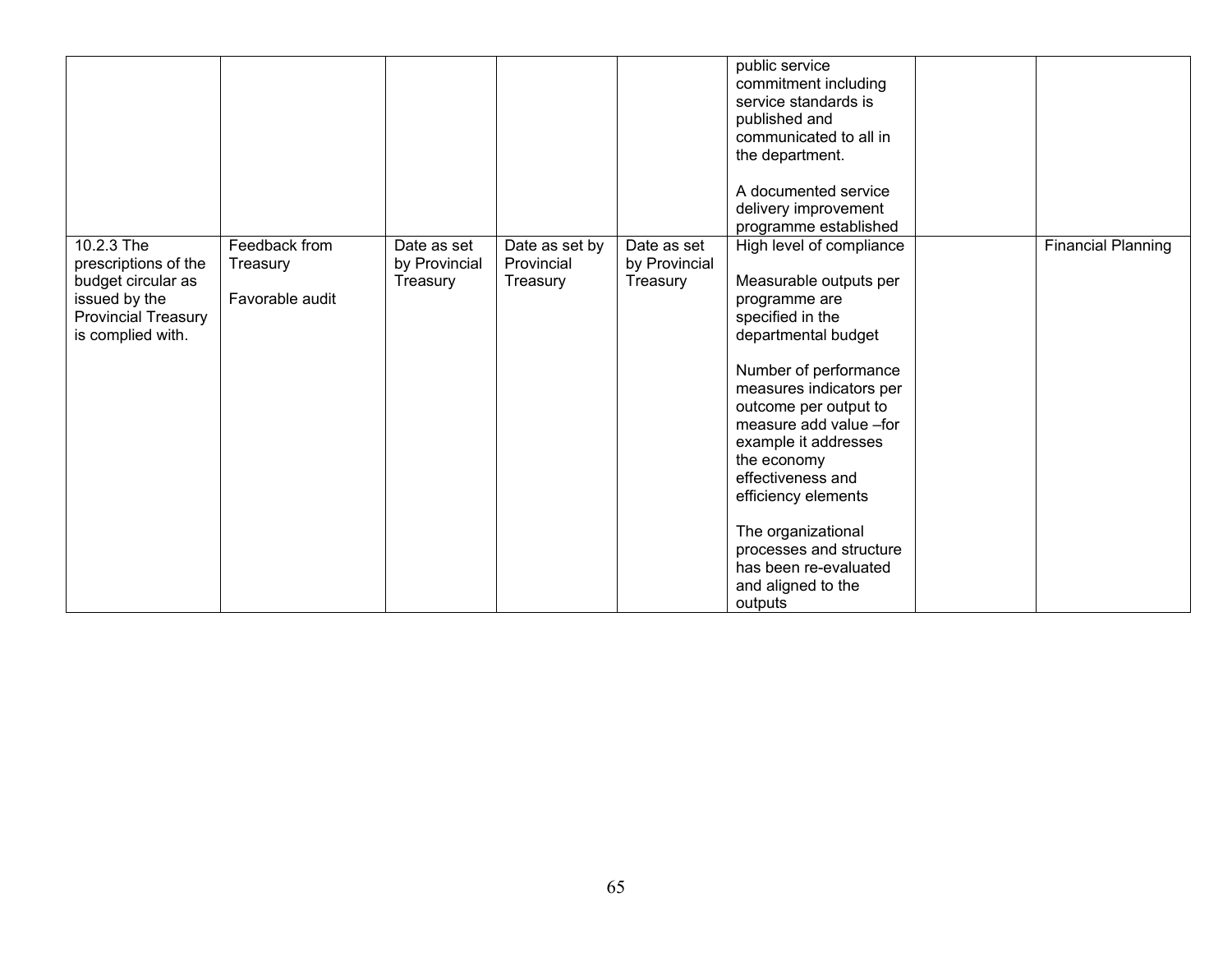# **Objective 10.3 Sound Revenue and Expenditure Management ensured**

|                                                                                                                                                                                                                            |                                                                                                | 2003/4                                                                                      | 2004/5                                                                                   | 2005/6                                                                                       | 2003-2006                                                                                                                                                                                                                                                                 |                        |                                |
|----------------------------------------------------------------------------------------------------------------------------------------------------------------------------------------------------------------------------|------------------------------------------------------------------------------------------------|---------------------------------------------------------------------------------------------|------------------------------------------------------------------------------------------|----------------------------------------------------------------------------------------------|---------------------------------------------------------------------------------------------------------------------------------------------------------------------------------------------------------------------------------------------------------------------------|------------------------|--------------------------------|
| <b>Output</b>                                                                                                                                                                                                              | Quantitative<br><b>Measure</b>                                                                 | Target/<br><b>Date</b>                                                                      | Target/<br><b>Date</b>                                                                   | Target/<br><b>Date</b>                                                                       | Qualitative<br><b>Measure</b>                                                                                                                                                                                                                                             | Cost<br><b>Measure</b> | <b>Responsibility</b>          |
| 10.3.1<br>Identification,<br>collection,<br>recording and safe-<br>guarding of all<br>revenue due to the<br>department<br>ensured                                                                                          | One Documented<br>report compiled each<br>year<br>Processes developed                          | By 31 March<br>2004                                                                         | By 31 March<br>2005                                                                      | By 31 March<br>2006                                                                          | Increased revenue<br>Revenue recorded<br>Revenue collected<br>Additional sources of<br>revenue created and<br>identified                                                                                                                                                  |                        | Financial<br>Administration    |
| 10.3.2 Existing<br>fees, charges,<br>rates, tariffs or<br>scales of fees or<br>other charges<br>relating to the<br>revenue accruing to<br>a revenue fund and<br>the letting of state<br>property are<br>regularly reviewed | One submission<br>compiled and<br>approved before the<br>beginning of each<br>financial year C | Submission<br>approved<br>before 1 April<br>2004                                            | Submission<br>approved<br>before 1 April<br>2005                                         | Submission<br>approved<br>before 1 April<br>2006                                             | Increased revenue<br>Additional sources of<br>revenue created and<br>identified                                                                                                                                                                                           |                        | Financial<br>administration    |
| 10.3.3 All payments<br>due to creditors<br>settled within the 30<br>days                                                                                                                                                   | Normal creditors <30<br>days<br>100% of invoices<br>processed within 7<br>days of receipt C    | 80% of<br>orders and<br>invoices<br>processed<br>within 7 days<br>of receipts<br>each month | 90% of orders<br>and invoices<br>processed<br>within 7 days<br>of receipts<br>each month | 100% of<br>orders and<br>invoices<br>processed<br>within 7 days<br>of receipts<br>each month | Age analysis<br>$\blacksquare$<br><b>Audit Favorable</b><br>$\blacksquare$<br>Feedback from<br>$\blacksquare$<br>creditors<br>Results of<br>$\blacksquare$<br>questionnaire<br>Interest free<br>л<br>facilities and<br>possible discount<br>utilized to fullest<br>extent |                        | Provisioning<br>Administration |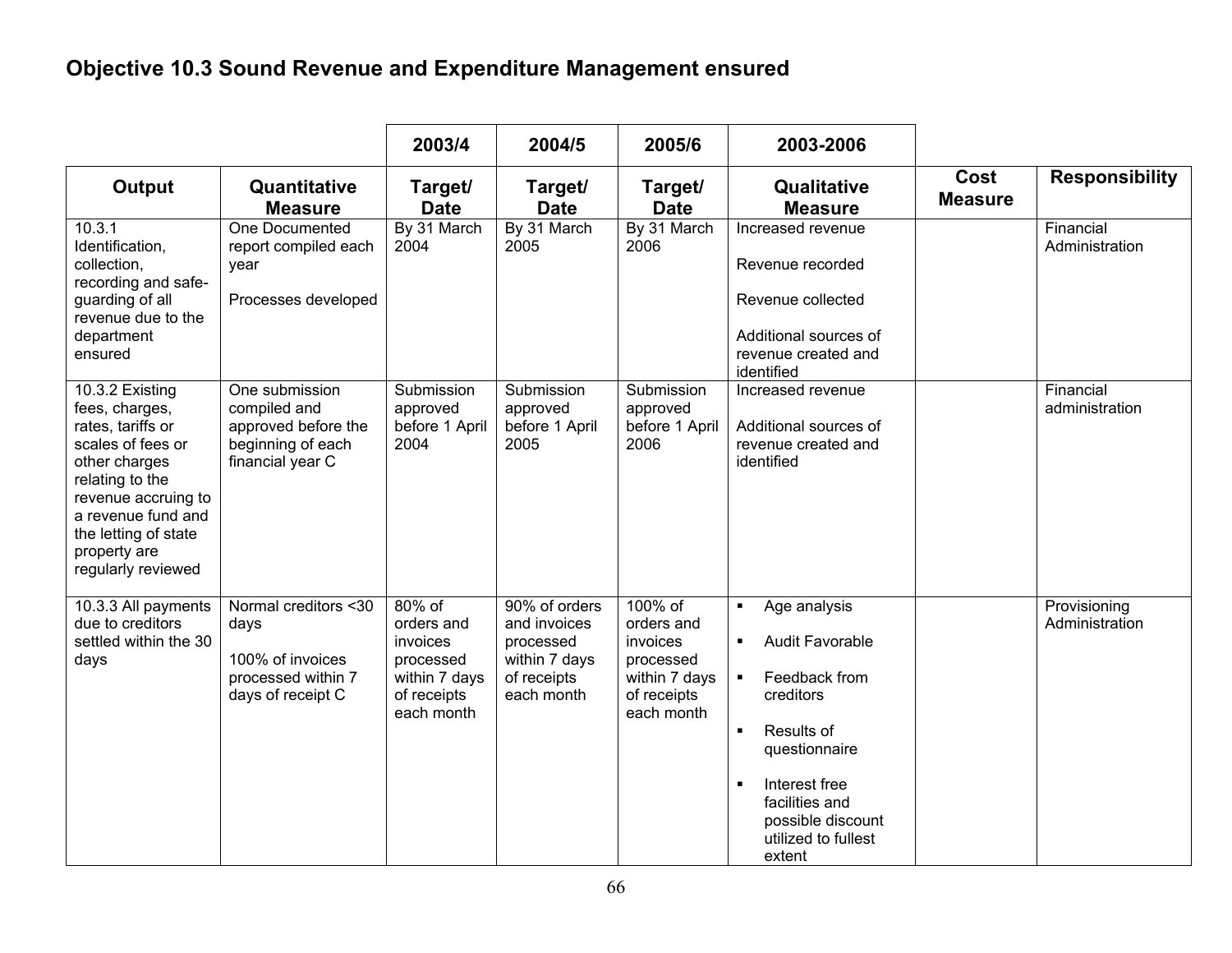| 10.3.4 The<br>collection of<br>revenue is<br>monitored on a<br>regular basis and<br>reported to the<br>executive authority                           | A report compiled<br>and communicated to<br>executive<br>management each<br>month C | One report is<br>compiled<br>within 15<br>days after<br>month end<br>By 31 March<br>2004 at least<br>12 reports<br>have been<br>compiled.      | One report is<br>compiled<br>within 15 days<br>after month<br>end<br>By 31 March<br>2005 at least<br>12 reports<br>have been<br>compiled.     | One report is<br>compiled<br>within 15<br>days after<br>month end<br>By 31 March<br>2006 at least<br>12 reports<br>have been<br>compiled. | Increased revenue<br>Additional sources of<br>revenue created and<br>identified                                         | Financial<br>Administration<br><b>Budget Office</b> |                               |
|------------------------------------------------------------------------------------------------------------------------------------------------------|-------------------------------------------------------------------------------------|------------------------------------------------------------------------------------------------------------------------------------------------|-----------------------------------------------------------------------------------------------------------------------------------------------|-------------------------------------------------------------------------------------------------------------------------------------------|-------------------------------------------------------------------------------------------------------------------------|-----------------------------------------------------|-------------------------------|
| 10.3.5 Zero over-<br>expenditure<br>allowed                                                                                                          | <b>Audited Annual</b><br><b>Financial Statement</b><br>С                            | 0% By 31<br>March 2004                                                                                                                         | 0% By 31<br>March 2005                                                                                                                        | 0% By 31<br>March 2006                                                                                                                    | All budget appropriated<br>spend<br>Compliance to<br>legislation<br><b>Audited Annual</b><br>Financial statement        |                                                     | Financial planning            |
| 10.3.6 Under-<br>expenditure of<br>budget contained<br>and limited to 2%<br>per year.                                                                | <b>Audited Annual</b><br><b>Financial statement</b><br>C                            | Maximum of<br>2% under-<br>expenditure<br>per year                                                                                             | Maximum of<br>2% under-<br>expenditure<br>per year                                                                                            | Maximum of<br>2% under-<br>expenditure<br>per year                                                                                        | Compliance to<br>legislation<br>All budget appropriate<br>spend<br><b>Audited Annual</b><br><b>Financial statement</b>  |                                                     | Financial planning            |
| 10.3.7 Over/under-<br>spending is<br>monitored on a<br>regular basis and<br>reported to the<br>relevant executive<br>authority via the<br><b>CFO</b> | A report is compiled<br>and submitted to<br>CFO and HOD every<br>month C            | One report<br>prepared per<br>year within 5<br>days after<br>month end in<br>accordance<br>with PFMA<br>and relevant<br>Treasury<br>Regulation | One report<br>prepared per<br>year within<br>5days after<br>month end in<br>accordance<br>with PFMA<br>and relevant<br>Treasury<br>Regulation | One report<br>prepared per<br>year 5 days<br>after month<br>end in<br>accordance<br>with PFMA<br>and relevant<br>Treasury<br>Regulation   | Compliance with<br>Treasury<br>Feedback from Treasury<br>Reports approved<br>All variance explained<br>and followed up. |                                                     |                               |
| 10.3.8 The actual<br>monthly                                                                                                                         | Variances explained                                                                 |                                                                                                                                                |                                                                                                                                               |                                                                                                                                           | Variances explained                                                                                                     |                                                     | Financial<br>Administration & |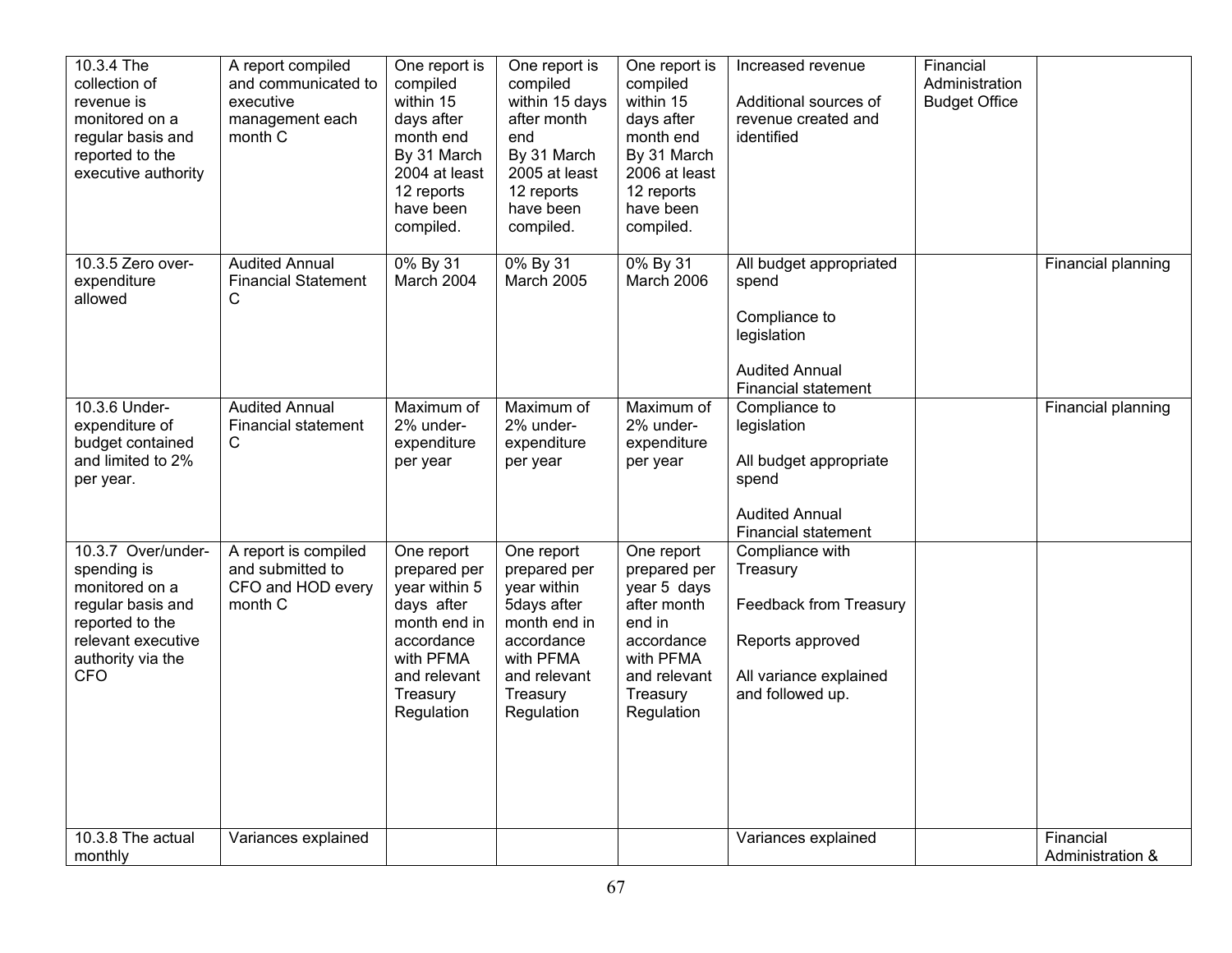| expenditure per | IYM and FMS reports | IYM reports       | Planning |
|-----------------|---------------------|-------------------|----------|
| programme is in |                     |                   |          |
| accordance with | Feedback Treasury   | Feedback Treasury |          |
| the cash flow   |                     |                   |          |
| projection      |                     |                   |          |

## **Objective 10.4: To ensure effective and efficient management of assets and liabilities**

|                                                                                                        |                                                               | 2003/4                                                                                  | 2004/5                                       | 2005/6                                       | 2003-2006                                                                                                                                                                                                                                                                                                                                              |                        |                                |
|--------------------------------------------------------------------------------------------------------|---------------------------------------------------------------|-----------------------------------------------------------------------------------------|----------------------------------------------|----------------------------------------------|--------------------------------------------------------------------------------------------------------------------------------------------------------------------------------------------------------------------------------------------------------------------------------------------------------------------------------------------------------|------------------------|--------------------------------|
| Output                                                                                                 | Quantitative<br><b>Measure</b>                                | Target/<br><b>Date</b>                                                                  | Target/<br><b>Date</b>                       | Target/<br><b>Date</b>                       | <b>Qualitative</b><br><b>Measure</b>                                                                                                                                                                                                                                                                                                                   | Cost<br><b>Measure</b> | <b>Responsibility</b>          |
| 10.4.1 A<br>comprehensive<br>asset register is<br>established and<br>maintained                        | <b>Assets Management</b><br>system exist and<br>operational.  | By Oct 2003-<br>implementati<br>on phase<br>Nov 2003<br>onward-<br>maintenance<br>phase | By 31 March<br>2005-<br>maintenance<br>phase | By 31 March<br>2006-<br>maintenance<br>phase | Assets register is<br>Integrated with<br>purchasing and<br>payments system<br>Structure to allow for<br>different classification of<br>assets<br>Clear identification of<br>assets and of person<br>responsible for assets<br>Data on acquisition<br>asset identification,<br>performance, disposal<br>and accounting<br>Updated on a regular<br>basis |                        | Provisioning<br>Administration |
| 10.4.2 A policy and<br>Procedure manual<br>to ensure Effective<br>management of<br>assets is developed | One procurement<br>policy documented<br>and implemented       | Nov 2003                                                                                | Updating and<br>implementa-<br>tion          | Updating and<br>implementa-<br>tion          | Guidelines established<br>Preventative mechanism<br>in place to eliminate<br>theft, losses, wastage<br>and misuse of assets                                                                                                                                                                                                                            |                        | Provisioning<br>Administration |
| 10.4.3 Stock levels<br>are at an optimum<br>and economical                                             | % of excessive and<br>redundant stock<br>items in relation to | By 31 March<br>2004, losses<br>limited to 1%                                            | By 31 March<br>2005, losses<br>limited to 1% | By 31 March<br>2006, losses<br>limited to 1% | Decrease in wastage,<br>theft, losses, and<br>misuse of assets                                                                                                                                                                                                                                                                                         |                        | Provisioning<br>Administration |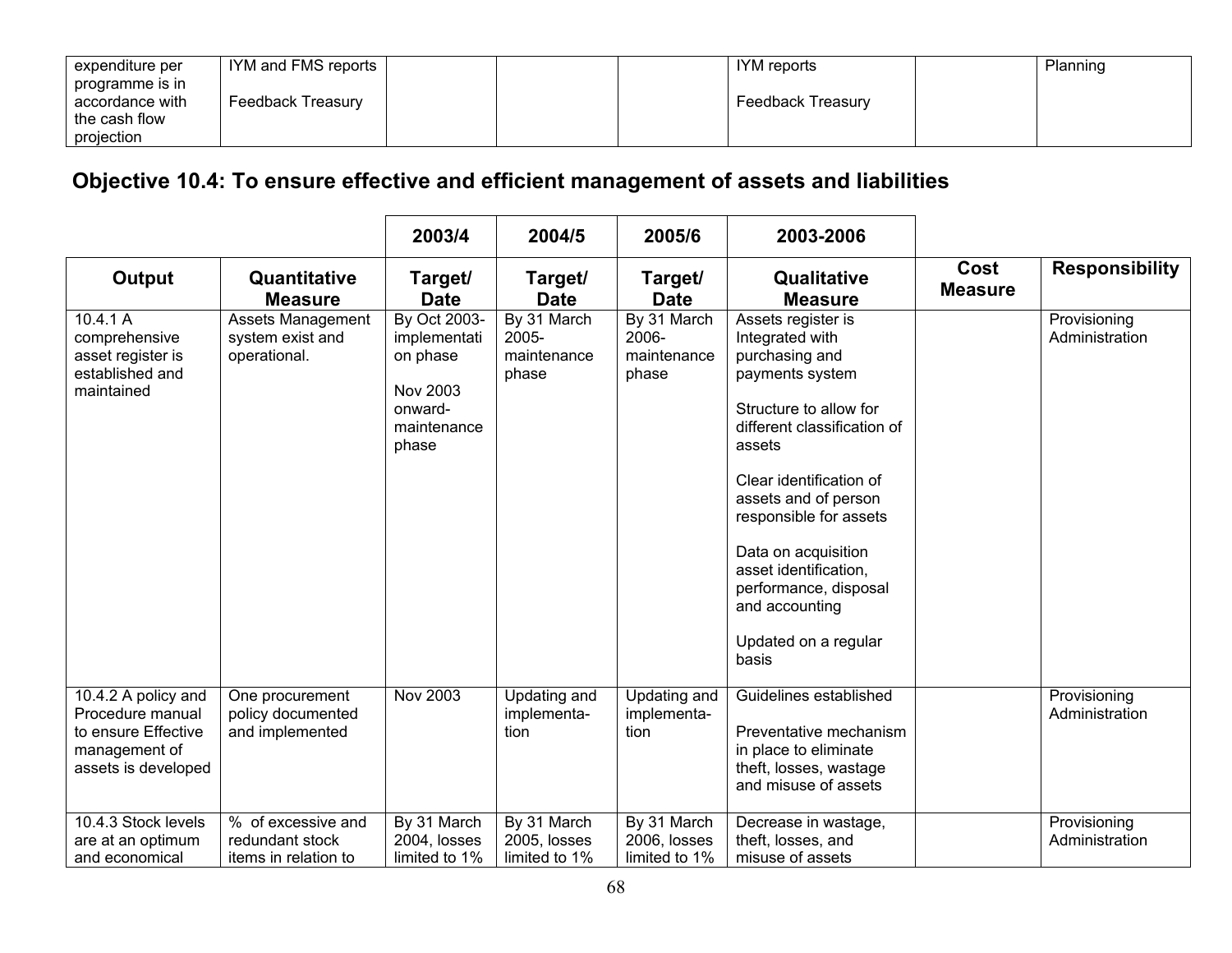| level.                                                                       | total number of stock<br>items is 1% per<br>annum.                                                                         |                                                                                       |                                                                                 |                                                                                    | <b>Audit Favorable</b><br>Monthly reports                                         |                             |
|------------------------------------------------------------------------------|----------------------------------------------------------------------------------------------------------------------------|---------------------------------------------------------------------------------------|---------------------------------------------------------------------------------|------------------------------------------------------------------------------------|-----------------------------------------------------------------------------------|-----------------------------|
|                                                                              | Value of stock held in<br>excess of 6 months<br>is limited to 2% of the<br>total value of stock.                           | 2%                                                                                    | 2%                                                                              | 2%                                                                                 | Audit Favourable<br>Monthly reports                                               |                             |
| 10.4.5 Effective<br>processes are in<br>place to collect<br>outstanding debt | Number of days<br>before payment is<br>received is <30 days<br>Amount of debt in<br>arrears exceeding 6<br>months is $0\%$ | Amount of<br>debt in<br>arrears<br>exceeding 6<br>months is 0%<br>by 31 March<br>2004 | Amount of<br>debt in arrears<br>exceeding 6<br>months is $0\%$<br>by March 2005 | Amount of<br>debt in<br>arrears<br>exceeding 6<br>months is 0%<br>by March<br>2006 | Audit report favourable<br>Age analysis report<br>compiled and approved<br>by CFO | Financial<br>Administration |

# **Objective 10.5: Accurate, timely reliable reporting on financial information is ensured**

|                                                                                                                              |                                                                                                 | 2003/4                                                           | 2004/5                                                | 2005/6                                                   | 2003-2006                                                                         |                        |                             |
|------------------------------------------------------------------------------------------------------------------------------|-------------------------------------------------------------------------------------------------|------------------------------------------------------------------|-------------------------------------------------------|----------------------------------------------------------|-----------------------------------------------------------------------------------|------------------------|-----------------------------|
| Output                                                                                                                       | Quantitative<br><b>Measure</b>                                                                  | Target/<br><b>Date</b>                                           | Target/<br><b>Date</b>                                | Target/<br><b>Date</b>                                   | Qualitative<br><b>Measure</b>                                                     | Cost<br><b>Measure</b> | <b>Responsibility</b>       |
| 10.5.1 Revenue<br>and expenditure<br>transactions<br>allocated to a<br>clearing or<br>suspense account<br>are approved at an | Delegations in writing<br>exist.<br>Delegations of<br>authority<br>communicated to all<br>staff |                                                                  |                                                       |                                                          | Delegations in writing<br>exist<br>Audit report favourable                        |                        | Financial<br>administration |
| level.<br>appropriate<br>10.5.2 Suspense<br>accounts cleared<br>and reconciled<br>appropriately                              | Value of cases older<br>than 12 months<br>written off and/or<br>back.                           | 100% of all<br>suspense<br>accounts<br>reconciled<br>and cleared | 100%<br>reconciled and<br>cleared                     | 100%<br>reconciled<br>and cleared                        | Monthly Reconciliation's<br>done<br>Favourable Audit report                       |                        | Financial<br>administration |
|                                                                                                                              | No Amount dormant<br>for longer than 6<br>months                                                | Report to<br>CFO on all<br>uncleared<br>items<br>monthly         | Report to CFO<br>on all<br>uncleared<br>items monthly | Report to<br>CFO on all<br>uncleared<br>items<br>monthly | 100% reconciled and<br>cleared<br>Report to CFO on all<br>uncleared items monthly |                        |                             |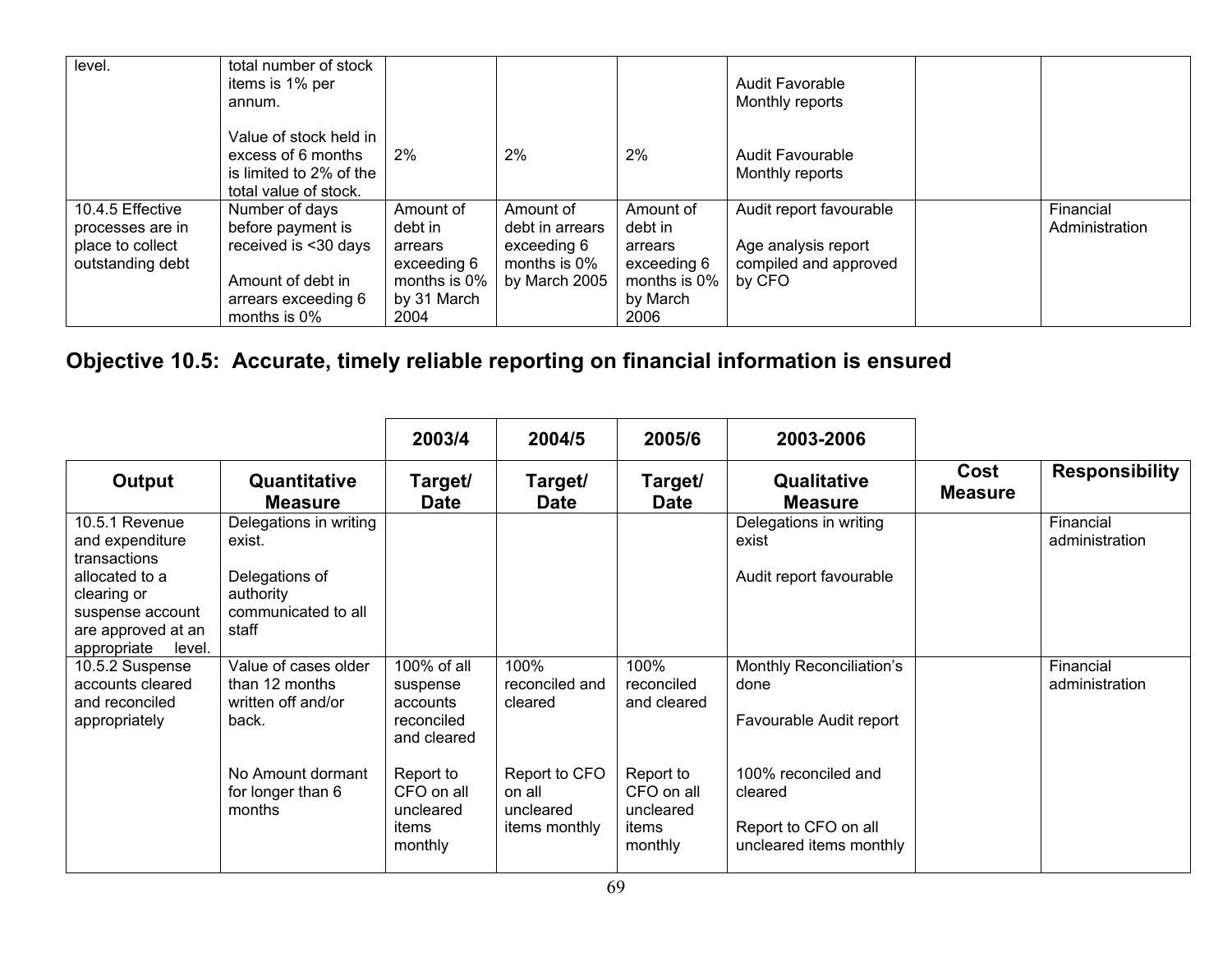| 10.5.3 Bank<br>reconciliation's<br>done on regular<br>basis by the                                | Daily and Monthly<br>reconciliation's<br>submitted to CFO                          | 100% of all<br>control and<br>suspense<br>account | 100% of all<br>control and<br>suspense<br>account | 100% of all<br>control and<br>suspense<br>account | Daily and Monthly<br>reconciliation's<br>submitted to CFO                                                        | Financial planning<br>and administration |
|---------------------------------------------------------------------------------------------------|------------------------------------------------------------------------------------|---------------------------------------------------|---------------------------------------------------|---------------------------------------------------|------------------------------------------------------------------------------------------------------------------|------------------------------------------|
| department                                                                                        | 100% of all balance<br>sheet and pre-<br>identified control<br>accounts reconciled | reconciled,<br>reviewed and<br>filed.             | reconciled.<br>reviewed and<br>filed.             | reconciled.<br>reviewed and<br>filed.             | Favourable audit                                                                                                 |                                          |
| 10.5.4 All<br>transactions have<br>been recorded<br>before the closure<br>of accounting<br>months | Registers compiled<br><b>Audit Favourable</b>                                      |                                                   |                                                   |                                                   | Audit favourable<br>Certificate of compliance<br>signed by the supervisor<br>and copy submitted to<br><b>CFO</b> | Financial planning<br>and administration |

# **Objective 10.6: Annual Reporting ensured**

|                                                                                              |                                                                                  | 2003/4                                                 | 2004/5                                                 | 2005/6                                                 | 2003-2006                                                                  |                        |                                          |
|----------------------------------------------------------------------------------------------|----------------------------------------------------------------------------------|--------------------------------------------------------|--------------------------------------------------------|--------------------------------------------------------|----------------------------------------------------------------------------|------------------------|------------------------------------------|
| Output                                                                                       | Quantitative<br><b>Measure</b>                                                   | Target/<br><b>Date</b>                                 | Target/<br><b>Date</b>                                 | Target/<br><b>Date</b>                                 | Qualitative<br><b>Measure</b>                                              | Cost<br><b>Measure</b> | <b>Responsibility</b>                    |
| 10.6.1 The Annual<br>financial statement<br>is submitted<br>timorously for audit<br>purposes | In accordance with<br><b>National Treasury</b><br>guidelines<br>Audit favourable | Within the<br>prescribed<br>timeline by<br><b>PFMA</b> | Within the<br>prescribed<br>timeline by<br><b>PFMA</b> | Within the<br>prescribed<br>timeline by<br><b>PFMA</b> | In accordance with<br><b>National Treasury</b><br>guidelines               |                        | Financial planning<br>and administration |
|                                                                                              | <b>Attended Training</b><br>Compliance                                           |                                                        |                                                        |                                                        | Audit favourable<br><b>Attended Training</b>                               |                        |                                          |
| 10.6.2 The annual<br>report, including,<br>the audited<br>financial<br>statements and the    | In accordance with<br><b>National Treasury</b><br>guidelines                     | Within the<br>prescribed<br>timeline by<br>PFMA        | Within the<br>prescribed<br>timeline by<br><b>PFMA</b> | Within the<br>prescribed<br>timeline by<br>PFMA        | Compliance<br>In accordance with<br><b>National Treasury</b><br>guidelines |                        |                                          |
| audit report, to be<br>submitted<br>timeously to the<br>executive authority                  | Audit favourable<br><b>Attended Training</b><br>Compliance                       |                                                        |                                                        |                                                        | Audit favourable<br><b>Attended Training</b><br>Compliance                 |                        |                                          |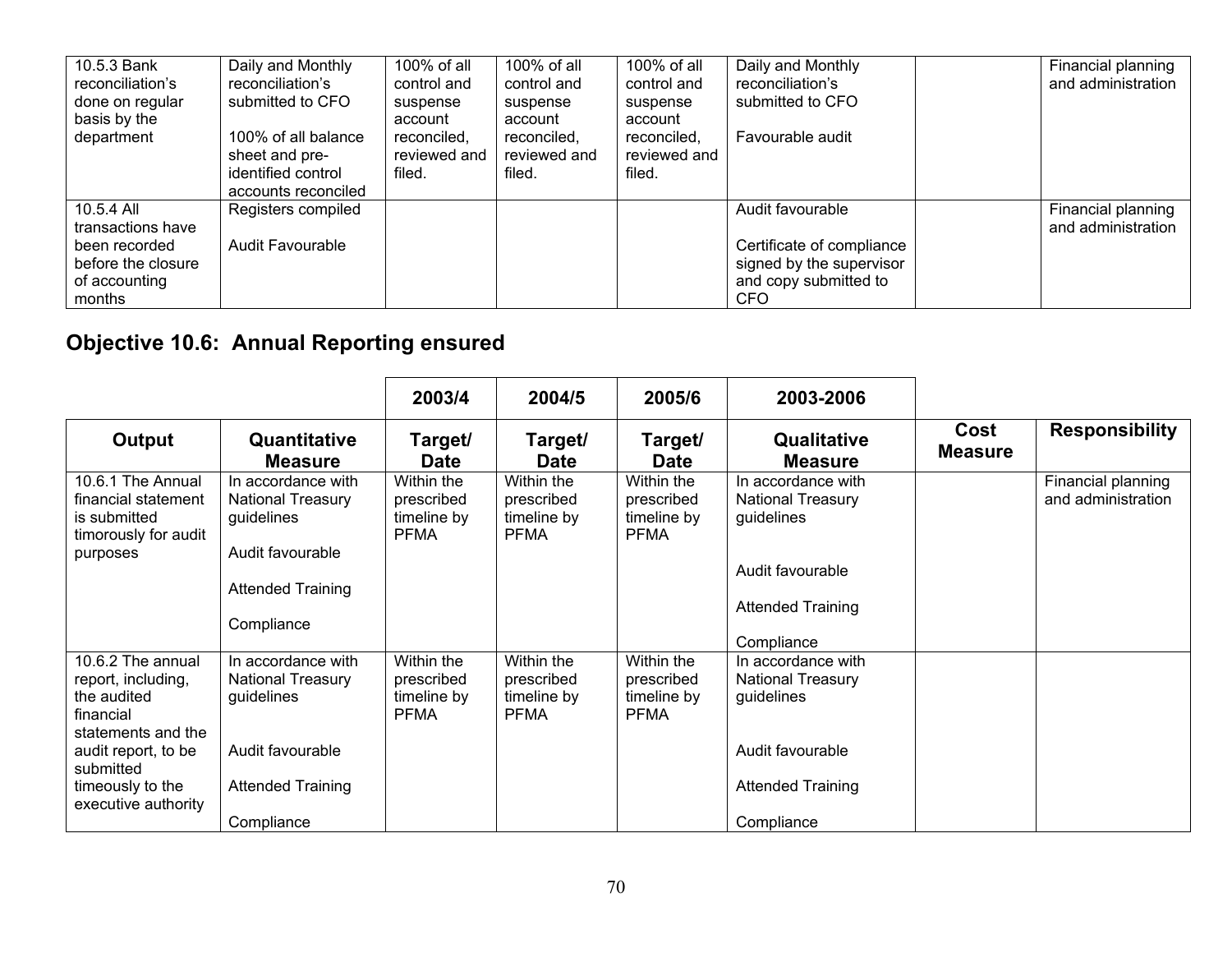| 10.6.3 The                                 | In accordance with                     | On or before    | On or before         | On or before    | In accordance with                     | Financial planning |
|--------------------------------------------|----------------------------------------|-----------------|----------------------|-----------------|----------------------------------------|--------------------|
| executive authority<br>responsible for the | <b>National Treasury</b><br>guidelines | 30<br>September | 30 September<br>2005 | 30<br>September | <b>National Treasury</b><br>guidelines |                    |
| department tabled                          |                                        | 2004            |                      | 2006            |                                        |                    |
| the annual report                          | Audit favourable                       |                 |                      |                 |                                        |                    |
| including the                              |                                        |                 |                      |                 | Audit favourable                       |                    |
| financial                                  |                                        |                 |                      |                 |                                        |                    |
| statements and                             |                                        |                 |                      |                 | The content of annual                  |                    |
| audit report                               |                                        |                 |                      |                 | report is in accordance                |                    |
| thereon, timeously                         |                                        |                 |                      |                 | with the legislative                   |                    |
| to the legislature                         |                                        |                 |                      |                 | requirements                           |                    |

| Objective 10.7: To provide assurance that internal control measures are operating effectively and |  |
|---------------------------------------------------------------------------------------------------|--|
| efficiently                                                                                       |  |

|                                                                |                                                                                                                                      | 2003/4                                                                                                   | 2004/5                                                                              | 2005/6                                                                                  | 2003-2006                                                                                                                            |                        |                       |
|----------------------------------------------------------------|--------------------------------------------------------------------------------------------------------------------------------------|----------------------------------------------------------------------------------------------------------|-------------------------------------------------------------------------------------|-----------------------------------------------------------------------------------------|--------------------------------------------------------------------------------------------------------------------------------------|------------------------|-----------------------|
| <b>Output</b>                                                  | Quantitative<br><b>Measure</b>                                                                                                       | Target/<br><b>Date</b>                                                                                   | Target/<br><b>Date</b>                                                              | Target/<br><b>Date</b>                                                                  | Qualitative<br><b>Measure</b>                                                                                                        | Cost<br><b>Measure</b> | <b>Responsibility</b> |
| 10.7.1 An effective<br>system of internal<br>audit is in place | Internal Audit<br>established.<br>All vacancies<br>filled<br>100% completion<br>of planned audit<br>assignments and<br>ad hoc tasks. | 100%<br>completion of<br>planned audit<br>assignments<br>and ad hoc<br>tasks                             | 100%<br>completion of<br>planned audit<br>assignments<br>and ad hoc<br>tasks        | 100%<br>completion of<br>planned<br>audit<br>assignments<br>and ad hoc<br>tasks         | Internal Audit Unit<br>Reliance by top<br>Management<br>Reliance by external<br>auditors<br>80% of<br>recommendations<br>implemented |                        | <b>Internal Audit</b> |
| 10.7.2 Fraud<br>prevention strategies<br>been developed        | One documented<br>plan exists and<br>communicated<br>within the<br>Department and<br>revised annually.                               | By 30 March<br>2004 the first<br>fraud<br>prevention<br>plan should<br>be in place<br>and<br>implemented | By 30 June<br>2005 the plan<br>should have<br>been revised<br>for the first<br>time | By 30 June<br>2006 the<br>plan should<br>have been<br>revised for<br>the second<br>time | Plan been approved by<br>the MEC and endorsed<br>by the Audit Committee                                                              |                        | <b>Internal Audit</b> |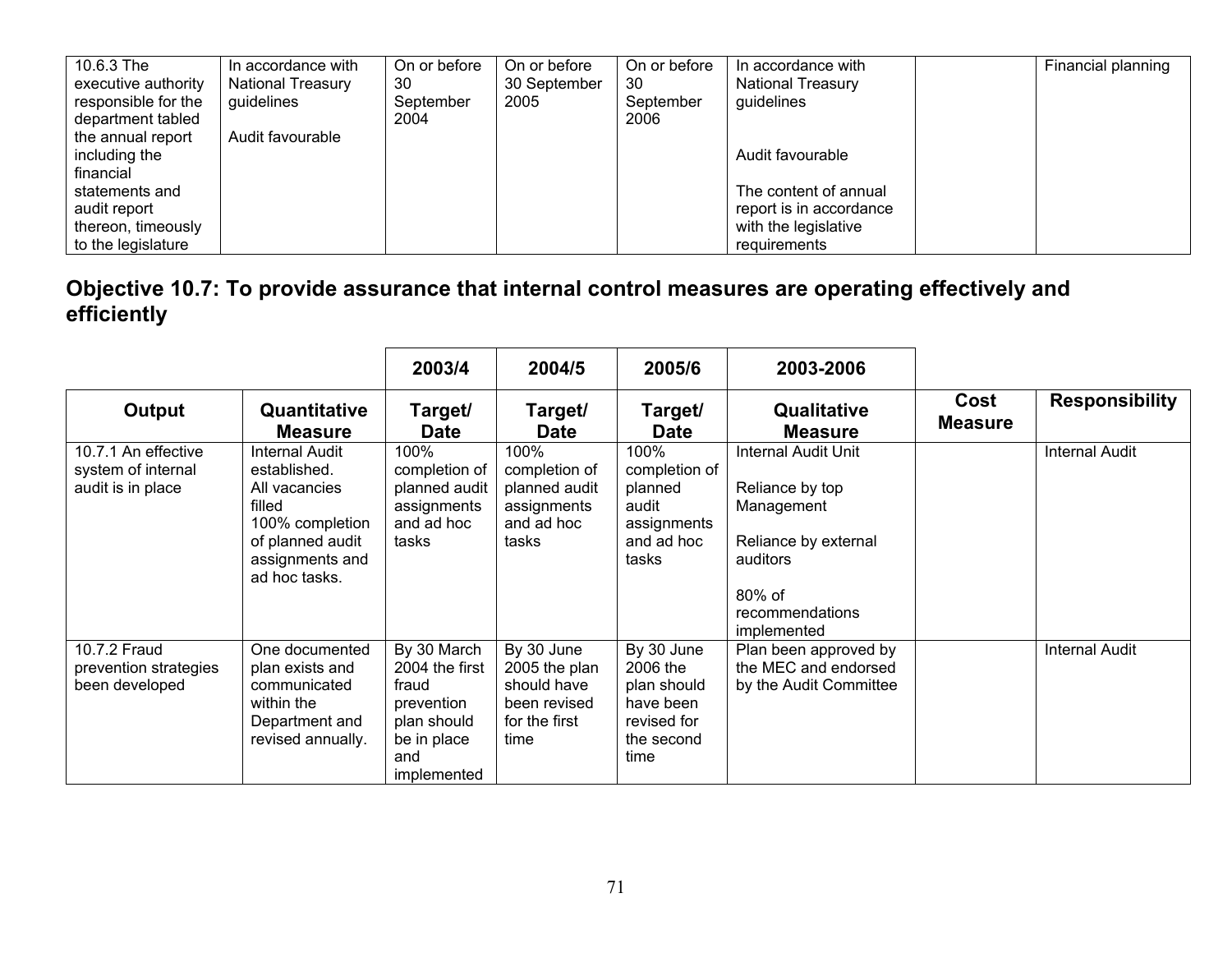| 10.7.3 The purpose,<br>authority and<br>responsibility of the<br>internal audit activity<br>formally defined                                        | Documented<br>proof.                                                                           | May 2003                          | May 2004 1st<br>review         | May 2005 2 <sup>nd</sup><br>review                    | Internal Audit charter is<br>approved by the Audit<br>Committee<br>Rolling three year<br>strategic plan<br>Annual internal audit<br>plan<br>Plans indicating<br>proposed scope of each<br>audit | Internal audit |
|-----------------------------------------------------------------------------------------------------------------------------------------------------|------------------------------------------------------------------------------------------------|-----------------------------------|--------------------------------|-------------------------------------------------------|-------------------------------------------------------------------------------------------------------------------------------------------------------------------------------------------------|----------------|
| 10.7.4 Internal audit<br>submit reports to the<br>audit committee/Top<br>management detailing<br>performance against<br>the internal audit plan     | Monthly and<br>Quarterly reports.<br>100% of all<br>reports approved<br>by Audit<br>committee. | 12 Reports<br>by 31 March<br>2004 | 12 Reports by<br>31 March 2005 | 12 Reports<br>by 31 March<br>2006                     | Monthly and Quarterly<br>reports<br>Approved by audit<br>committee                                                                                                                              | Internal audit |
| 10.7.5 The internal<br>audit function<br>scrutinized and<br>evaluated to ensure<br>that it maximizes the<br>benefits from its<br>independent status | Review by audit<br>committee<br>performed at least<br>every 3 years.                           |                                   |                                | First review<br>to be done<br>before 31<br>March 2006 | Review by audit<br>committee performed at<br>least every 3 years.                                                                                                                               | Internal audit |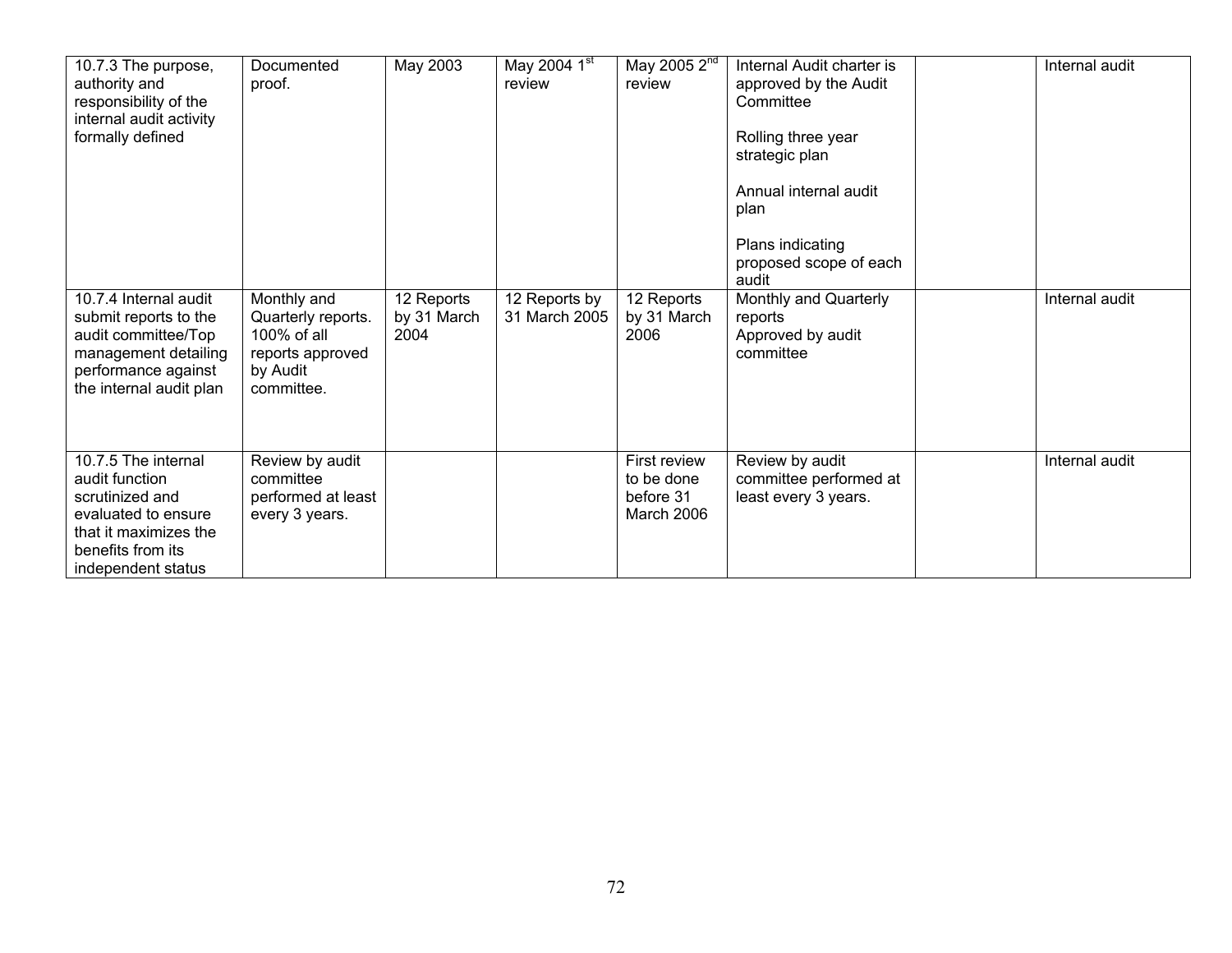| 10.7.6 An audit<br>committee been<br>established                                                                                                                              | Establishment of<br>an effective<br>independent audit<br>committee. | Audit<br>committee<br>established<br>and<br>operational<br>before 31<br>March 2004 |                                               |                                               | Must have appropriate<br>experience<br>Consultation with<br>executive authority<br>At least 3 members<br>Majority of members<br>may not be in the<br>employ of the<br>department |                                           | Internal audit |
|-------------------------------------------------------------------------------------------------------------------------------------------------------------------------------|---------------------------------------------------------------------|------------------------------------------------------------------------------------|-----------------------------------------------|-----------------------------------------------|----------------------------------------------------------------------------------------------------------------------------------------------------------------------------------|-------------------------------------------|----------------|
|                                                                                                                                                                               |                                                                     |                                                                                    |                                               |                                               | one member from<br>outside the public<br>service Chairperson<br>may not be in the<br>employ of the<br>department                                                                 |                                           |                |
| 10.7.7 The audit<br>committee have<br>formally determined,<br>written terms of<br>reference dealing with<br>membership, mandate<br>audit approach and<br>operating procedures | Existence of ToR.                                                   | By 31 March<br>2004 a ToR<br>in place                                              |                                               |                                               | Formal, written terms of<br>reference, approved by<br>the accounting officer<br>and audit committee                                                                              |                                           | Internal audit |
| 10.7.8 The Audit<br>Committee meet with<br>the external auditors<br>on a regular basis                                                                                        | At least 4 times<br>per year                                        | By 31 March<br>2004, 4<br>contact<br>sessions                                      | By 31 March<br>2005, 4<br>contact<br>sessions | By 31 March<br>2006, 4<br>contact<br>sessions | <b>Existence of Minutes of</b><br>the meetings<br>Compliance                                                                                                                     |                                           | Internal audit |
| 10.7.9 The Audit<br>committee have clearly<br>agreed reporting lines                                                                                                          | Clear reporting<br>lines.<br>Terms of<br>reference.                 | By March 31<br>2004                                                                |                                               |                                               | Report to accounting<br>officer<br>Approved organizational<br>structure                                                                                                          |                                           | Internal audit |
| 10.7.10 The Audit<br>committee is subject to<br>regular evaluation by<br>the accounting officer<br>as to its performance<br>and effectiveness                                 | At least 4 times<br>per year.                                       | 4 Reports<br>per year by<br>31 March<br>2004                                       | 4 Reports per<br>year by 31<br>March 2005     | 4 Reports<br>per year by<br>31 March<br>2006  | Report by accounting<br>officer                                                                                                                                                  | 4 Reports per<br>year by 31<br>March 2005 | Internal audit |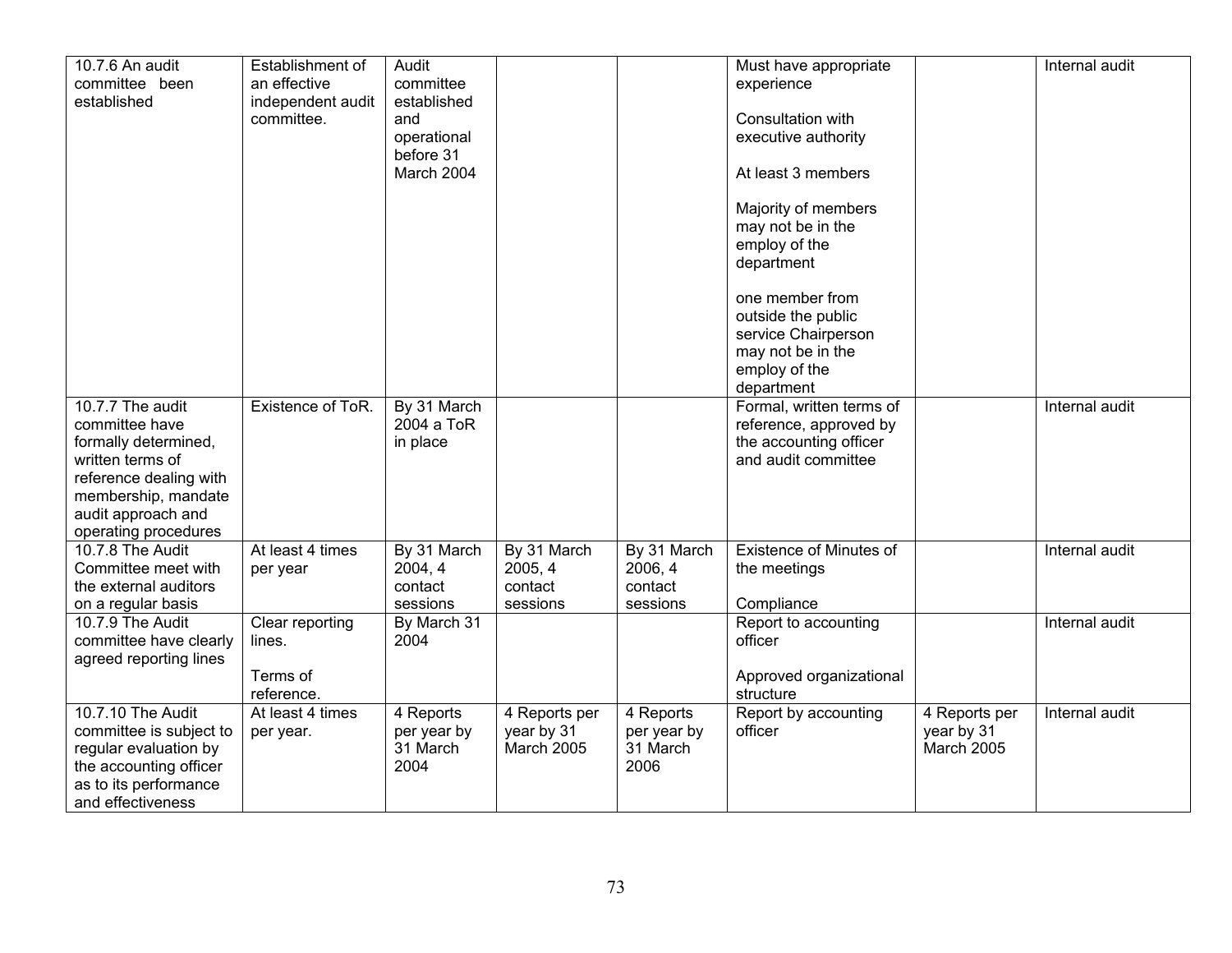| 10.7.11 The audit<br>committee submit a<br>report for purposes of<br>the annual report | Coverage of<br>report. | Before the<br>prescribed<br>dates set by<br><b>PFMA</b> | Before the<br>prescribed<br>dates set by<br><b>PFMA</b> | Before the<br>prescribed<br>dates set by<br><b>PFMA</b> | Effectiveness of internal<br>control<br>Quality of in year<br>management and<br>monthly reporting in<br>terms of PFMA<br>Evaluation of annual<br>financial statements | Before<br>prescribed<br>dates set by<br><b>PFMA</b><br>Compliance | Internal audit |
|----------------------------------------------------------------------------------------|------------------------|---------------------------------------------------------|---------------------------------------------------------|---------------------------------------------------------|-----------------------------------------------------------------------------------------------------------------------------------------------------------------------|-------------------------------------------------------------------|----------------|
|----------------------------------------------------------------------------------------|------------------------|---------------------------------------------------------|---------------------------------------------------------|---------------------------------------------------------|-----------------------------------------------------------------------------------------------------------------------------------------------------------------------|-------------------------------------------------------------------|----------------|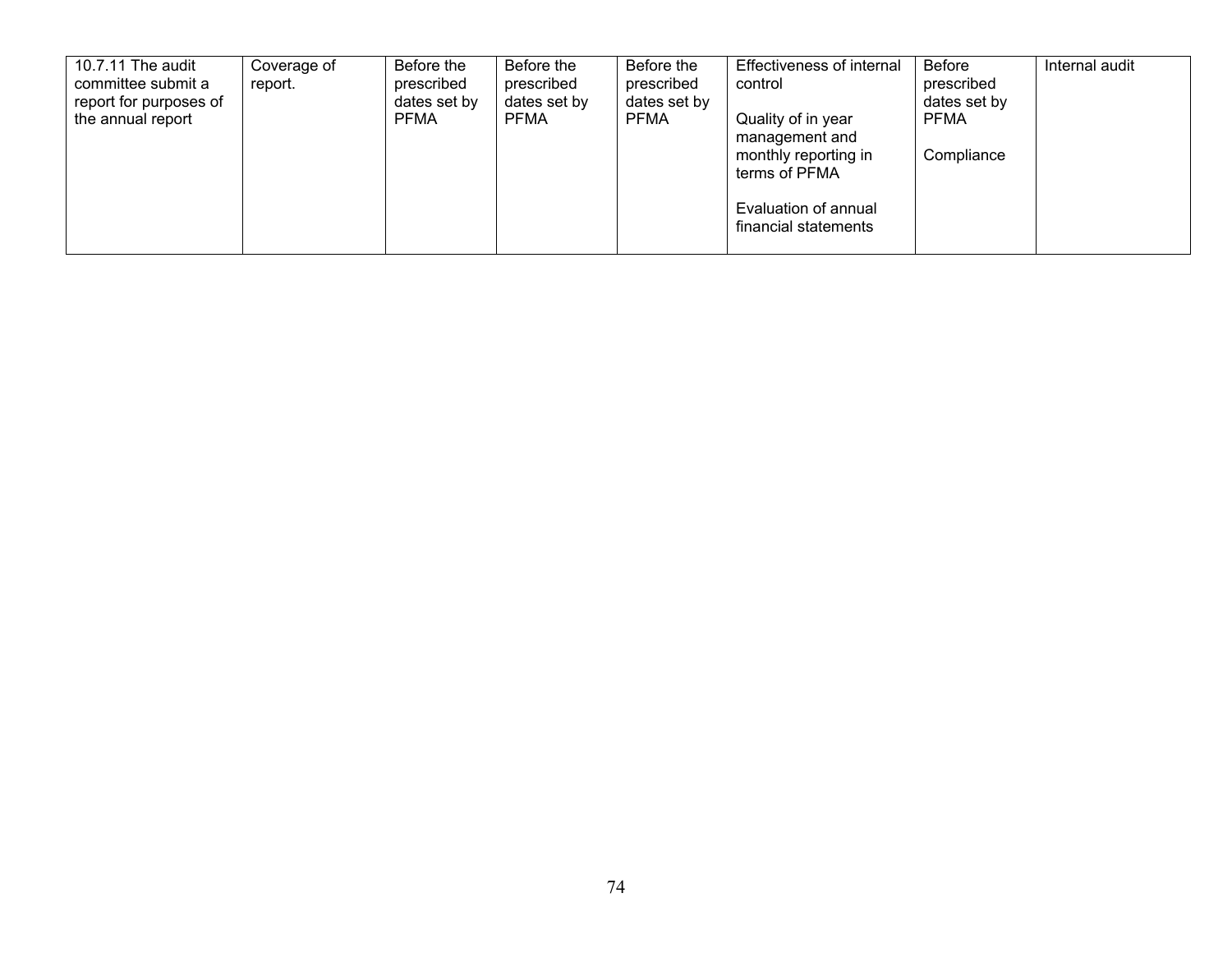### **2.2. Reconciliation of Budget with Plan by Programme**

The following table indicates the Budget of the Department reconciled with the relevant programmes:

| R 000                                               | 2000/2001<br>Actual | 2001/02<br>Actual | 2002/03<br>Est. actual | 2003/04<br>Voted | 2004/05<br><b>MTEF</b> | 2005/06<br><b>MTEF</b> |
|-----------------------------------------------------|---------------------|-------------------|------------------------|------------------|------------------------|------------------------|
| 1. Management                                       | 12 356              | 5036              | 12761                  | 5871             | 6 1 1 0                | 6 3 2 8                |
| 2. Agricultural Development &<br>Technical Services | 60 529              | 61 363            | 81 254                 | 95 655           | 99 084                 | 103857                 |
| 3. Financial Management                             | 17971               | 7 3 3 8           | 7602                   | 12 134           | 12769                  | 13 348                 |
| 4. Project Management Unit                          | 3095                | 3 1 3 1           | 11 654                 | 6 2 1 6          | 6555                   | 6864                   |
| 5. Corporate Services                               | 24 302              | 42731             | 49 672                 | 50 265           | 53 009                 | 55 511                 |
| Total: (name of department)                         | 118 253             | 119 599           | 162 943                | 170 141          | 177 527                | 185 908                |

### **2.3. Medium term revenues**

### **2.3.1. Summary of revenue**

The following table indicates a summary of revenue:

| R 000                            | 2000/2001<br><b>Actual</b> | 2001/02<br>Actual | 2002/03<br>Est. actual | 2003/04<br><b>Voted</b> | 2004/05<br><b>MTEF</b> | 2005/06<br><b>MTEF</b> |
|----------------------------------|----------------------------|-------------------|------------------------|-------------------------|------------------------|------------------------|
| Equitable share                  | 142 087                    | 176 395           | 153 950                | 162 457                 | 171 067                | 179 278                |
| Conditional grants               | 551                        |                   | 1400                   | 1800                    |                        |                        |
| Other: Own revenue, rollovers,   | 3457                       | 3 1 1 5           | 54 539                 | 5884                    | 6460                   | 6630                   |
| Suspensions & additional amounts |                            |                   |                        |                         |                        |                        |
| <b>Total revenue</b>             | 146 095                    | 179 510           | 209889                 | 170 141                 | 177 527                | 185908                 |

# **2.3.2. Departmental revenue collection**

The following table indicates Departmental revenue collection:

| <b>R000</b>                | 2000/2001<br>Actual | 2001/02<br>Actual | 2002/03<br>Est. actual | 2003/04<br><b>Voted</b> | 2004/05<br><b>MTEF</b> | 2005/06<br><b>MTEF</b> |
|----------------------------|---------------------|-------------------|------------------------|-------------------------|------------------------|------------------------|
| <b>Current revenue</b>     |                     |                   |                        |                         |                        |                        |
| Tax revenue                |                     |                   |                        |                         |                        |                        |
| Non-tax revenue            | 3457                | 2846              | 1464                   | 1 0 9 9                 | 1 1 4 5                | 1 1 9 6                |
| <b>Capital revenue</b>     |                     |                   |                        |                         |                        |                        |
| -Sale of livestock         |                     | 269               | 200                    | 200                     | 220                    | 250                    |
| - Sale of Provincial stock |                     |                   |                        | 410                     | 451                    | 496                    |
| Departmental revenue       | 3457                | 3 1 1 5           | 1664                   | 1709                    | 1816                   | 1942                   |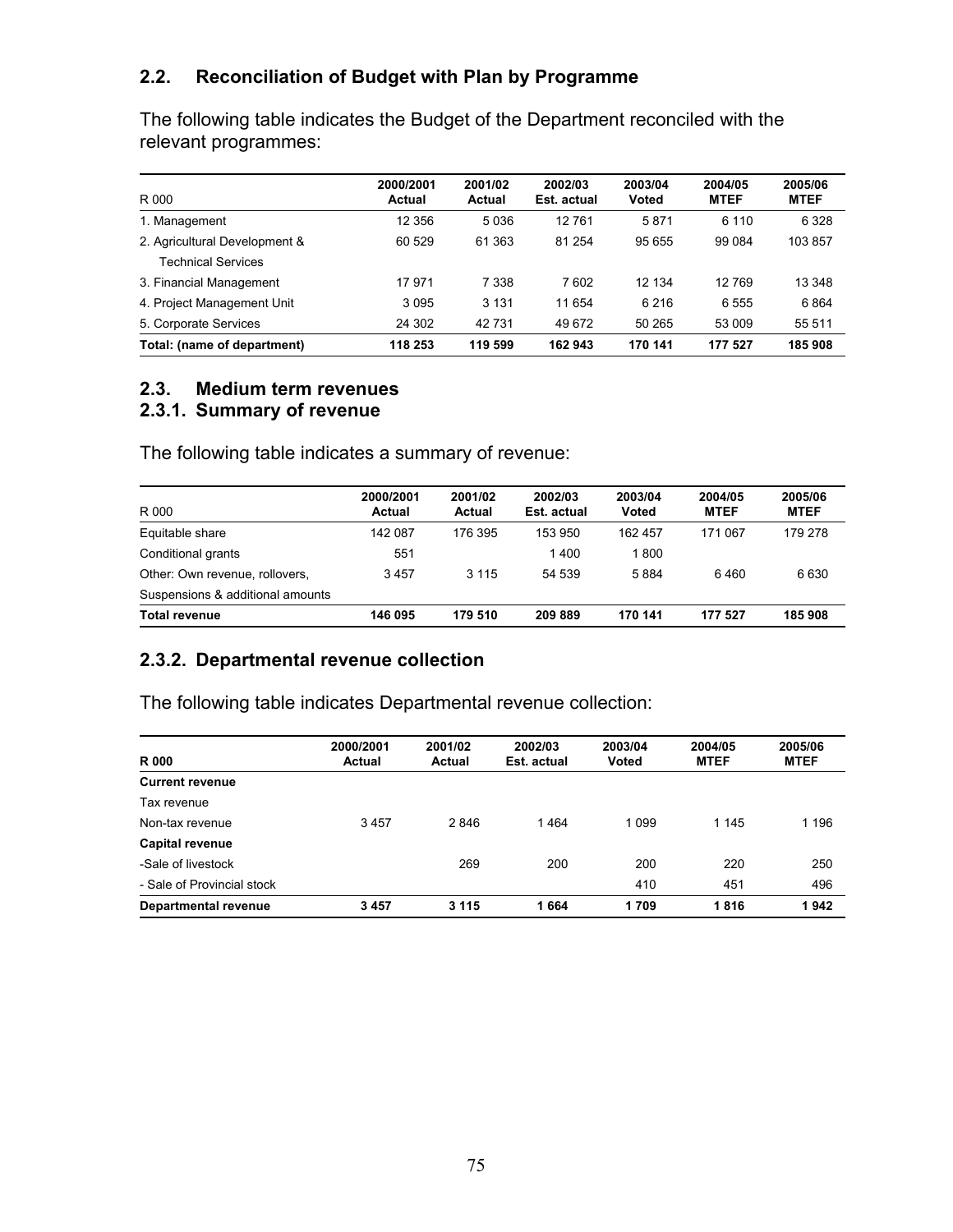# **2.3.3. Conditional grants**

The following table indicates conditional grants:

| R 000                            | 2000/2001<br><b>Actual</b> | 2001/02<br>Actual | 2002/03<br>Est. actual | 2003/04<br><b>Voted</b> | 2004/05<br><b>MTEF</b> | 2005/06<br><b>MTEF</b> |
|----------------------------------|----------------------------|-------------------|------------------------|-------------------------|------------------------|------------------------|
| Equitable share                  | 142 087                    | 176 395           | 153 950                | 162 457                 | 171 067                | 179 278                |
| Conditional grants               | 551                        |                   | 1400                   | 1800                    |                        |                        |
| Other: Own revenue, rollovers,   | 3457                       | 3 1 1 5           | 54 539                 | 5884                    | 6460                   | 6630                   |
| Suspensions & additional amounts |                            |                   |                        |                         |                        |                        |
| <b>Total revenue</b>             | 146 095                    | 179 510           | 209889                 | 170 141                 | 177 527                | 185 908                |

#### **2.4. Co-ordination, co-operation and outsourcing plans 2.4.1. Interdepartmental linkages**

The only area of service delivery where the DoA shares responsibility with another Department revolves around the Land Redistribution for Agricultural Development (LRAD) of the National Department of Land Affairs.

This programme is supported by a Power of Attorney issued by the National Minister of Agriculture and Land Affairs to all provincial Agricultural Departments.

 In order to promote coordination and co-operation, the DoA, Land Affairs and the Land Bank jointly serves on a provincial grants approval committee, chaired by the DoA.

The FSDA, in collaboration with the NDA, further administers Land Care programmes as part of the National Poverty Relief programme.

### **2.4.2. Local government linkages**

None in so far as the Department of Agriculture is concerned.

# **2.4.3. Public entities**

The final liquidation of the now defunct Agri-Eco Pty (Ltd) is foreseen during the 2003/04 financial years. To this end, the FSDA received an additional amount of R10 million from Provincial Treasury during 2002/03 for the facilitation of this process.

### **2.4.4. Public, private partnerships, outsourcing etc.**

No final PPP arrangements, accept the agreement with the EU to fund agricultural development in the Free State to the value of Euro 17 000 000 exists.

As provided for in the FA with the EU, various Intermediate Organizations and suppliers are contracted in the implementation of approved development projects.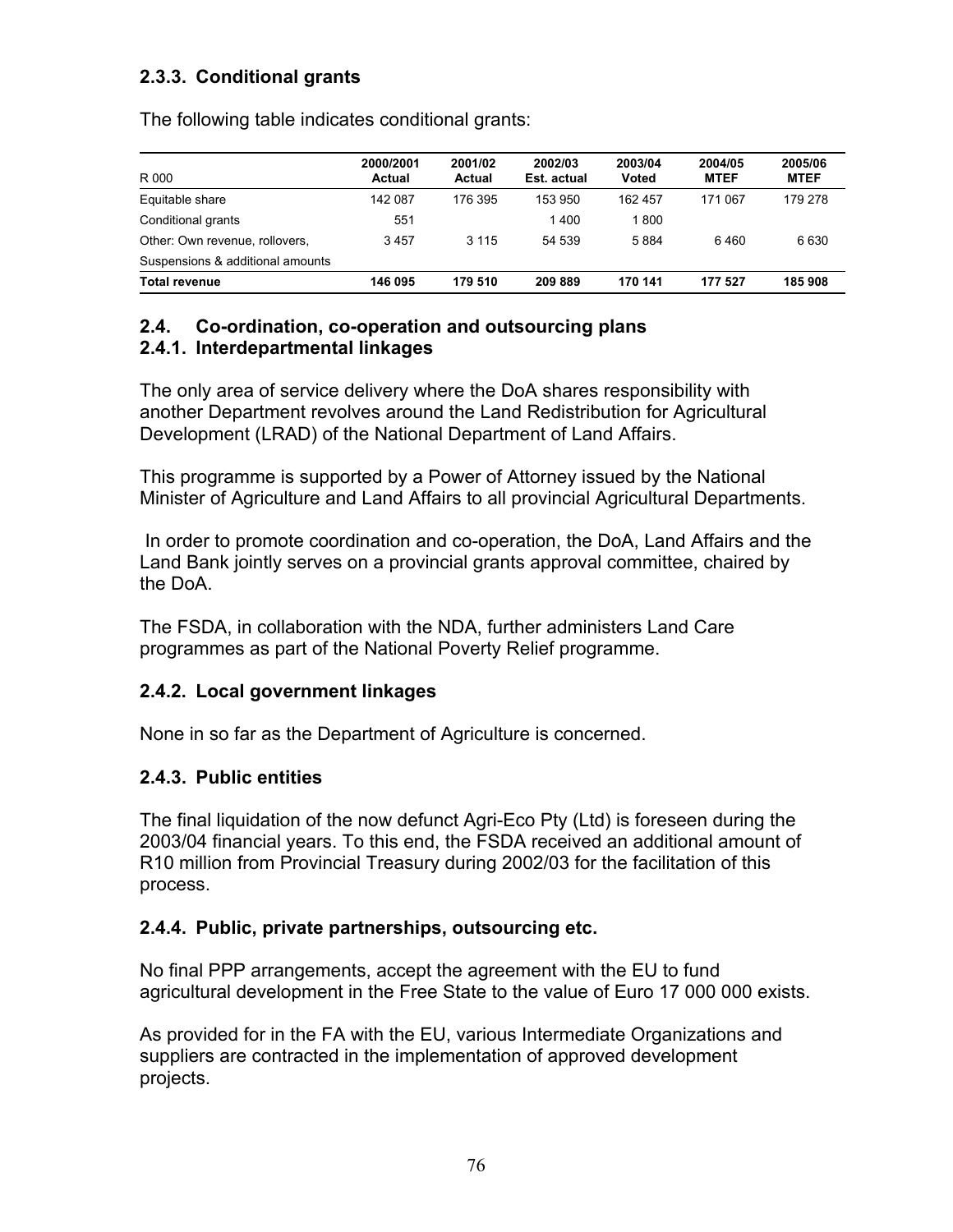### **2.5. Financial Management**

# **2.5.1. Strategies to address audit queries**

During 2002/03 an internal audit unit was established under control of the CFO. The Internal Audit Charter is currently under consideration in the Department and should be finalized during the beginning of the next financial year.

# **2.5.2. Implementation of PFMA**

In order to strengthen the Department's ability to comply with the prescripts of the PFMA, all financial related functions of the Department where transferred to the CFO function over and above the financial control and financial management responsibilities.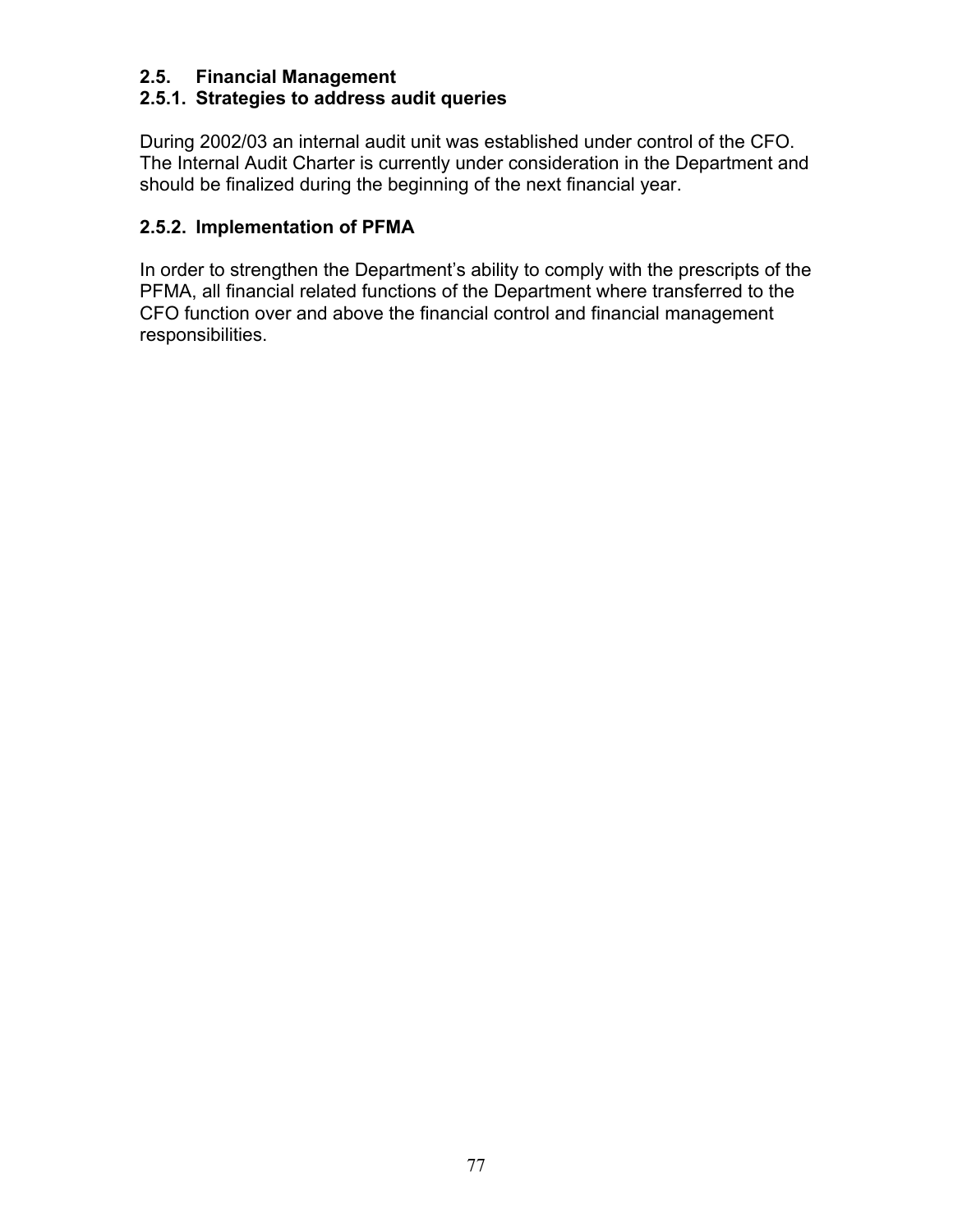# **Part C: Background Information**

# **3.1. Service Delivery Environment**

### **3.1.1. Policy changes and trends**

The macro organizational structure of the Department is reviewed annually to align it with the political and social ambit in which it operates and to better address the development needs of its clients. The year 2001/2002 brought about the strengthening of the management echelon of the Department by centralization at Glen (Head Office). The number of districts within which the Department operates was increased from three to five in conformation with the District Council (DC) delineation of activities of the Provincial Government.

The level of normal functional business of the Department was greatly impaired by the realignment of national and provincial priorities in 1999/2000. Only in 2003/2004 will the Department have recovered sufficiently from its generally accepted shortage of working capital. The Department will be in the position to place renewed emphasis on the following aspect of its functional responsibility:

- Provision of extension services
- Provision of agricultural infrastructure
- Veterinary services
- Land reform support, and
- Training

The financial management function will be firmly established in the Department in 2003/2004. New structures of financial management and control are currently being developed and considerable resources will be invested in the function.

The Land Care programme is executed by Soil Conservation Services on behalf of the National Department of Agriculture. This programme is to continue over the MTEF period, probably to be formalized as conditional grants from 2003/2004 onwards.

The Department has successfully renegotiated its Community Projects Fund Support Programme with the EU for the next four years. The programme is now set for increased expenditure from which the rural community of the Free State stands to benefit considerably.

A Manager of Agricultural Development and Technical Services has been appointed in 2002/2003. Management of the entire programme will be further strengthening in 2003/2004 by the appointment of provincial district managers for extension and veterinary services.

Implementation of the Public Finance Management Act was a priority project in the Department after the appointment of the Chief Financial Officer. The directorate will, over and above giving substance to a number of new and unique functions, also consolidate financial activities formerly undertaken by Management and Corporate Services directorates.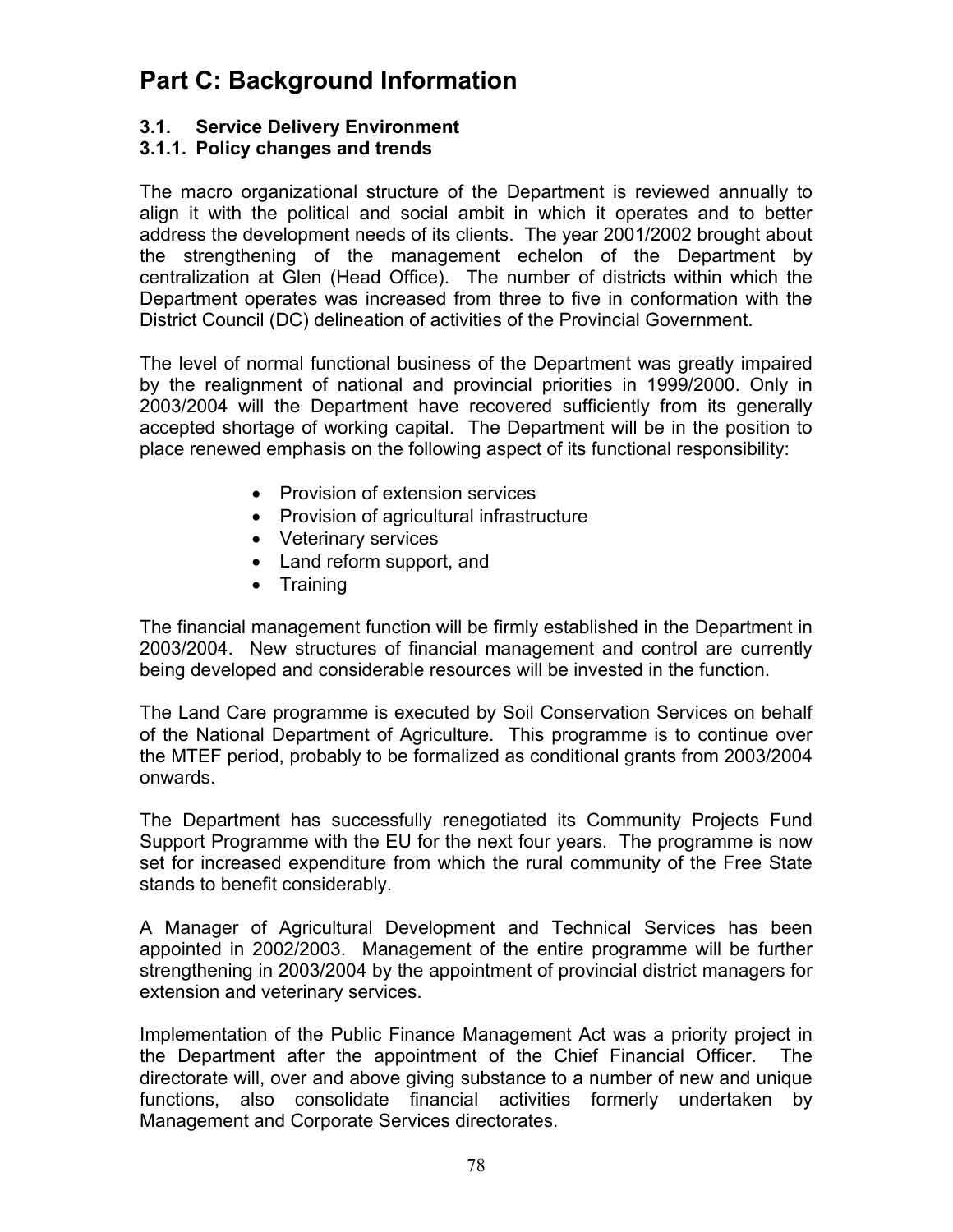All financial management functions formerly associated with Corporate Services will be transferred to programme 4: Financial Management Support in 2002/2003. The Department will also be assuming full responsibility for departmental security services upon direction of the Executive Council. The functions of communication, public relations and special programmes have been transferred to this programme.

Glen College of Agriculture, Research, Non-formal training and the Glen Farm will from 2003/2004 onwards be part of the Glen Development Institute.

# **3.1.2. Environmental factors and emerging challenges**

# **3.1.2.1. Demographic profile**

| <b>GGP Sector</b>      | <b>Xhariep</b> | Motheo  | Lejweleputswa | Thabo<br>Mofutsanya | <b>Northern</b><br><b>FS</b> |
|------------------------|----------------|---------|---------------|---------------------|------------------------------|
|                        |                |         |               | ne                  |                              |
| Agriculture            | 212383         | 251618  | 1030977       | 758531              | 583662                       |
| Mining                 | 37572.25       | 219     | 3739593       | 224                 | 353638                       |
| Manufacturing          | 2517.15        | 421320  | 436700        | 343364              | 2240459                      |
| Electricity/ Water     | 9316           | 142495  | 88290         | 47267               | 1047781                      |
| Construction           | 952.05         | 249447  | 256372        | 156511              | 66668                        |
| Trade                  | 74369.45       | 941333  | 914821        | 432393              | 490072                       |
| Transport              | 38891          | 945650  | 195497        | 190265              | 275818                       |
| Finance                | 91998.90       | 1258085 | 614995        | 446807              | 518064                       |
| Community              | 6433.55        | 124544  | 78567         | 31951               | 40616                        |
| General                | 95597.35       | 1590336 | 515907        | 750037              | 411034                       |
| Government             |                |         |               |                     |                              |
| <b>Other Producers</b> | 21526.05       | 297667  | 77395         | 57758               | 62389                        |
| Total                  | 591556.75      | 6222714 | 7949114       | 3215108             | 6090201                      |

The following table indicates contributions, per sector, to the Free State GGP (Rands):

Comparing the different district municipality area' economies with one another using the 1996 GGP figures of Statistics South Africa, the following conclusions can be made:

- **EXECUTE:** Lejweleputswa has the highest GGP contribution in the province, although the mining industry contributes to nearly 50% of the total GGP of this region. Due to the sharp decline in the gold price in recent years, one can expect that this figure would have dropped, thus leaving both the economy of the free State and that of Lejweleputswa vulnerable.
- Xhariep, on the other hand, has the lowest GGP contribution and relies heavily on the agricultural sector as its economy base. Considering that this region is more prone to drought than any of the other regions, this region is highly vulnerable to global and local changes in the agricultural sector. In order to diversify the economy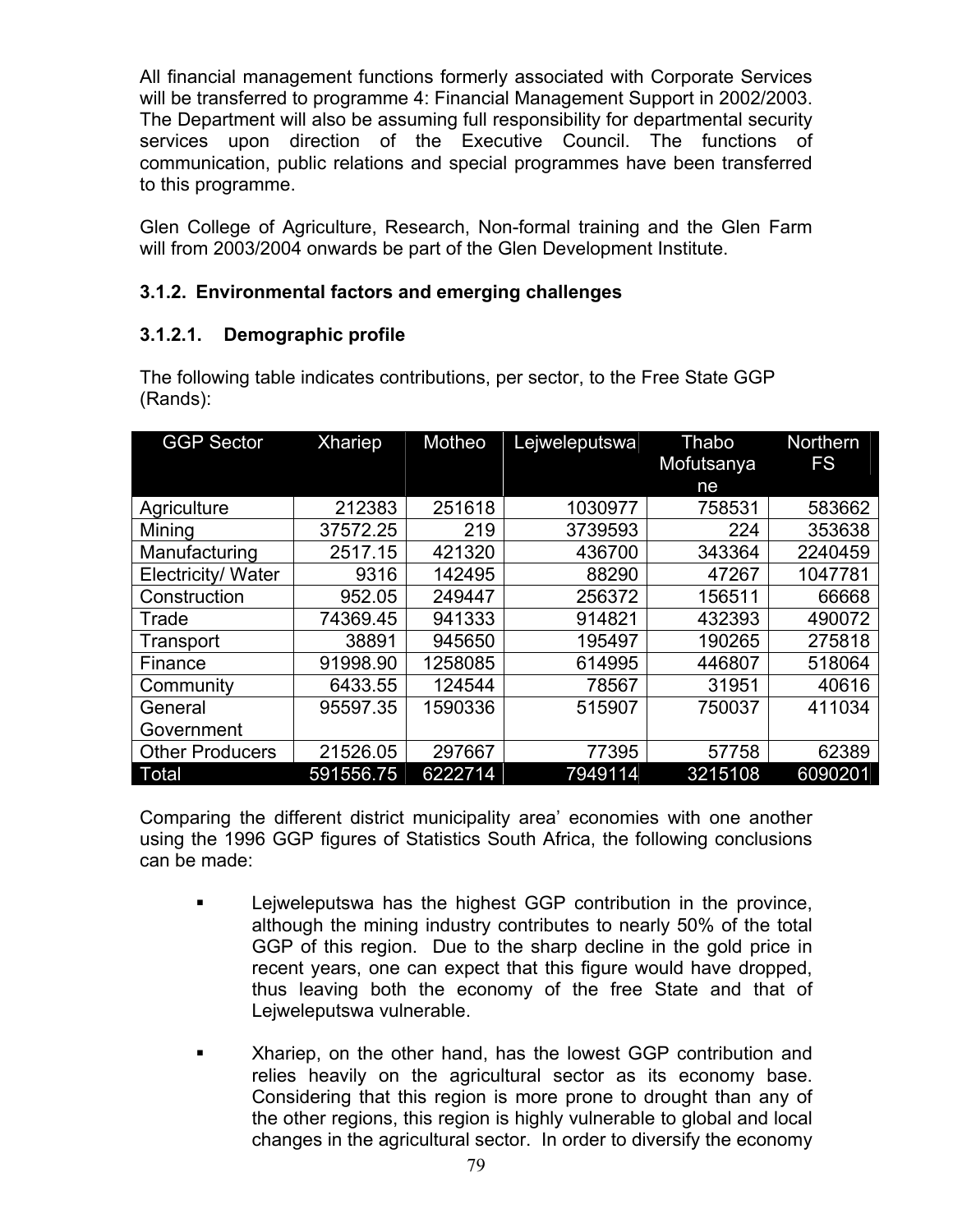of this region, other sectors will need to be strengthened. The competitive advantage of this region should be exploited and sectors such as tourism should receive attention. Agro-processing and diversification in the agricultural sector through the expansion of irrigation schemes can also be considered as alternatives.

- Motheo is the second highest contributor to the GGP of the Free State. Motheo's economic base is fairly diversified, although it also relies more heavily on one sector, namely the General Government Sector.
- The Northern Free State is the only region in the Free State where manufacturing is performing well. However, this also creates a skewed economy base, as nearly 40% of the total economy of this region is derived from manufacturing. The negative environmental impacts associated with some of these industries also make expansion problematic in these sectors. The other sectors such as electricity/water, trade, mining and transport are potential areas for expansion.
- Thabo Mofutsanyane can be described as one of the most fertile agricultural regions in the Free State with a gross income per hectare and production capacity well above the average of the Free State (Free State Department of Agriculture, 1999). However, this region also accommodates the poorest area in the Free State, namely Maluti-a-phofung. Although Maluti-a-phofung makes the largest contribution to the total GGP of the region, the per capita GGP contribution of Maluti-a-phofung is only R4 415 per annum. This is below the per capita GGP contribution of the Free State, which clearly indicates the huge poverty levels experienced in this area.

### **3.1.2.2. Employment Income**

| <b>District</b><br>municipality | Employed | Unemployed,<br>looking for<br>work | <b>Total Labour</b><br>force | Unemployment<br>rate $(\%)$ |
|---------------------------------|----------|------------------------------------|------------------------------|-----------------------------|
| Xhariep                         | 30 652   | 12 463                             | 43 114                       | 28.91                       |
| Motheo                          | 185786   | 82 819                             | 268 605                      | 30.83                       |
| Lejweleputswa                   | 224 957  | 83 181                             | 308 137                      | 26.99                       |
| Thabo                           | 138 364  | 79 702                             | 218 064                      | 36.55                       |
| Mofutsanyane                    |          |                                    |                              |                             |
| Northern free                   | 122 864  | 44 903                             | 167 767                      | 26.77                       |
| <b>State</b>                    |          |                                    |                              |                             |
| <b>FREE STATE</b>               | 702 623  | 303 068                            | 1005 687                     | 30.14                       |

34% of the total work force in the province is unemployed. The employment figures per district are as follows: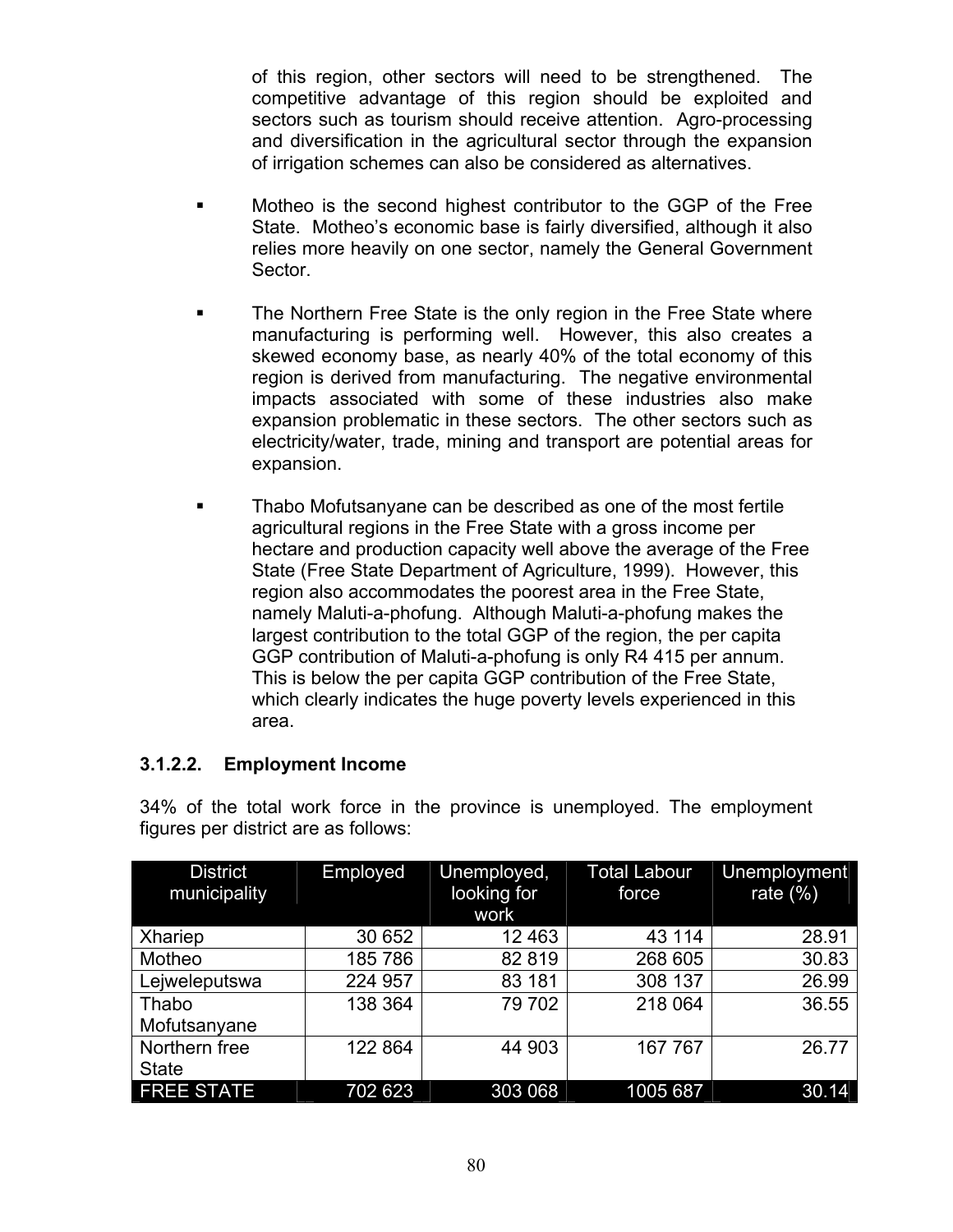The unemployment rate in Thabo Mofutsanyane is the highest, followed by Motheo, Xhariep, Lejweleputswa and Northern Free state. The male / female unemployment ratio is 39.6% to 60.4% while the urban / rural unemployment ration is 76.9% to 23.1% (DBSA, 2000). It is estimated that the free state has shown an increase in unemployment of 4,8% per annum from 1996 to 1999. 44.9% of the youth younger than 29 years were unemployed in 1996 (DBSA, 2000).

Skilled workers represent 47.28% of the total labor force of the Free State while 44% of labor force comprise of women (DBSA, 2000). According to the Development Bank of South Africa the employment of women has shown a steady increase of 2.54% per annum since 1980.

The personal annual disposable income in the Province is R12 334 per capita, which is 9% lower than national average. The GGP contribution per capita is R5 871 per annum, while the contribution per worker is R24 942 per annum. This represents a dependency of 4.24 people per worker.

A breakdown of the income levels in the various districts is depicted in Figure 5.2. This indicates that 93% of the total population in Thabo Mofutsanyane, 92% in Xhariep, 86% in the Northern Free State, 82% in Lejweleputswa and 80% in Motheo falls within the income bracket of R0 to R1000.00 per month.

# **3.1.2.3. Agricultural profile of people in the province**

The Free State Province is known as the "Bread Basket of the Country" and contributes approximately 6.49% to the GGP of the Province.

There are an estimated 11000 commercial and some 300 000 emerging farmers in the Free State engaging in major enterprises such as grain farming, maize farming, sunflower farming, large and small stock farming and horticulture.

Together, these farmers have an approximate earning of R11.3 billion per annum.

### **3.1.3. Evaluation of current implementation performance**

A Monitoring and Evaluation system has been developed to efficiently enable the Department to track performance implementation. The system will be fully implemented during the 2003/04 financial years.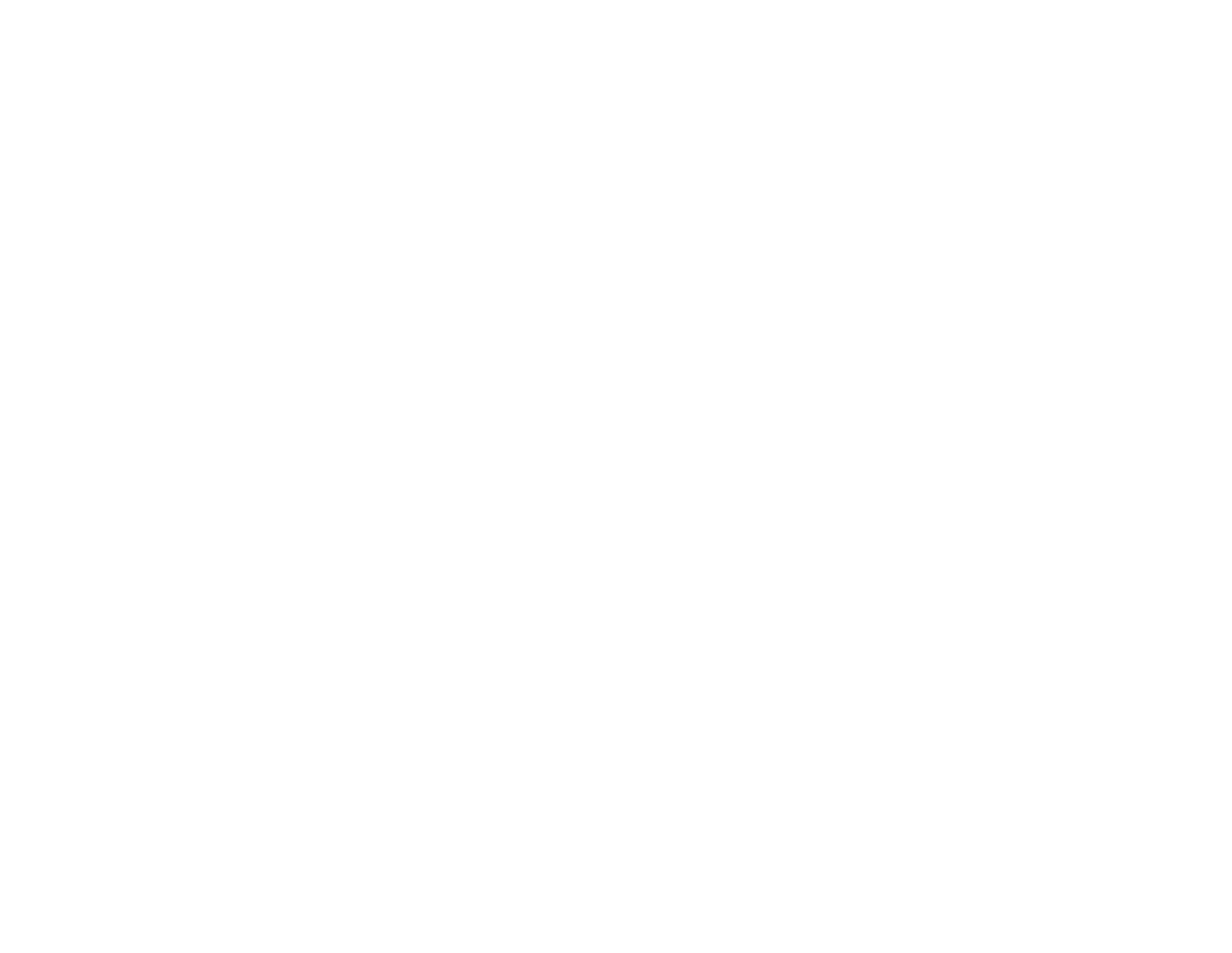- **3.2. Organisational Information and Institutional Environment**
- **3.2.1. Organizational design**

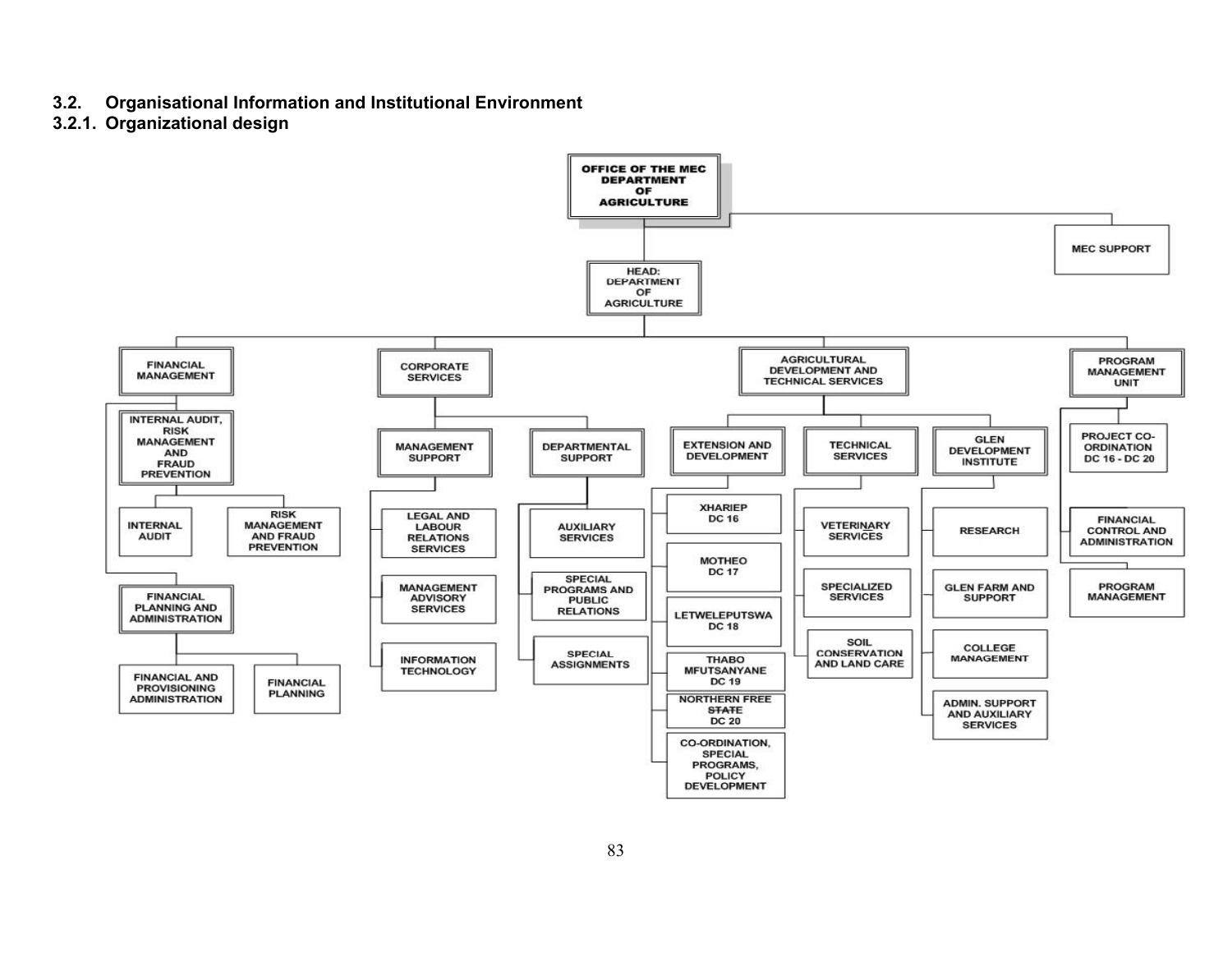#### **3.2.2. Delegations**

All delegations in terms of personnel administration, PERSAL, procurement administration and financial administration have been issued.

#### **3.2.3. Capital investment, maintenance and asset management plan 3.2.3.1. Long term capital investment and asset management plans**

The function of assets management has been restructured to be in line with PFMA. Through the funding received from the European Commission it is envisioned that agricultural infrastructure in the Free State Province will be developed. The department is in the process of acquiring an asset management system. This system will be used to manage all the capital assets of the Department.

### **3.2.3.2. Capital investment plan**

The department has recently outlined its strategic imperative via the compilation of the strategic plan. The following have been identified as the focus areas for capital investment for agricultural development :

-LRAD -Commonages -Food Security -Agro-Processing

Through the partnership developed between the Department of Agriculture and Department of Land Affairs, a significant amount of money has been set aside for future capital investment. The following programmes have been identified to be the custodian of this agricultural and investment programme in the Province:

-Land Care programme -CPFSP programme

#### **3.2.4. Personnel**

The following table indicates personnel number, as well as an estimate for the next year:

| <b>Programme</b>          | At 31 March<br>2002 | At 31 March<br>2003 | At 31 March<br>2004 |
|---------------------------|---------------------|---------------------|---------------------|
| Programme 1               | 9                   | 9                   | 9                   |
| Programme 2               | 573                 | 569                 | 591                 |
| Programme 3               | 17                  | 18                  | 18                  |
| Programme 4               | 5                   | 11                  | 32                  |
| Programme 5               | 681                 | 675                 | 675                 |
| <b>Total: Agriculture</b> | 1 2 8 5             | 1 2 8 2             | 1 3 2 5             |

### **3.2.5. IT Systems**

Apart from normal administrative systems in the Department, such as PERSAL, LOGIS, FMS etc, there are also two other systems utilized by specialized sections in the Department.